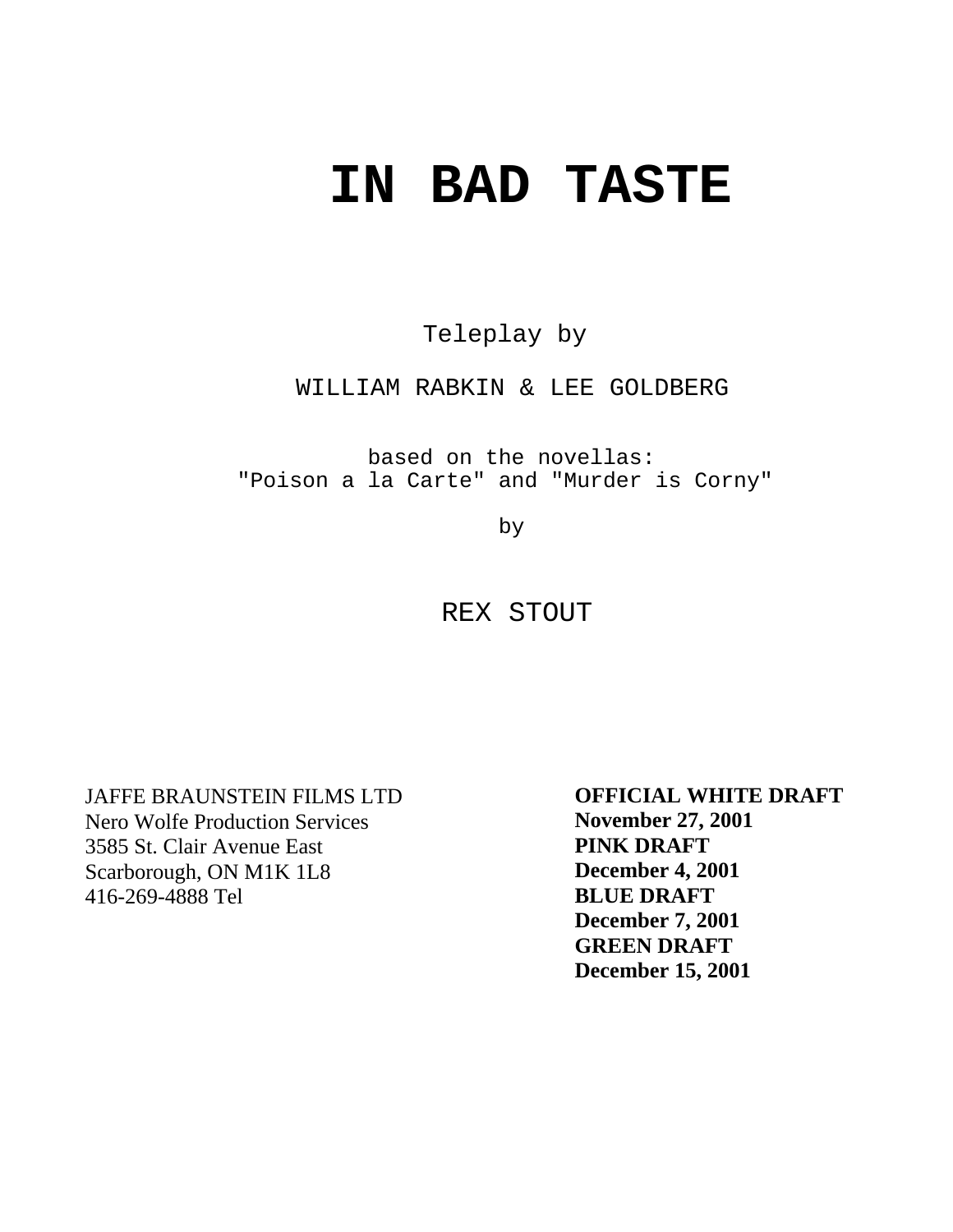FADE IN:

The stolas are slippery, they need help

worn by noble Roman matrons)

1 INT. LEWIS HEWITT'S HOUSE - MONTAGE 1

- VARIOUS TANTALIZING SHOTS of BEAUTIFUL WOMEN fit their perfect, young bodies into rich purple STOLAS. (The tunic

They practice walking in them They continue as we see a montage of sensual delights, alternating between... 1A INT. HEWITT HOUSE - KITCHEN - DAY 1A FRITZ BRENNER and FELIX carefully preparing one elegant, visually delicious entree after another...pheasant, caviar, blini and sour cream, mussels. 1B INT. BROWNSTONE - PLANT ROOMS - DAY 1B NERO WOLFE delicately and lovingly selecting orchids (phalaenopsis Aphrodite, to be exact), cutting them, and arranging them with exquisite care 1C INT. HEWITT HOUSE - NIGHT 1C Nero Wolfe arrives presents them to LEWIS HEWITT ARCHIE (V.O.) When Lewis Hewitt, the millionaire owner of even more orchids than Nero Wolfe, asked Wolfe to loan him Fritz Brenner to cook the annual dinner of The Ten for Aristology, a society devoted to perfection in food and drink, Wolfe not only allowed it, he agreed to attend himself. (more)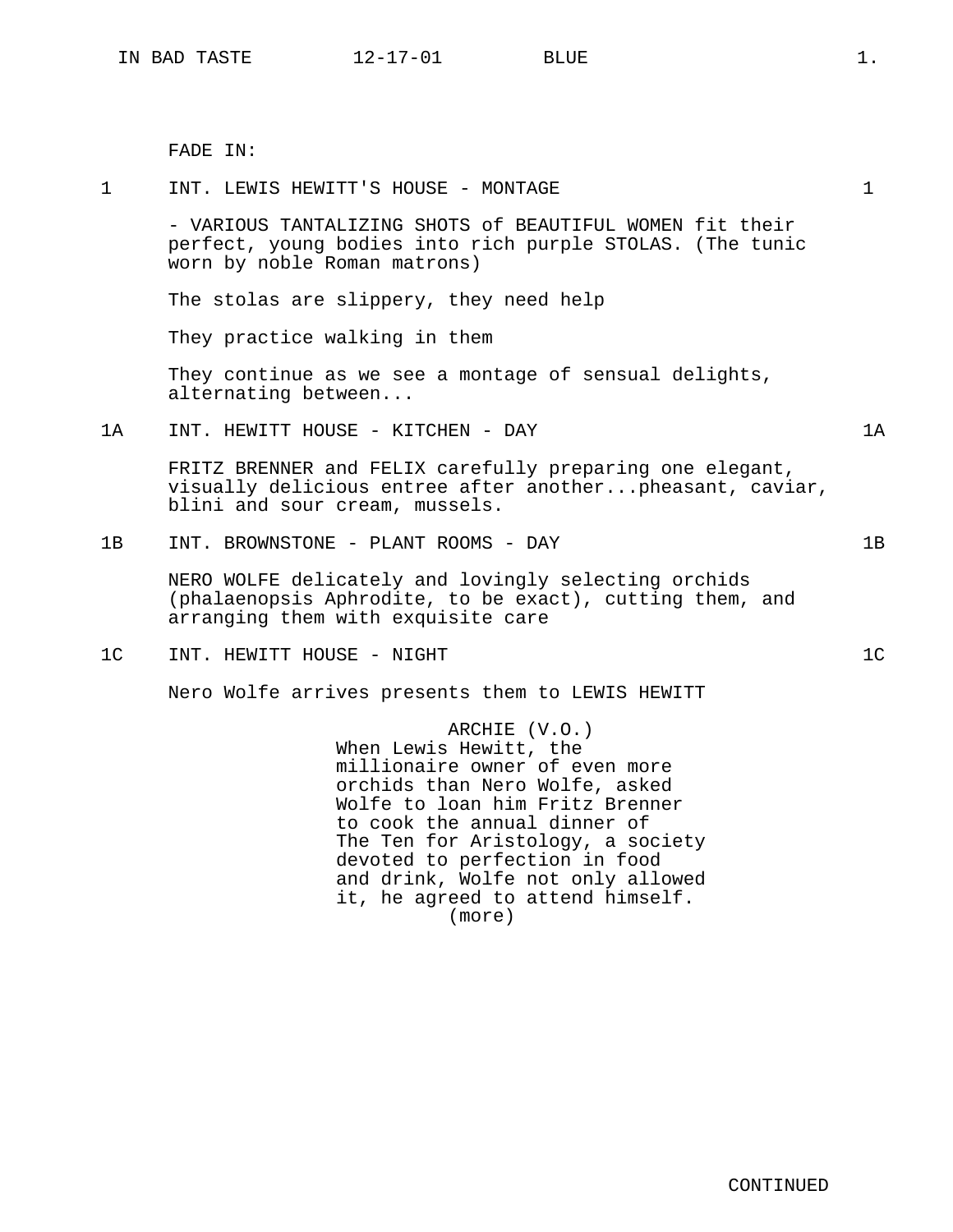1C CONTINUED: 1C

ARCHIE (V.O.) (Cont'd) But he might have balked if Hewitt had mentioned one detail.

2 INT. HEWITT HOUSE - KITCHEN - NIGHT 2

ARCHIE approaches a young lovely.

ARCHIE I'm Archie Goodwin and I'm a friend of the cook. Which one of you will be my server?

Things are soon to begin. Fritz and Zoltan prepare the plates of blini and caviar. THREE KITCHEN HELPERS do various jobs.

The women, wearing loose-fitting STOLAS, are gathered around FELIX, the maitre d'hotel of Rustermans, being given their assignments. FELIX uses a seating chart to show where each guest is to be. Archie hovers on the sidelines with his notebook.

> FELIX Miss Peggy Choate. You are assigned to Vincent Pyle. Here.

The girls make comments: Don't get too close. Uh-oh.

FELIX Quiet, please. Miss Iacono, your diner will be Nero Wolfe.

More noises, Felix continues as Archie stands in front of NORA JARET, notebook out, pen poised.

> ARCHIE My reason for wanting your phone number is purely personal. It's your dimples.

> > NORA

They often make men swoon. Nora Jaret, without an H, Stanhope five, six, six, two, one. Now go away, I'm nervous enough about spilling the soup.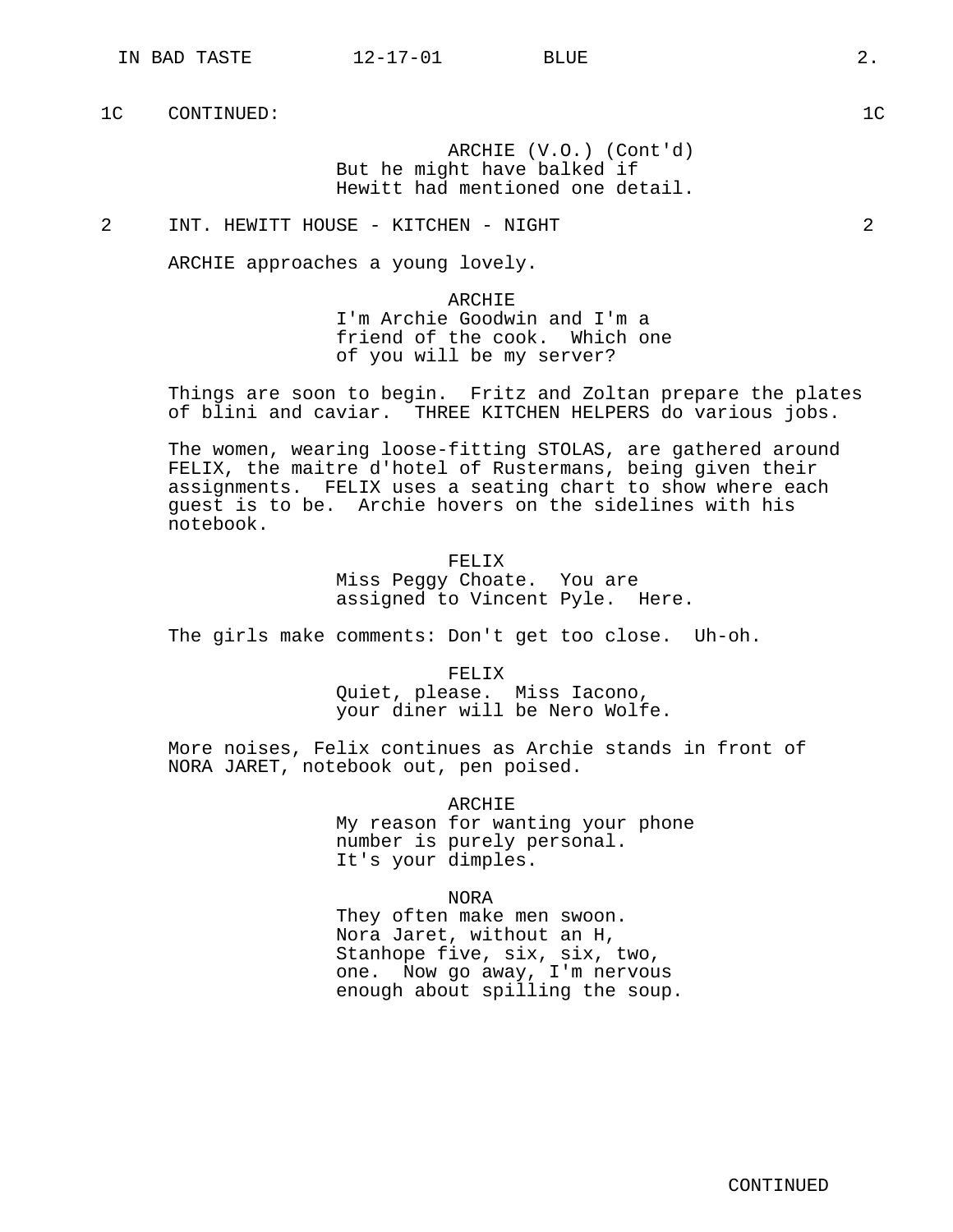Archie smiles and obediently moves to CAROL ANNIS who is watching Fritz and Zoltan add the caviar to the blini plates.

> ARCHIE I'm conducting a sociological experiment, Miss--?

> > CAROL

Annis. Carol Annis.

ARCHIE

I've been seized by an impulse to ask you for your phone number, and I'm no good at fighting impulses. We'll have to humor it.

CAROL I have no sense of humor.

ARCHIE Different kind of humor but maybe I can guess it. Socrates, one, oh-oh-oh-oh?

She turns away, seemingly fascinated by whatever Zoltan is doing. A red-headed server, PEGGY CHOATE, tags Archie, clearly amused.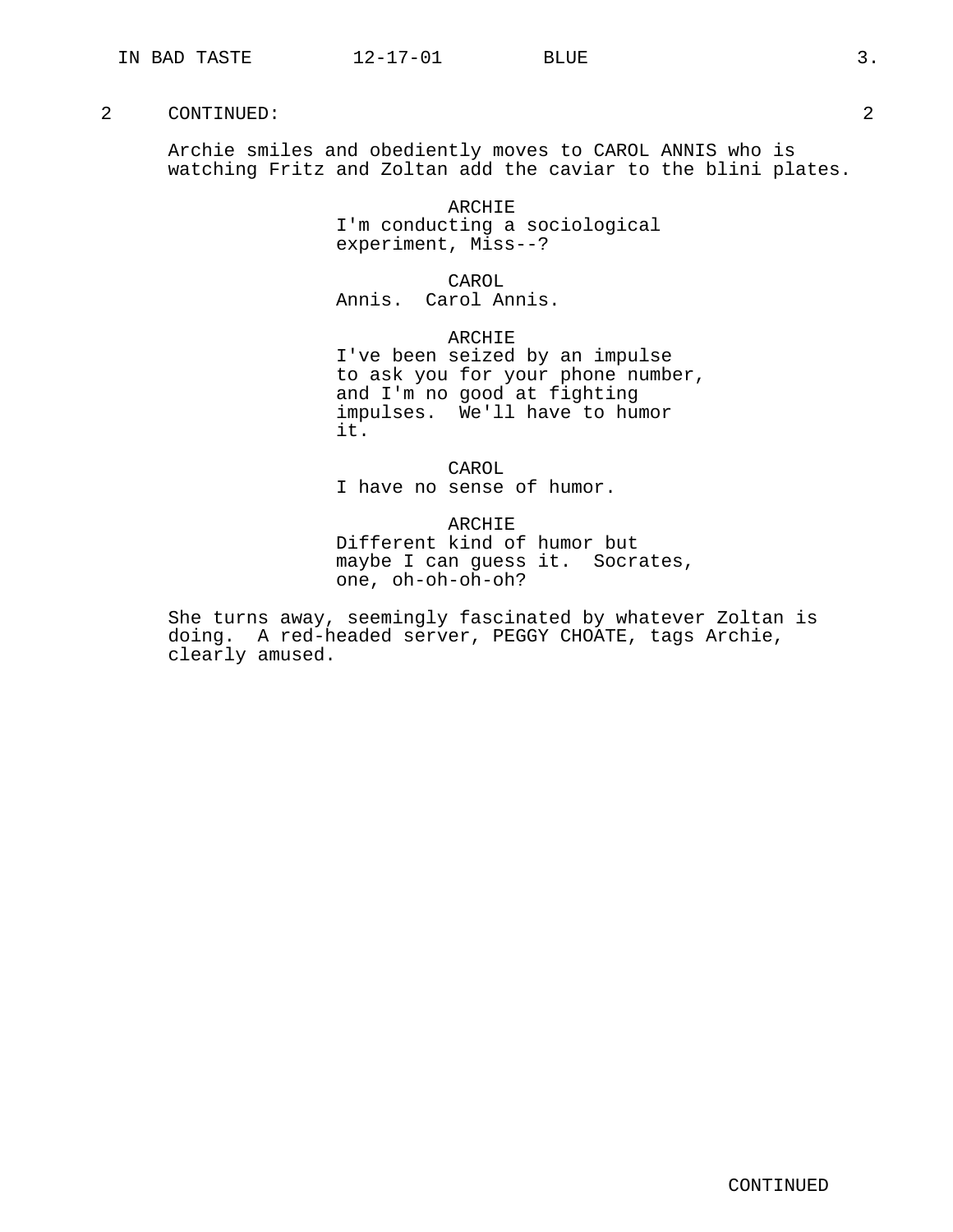# PEGGY You like yourself, don't you?

Archie turns to her and flashes her his most winsome grin.

ARCHIE Certainly. I string along with the majority. (to all the ladies:) We'll take a vote. How many of you like yourself, raise your hands?

A hand goes up, then two more, then all the rest.

ARCHIE

Okay, that's settled. But now the real problem: I decided to ask the most irresistibly beautiful girl for her phone number, but I'm stalled. You are all it. Beyond the wildest dreams of any poet.

PEGGY

Archie, have your eyes examined. Sure, we're all beautiful, but not in the same class as Helen Iacono. Look at her.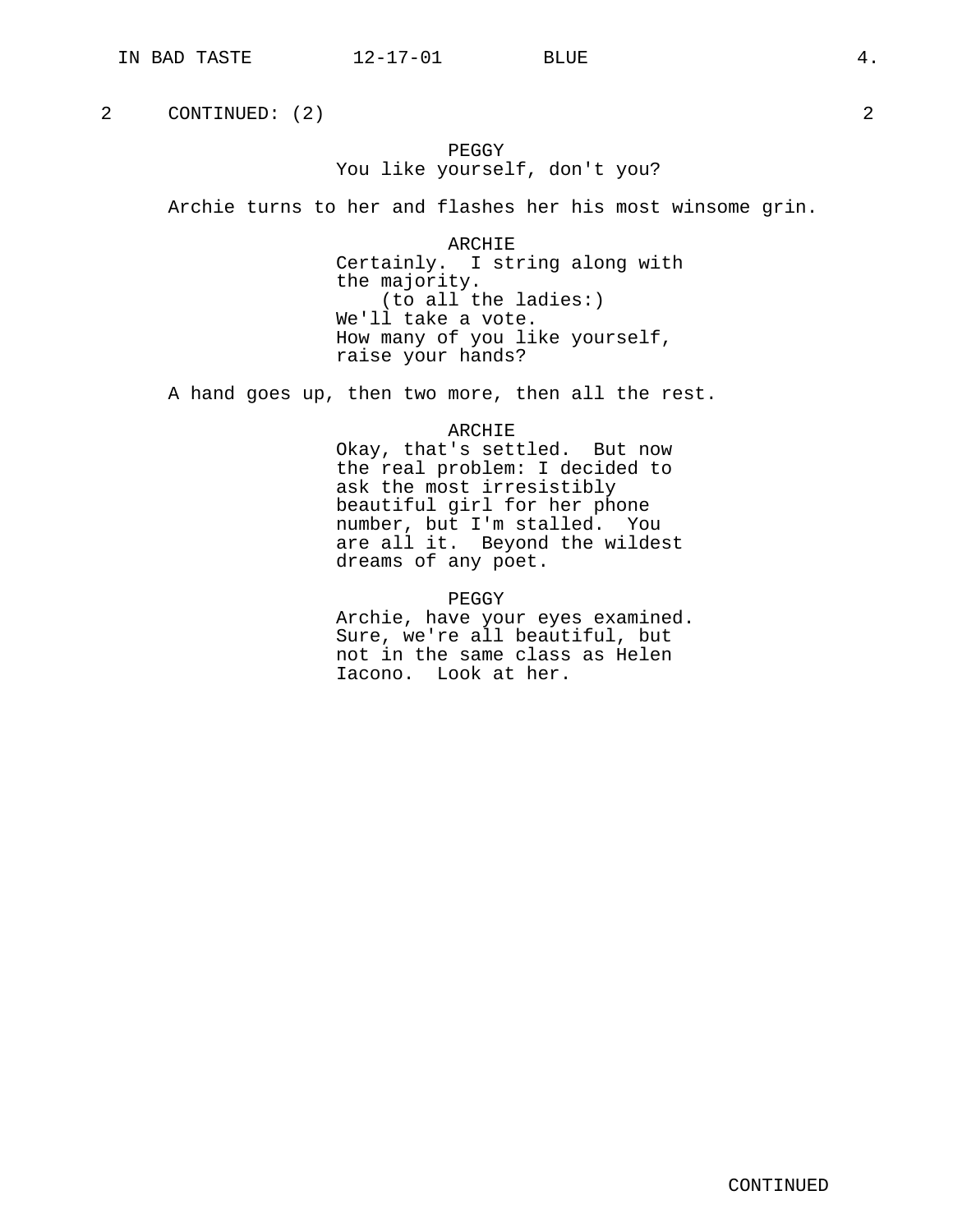Archie does. HELEN has deep, dark eyes, dark velvet skin, and wavy, silky hair darker than either eyes or skin. She's making a point of ignoring him.

#### ARCHIE

It may be I am so dazzled by the collective radiance that I am blind to the glory of any single star. Say, maybe I am a poet after all. Perhaps if I'd better have all of your phone numbers...

A WELL-DRESSED MAN enters and tugs on Archie's sleeve. This is LEWIS HEWITT.

HEWITT

I hate to interrupt you at your work, Archie. But we're ready. Will you join us?

# ARCHIE

Ladies...

Archie smiles, gives the women a half-bow, and exits to:

3 INT. HEWITT HOUSE - PANTRY - NIGHT 3

The Pantry is a long hallway between the dining room and the kitchen, lined with shelves and full of dishes.

ARCHIE

You realize, Mr. Hewitt, mixing Wolfe, food and women is not a good idea.

HEWITT Don't be ridiculous.

#### ARCHIE

I can't be responsible for his conduct when the orgy begins. He will stamp out of the house the first time one squeals.

## HEWITT

Good Lord. It's not like that at all. The way Felix has drilled them all afternoon? Not only won't they squeal, but you won't even see their faces unless you're impolite enough to turn around and stare. It's about the food.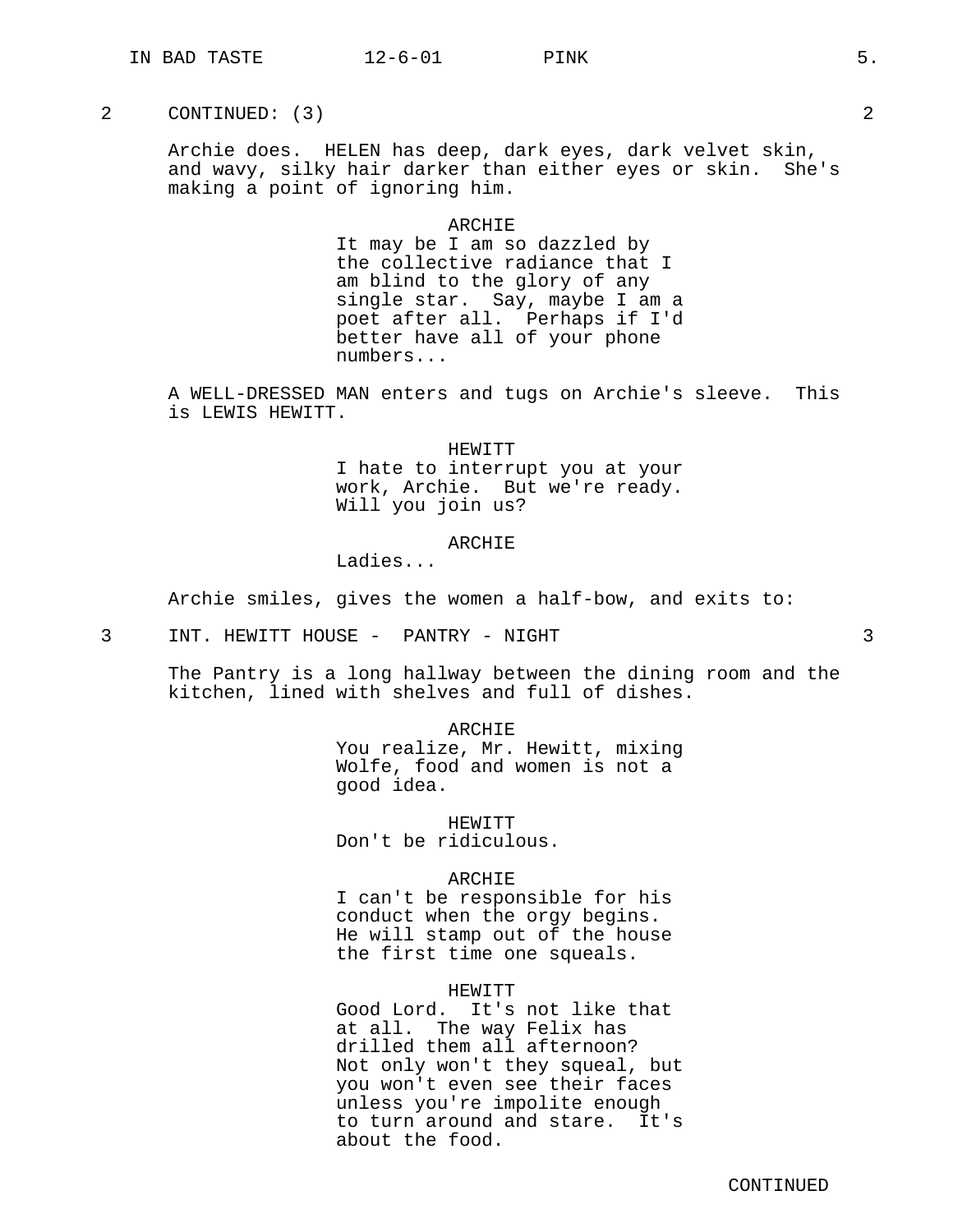As they exit, Fritz, Felix and Zoltan come into the pantry. Felix is about to have a heart attack.

> FELIX I cannot endure.

FRITZ Courage, mon vieux.

FELIX I cannot! I am the maitre d'hotel of Rusterman's!

Zoltan growls, annoyed.

ZOLTAN

They are women.

FELIX

They know nothing. Nothing. They cannot conceive of what service is.

## ZOLTAN

Is not so bad. We will make the plates of blini beforehand and then they carry them in. We will dish up the bowls of soup for their little hands...

FELIX

They will have to carry the bowls. What if they spill the soup.

(the men contemplate the horror)

What is wrong with my waiters? Why must they be women. Why must be they be actresses.

## FRITZ

It seems last year, they hired real waiters and they tripped on their stolas. It was a disaster.

FELIX

Are they dining or looking?

FRITZ

I agree; it is not pure.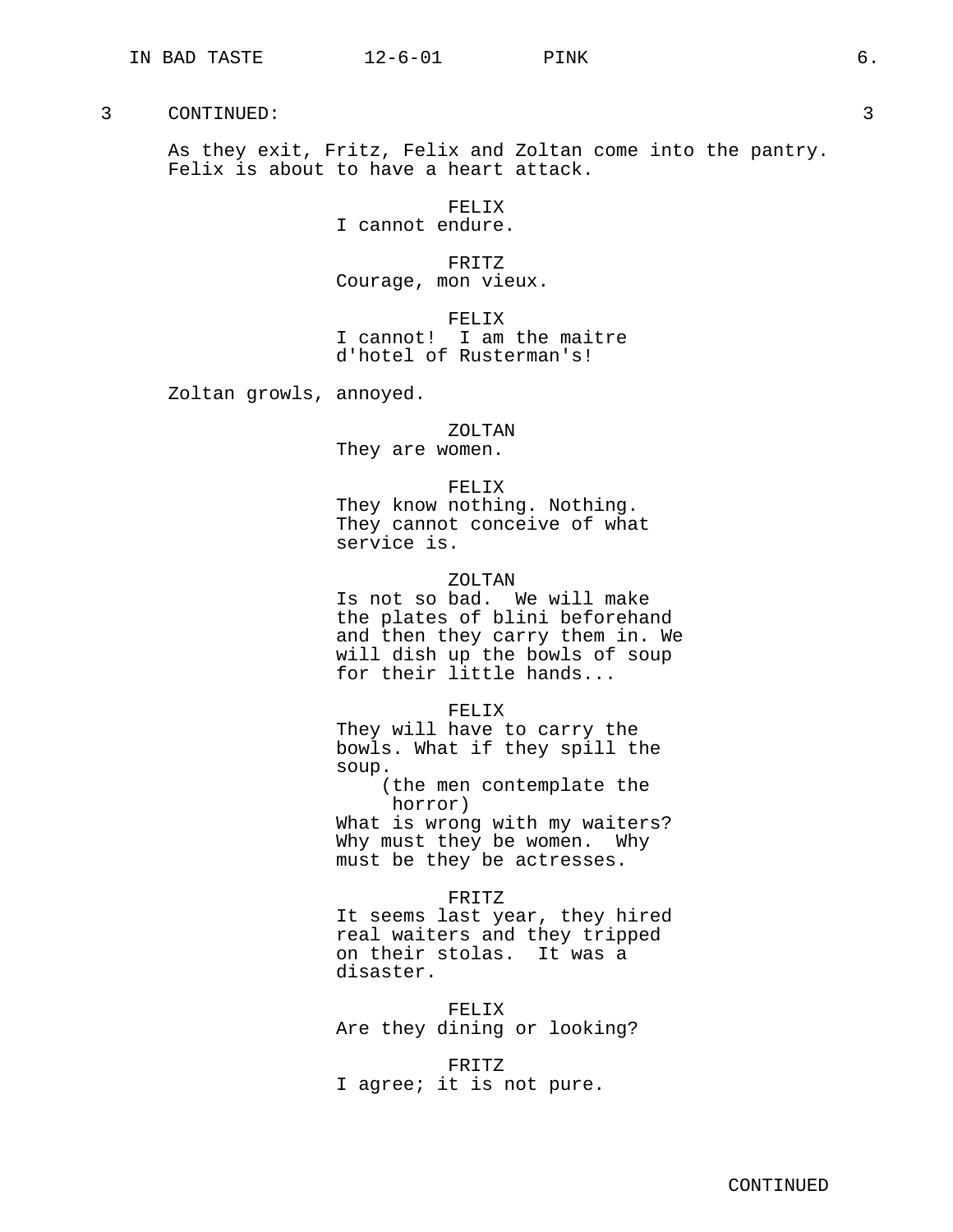# FELIX And Mr. Wolfe...he will...he...

He and Fritz shudder at the thought.

ZOLTAN Ahww, don't be such old women. You must take the good with the bad and enjoy.

FRITZ They are not true gourmets.

FELIX Fritz. It is you who must suffer. They will not know. They will not taste.

FRITZ I have been deceived.

4 INT. HEWITT HOUSE - DINING ROOM - NIGHT 4

A richly paneled room decorated with pictures of geese, pheasants, fruits, and other assorted edible objects. The tablecloth is white as snow. The polished silver and the wineglasses glisten in the soft light. In the center of the table is a low gilt bowl, two feet long, filled with clusters of orchids we saw cut by Nero Wolfe, who sits uncomfortably in a chair, his fundament lapping over both sides. Archie enters with Hewitt. Nero Wolfe is listening to the lawyer, LEACROFT, expound the mysteries of corporate law.

> ARCHIE (V.O.) Wolfe was miserable Not only was there no chair to accomodate his fundament, he dislikes eating with strangers. But if he had stayed home, there would have been no one to cook his dinner.

WOLFE I still do not understand, sir, why the heads of corporations should be immune to prosecution.

LEACROFT Ah, but Mr. Wolfe. (more)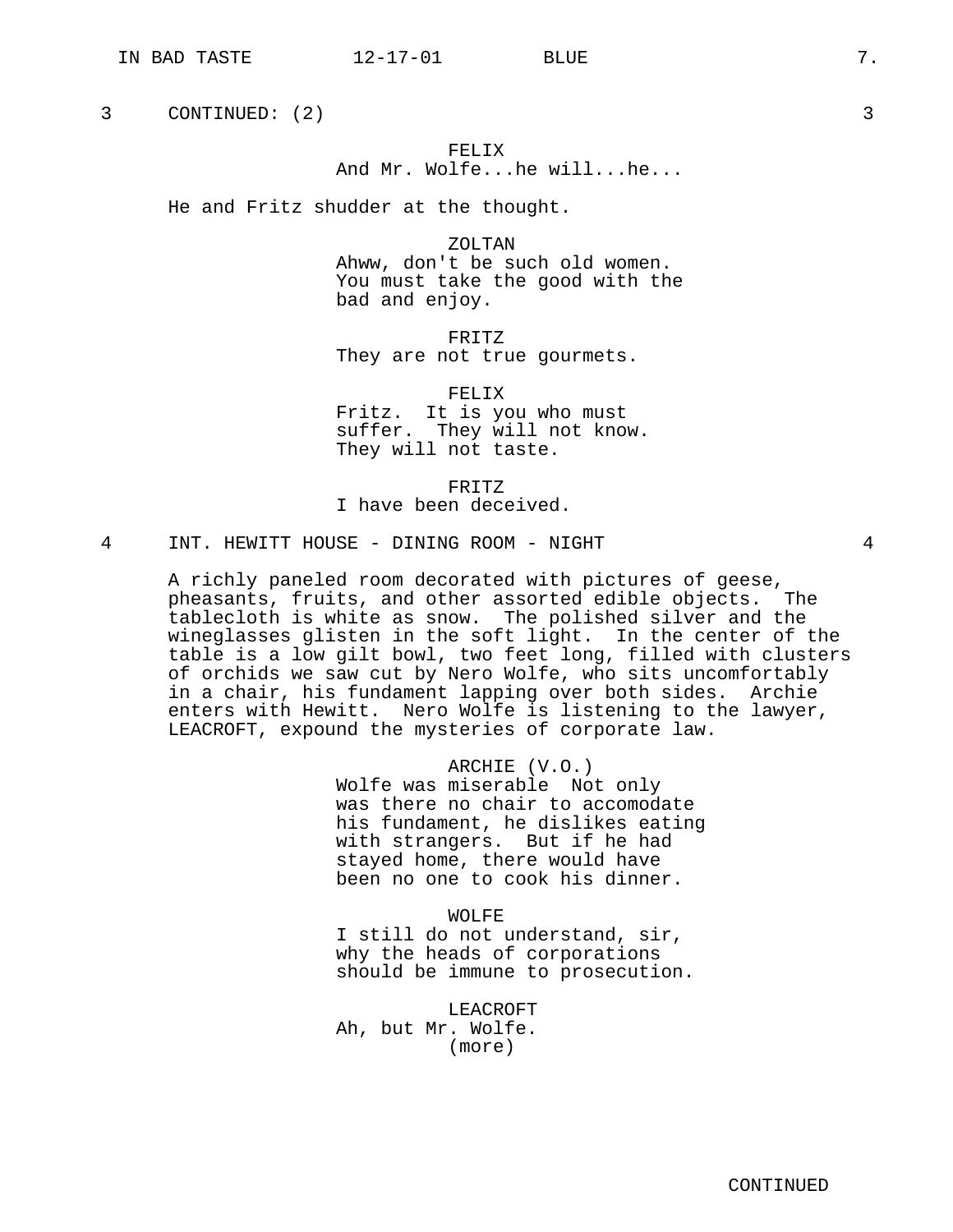LEACROFT (Cont'd)

There's a term of art for it we say the government cannot pierce the corporate veil. The only justification the government can use to strip away the limitation on personal liability is if they are defrauding the minority shareholders. Taking trips to the Bahamas and buying ski lodges or funding revolutions in South America with the shareholders money. When they can prove fraud, of course, they can go after the man's house. But if heads of corporations were not so protected, who would take on the enormous responsibility of guiding a major corporation?

#### WOLFE

Pfui. They take it on so they may rob and pillage in the name of commerce.

#### LEACROFT

Don't be foolish. They are responsible to the shareholders...

#### WOLFE

Shareholders? Bah! Sharecroppers is more accurate. It is the corporation that takes the share by stealing the souls of its worshippers. And what do they worship, what do they send their prayers to - a legal fiction. A piece of paper.

Archie and Hewitt take their seats among the TEN OTHER ARISTOLOGISTS at the table.

## HEWITT

(intervening) My compliments, Mr. Wolfe. I have never seen Phalaenopsis Aphrodite better grown.

Wolfe acknowledges the compliment with a barely perceptible nod. VINCENT PYLE, a theatrical producer who wears a dinner jacket with a dark green tie to match. He eyes the orchids with his head cocked and his mouth puckered.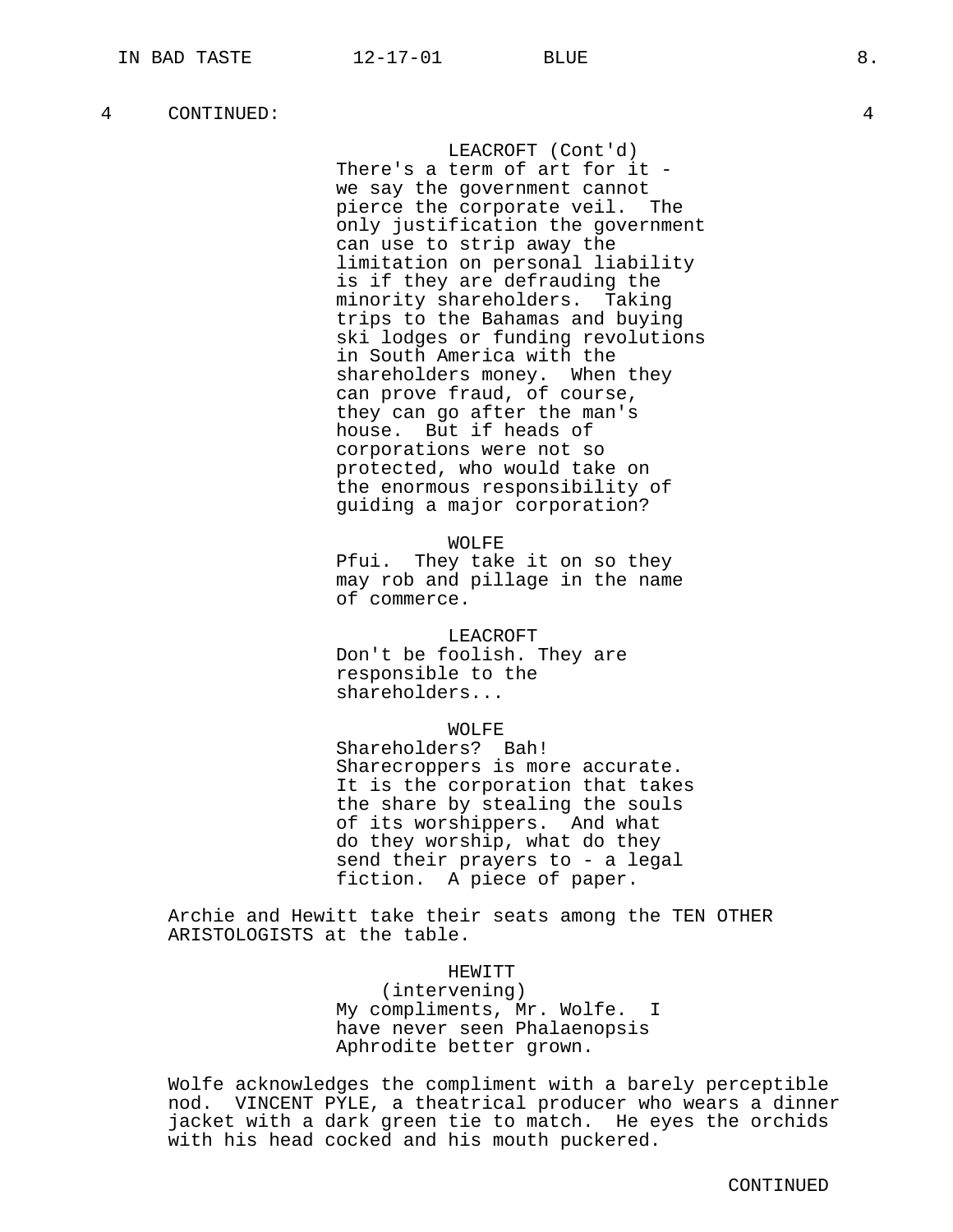messy.

roe.

PYLE

I don't care for flowers with spots and streaks. They're

LEACROFT Don't be foolish, man. They are incredibly expensive.

HEWITT I would not attempt to breed them. They are to regular

blossoms as beluga is to salmon

4 CONTINUED: (2) 4

ADRIAN DART, a good-looking stage actor, laughs goodnaturedly. DART I'm completely ignorant of them but I love them. They are lusty and barbaric. Such flowers adorn the carriage of Queen Mab

when troubles our dreams. Such flowers drove Ophelia mad and made Tatiana swoon for Bottom. Oh brave new world, that has such flowers in it.

WOLFE You have managed to mangle four plays in one paragraph.

DART I'm a mere player, Sir. I don't write the words, I speak them.

WOLFE Then let the rest be silence.

That's when the women make their entrance in their stolas, each girl carrying a plate -- with the blini already on it -and pose. Felix bustles around pouring Montrachet. Wolfe, reacting to the girls, glares at Archie, who tries his best to look innocent.

> WOLFE What is this flummery?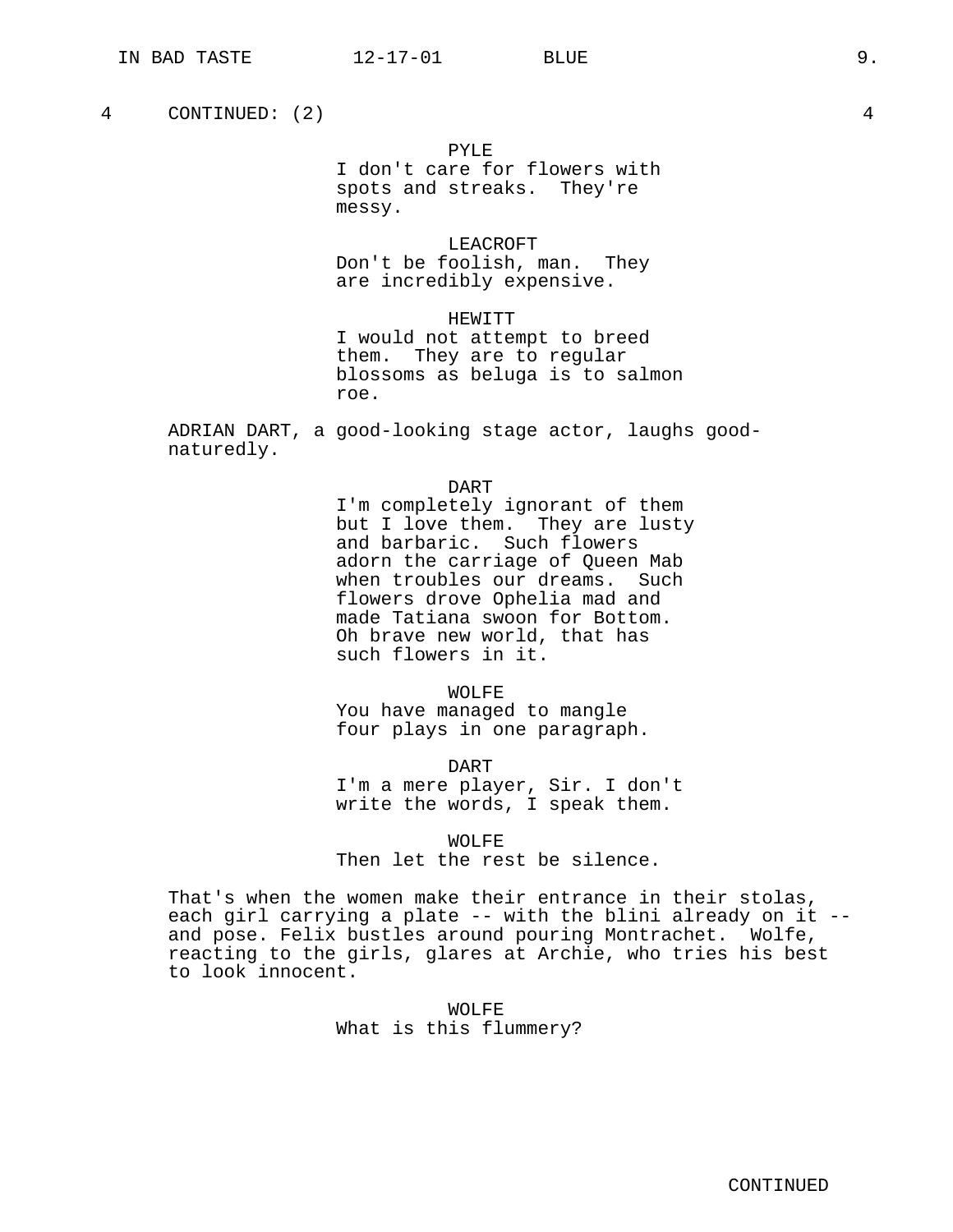## HEWITT

We went to ancient Greece not only for our name but for other precedents. The goddess of youth was cupbearer to the Gods, so our custom is to be waited on by maidens in appropriate dress.

WOLFE

"Aristology" means the "science of dining, therefore you gentlemen are witlings. Dining is not a science, it is an art.

#### DART

Then as an actor, a man who lives to embody art, I agree. We must change our name. We'll appoint a committee right after dessert -- but until then, let us indulge ourselves!

His fellow Aristologists join in a chorus of agreement. The parade of women carrying plates of blini begins.

> ARCHIE (V.O.) Wolfe had begun to boil. I only hoped that Fritz's blini and caviar would keep him under control.

Archie's attention is caught as a SERVER tilts her plate, and one of the blini slips onto the table. She starts to put it back on the plate with her fingers, but Felix hisses and quickly remedies the situation, adroitly using a fork. The rest of the plates are served.

 $4A$  TIGHT ON A PLATE  $4A$ 

And the blinis, sprinkled with chopped chives, piled with caviar, and topped with sour cream. It's looks amazing.

And so begins our montage, no, our symphony, of fine dining...

WIPE TO:

4B THE SAME PLATE 4B

Now empty, being taken away and replaced by a soup plate.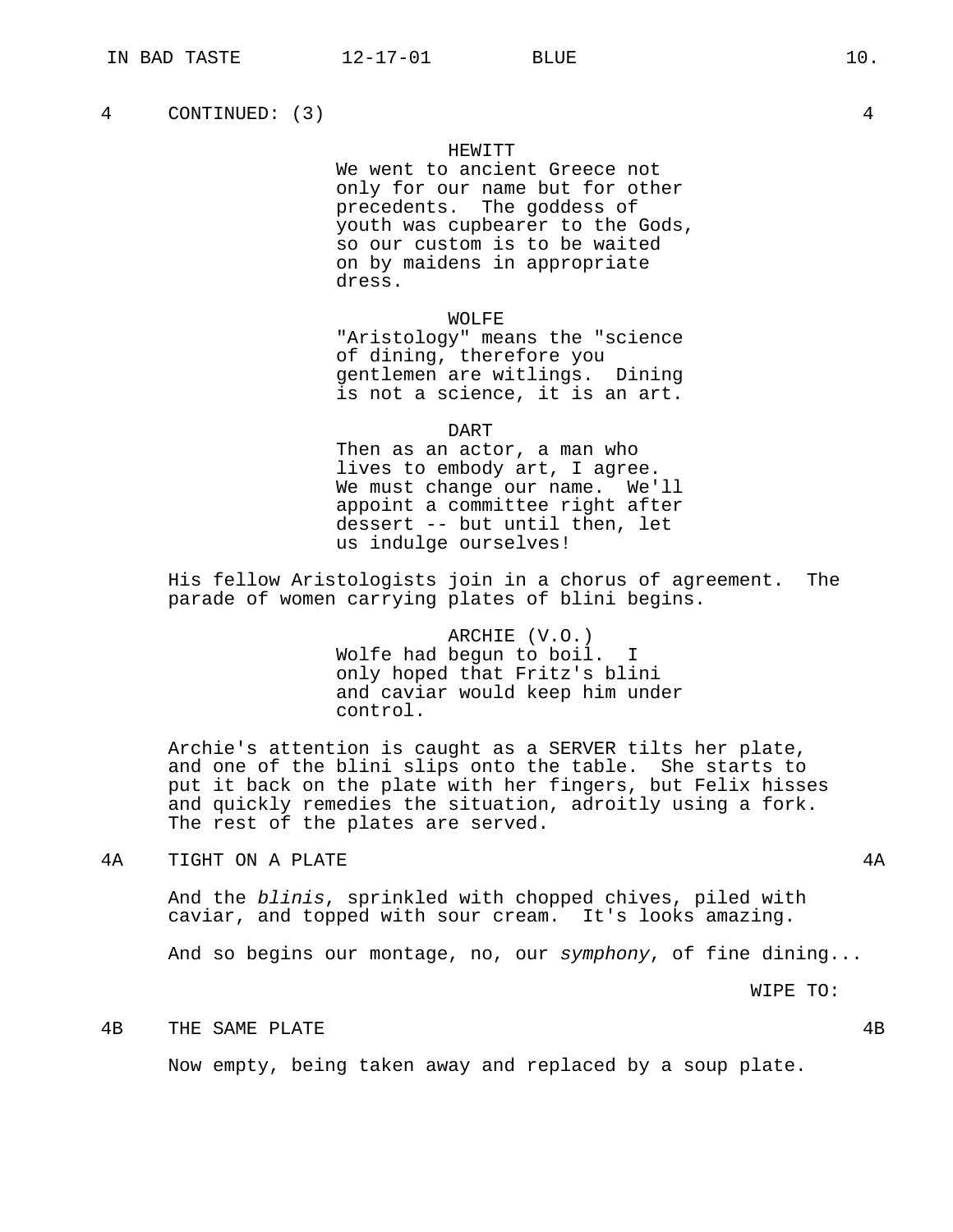5 INT. HEWITT HOUSE - DINING ROOM - NIGHT 5

The girls are now taking the empty blini plates, replacing them with soup bowls full of green turtle soup, which Zoltan ladles from the sideboard. Felix watches carefully. As Pyle takes his last bite of blinis, and his plate is taken away, he complains loudly.

> PYLE A new idea, putting sand in caviar. Are we chickens that we need grit?

EMIL KREIS, who is sitting beside Archie, speaks up:

**KREIS** What does he know? He backed three flops on Broadway this season.

And as they all begin to eat the soup,

We WIPE TO:

5A TIGHT ON A SPECIAL DISH 5A

It's flounder poached in a dry white wine, with the musseland-mushrooms sauce. It also looks wonderful.

6 INT. HEWITT HOUSE - DINING ROOM - NIGHT 6

We pan around the room, as each aristologist enjoys the culinary pleasure of each bite, savoring every morsel of fish. The girls head back for the kitchen. Fritz has come in to bring more wine.

#### DART

Superb!

# HEWITT I must have the recipe!

Fritz reacts to that, leaves with dignity. The Aristologists applaud. Archie turns to Pyle, who is devouring his meal with obvious delight.

# ARCHIE

## Any sand?

Almost in response, Pyle suddenly drops his fork on his plate with a clatter, his head droops, and he clutches a hand to his mouth.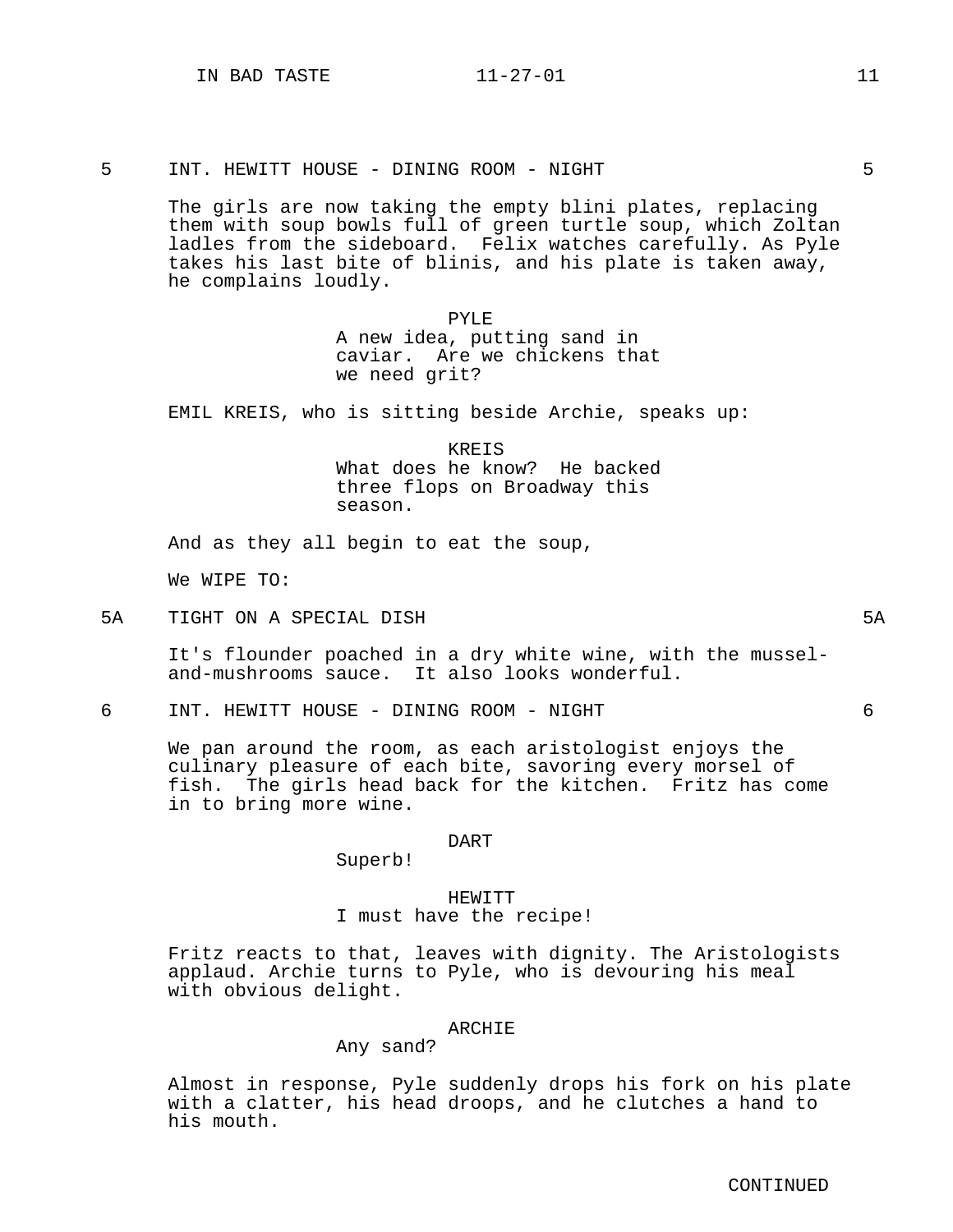# PYLE

You must excuse me. I'm sorry.

And with that, he rushes out. Archie and Wolfe share a look. Hewitt rises and follows him. There's a moment of awkward silence, then:

DART

Well, that's a damn shame, but still - I'm going to finish this.

Dart continues eating, and soon so do the others, including Wolfe, who nonetheless glowers.

7 INT. HEWITT HOUSE - KITCHEN - NIGHT 7

Zoltan arranges the pheasants on a platter. Fritz appears from the dining room to deal with the sauce for the pheasants thickening on the stove. He tastes it, measures its readiness by dripping it from a spoon, and then adjusts the seasonings. A big deal.

> ARCHIE (V.O.) Fritz is a true artist. He doesn't need applause. He does however, require money. As the bookkeeper of the old brownstone on West 35th Street, I can certify that keeping Fritz and his kitchen costs Wolfe only slightly less than keeping his plant rooms bulging with orchids. At first, Fritz refused to cook for the Aristologist's banquet. He and Wolfe believe that more than six at table spoils a meal. But when he read that the they had publicly denounced the use of horseradish on oysters, he reconsidered. When Hewitt gave him carte blanche with the menu, he accepted. Occasionally, it helps to be a millionaire.

> > ZOLTAN

The sauce. It is smelling wonderful. Come. Girl. Smell.

Nora giggles and comes close and takes a sniff. Ah.

NORA Ohh. That's better than french kissing. How do you make it?

CONTINUED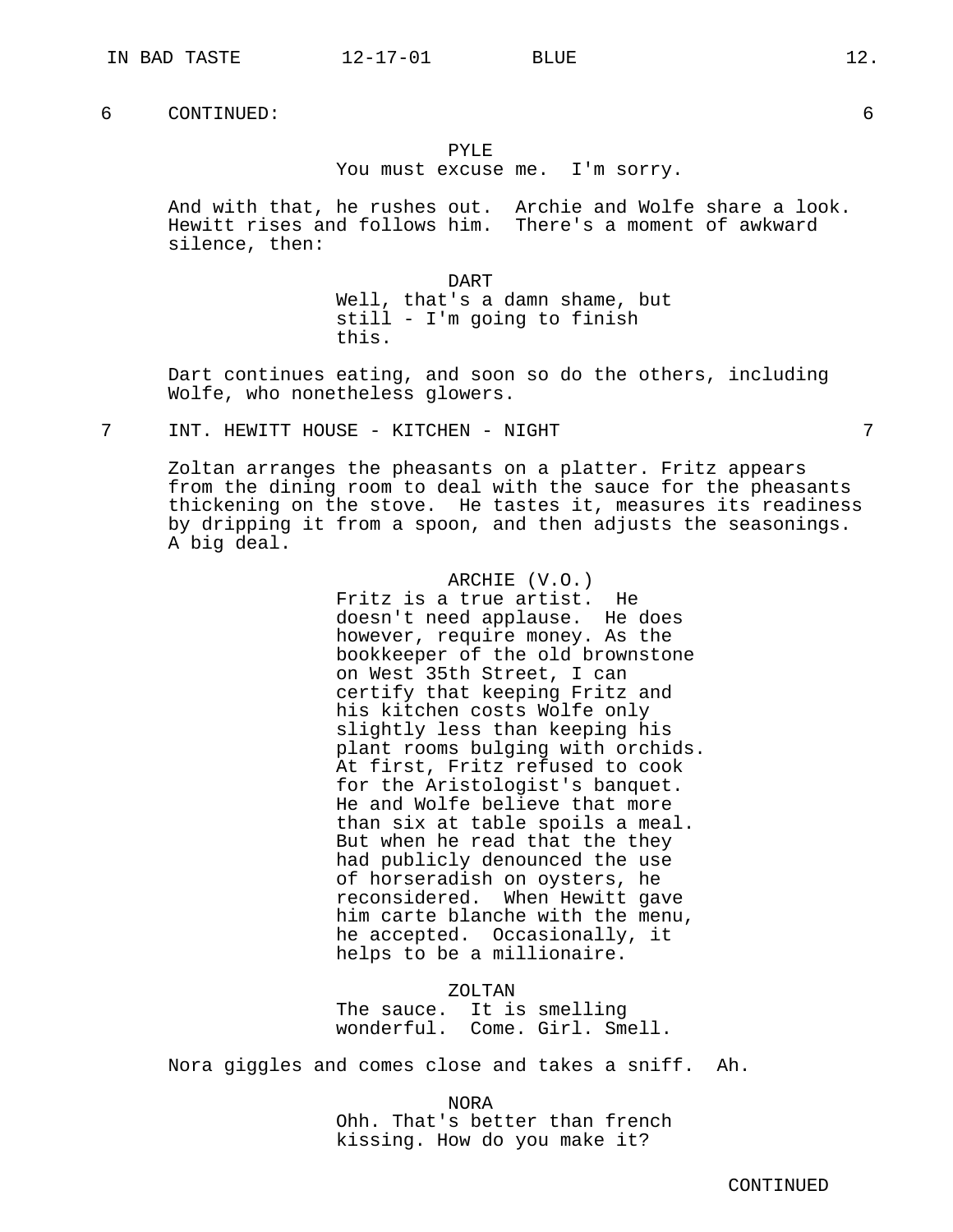Fritz conceals his horror, ever the gentleman.

## FRITZ

The pheasant is larded in pork strips and soaked for twenty hours in a Tokay from the alps. with lemon, cloves, bay leaf, onion and celery. Then the marinade is reduced over a very low flame, not even a simmer, very very slow, almost no heat until it turns a golden brown, which shines like a...

ZOLTAN

No pepper?

FRITZ

Peppercorns.

NORA Can I taste? Oh please,please please, Mr. Brenner. (more)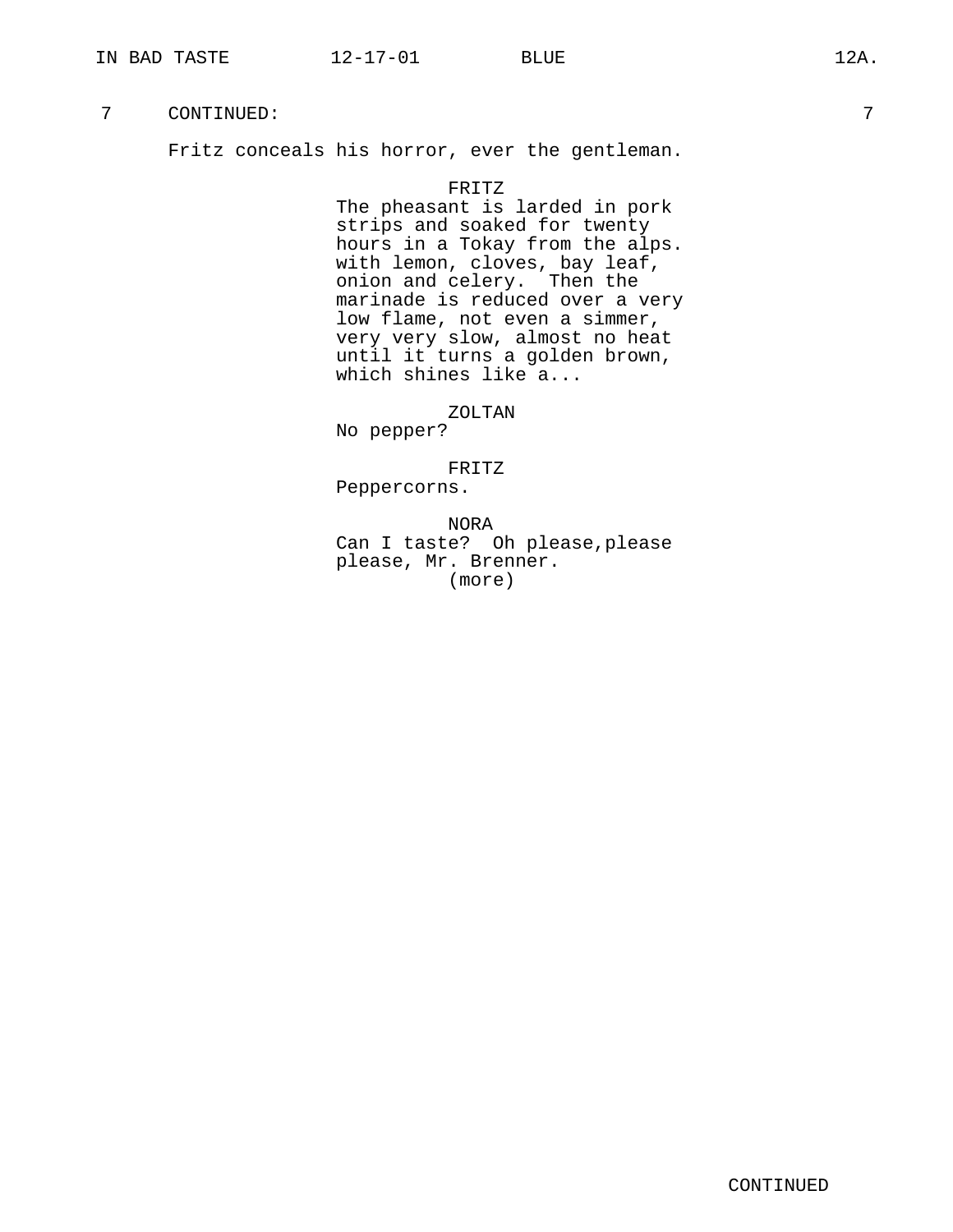NORA (Cont'd) Before the fusty old Aristologists get a chance, give a girl a taste.

Fritz sighs. He takes the small spoon and gives her a taste of the sauce.

NORA

Oh. Oh. Oh my god. This is better than kissing, this is better than...are you married?

FRITZ Ah. It is time to present the next course.

And we

WIPE TO:

## 8 INT. HEWITT HOUSE - DINING ROOM - NIGHT 8

Zoltan enters bearing an enormous silver platter. Felix lifts the cover off with a flourish, revealing gleaming pheasants. Fritz hovers modestly in the background. There are Ooo's and Ahhh's that die as Hewitt enters.

> HEWITT Vincent is in considerable pain, and a doctor has come. There is nothing we can do, so let us proceed.

Hewitt sits, but the life is definitely out of the party.

Felix and Zoltan go to dish up from the sideboard. The girls line up to get plates from them.

Fritz sighs and tries to maintain his calm. Seeing this, Wolfe's glower deepens.

> ARCHIE(V.O.) The aristologists all resumed with the pheasant, but the spirit wasn't the same. The annual dinner of the Ten for Aristology was a flop.

> > WIPE TO: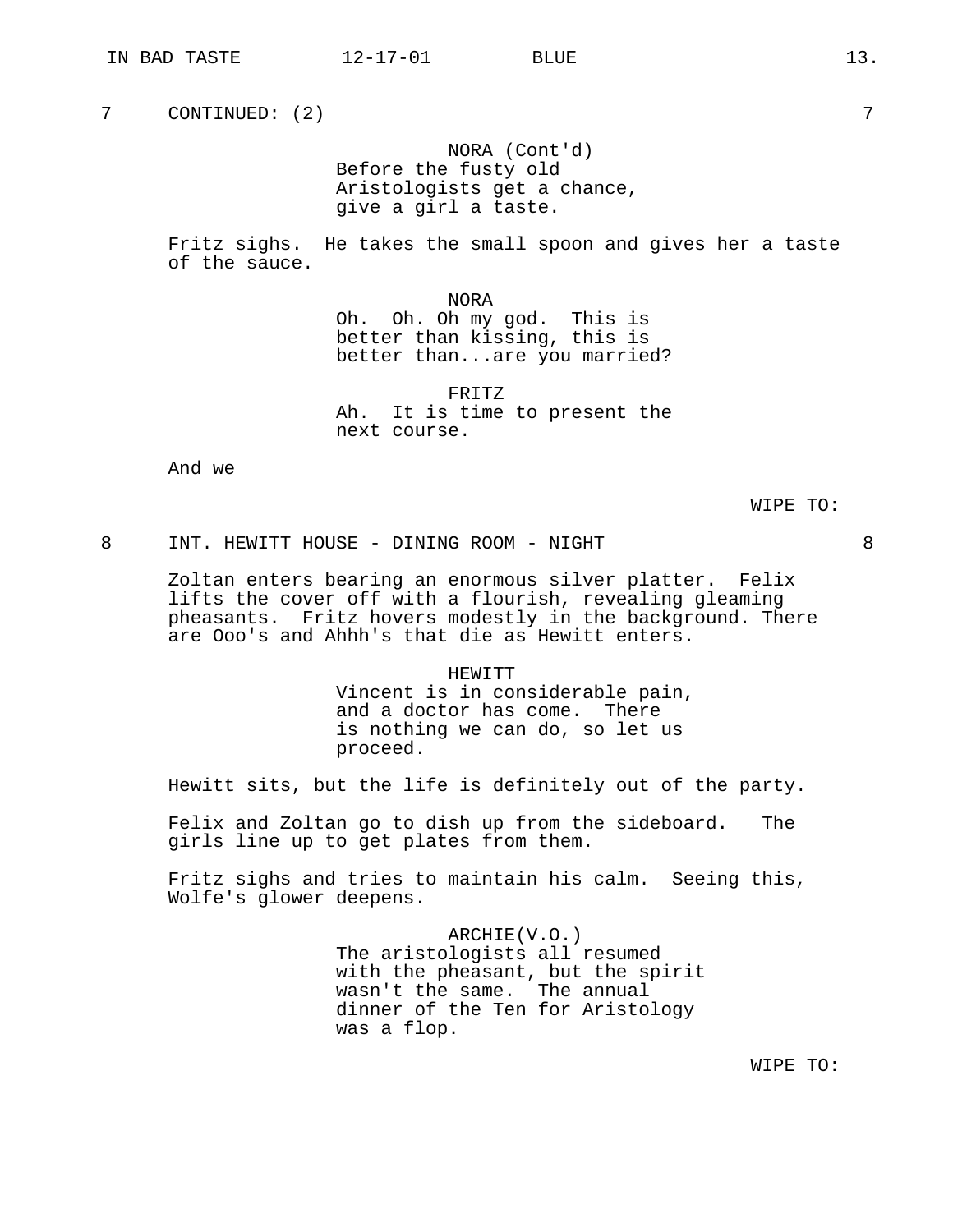9 INT. HEWITT HOUSE - DINING ROOM - NIGHT 9

Vincent Pyle still hasn't returned. The gentlemen are finishing their croquettes and cheese. Hewitt gets up and leaves again. Wolfe follows.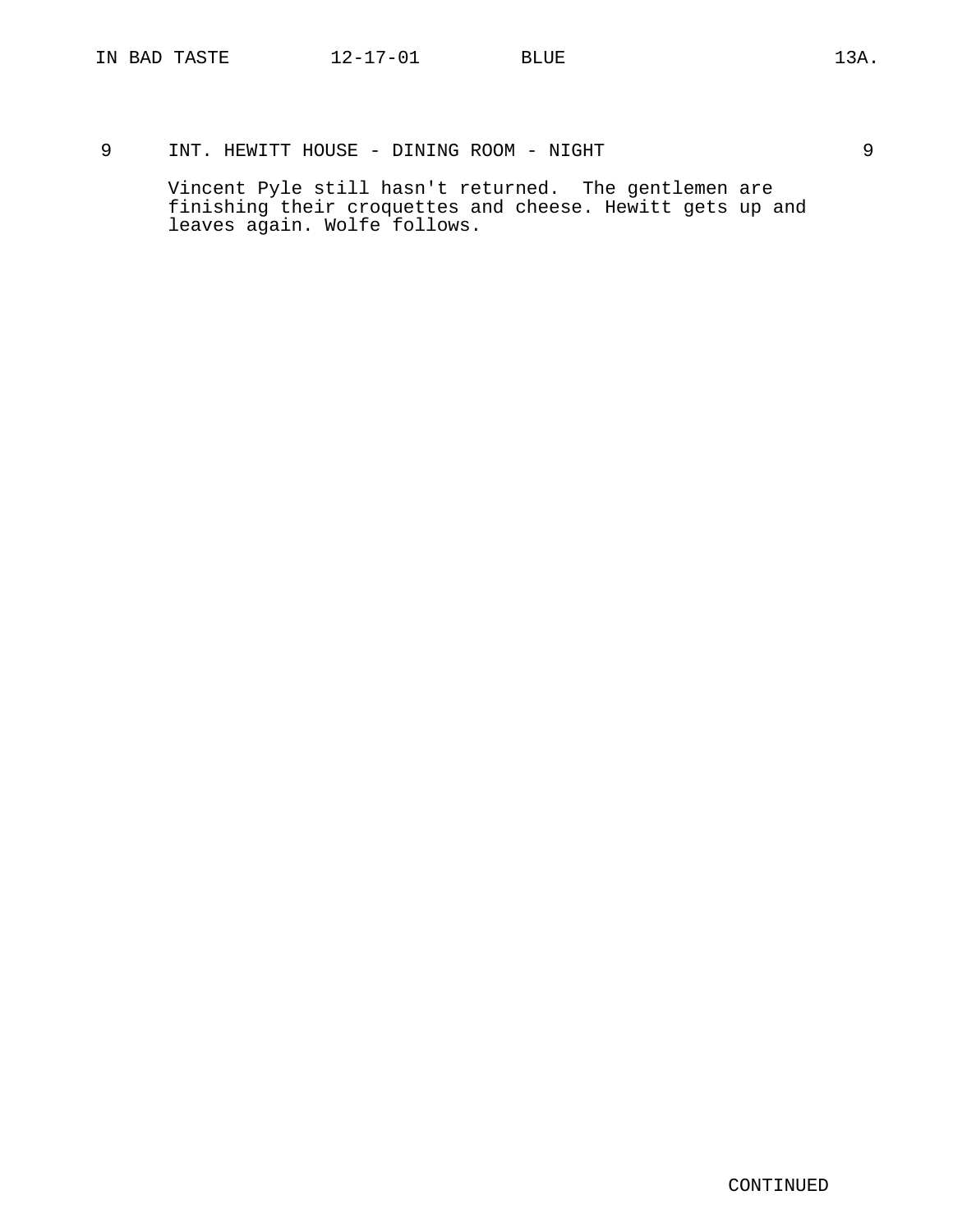ARCHIE (V.O.) Hewitt left the banquet three more times, and when he rose from his chair for the fourth, Wolfe went, too. I figured he was at a rolling boil now, and wanted to glower at Vincent Pyle for spoiling Fritz's dinner.

10 INT. HEWITT HOUSE - CORRIDOR - NIGHT 10

Wolfe lumbers down the corridor to an open doorway and peers inside.

WOLFE'S POV

Vincent Pyle lies on a bed, clearly near death, Hewitt and a DOCTOR at his side. The doctor looks grim.

Wolfe gestures and Louis Hewitt comes out.

WOLFF. Has he said anything.

HEWITT He keeps repeating "Jack in the Pulpit."

WOLFE Jack in the pulpit. The wildflower?

HEWITT No, no. It was that complete flop he backed last spring. He lost a small fortune.

WOLFE What does he complain of?

HEWITT The money, of course.

WOLFE His symptoms, sir.

HEWITT Oh, well, it's food poisoning. Clearly. He vomited and fainted. His throat is very sore, his mouth is dry, but his skin is cool, and... (more)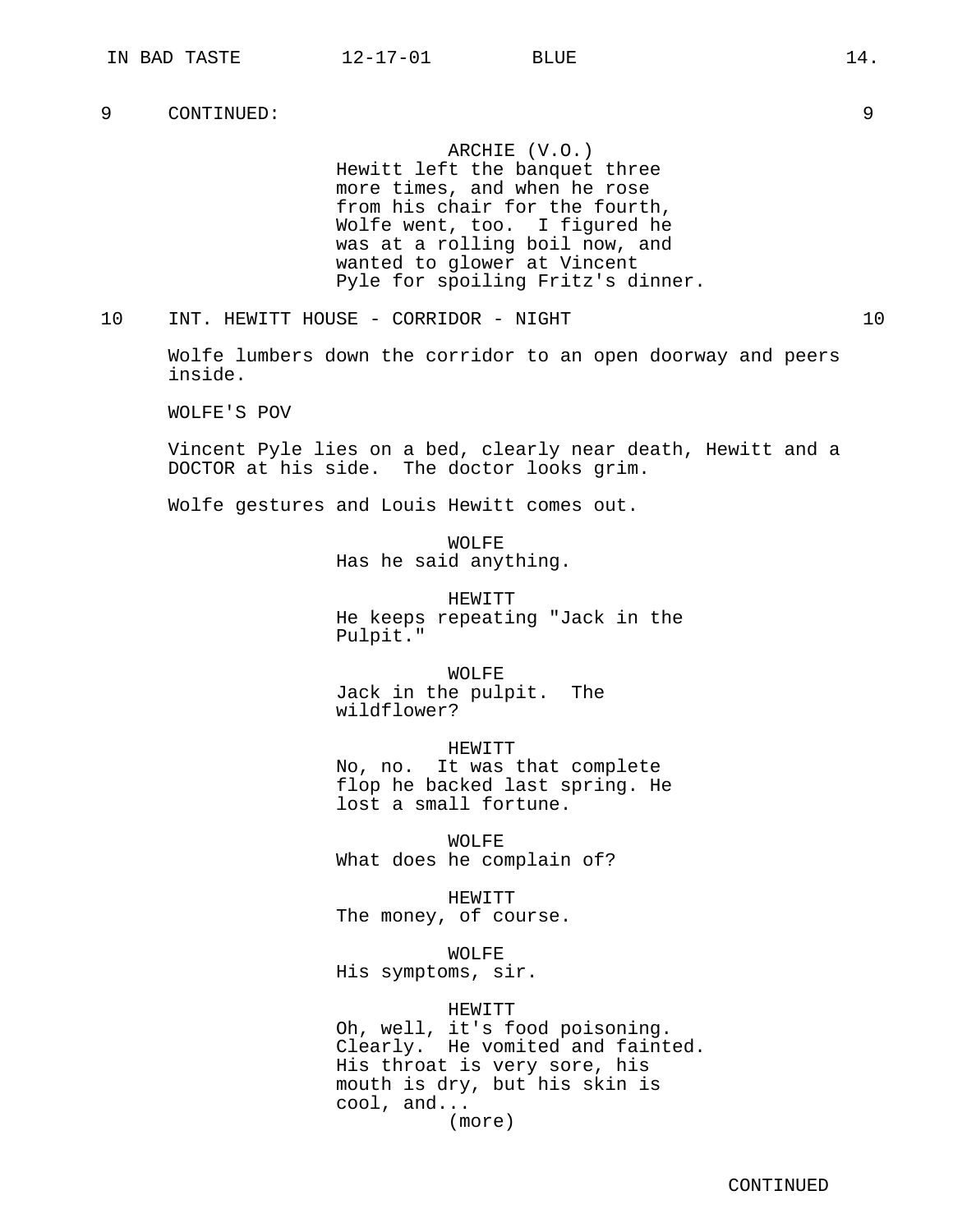HEWITT (Cont'd) (on Wolfe's look) Oh. Wolfe. I'm sorry. I can't believe that Fritz could be responsible...I...I...

WOLFE

Preposterous.

HEWITT But what else could it be?

WOLFE

Pfui.

Wolfe pads away.

HEWITT

Wolfe, where are you going. What are you up to? This is just...an unfortunate incident. What are you going to do in my house? Wolfe! Wolfe!

WIPE TO:

11 OMITTED 11

12 INT. HEWITT HOUSE - KITCHEN - NIGHT 12

The twelve maidens are scattered around on chairs and stools at tables and counters, eating. Archie is schmoozing. A woman is busy at the sink. Zoltan is busy at the refrigerator, Fritz is pouring a glass of wine for himself as Wolfe enters.

> WOLFE Fritz, I should have known better. I beg your pardon.

FRITZ But it is not to pardon, only to regret.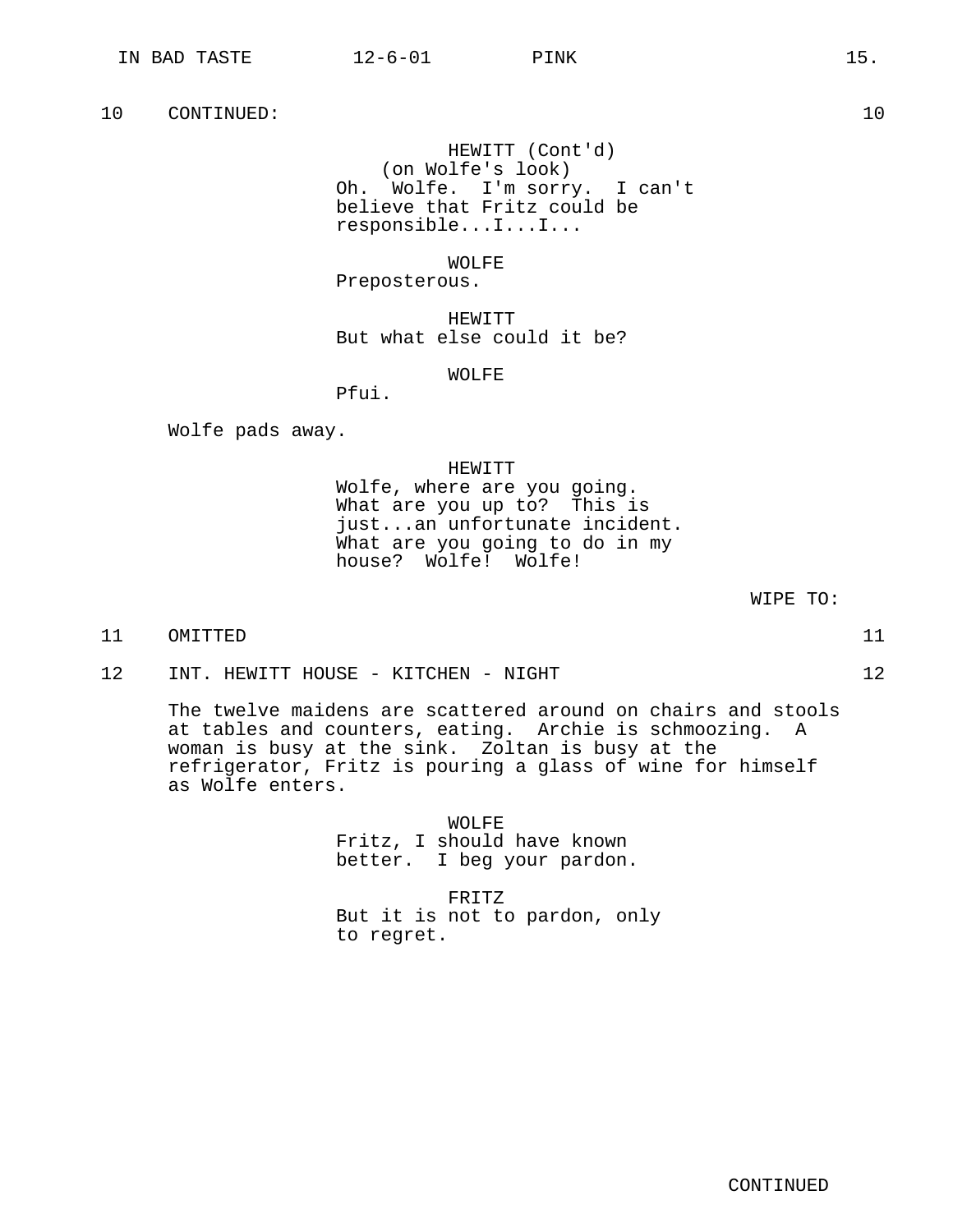WOLFE

I permitted Mr. Hewitt to cajole you.

FRITZ The man got sick and that is a pity, but it was not my cooking, I assure you.

WOLFE You needn't. I repeat that I am culpable, but I won't dwell on that now. There is an aspect that is exigent. (to Archie) Archie, bring all of the women to me. They can stand - over there.

Archie glances at the women, who are working on the leftovers.

ARCHIE They're eating.

WOLFE Collect them. And then get Felix with his chart.

Archie absorbs this, turns and calls out:

ARCHIE Ladies. Mr. Wolfe wants to see you.

The ladies respond - or don't. Archie gathers them.

ARCHIE (V.O.) For Wolfe to interrupt a man, or even a woman, at a meal was unheard of. Boiling was no name for it now. Clearly, the pot was about to explode.

{END: ACT ONE}

WIPE TO:

13 INT. HEWITT HOUSE - DINING ROOM - NIGHT 13

Archie opens the door and sticks his head in. Felix is handing out brandy and cigars. The gentlemen are departing for the parlor. Archie gets Felix's attention, although, being a maitre d', Felix doesn't betray much.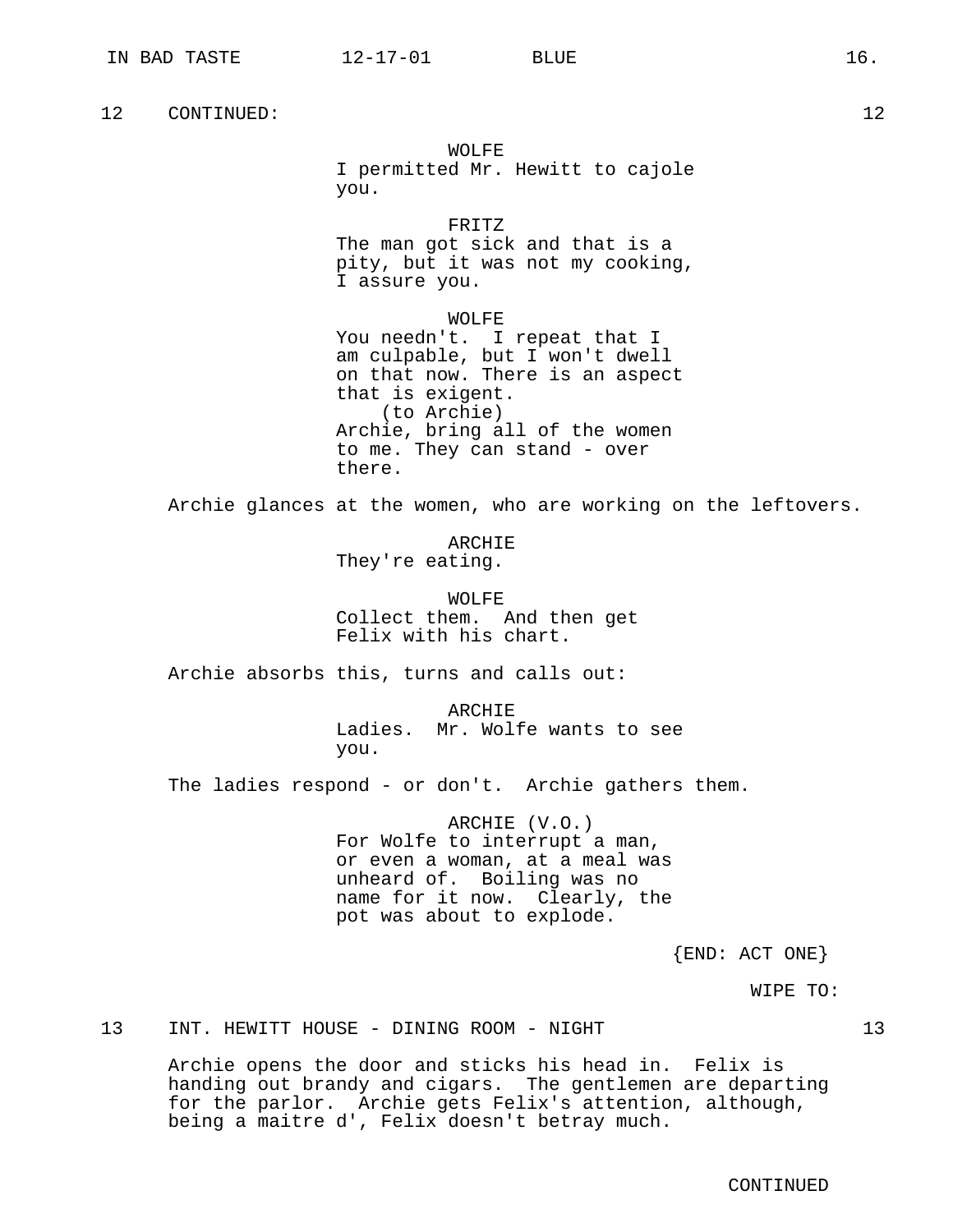FELIX Gentlemen. Brandy and cigars will be served in the parlor.

Felix walks towards him.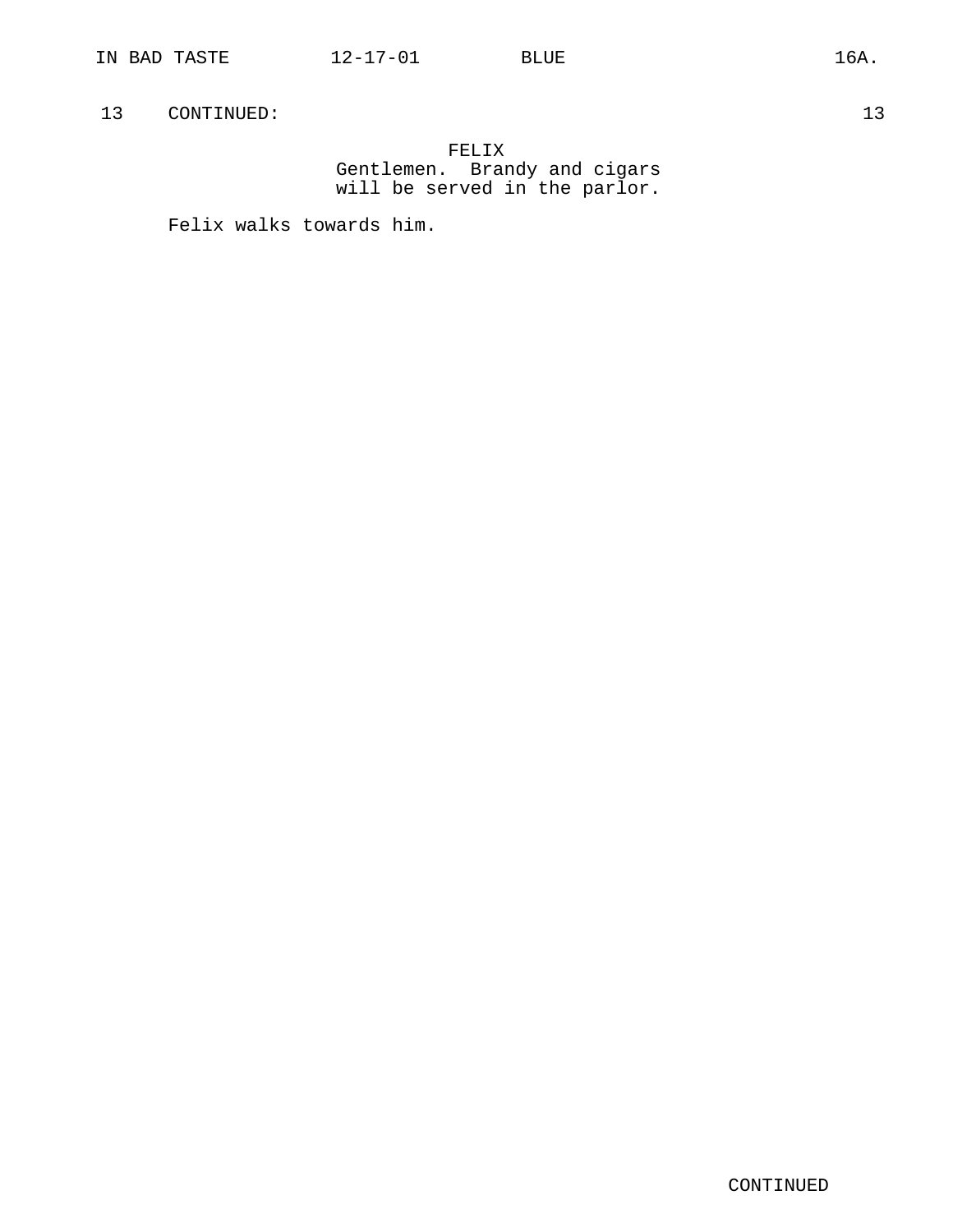ARCHIE (V.O.)

When Wolfe's oldest friend, Marko Vukcic died, he left his restaurant, Rusterman's, to the members of the staff in trust, with Wolfe as the trustee. In the exalted position of maitre d'hotel, Felix knew how to control his face and managed to be both bland and commanding at once. He was soon to be neither.

14 INT. HEWITT HOUSE - KITCHEN - NIGHT 14

Wolfe is surrounded by female pulchritude. Felix hands him his chart.

## WOLFE

I have gathered you for a purpose. My conclusions may be proven wrong, but I must act on them in any case. I remind you that the first course brought<br>to the table was caviar. The to the table was caviar. portion served to Mr. Vincent Pyle contained arsenic. Mr. Pyle is upstairs, attended by doctors, and will probably die within the hour.

There is an outburst. There are GASPS, EXCLAMATIONS of surprise - They are, after all, actresses - several clutch their throats, one slumps. Wolfe speaks softly.

WOLFE

I am speaking. (they quiet down) I speak not of facts, of course, but of conclusions formed by me.

NORA Arsenic. Arsenic?!

PEGGY How do you know?

WOLFE From the symptoms. A burning throat, faintness, dry mouth. (more)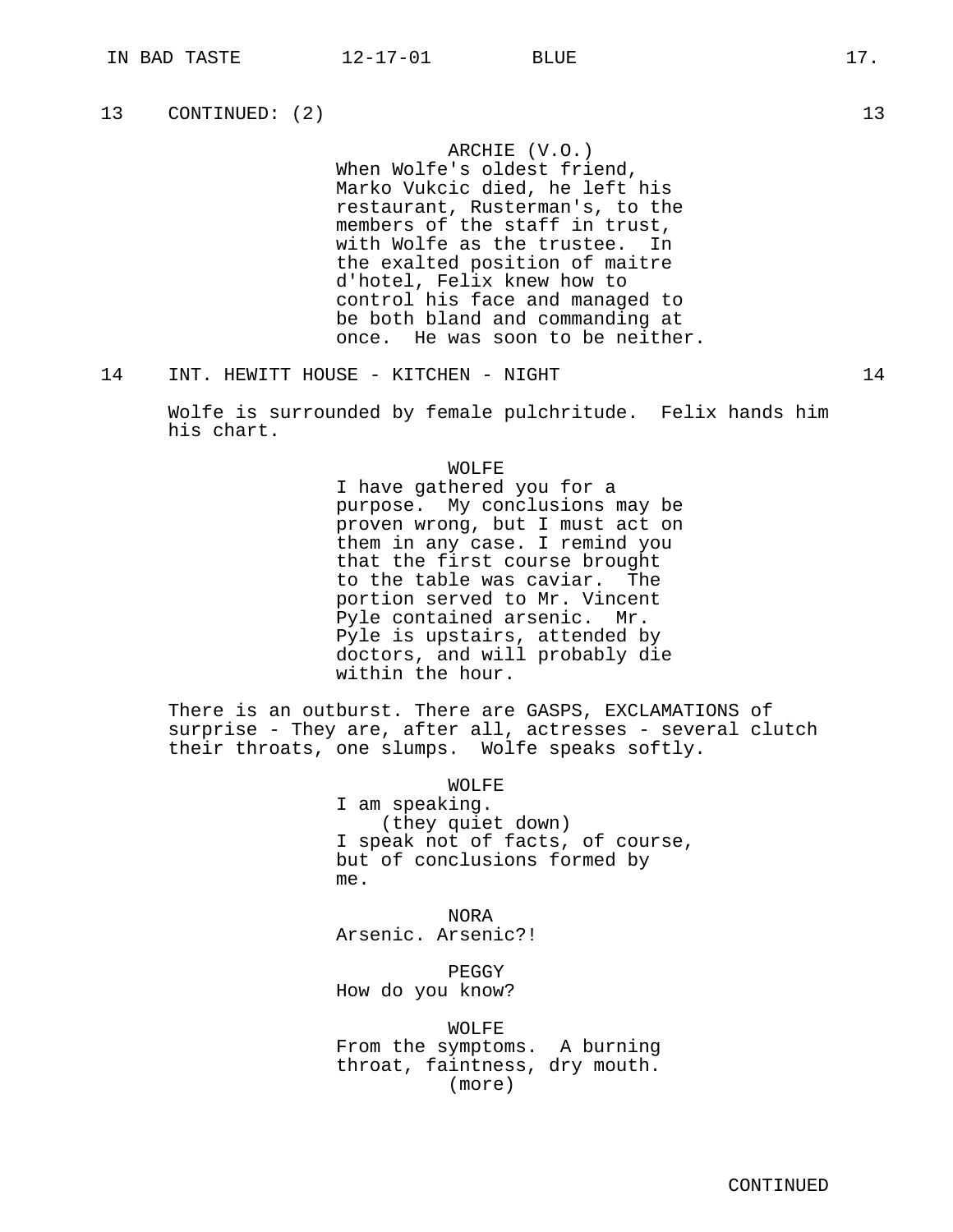WOLFE (Cont'd) I concluded it was in the first course, one, because of the amount of time it takes arsenic to act; and two, that Mr. Pyle complained of sand in the caviar.

Fritz is now clearly affected, biting his lips, first the lower, then the upper.

> FRITZ I must assure you--

WOLFE I repeat: I need no assurances from you, Fritz. Who prepared the plates?

FRITZ Zoltan and I-- (points across the room:) At that table.

WOLFF. They were taken from that table by the women?

ZOLTAN I watch them Mr. Wolfe. And I see nobody put any arsenic--

WOLFE Of course not. (then, to the women:) Which one of you took that plate to Mr. Pyle?

No reply. No sound. No movement.

## WOLFE

Pfui. If you didn't know his name, you do now. The man who left during the fish course and who is now dying. Who served him?

No reply. Archie fixes his eyes on the RED HEAD, PEGGY CHOATE.

## ARCHIE

Speak up, Red.

# PEGGY

I didn't!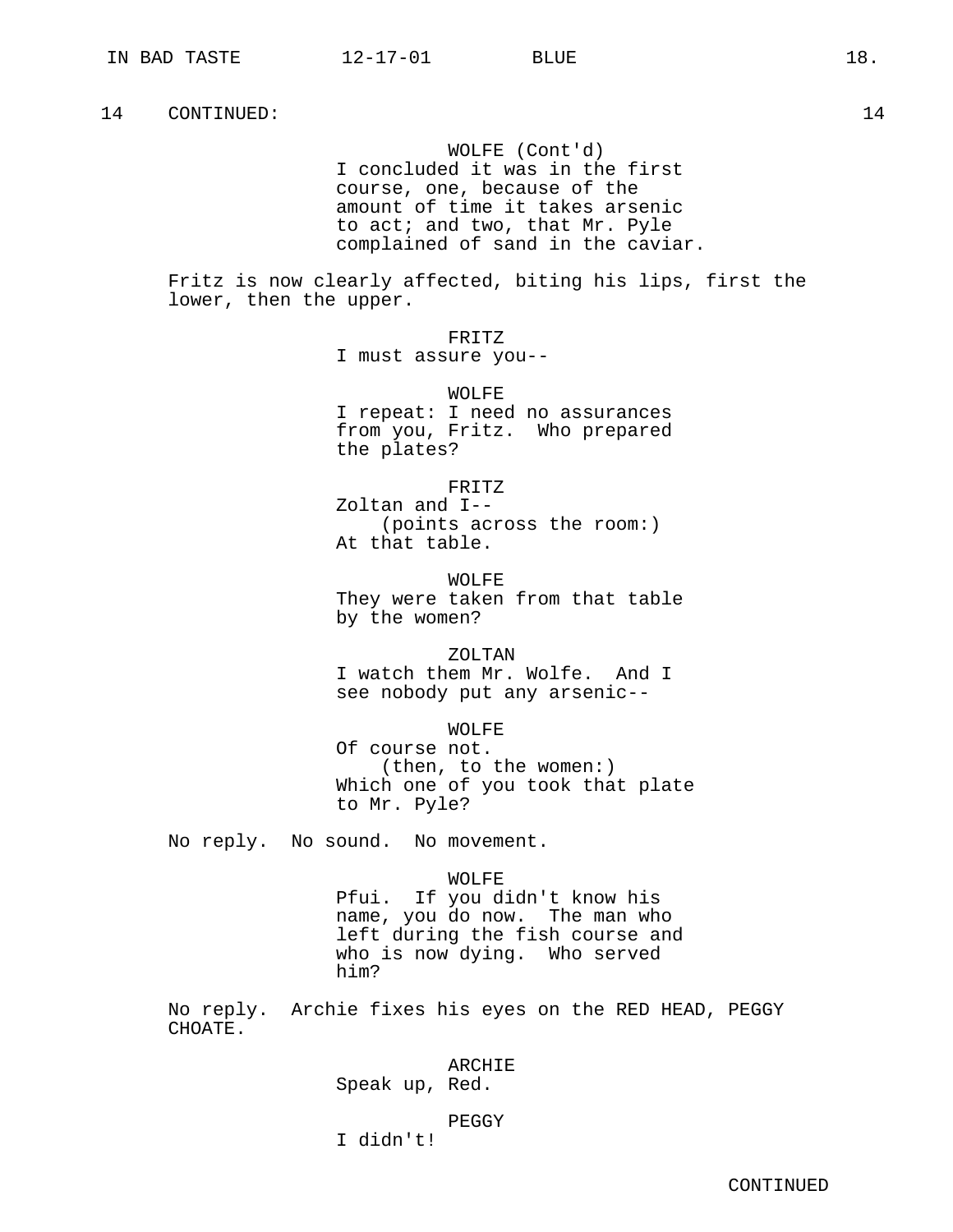#### ARCHIE

I heard Felix assign you to him. And I looked right at you while you were serving him his soup.

PEGGY But I didn't take him that first thing! He already had some!

WOLFF. But you were supposed to?

PEGGY Yes. I took the plate from the table there...

#### 15 INT. HEWITT HOUSE - DINING ROOM - NIGHT (FLASHBACK) 15

We watch Peggy start to go to Pyle; she sees that he has a plate already, and serve Wolfe instead, who is at Pyle's right. In the b.g. Felix is mending the blini-gaffe.

> PEGGY'S VOICE I started to serve him, saw he already had some, and thought I'd made a mistake. So I gave the plate to you.

16 INT. HEWITT HOUSE - KITCHEN - NIGHT 16

WOLFE Indeed. Who was assigned to me?

Helen Iacono speaks up:

HELEN I was. Helen Iacono.

WOLFE Did you bring me the first course?

#### HELEN

No.

17 INT. HEWITT HOUSE - DINING ROOM - NIGHT (FLASHBACK) 17

Helen sees Peggy serving Wolfe, so she gives her plate to someone else, MR. KREIS.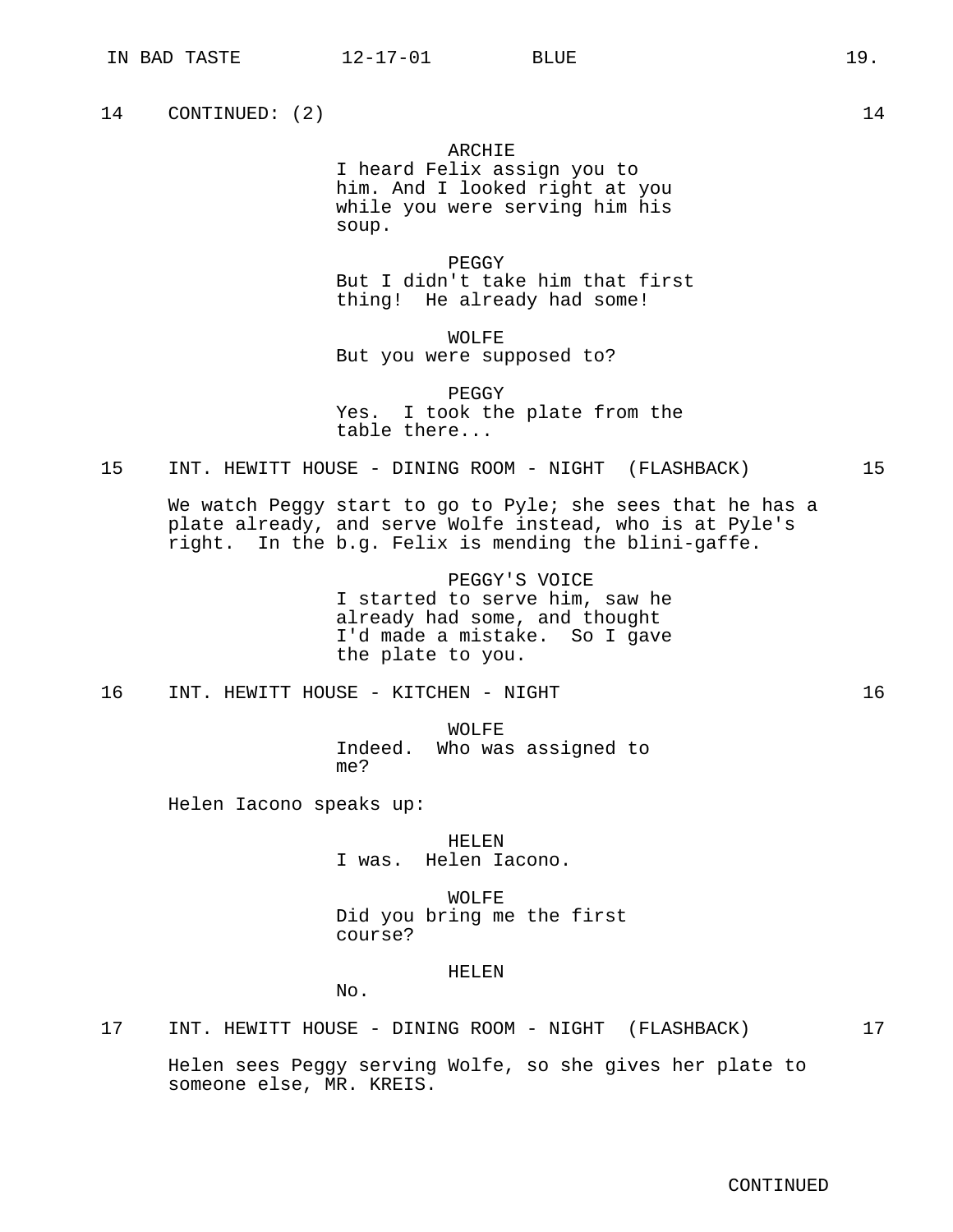HELEN

Since Peggy was serving you, I thought I shouldn't make a fuss. So I gave mine to a man next to the end.

18 INT. HEWITT HOUSE - KITCHEN - NIGHT 18

**MONTAGE**:

WOLFF. Who was assigned to him?

-A series of women pointing fingers first at the chart and then at another girl.

- Felix tracing the chart

- Archie writes names down in the book next to guest names.

- We hear in overlapping cues:

NORA (V.O.) Mr. Kreis was mine.

CAROL (V.O.) I was assigned to Leacraft.

LUCY (V.O.) When she gave her plate to Mr. Dart, I served Lewis Hewitt.

ARCHIE (V.O.) It was so simple. All Wolfe needed was to get one girl to admit she hadn't delivered her caviar. But it turned into a game of ring a ring a rosy although a better name would be passing the buck.

END MONTAGE

Archie looks at a FERN FABER, a tall self-made blonde.

WOLFE And finally to you, Miss Faber. You were assigned to Mr. Hewitt, correct?

FERN

I sure was.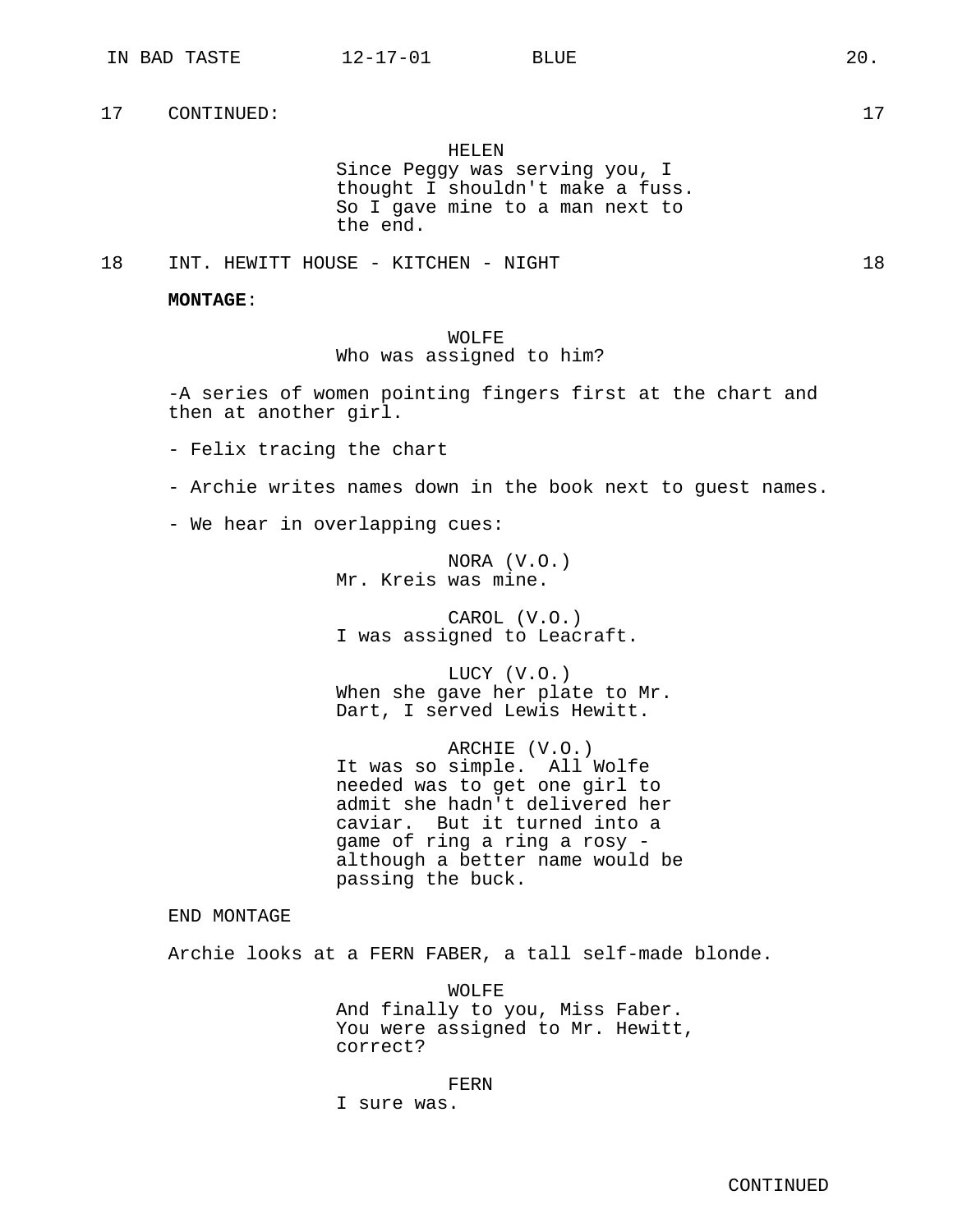WOLFE But you didn't serve him since he was served by (consults Archie's list) Miss Morgan.

FERN

I sure didn't.

WOLFE What did you do, Miss Faber?

FERN

Nothing. There wasn't any caviar left when I got there.

## WOLFE

Nonsense. There were twelve of you, and there were twelve at table, and each received a portion. How can you say there wasn't any?

FERN

Because there wasn't. I went to the john to fix my hair, and when I come back, Lucy's taking the last one from the table. I ask Zoltan where mine is, he says he don't know so I go to the dining room and everybody's got some.

WOLFE How long were you in there?

FERN My God, I don't know, what do you think - I timed it?

Wolfe takes in enough air to fill his middle and begins surveys them all for a moment, not amiably.

> WOLFF. When I came here I thought it would be a simple matter to learn who had served the poisoned food.

(more)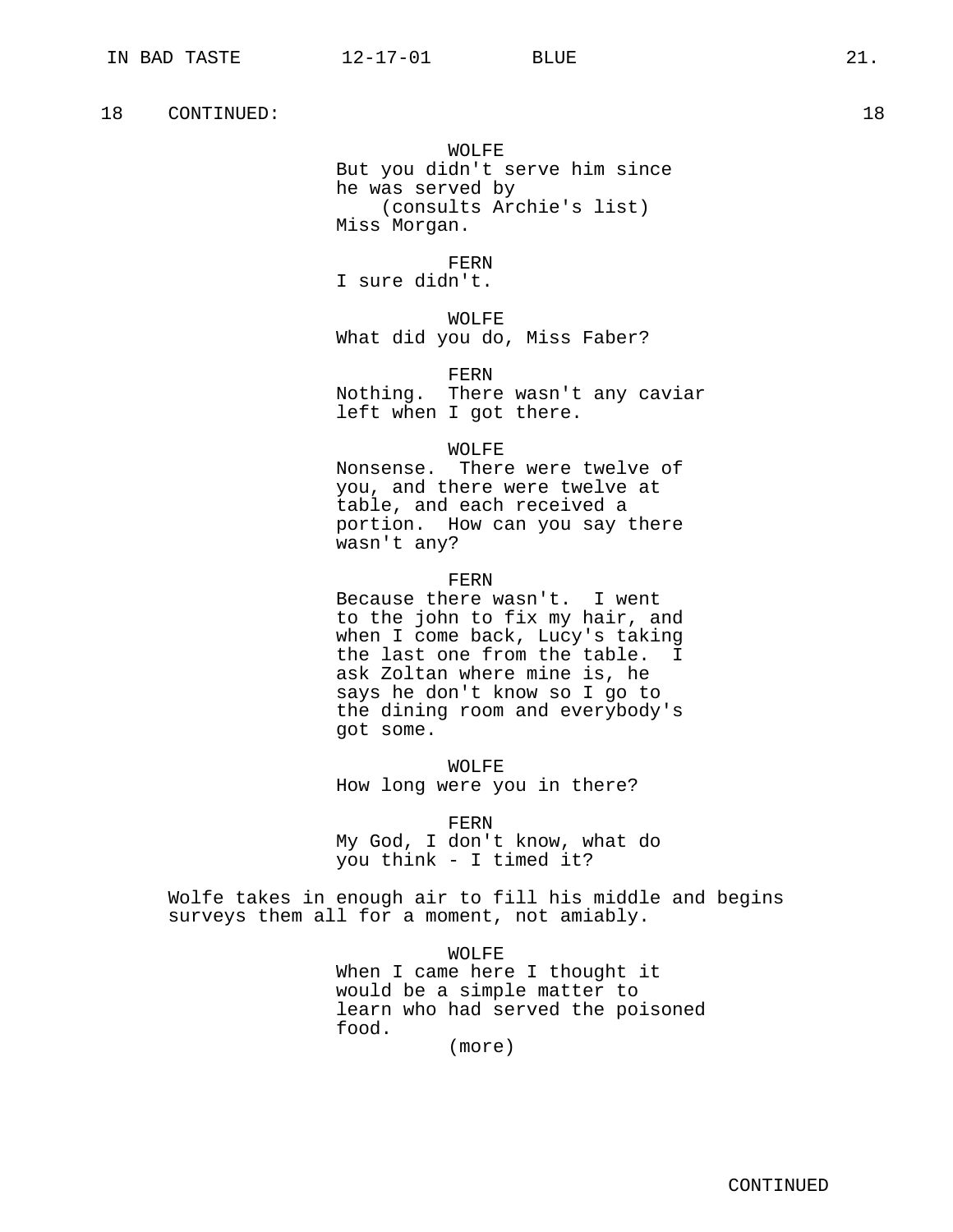WOLFE (Cont'd) But you -- and now I speak to the poisoner -- you must have extraordinary faith in your attendant angel. For you took great risks.

# 19 INT. HEWITT HOUSE - KTCHEN/ PANTRY /DINING ROOM - NIGHT {FB} 19

As Wolfe lays out his SCENARIO, we SEE IT ENACTED... though only from about WAIST-HIGH...we DO NOT SEE THE WOMAN'S FACE, just her actions as described:

> WOLFE (V.O.) You took a plate from Zoltan's table and on your way to the dining room you put arsenic in the cream using a device, perhaps a paper spill. You served Mr. Pyle, came back immediately, to get a second plate, and gave it to one who had not been served.

20 INT. HEWITT HOUSE - KITCHEN - NIGHT 20

The women are clearly unsettled by his chilling scenario.

WOLFE You may be fleering at me inwardly, for it was a remarkably adroit stratagem, but you can't possibly be impregnable. (then, to the men:) Archie. You have the skill. Make sure none of these women leave. Gentlemen, please.

As the ladies surround Archie to protest, Wolfe motions to Fritz, Felix, and Zoltan, and walks out, the men following him.

# 21 INT. HEWITT HOUSE - PANTRY - NIGHT 21

Wolfe leads the men to the dining room.

WOLFF. Miss Faber is the only one eliminated. She would not dare claim not to have been in the dining room if in fact she was. Someone would have seen her. (to Zoltan:) You say you watched as the plates were taken. (more)

CONTINUED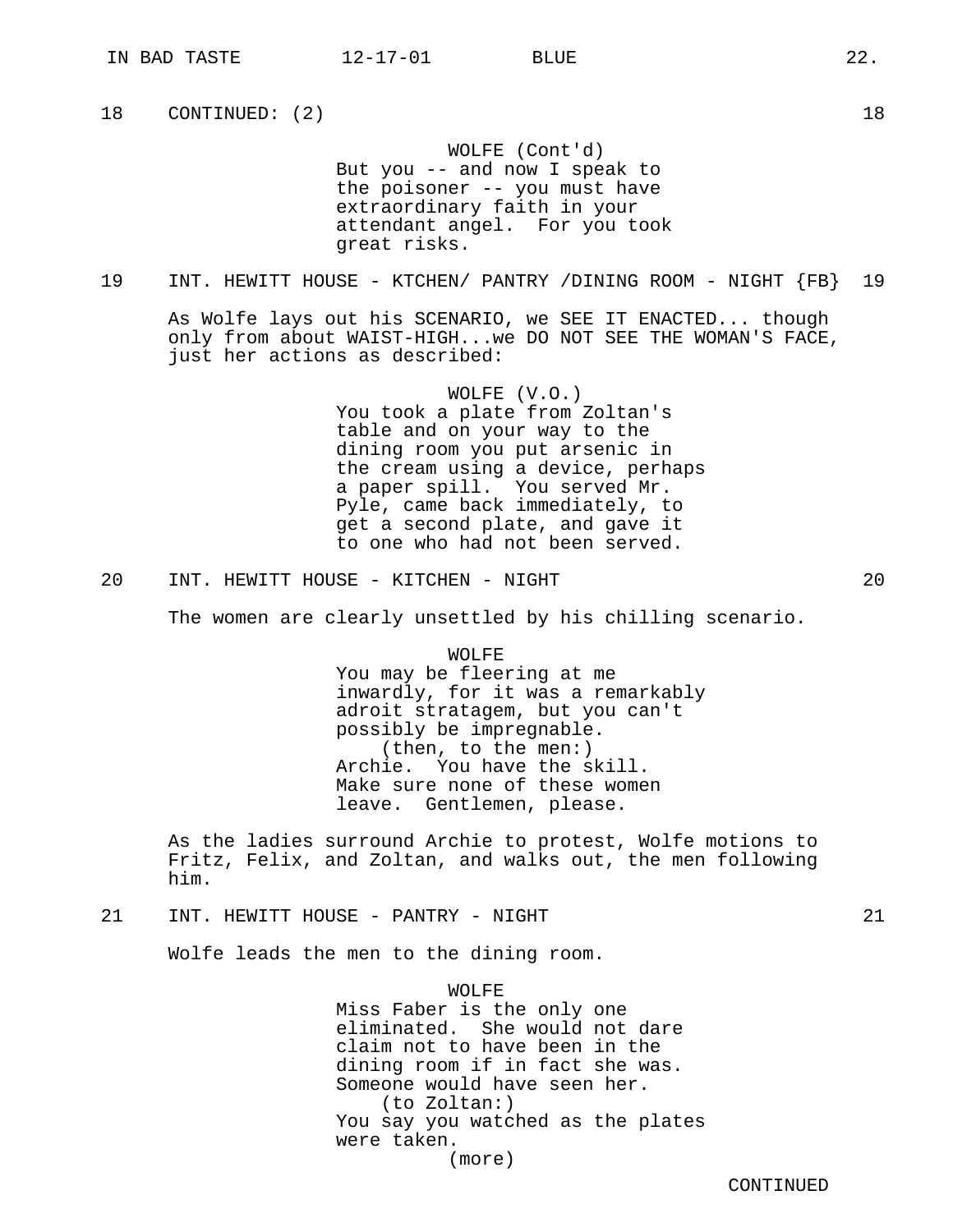WOLFE (Cont'd) Which one came back and took a second plate?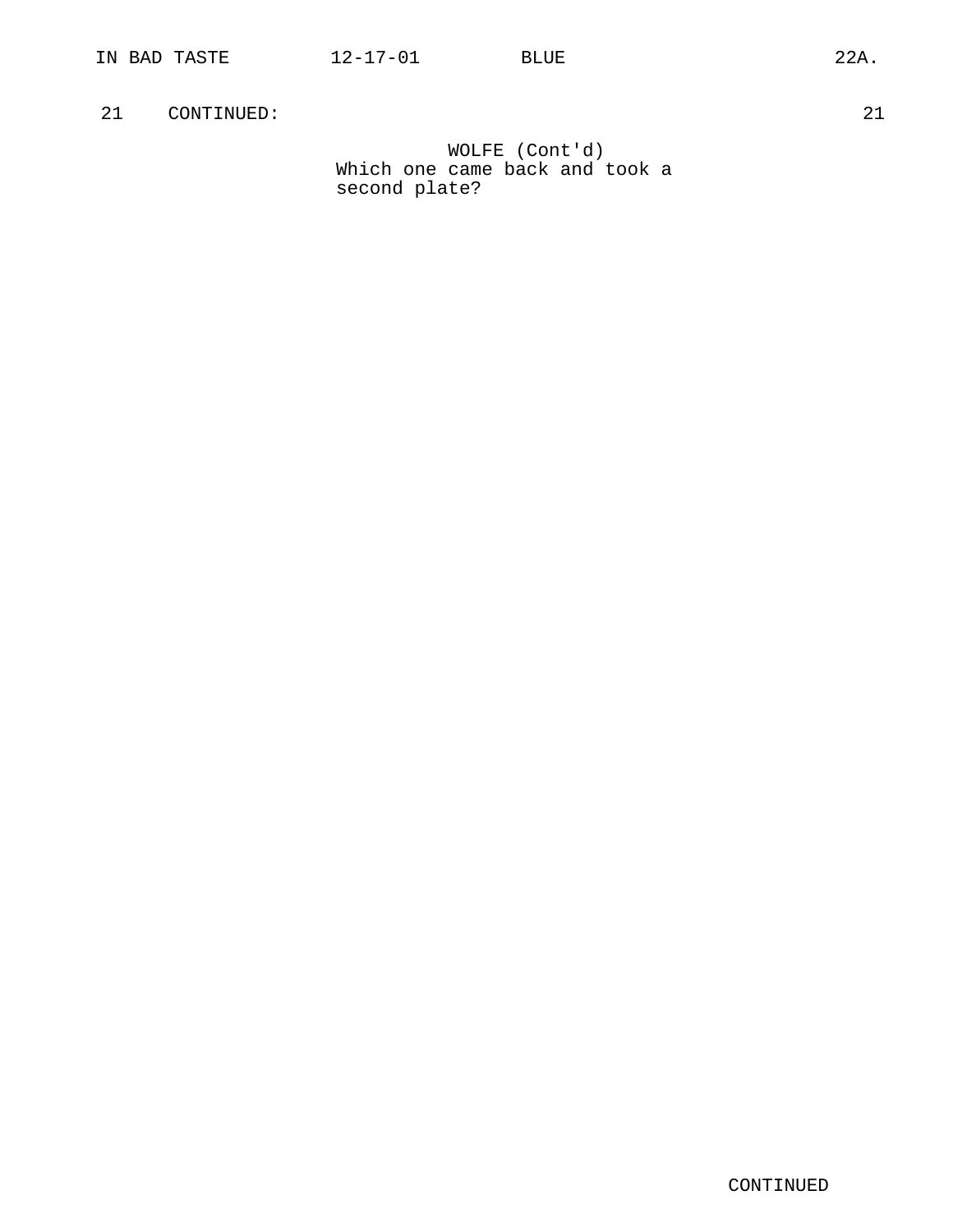## ZOLTAN

I am thinking, Mr. Wolfe, but it doesn't help. I didn't look at their faces, and they're all dressed alike.

## WOLFE

Fritz?

FRITZ I was at the range with the flounder.

## WOLFE

Felix. I have neglected you purposely, to give you time to reflect. You were in the dining room. I must look to you for the fact itself. I must ask you to point her out.

## FELIX

I can't.

WOLFE Pfui! You are trained to see everything.

FELIX True. I knew you would ask me this, but I cannot answer. I can only explain.

WOLFE

I have always found you worthy of trust, but it's possible that in your exalted position, maitre d'hotel at Rusterman's, you would rather dodge than get involved in a poisoning. Are you dodging, Felix?

## FELIX

Good God, Mr. Wolfe. I am involved. I didn't see anything but that stupid girl, Marjorie Quinn - it was a terrible gaffe.

# 22 INT. DINING ROOM - NIGHT (FLASHBACK) 22

The server tilts her plate, losing her blini. Felix goes to the rescue when he sees her try to put it back on with a finger and deftly puts it back on the plate with a fork.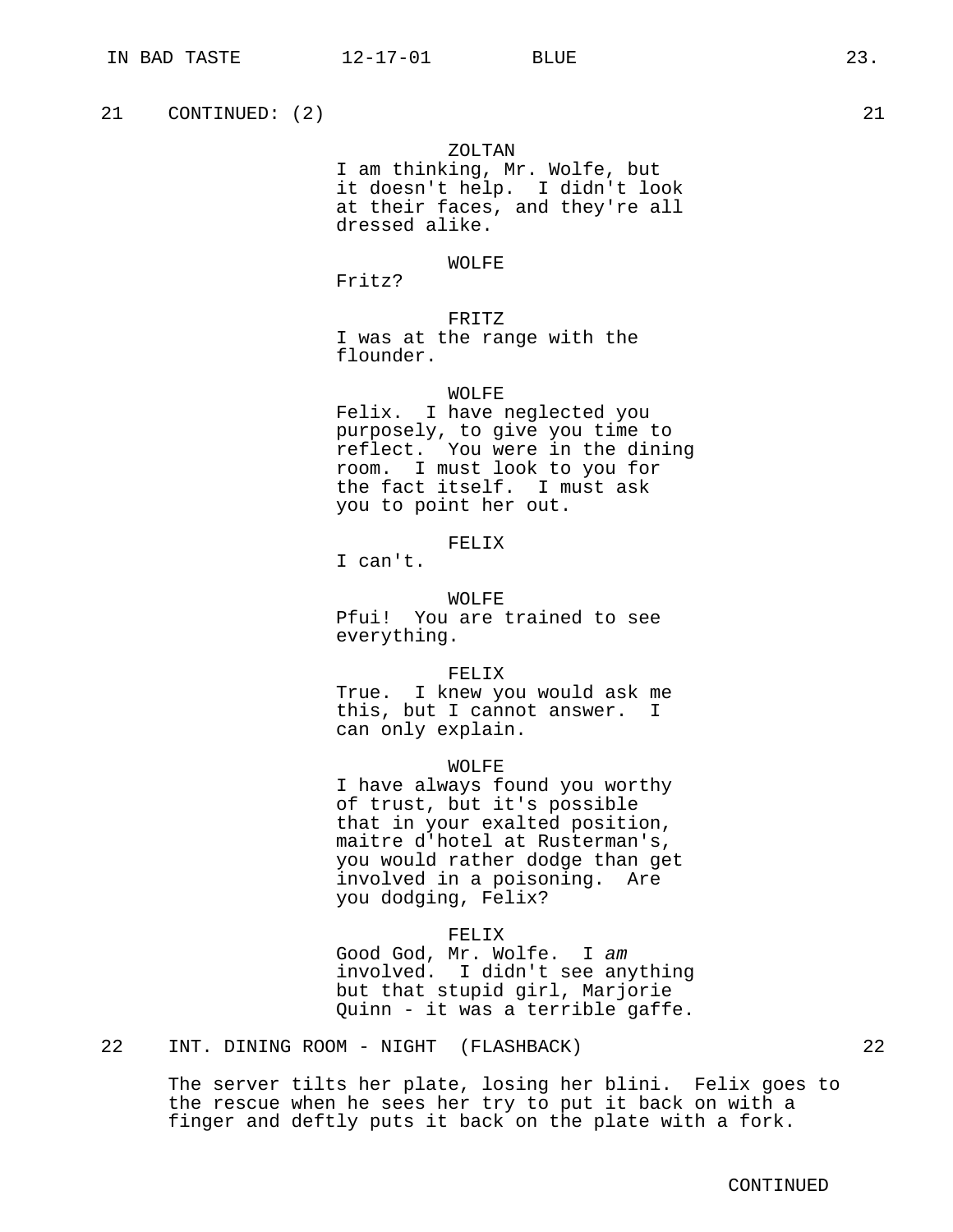FELIX (V.O.) When I saw her start to put it back with her fingers, I had to act.

23 INT. HEWITT HOUSE - DINING ROOM - NIGHT 23

The three men look at Wolfe, who is shaking his head.

WOLFE Incredible. The wretch has incredible luck.

Wolfe marches out.

24 INT. HEWITT HOUSE - PARLOR ROOM - NIGHT 24

The men -- all but Hewitt, Shriver, and Pyle -- relax with brandy and cigars as Wolfe enters.

KREIS

Oh, there you are. Our custom is to ask the chef to join us with champagne, which is barbarous but gay, but of course, under the circumstances...

WOLFE Mr. Pyle is still alive?

KREIS We hope so, we sincerely hope so.

DART There's been no word for an hour.

KREIS I suppose I should go up. (more)

CONTINUED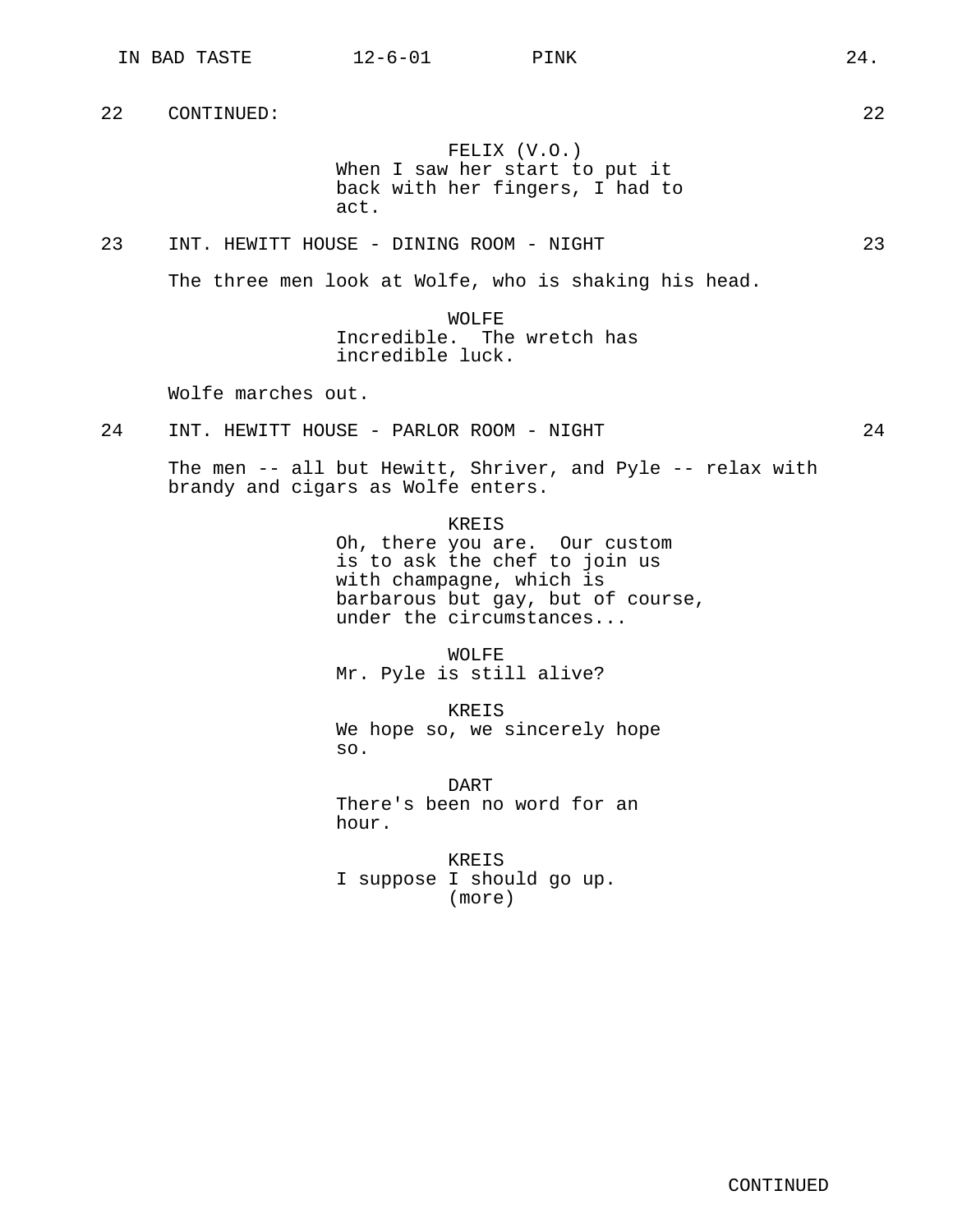KREIS (Cont'd) It's so damned unpleasant.

Wolfe takes a seat, sinking into it heavily.

WOLFE I have discovered the artifice the culprit used, but not her identity.

DART The artifice? What do you mean?

WOLFE I have been interviewing the women to find out who served him the caviar. I have asked Mr. Shriver, Mr. Hewitt, Mr. Goodwin and Mr. Brenner. I am still at a loss to identify her.

LEACROFT Aren't you a bit premature? there may be no culprit. An acute and severe gastric disturbance.

#### WOLFE

Nonsense. I am too provoked for civility, sir. The symptoms are typical of arsenic and you heard Mr. Pyle complain of sand.

LEACROFT Not one of them would admit serving him the caviar?

## WOLFE

I am not a tyro of inquiry, Mr. Leacroft. I'll ravel it for you later but now I want to get on.

He stands - a remarkable event.

# WOLFE

By a remarkable combination of cunning and luck she has so far eluded identification, so I appeal to you, all of you. (more)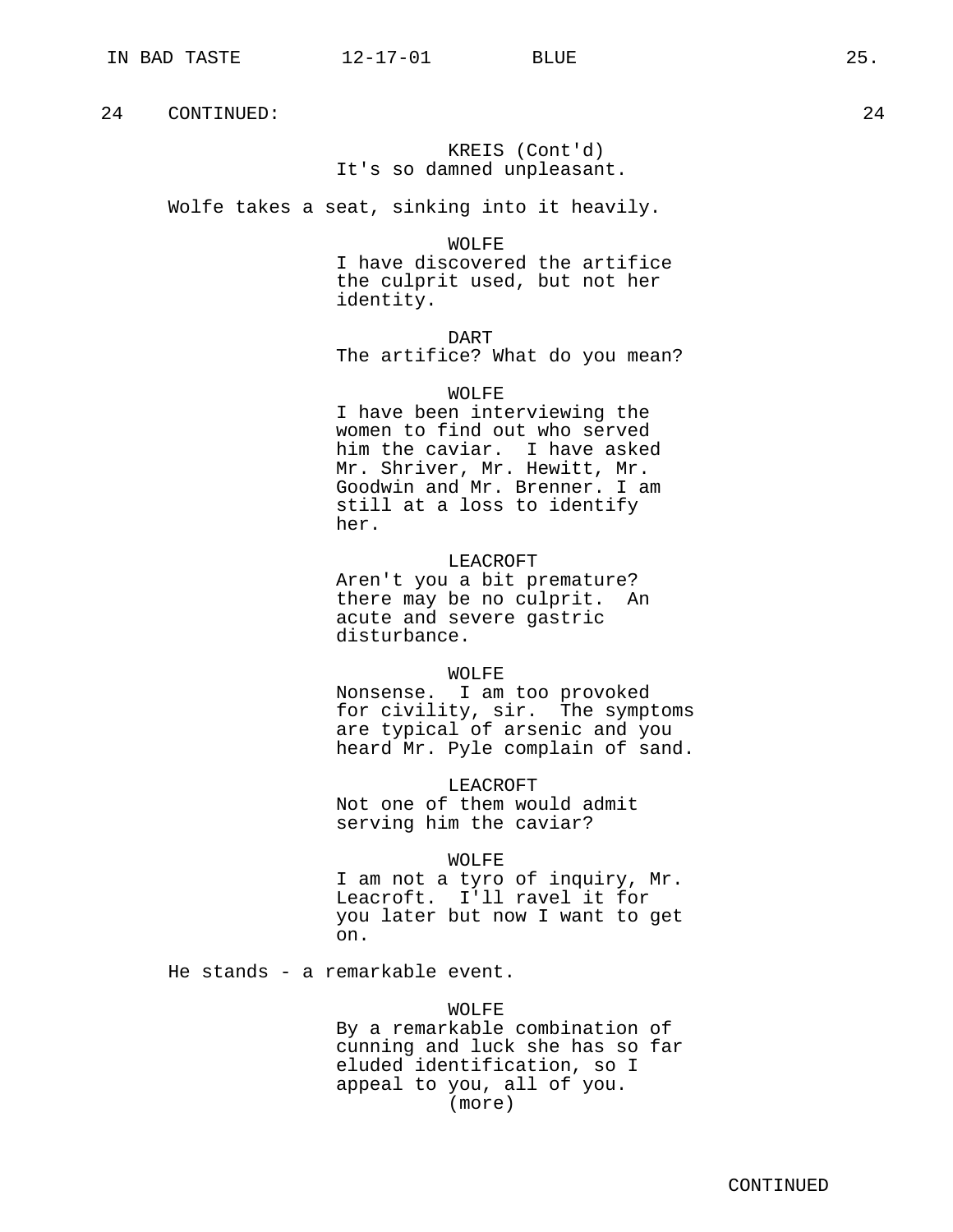WOLFE (Cont'd) I ask you to close your eyes and recall the scene. Who served Vincent Pyle. Which one was it?

Everyone closes their eyes. Adrian Dart, stands with his eyes closed, his chin up, his arms folded, posing for concentration, he takes a deep breath and holds it. His eyes flash open dramatically.

> DART It's gone. I must have seen it, but it's gone. Utterly.

> > KREIS

I didn't see it. I simply didn't.

All the men now voice their "I don't knows" and "I didn't see anythings." Wolfe puts his hands on the table and says grimly:

WOLFF.

Then I'm in for it. I am your guest, gentlemen, and would not be offensive, but I am to blame that Fritz Brenner was enticed to this deplorable fiasco. If Mr. Pyle dies, as he surely  $width--$ 

That's when Hewitt and Shriver enter, followed by the familiar burly frame of SGT. PURLY STEBBINS.

> HEWITT Vincent Pyle is dead. Half an hour ago. Dr. Jameson called the police. He thinks that it is practically certain--

**STEBBINS** (interrupts:) Hold it, I'll handle this, if you don't mind.

And on Wolfe's glower, we DISSOLVE TO:

25 INT. POLICE STATION - BULLPEN - NIGHT 25

A COP guides two of SERVERS, still in their stolas down the hall, pass Felix, Fritz and Zoltan, who sit on a bench, see no evil, hear no evil, say no evil. The three kitchen helpers also wait. They all are preoccuppied.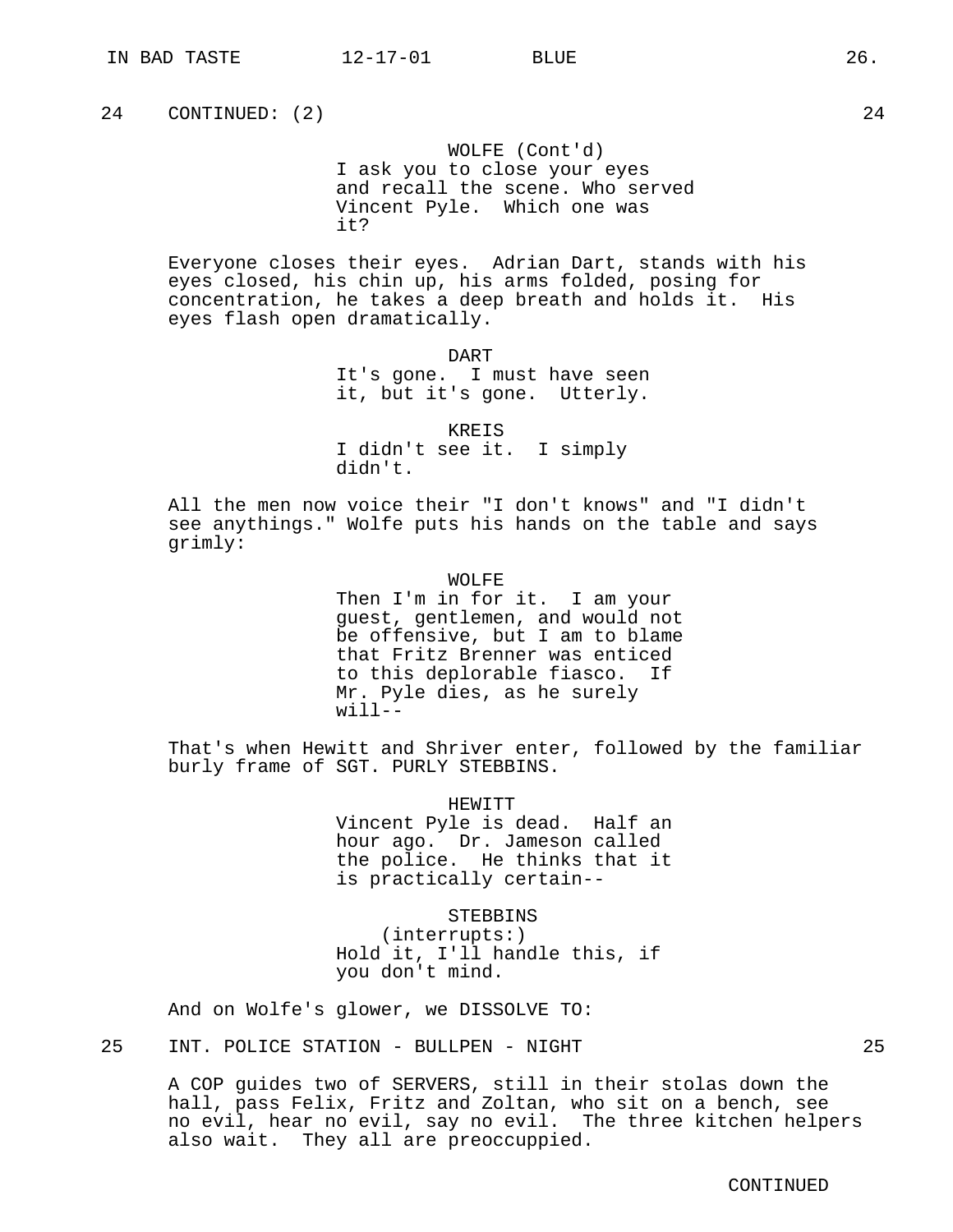FELIX This is a tragedy. When word gets out...

ZOLTAN It cannot be a woman.

FRITZ

Why not?

FELIX ...You realize this...The restaurant will suffer. The restaurant will suffer.

FRITZ We must be strong. We must be clear and face our interogators with cool vision.

ZOLTAN I don't believe one of those girls...I cannot. Arsenic. In caviar.

FRITZ She must have had a great hatred.

ZOLTAN

Beluga!

FELIX A woman's hatred. A secret festering no man can understand.

ZOLTAN It could not be the blonde. Perhaps the red head?

FELIX How could she do this to the restaurant. Did she think?

ZOLTAN

She is a woman.

FRITZ We might as well accept it.

A STOLA CLAD SERVER emerges from a room, guided by a POLICE OFFICER. Needless to say, the party provides a contrast to the normal denizens of a late-night police station. The SOUND OF SHOUTING makes everyone turn.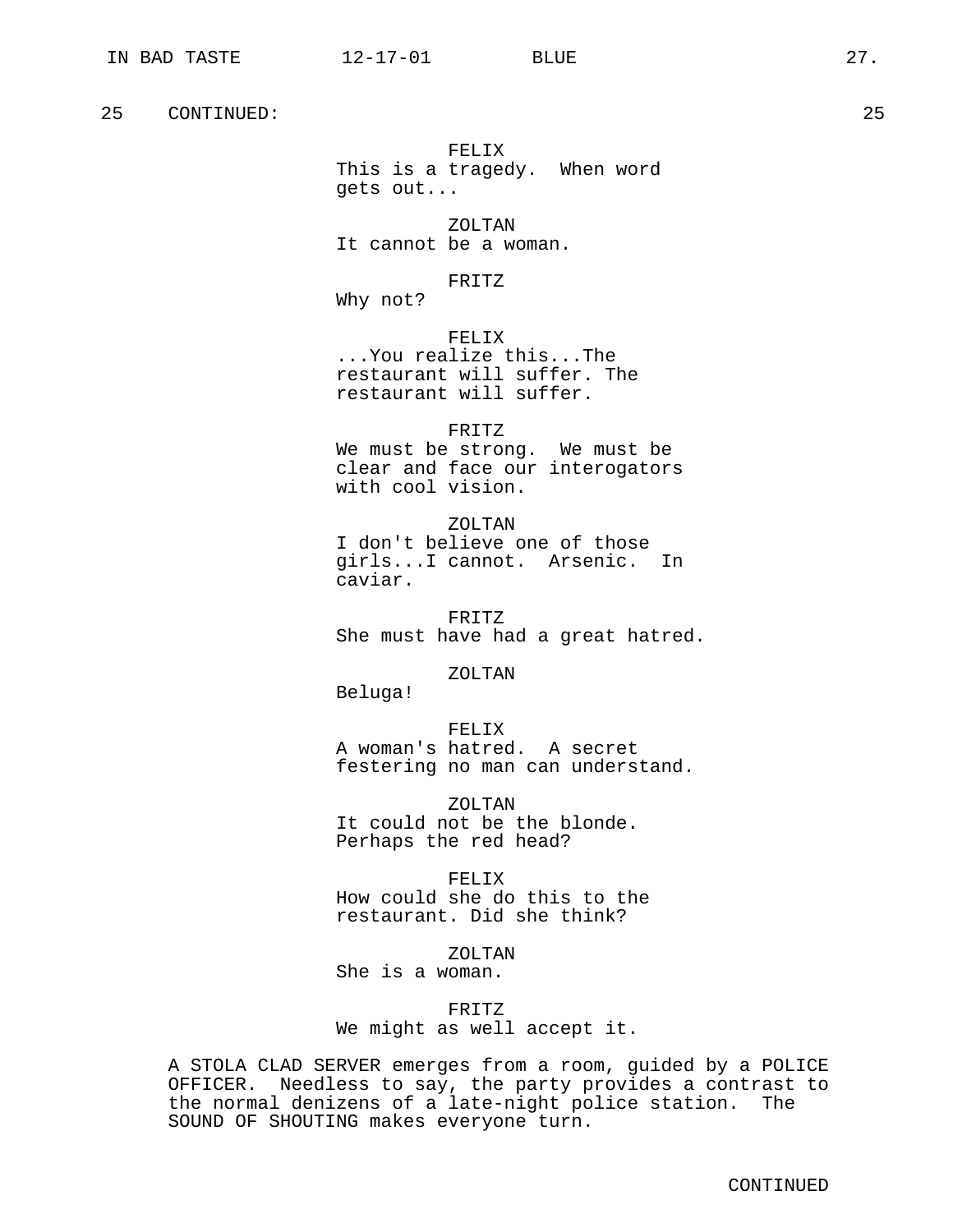# CRAMER (V.O.) Quit twisting my words around!

26 INT. POLICE STATION - CRAMER'S OFFICE - NIGHT 26

We are TIGHT ON INSPECTOR CRAMER, who is standing in front of Wolfe, furious and roaring:

#### CRAMER

I didn't charge you with complicity! I merely said you're concealing something, and what the hell is that to scrape your neck? You always do!

Archie Goodwin and Purley Stebbins sit and watch their bosses.

WOLFE Everyone omits something, if only because to include everything is impossible. May we go home now or do you wish to show us the sunrise?

CRAMER You witnessed the commission of a murder and you didn't notify--

WOLFE

(interrupts:) It wasn't a murder until he died.

CRAMER All right, a felony. You not only failed to report it, you--

WOLFE

(interrupts:) That a felony had been committed was my conclusion, not a fact.

CRAMER Then why did you start an investigation, questioning suspects--

# WOLFE

(interrupts:) Merely to test my conclusion. I would have been a ninny to report it before learning--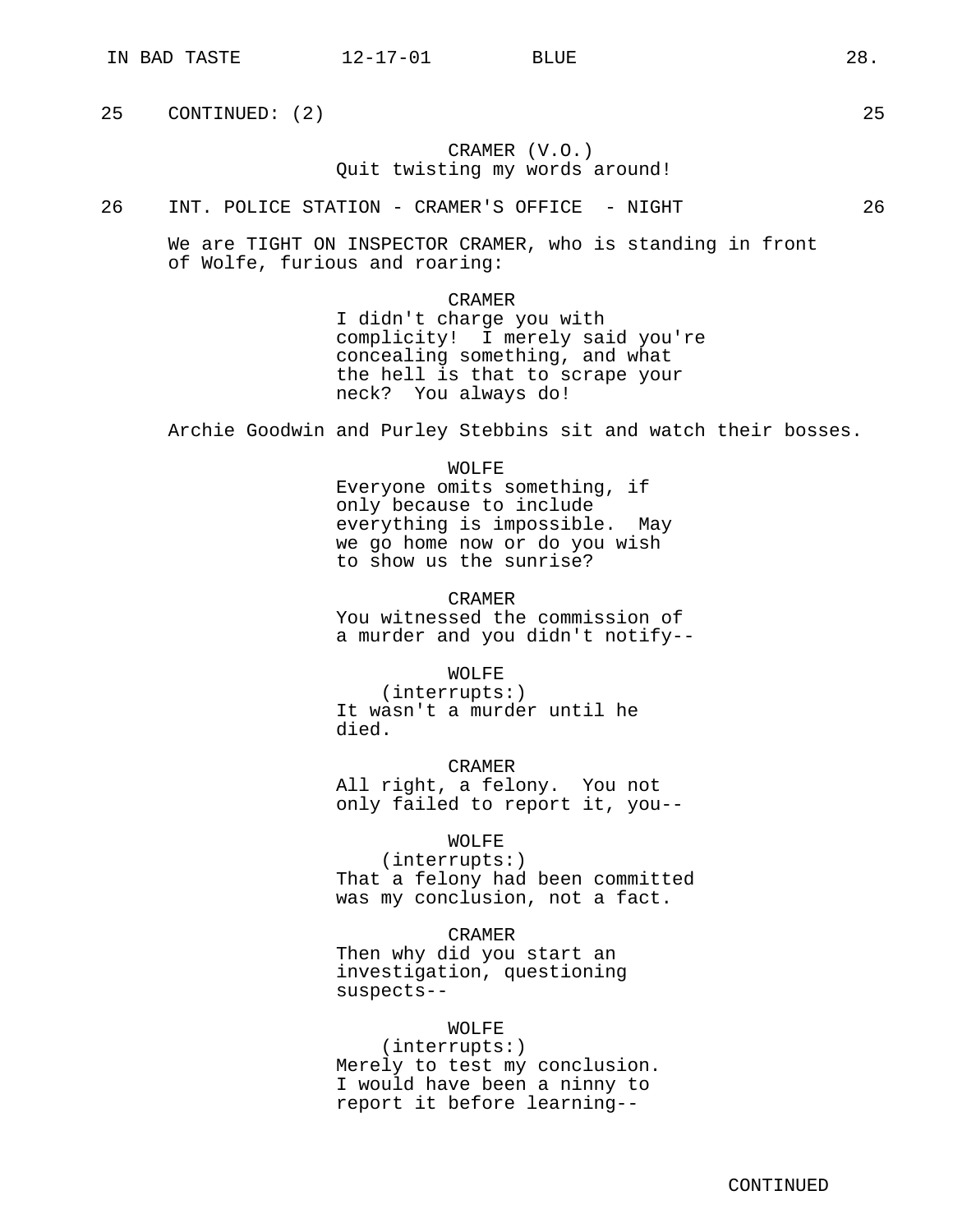#### CRAMER

(interrupts:) Damn it, will you let me finish a sentence? Just one?

WOLFE Certainly. If it has import.

CRAMER You knew Pyle was dying. You said so.

WOLFE Also my own conclusion. The doctors were still trying to save him.

Cramer turns to look at Archie, sees nothing inspiring, turns back to Wolfe.

## CRAMER

Those three men -- Fritz Brenner, Felix Courbet and Zoltan Mahany we can forget Brenner but it's hard to believe the other two don't know who served Pyle.

WOLFE

It is indeed. They are highly trained men.

#### CRAMER

Then I want to ask your opinion of a theory. In the trash container in the kitchen, we found a roll of ordinary white paper that had been rolled into a tube, held with tape, smaller at one end. The laboratory has found particles of arsenic inside.

 $H$ OL $H$ 

As I surmised, a paper spill.

## CRAMER

And the only two fingerprints on the spill were Zoltan's. He claims he saw it on the floor after the meal was started, picked it up, and threw it out. (more)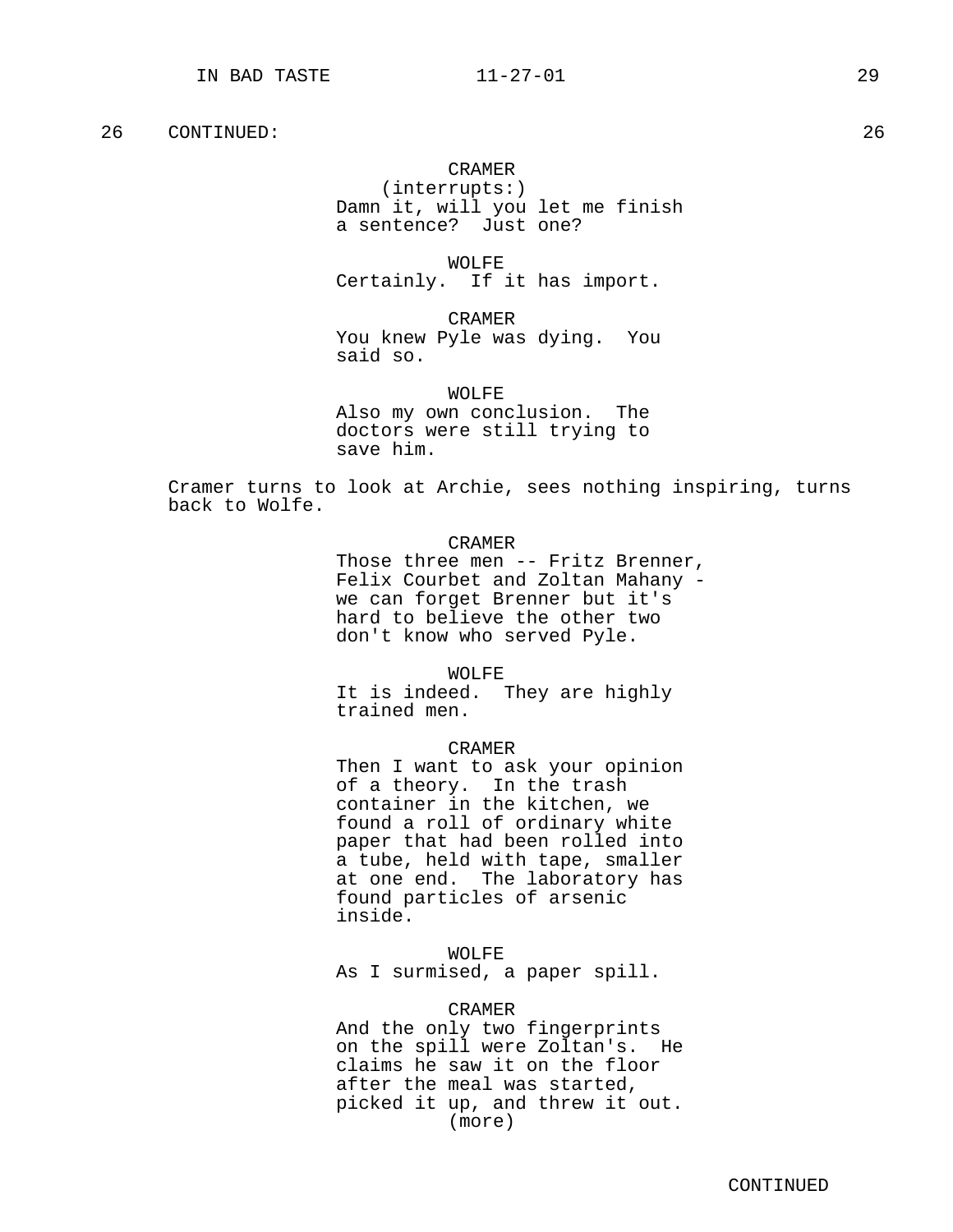CRAMER (Cont'd) What's wrong with the theory that Zoltan poisoned one of the portions and saw that it was taken by a certain girl?

He gets up pacing.

## CRAMER

No, no don't bother. I'll answer that myself. Despite what you think, other people in this town are capable of reason. There are two things wrong with it. First, Zoltan claims that he didn't know which guest any of the girls were assigned to. But Felix knew and they could have been in collusion. Second, the girls all deny that Zoltan indicated which plate they were to take, but you know how that is. He could have done it without her knowing it. Suppose they meant to poison you and it went to the wrong man?

#### WOLFE

That's not only untenable, it's egregious. Why then did one girl come back and get a second plate?

# CRAMER

She was confused. Nervous. Dumb. And now she's too scared to admit it.

## WOLFE

I suggested to Mr. Stebbins that the lab check the girls' pockets for traces of arsenic.

#### CRAMER

The lab did and they all came out clean. So only Zoltan is tied to the arsenic. And he could have had help from Felix. You know these men, Wolfe.

#### WOLFE

I know them, but I do not answer for them.

(more)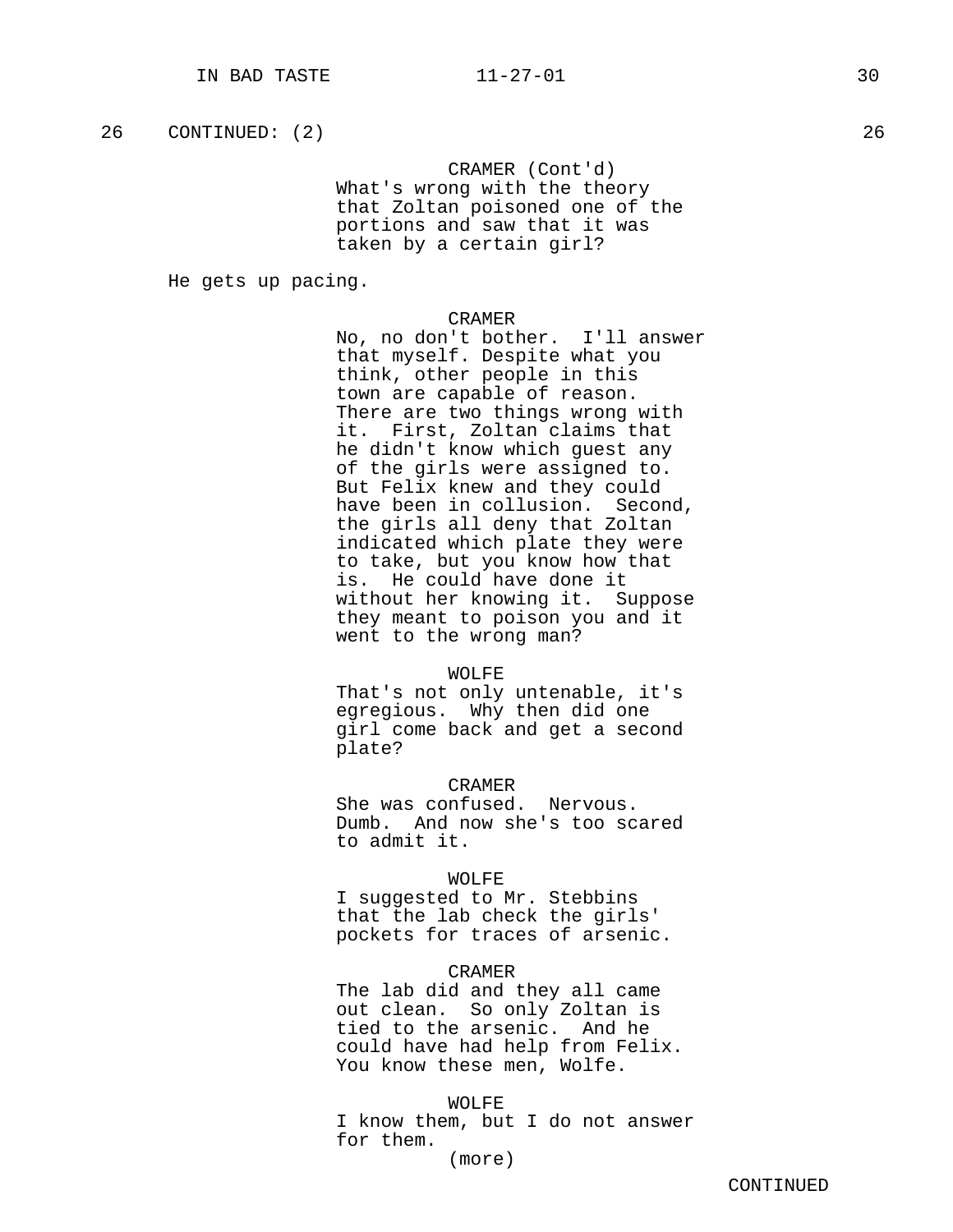WOLFE (Cont'd) They may have a dozen murders on their souls, but they had nothing to do with the death of Mr. Pyle and I shall unmask the conniving wretch who is responsible. Have you established the order in which the plates were served?

CRAMER All we got is contradictions. We got the last five, but the first seven - we can't pry it out of them.

Wolfe rises with difficulty from his chair.

WOLFE You have your army. Put them to work on it. I am going home.

Archie opens the door for Wolfe and shoots a look at Cramer.

ARCHIE Always a pleasure.

And on Cramer's scowl, we WIPE TO:

27 EXT. BROWNSTONE - STOOP (STUDIO) - DAWN 27

An exhausted Wolfe, Archie and Fritz mount the stairs.

28 INT. BROWNSTONE - ENTRY HALL - DAY 28

ARCHIE Well, it wasn't so bad. I had Rowcliffe stuttering in eight minutes flat.

FRITZ Shall I cook breakfast?

WOLFE

You will forget about breakfast until further notice. Archie. Take a note up to Theodore that I will not appear at nine. I may not come at four. Have all of them here at six o'clock tonight.

ARCHIE All of whom? (more)

CONTINUED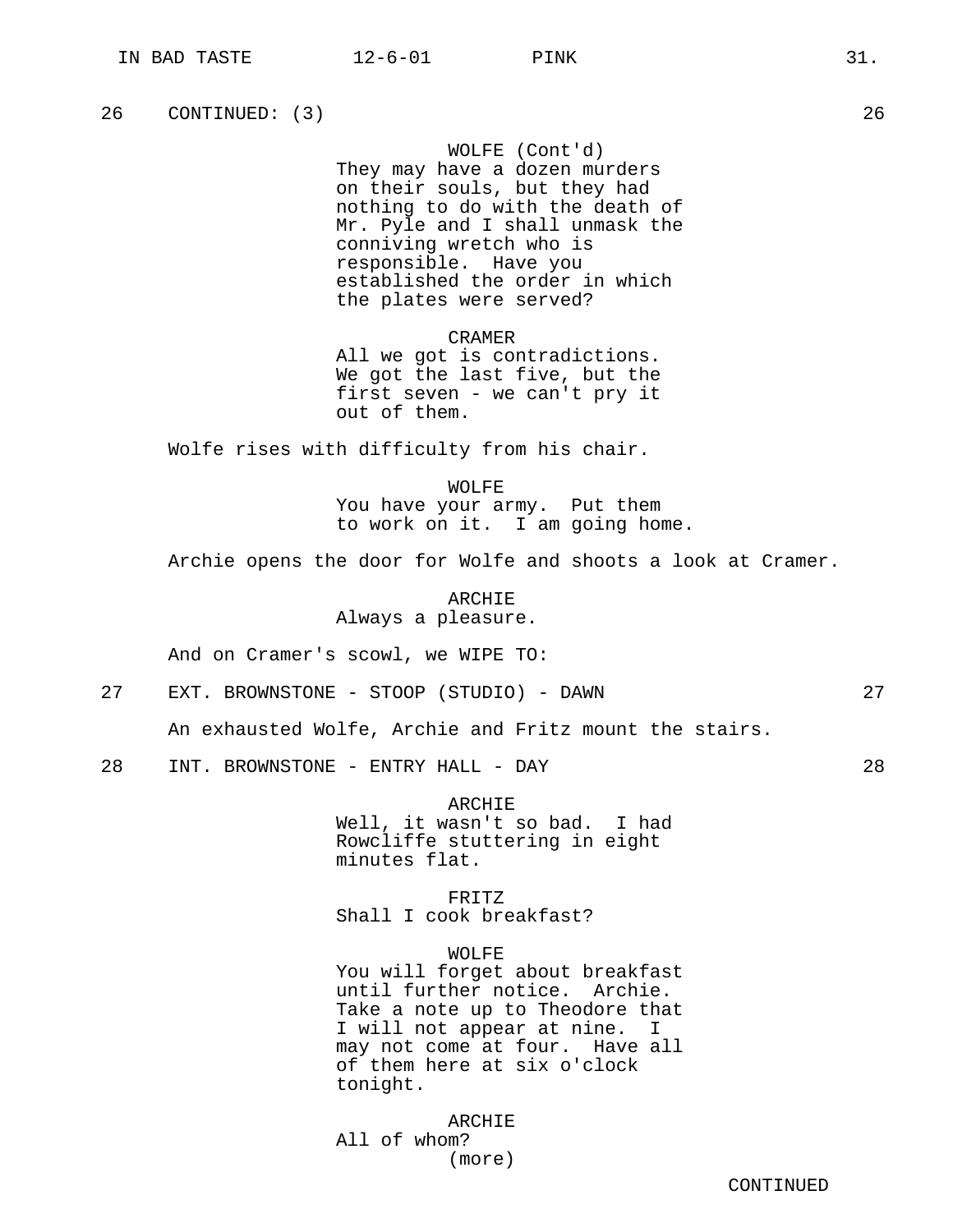# WOLFE (Cont'd) The women. Dealing with them singly would be interminable.

Wolfe heads straight for the elevator, his back to Archie.

#### ARCHIE

I have a suggestion: postpone operations until your wires are connected again. Or aspirin. Do you want some aspirin?

## WOLFE

I want them.

The DOORBELL RINGS. Archie goes to the window.

#### ARCHIE

Well, here's one right now. Helen Iacono. She must have read your mind. Shall we keep her until we gather the rest?

WOLFE Confound it. Bring her in.

He marches to his office. Archie goes to answer the door.

#### ARCHIE

Miss Iacono.

HELEN

I want to see Nero Wolfe. I haven't had any sleep.

ARCHIE

You do look a might puffy. Are you looking for a place to take a nap?

## HELEN

I can't go home and I wouldn't get any sleep if I did. My mother will start in on me again about being in show business. (more)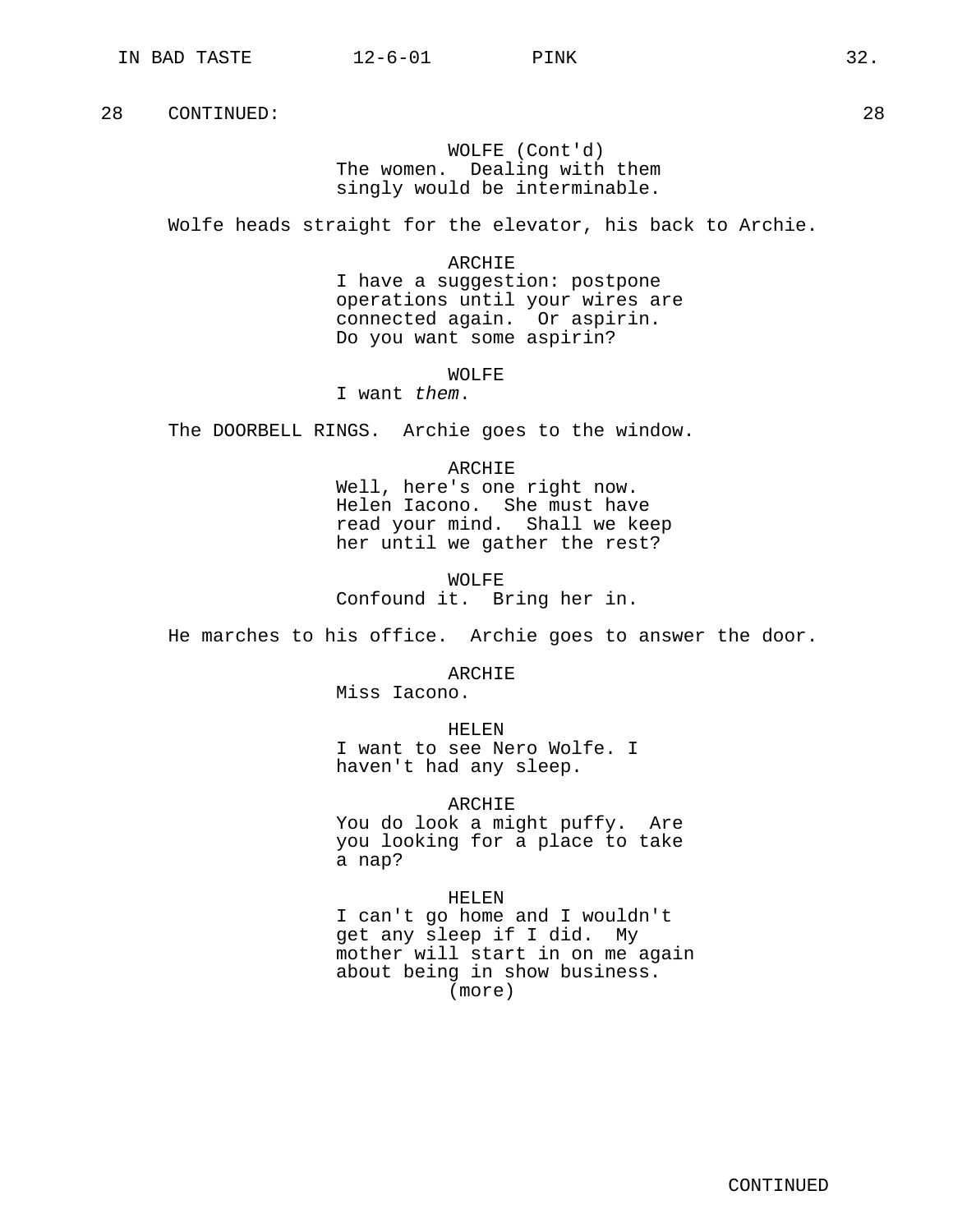28 CONTINUED: (2) 28

HELEN (Cont'd)

She doesn't want me to be an actress. She didn't want me to go there last night, even if I was making fifty dollars just for serving food to a bunch of finickers. She'll call my father and insist that he come home and talk to me about what a mistake I'm making being an actress.

ARCHIE

Mr. Wolfe doesn't give out career advice.

HELEN

I don't want career advice. I'm afraid.

{A&E: END ACT TWO}

WIPE TO:

29 INT. BROWNSTONE - WOLFE'S OFFICE - LATER 29

Helen Iacono is seated in the red leather chair. From the look on Wolfe's's face, she's been talking for a long time, and doesn't seem inclined to stop soon.

HELEN

I came because you're a detective and you're very clever and I'm afraid they'll find out something I did and if they do, I won't have a career. So I decided to tell you my secret and then if you'll help me I'll help you.

WOLFE I can't keep a secret if it's a guilty one. Is it a crime?

HELEN

No.

WOLFE Then proceed, madam.

HELEN I stabbed Vincent Pyle and got blood on me.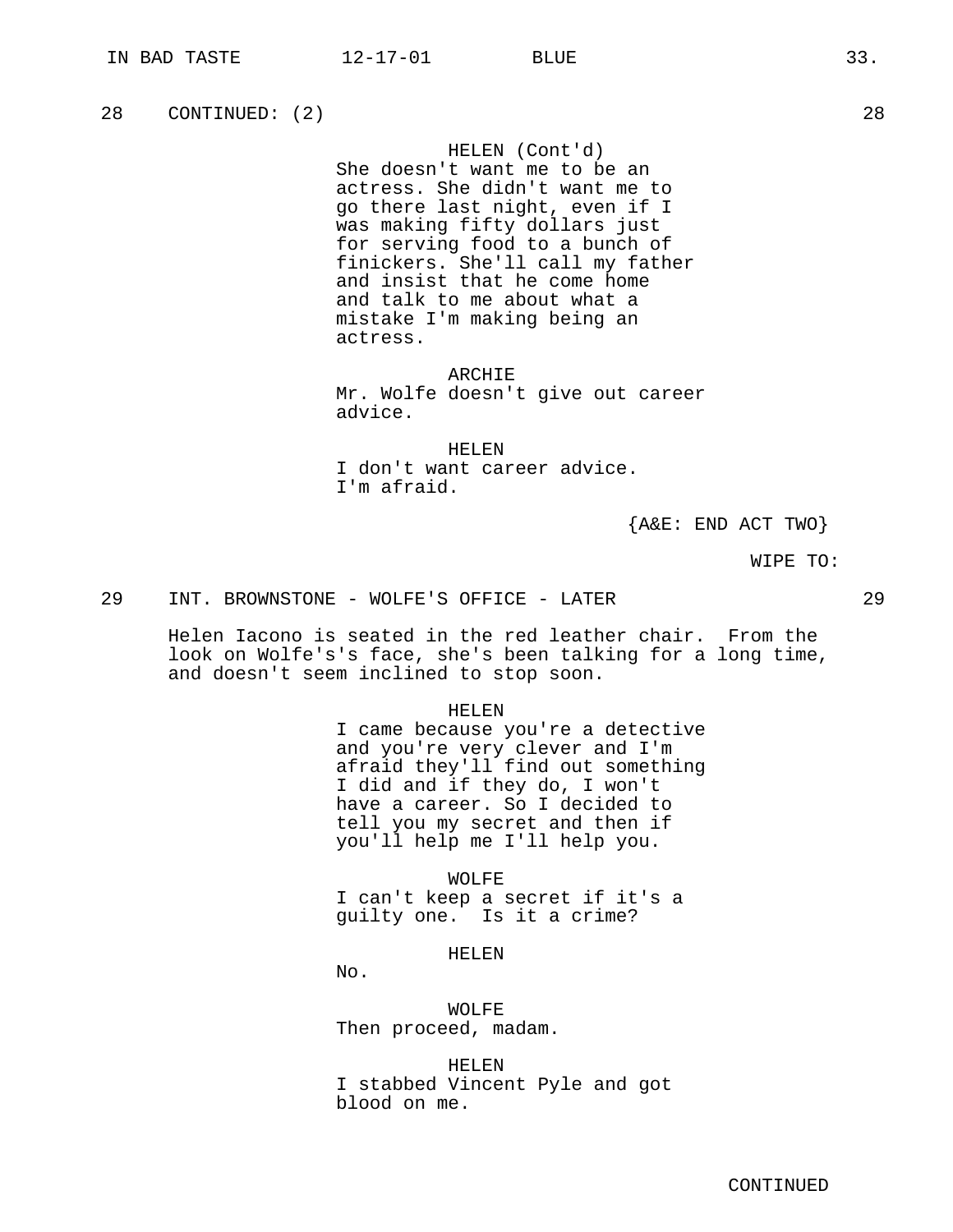Archie stares. Wolfe waits for her to continue. And waits. Then, when it's apparent she's not going on:

> WOLFE Ordinarily, Miss Iacono, stabbing a man is considered a crime.

HELEN That's why I wanted to tell you.

WOLFE When and where did this happen?

HELEN

Three months ago in his penthouse. Of course I knew about him. Everybody does. But they were about to start casting Jack in the Pulpit and I didn't know it was going to be a flop. If a girl wants to have a career she has to be sociable.

30 INT. PYLE'S APARTMENT - NIGHT (FLASHBACK) 30

They are barely in the door when Pyle makes a pass at her... and aggressive one. She tries to get away, but he pins her against his desk.

> HELEN (V.O.) He turned into a beast. So I grabbed a knife from the table and stabbed him with it.

She stabs him in the shoulder. He staggers back, shocked, blood on his shirt and on her dress.

31 INT. BROWNSTONE - OFFICE - DAY 31

HELEN When I got home I tried to get the blood out of my cardigan  $*$ but it left a stain. It cost 46 dollars.

WOLFE But Mr. Pyle recovered.

HELEN Oh, yes. I don't know if he backs shows just so he can get girls, but it might as well be. (more)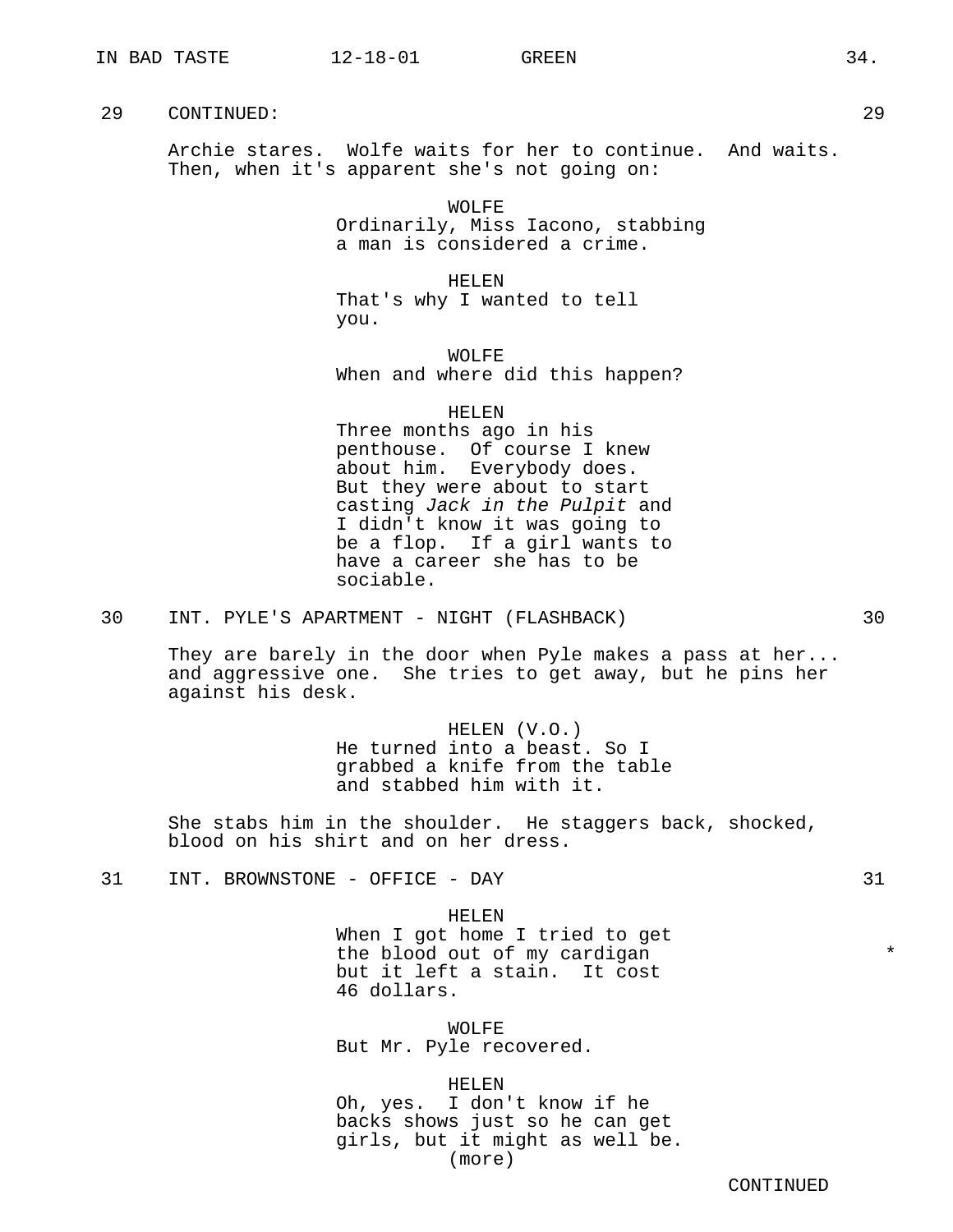## HELEN (Cont'd)

I don't mean just taking them out, I mean the last ditch. We say that on Broadway. You know what I mean?

## WOLFE

I can surmise.

# HELEN

Sometimes they say the last stitch. What if the police find out about it?

## WOLFE

The police are not simpletons. You wouldn't be arrested for murdering Mr. Pyle last night, let alone convicted, merely because you stabbed him in selfdefense last January.

#### HELEN

But if they find out right away who did it, that would end it and I'd be all right. Only I'm afraid they won't find out right away, but I think you could if I helped you. I can't offer to help the police because they'd wonder why.

#### WOLFE

I see. How do you propose to help me?

## HELEN

Well, if you're right and one girl went back twice, it must be one of the last five, right? Peggy Choate or Nora Jaret or Carol Annis or Lucy Morgan.

#### WOLFE

Or you.

#### HELEN

No, not me. (more)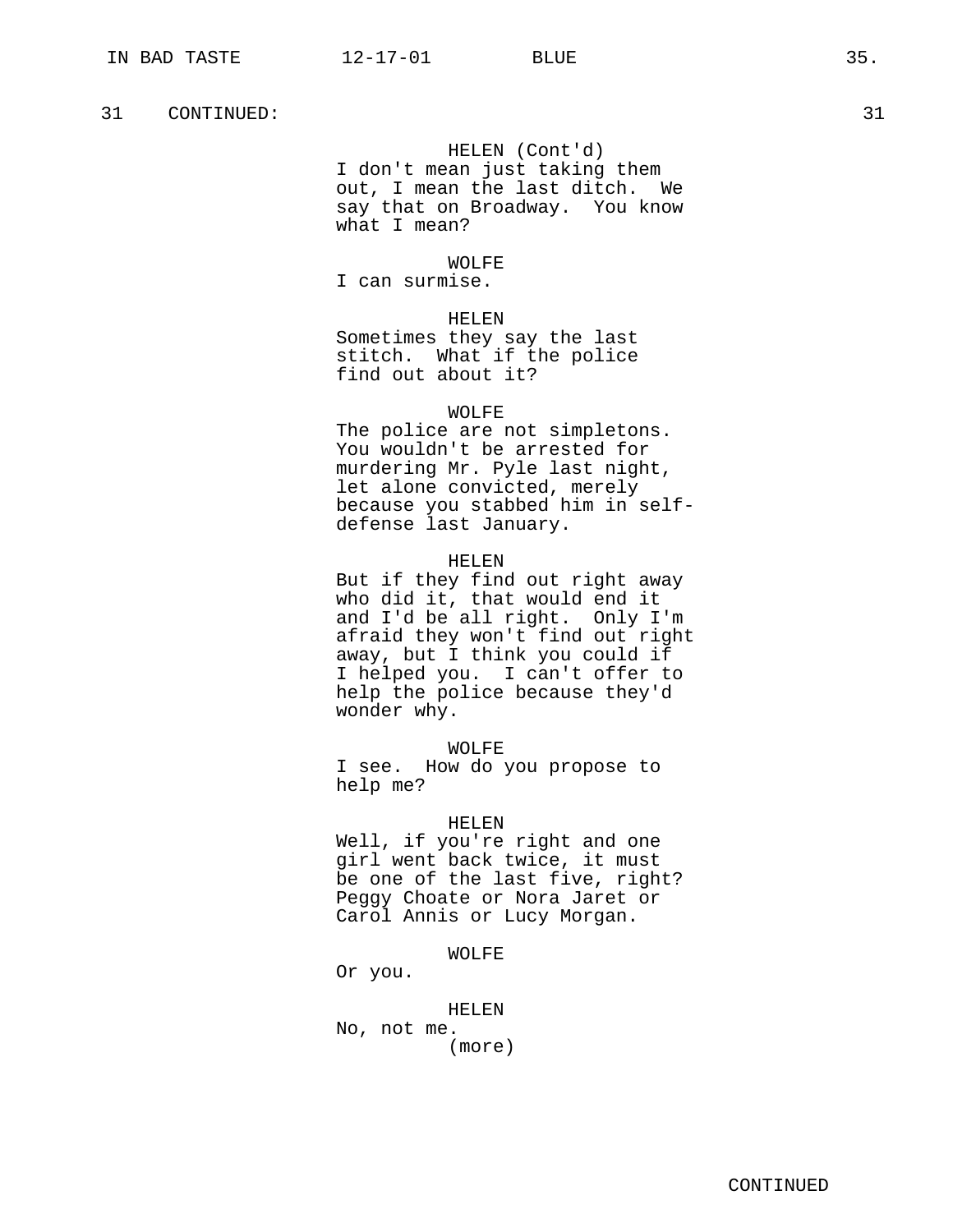HELEN (Cont'd)

See, there's a lot of talk about the girls he gets, but nobody really knows because he's always very careful about it. So I can talk to those girls and find out which one went to the last ditch with him and then tell the police I saw her going back to the kitchen for another plate.

(off their looks) And you didn't think a 20 yearold girl could help, did you? I saw your face when I said it.

#### WOLFE

It's possible you're over simplifying the problem. Mr. Pyle was in agony, but he could speak. Why didn't he denounce his poisoner? Surely when he saw her serve him, he was put on his guard.

#### HELEN

But he didn't see her. She came up behind him. And he didn't know she wanted to kill him. Men don't know how a girl feels. Look at me. Pyle thought I would give up my honor and my virtue just to get a part in his play, and it was a flop.

WOLFE

Miss Iacono. We are dealing with malign and crafty harpy and I will not be a party to your peril.

## HELEN

What?

## WOLFE

I don't think you should talk to these women alone. Let me propose an alternative. Arrange for Mr. Goodwin to see them with you. In a group.

HELEN

Like a party?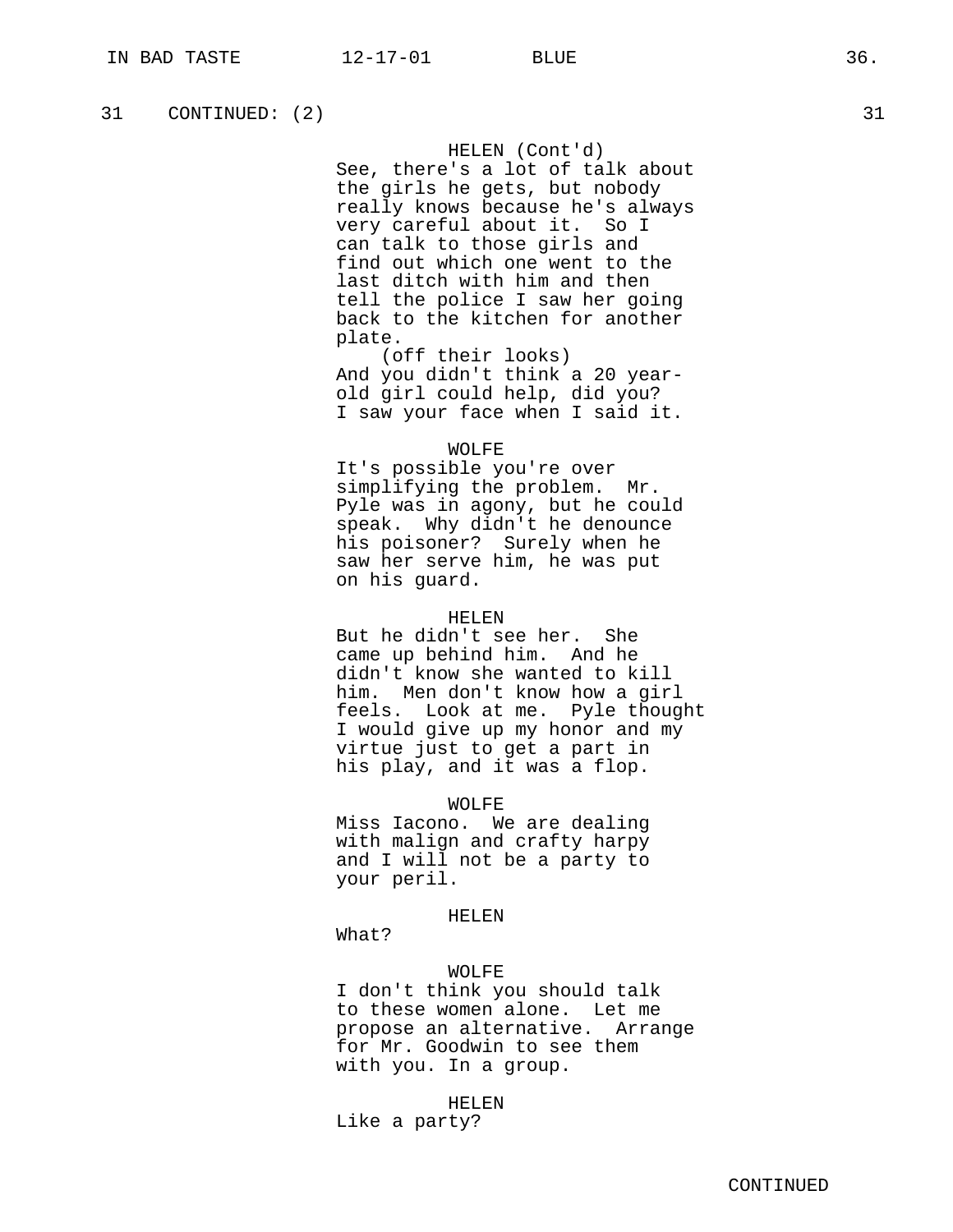31 CONTINUED: (3) 31

WOLFE Like a party. He is a trained investigator and knows how to beguile.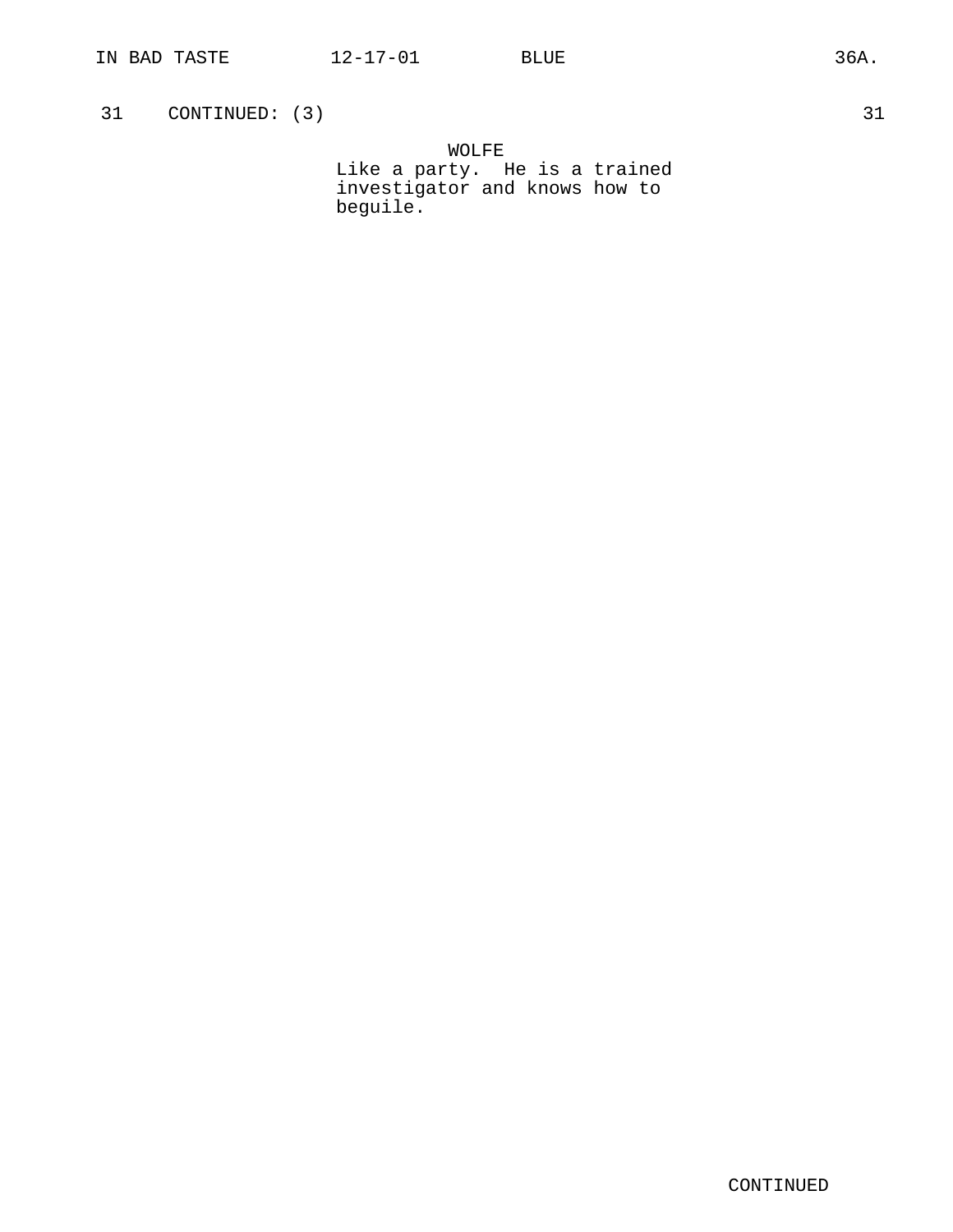31 CONTINUED: (4) 31

Helen looks at Archie, who does his best to look beguiling. Helen objects. Wolfe counters. They agree.

> ARCHIE (V.O.) When Wolfe made it plain that he would accept her as a colleague only if she accepted his alternative, Helen gave up and gave in.

She gets up to go:

32 INT. BROWNSTONE - ENTRY HALL - DAY 32

Archie leads her out the front door, locking it behind her.

ARCHIE (V.O.) I was busy congratulating myself that I hadn't gotten her phone number. I don't say a girl must have true nobility of character before I'll buy her lunch, but you have to draw the line somewhere.

He goes back to:

33 INT. BROWNSTONE - WOLFE'S OFFICE - DAY 33

To find Wolfe sitting with his eyes closed and his fists planted on the chair arms. Is he dozing or thinking?

## ARCHIE

Even money.

## WOLFE

On what?

# ARCHIE

On her against the field. It was getting too hot for comfort and she decided that the best way to duck it was to wish it on some dear friend.

Wolfe's eyes open.

WOLFE She would, certainly. (more)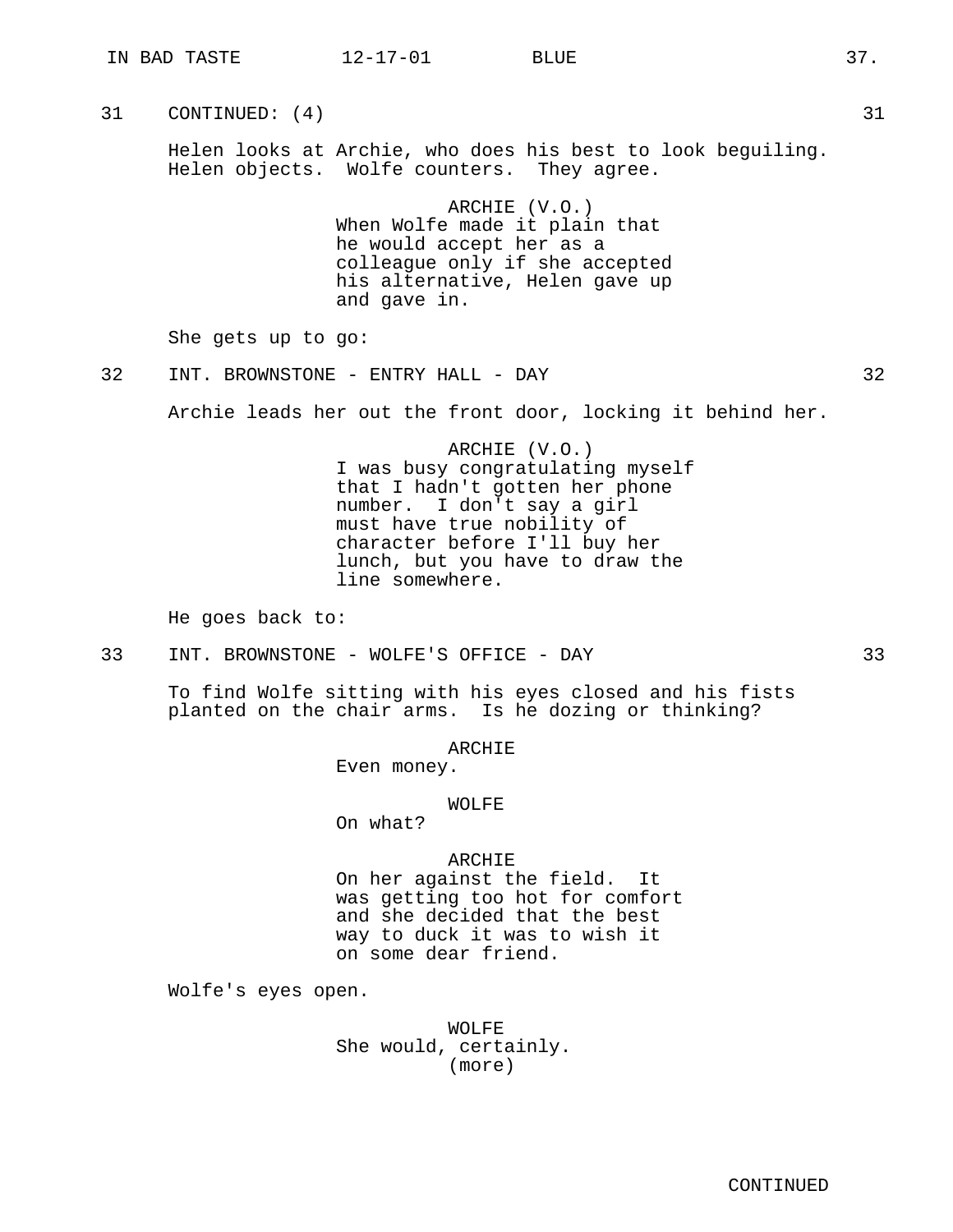WOLFE (Cont'd) A woman whose conscience has no sting will stop at nothing. But why come to me?

#### ARCHIE

For a guess, she was afraid the cops would find out how she had saved her honor and virtue and tell her mother and father and her father would spank her.

That image is it for Wolfe. He rises and heads for the door, passing Archie.

WOLFE

Do your feeble attempts to provoke me amuse you?

## ARCHIE

Endlessly. (V.O) Wolfe slept through two sessions with the orchids. My own attempts to nap were interrupted by calls from Helen to let me know how she was getting on with the party.

# 34 INT. CAB - NIGHT 34

Archie, in fresh clothes but not quite refreshed himself, opens the door and lets Helen in.

> ARCHIE (V.O.) Yes, I was now calling her Helen. I didn't feel like it, but in the detective business, you have to be sociable, of course preserving your honor and virtue.

## HELEN

This isn't going to work. Pyle was too careful. The only way we'll find out is if one of girls opens up. But if one of them did that, she'd practically be confessing to murder.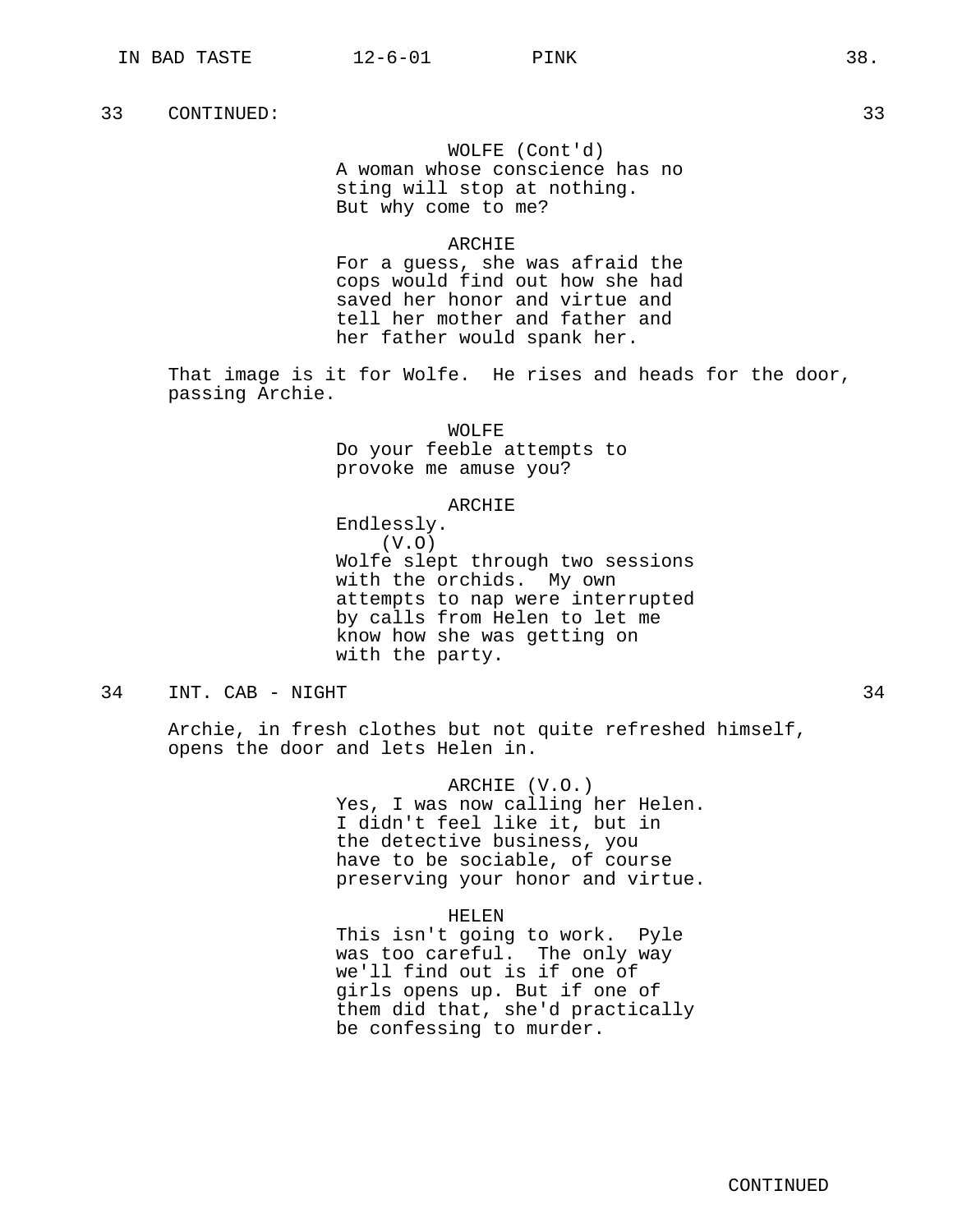#### ARCHIE

Not if she doesn't realize what she's saying when she tells us.

HELEN

I can't do that. And neither can you. I have a better idea.

ARCHIE

I'm relieved.

HELEN

After tonight, you and I decide which one is the most likely, and I'll tell Wolfe I saw her bringing a second plate and Wolfe will call the police, and that will do it.

Helen beams. Archie leans back against the seat.

ARCHIE(V.O.) No, I didn't feel like calling her Helen. I would just as soon have been too far away from her to call her at all.

## 35 INT. NORA'S APARTMENT - NIGHT 35

Nora Jaret, Carol Annis, and Helen Iacono are scattered on the couches around the room. Lucy Morgan is sprawled on the floor. Archie perches precariously on a wobbly-legged chair with a glass of milk, Peggy Choate comes up to him, she carries two bottles of BUBBLE-PAGNE and glasses.

> ARCHIE (V.O.) Nora Jaret's apartment was on the fourth floor of an old walkup near Amsterdam Avenue. It was furnished and had the kind of homeyness that places get when they're used by a lot of different people for fifty or sixty years. Our hostesses were Peggy Choate, the redhead, and Nora Jaret with the dimples.

NORA I'm pretty beat for a big meeting. Or even a party. (more)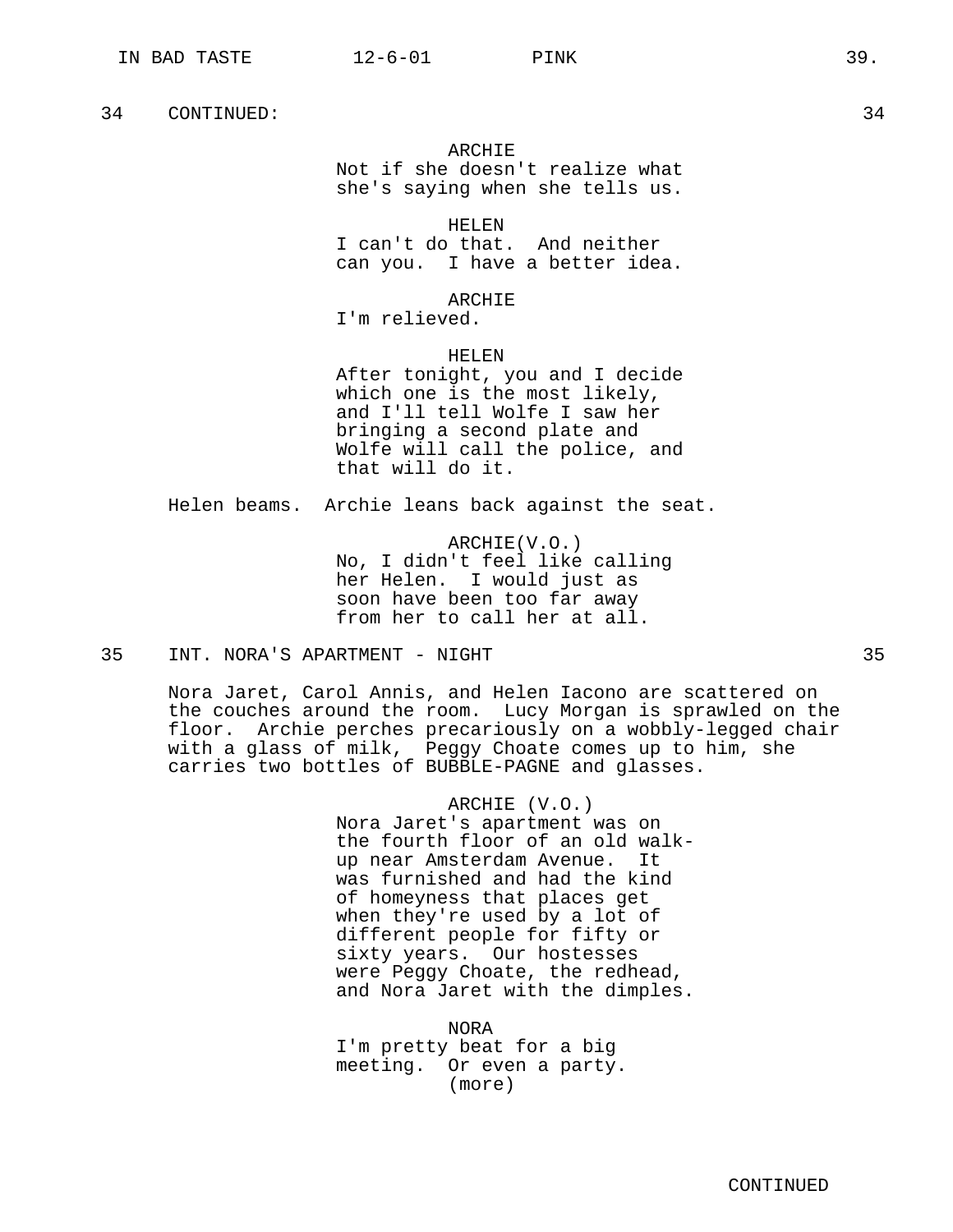## NORA (Cont'd)

I spent the whole day at the District Attorney's office.

PEGGY

Me, too. After all, I was supposed to have served Mr. Pyle.

#### HELEN

Well, you see I thought we could ease our minds if we could find out from Archie what Nero Wolfe has found out and what the police are doing, so we could know where we stand. I've gotten him to loosen up a bit and it turns out, he's very nice and sympathetic.

PEGGY

As long as you came all the way down here to tell us what the police are doing, we thought we'd try to make it a little festive.

She thrusts a bottle at him. Archie studies the label.

ARCHIE Bubble-Pagne. Registered Trademark.

PEGGY Ten cents a bottle.

ARCHIE Thanks, I'll stick with the milk.

Peggy shrugs and goes to fill the other glasses. Carol Annis waves her off.

> CAROL So what do the police think?

ARCHIE They think one of you here killed Pyle because you were the last five to serve a plate.

LUCY I thought you were nice.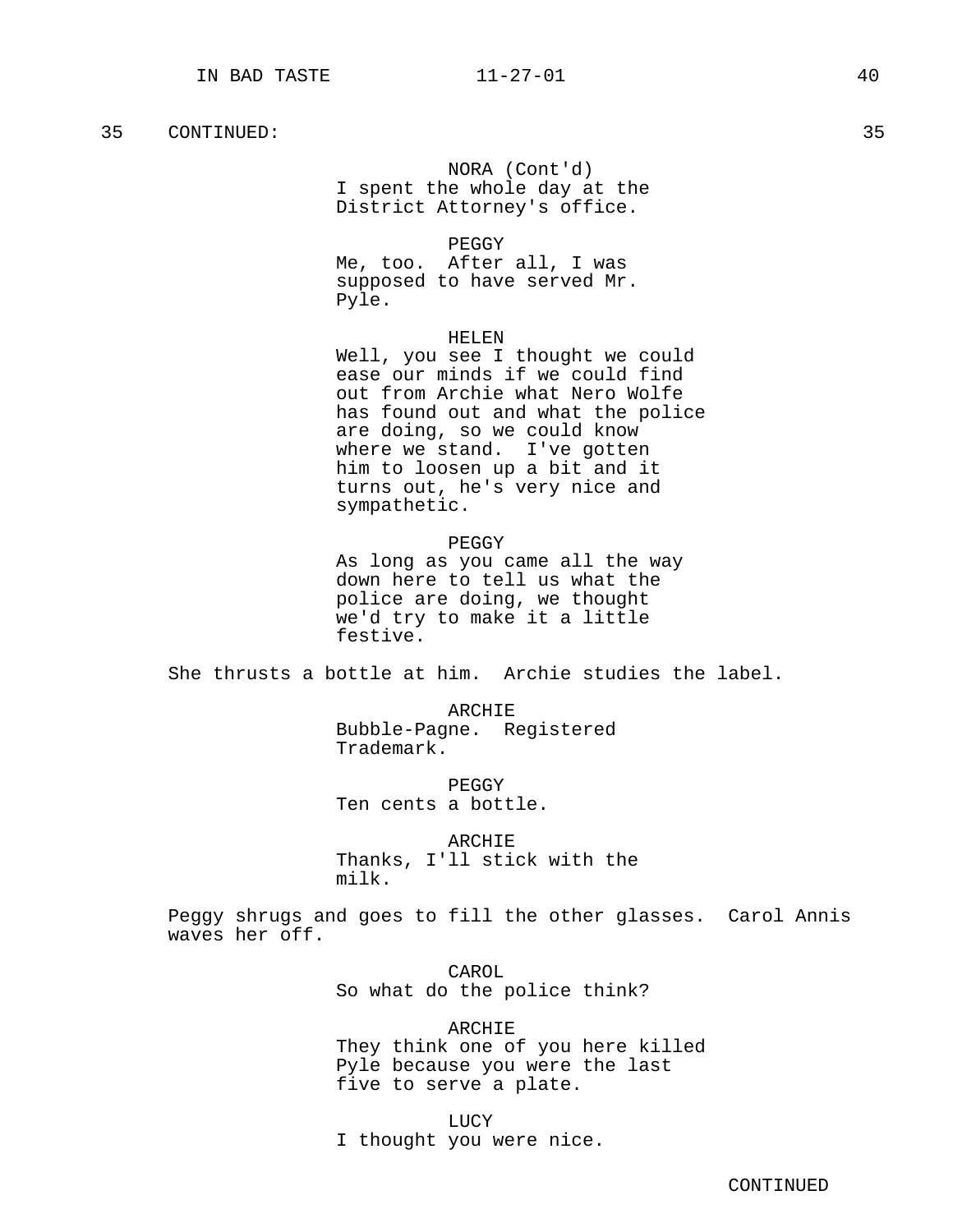35 CONTINUED: (2) 35

NORA How do you know what they think?

ARCHIE I'm not at liberty to say.

#### CAROL

I know what I think. I think it was Zoltan. He's a chef at Rusterman's and Nero Wolfe is the trustee there and so he's the boss there, and I think Zoltan hated him and tried to poison him but he gave the poisoned plate to the wrong girl.

ARCHIE I doubt very much if the police would buy that.

PEGGY What would they buy?

ARCHIE Anything that would fit.  $*$ 

PEGGY  $\qquad$  \*

They think one of us served two  $*$ plates and poisoned Pyle.

LUCY They're a bunch of dopes. They get an idea and then they haven't got room for another one.

PEGGY There's no proof any of us went back for another plate.

NORA Or even if she did, there's no proof it wasn't just a mistake.

ARCHIE There is, but it's tricky. Look. Here's Felix's seating chart. And here are twelve pieces of paper.

He unfolds the seating chart and produces 12 colored pieces of paper.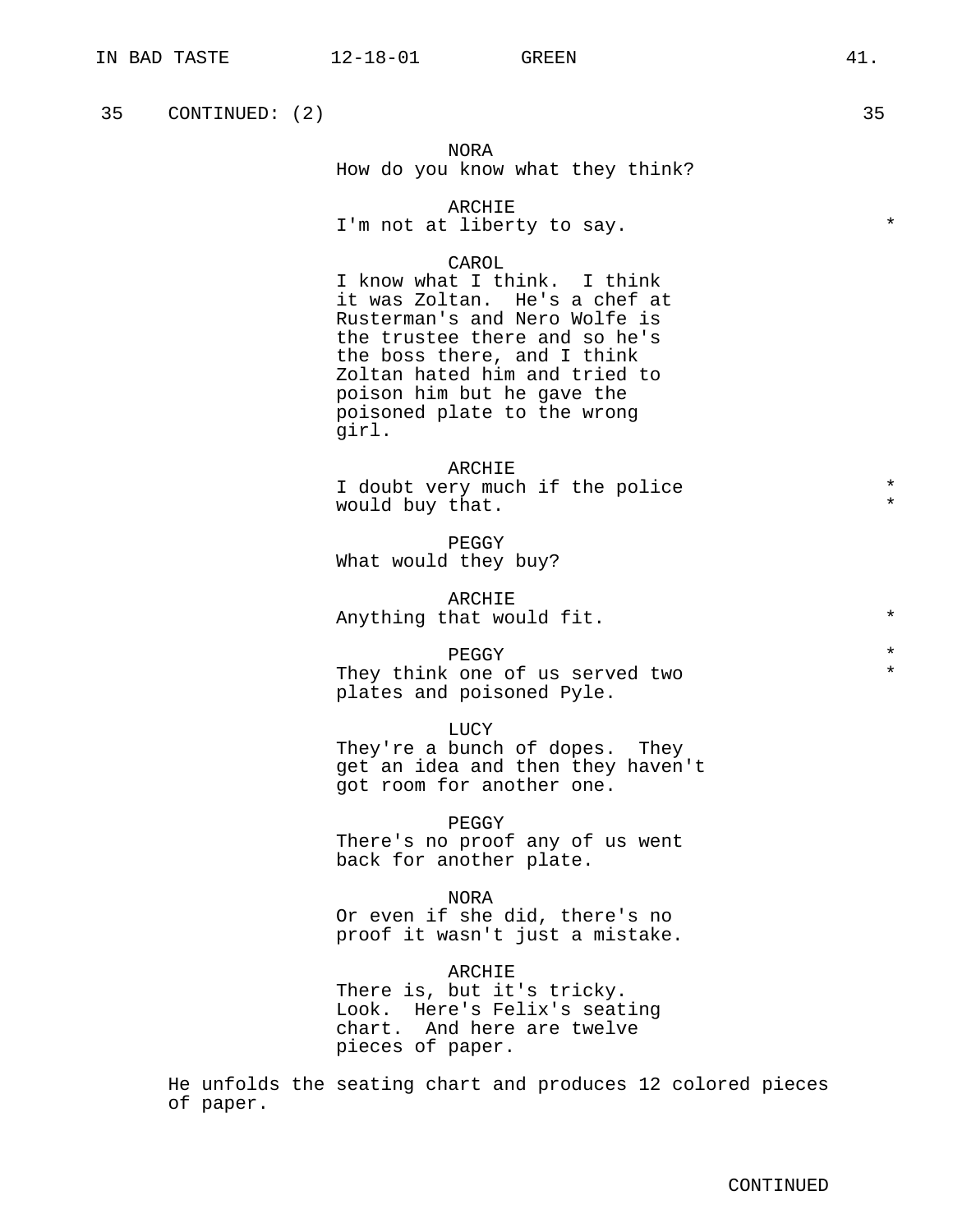35 CONTINUED: (3) 35

## HELEN

(overly bright) Oh. So we write the names of the girls on them?

#### ARCHIE

Well, that's a great idea, Helen.

As they write...

#### ARCHIE

Try to move the girl pieces so  $*$ <br>one of them either takes in two  $*$ one of them either takes in two  $*$ <br>plates at once or goes back for  $*$ plates at once or goes back for  $*$ <br>a second plate but doesn't give  $*$ a second plate but doesn't give  $\star$ <br>one to Pyle It can't be done one to Pyle. It can't be done.

#### NORA

Why not?

## ARCHIE

Because if either of those things  $*$ <br>barnered there wouldn't baye happened, there wouldn't have been one mix up - there would have been two.

PEGGY

I don't believe it.

ARCHIE

Then show me.

## MONTAGE

As the five girls try to work out the puzzle. Archie has set out the seating chart. Nora kneels facing him, Lucy props herself on her elbows, Carol squats on side of Archie, Peggy on the other, while Helen stands behind them. Their voices and comments come and go and overlap....

ARCHIE(V.O.)

My memory has had a long stiff training under the strains and pressures Wolfe has put on it, but I wouldn't undertake to report all the combinations they tried, even if I thought you cared.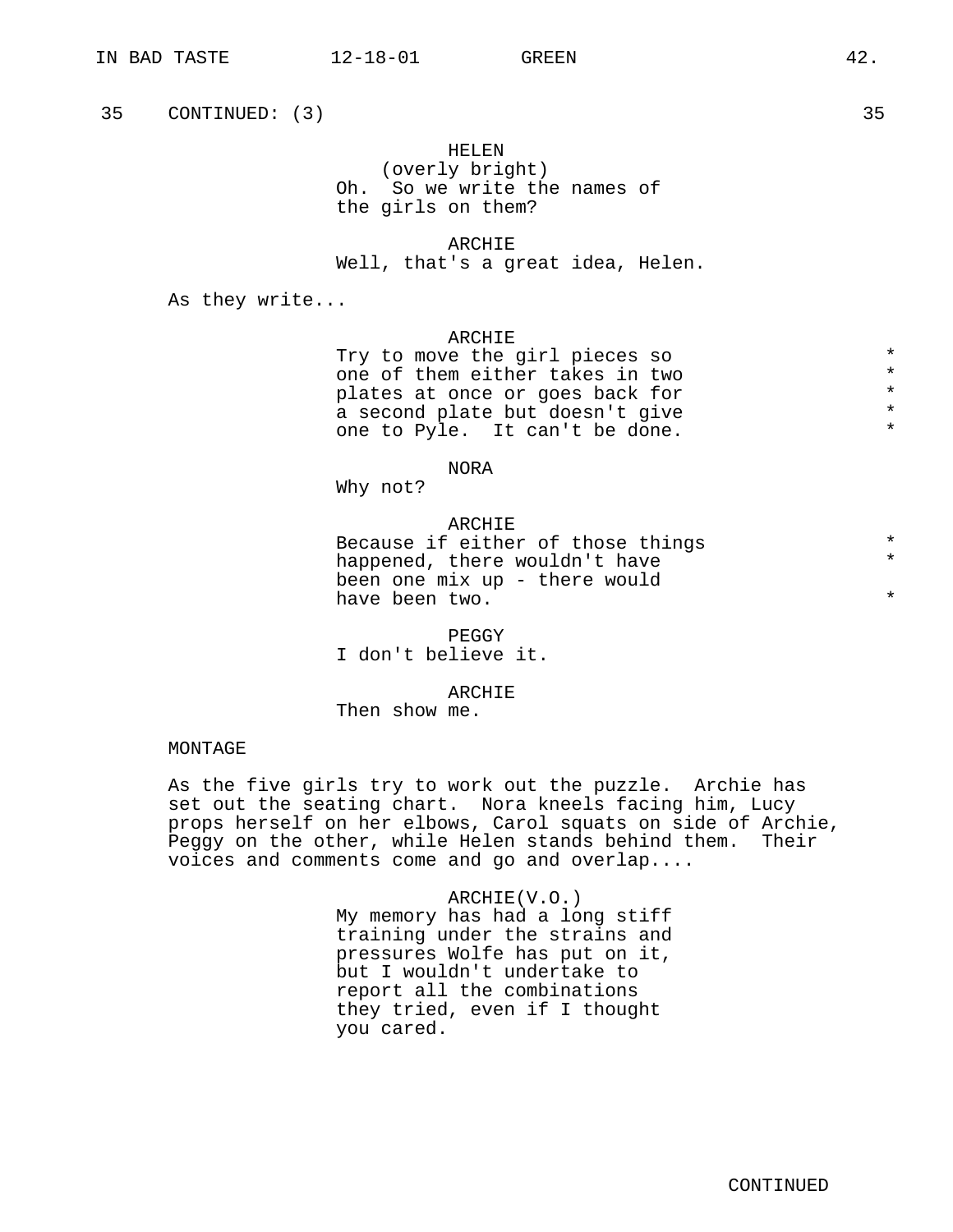35 CONTINUED: (4) 35

### HELEN

Peggy served mine and I served \*\*\* Nora's and Nora served Carol's and Carol served Lucy's so that means...that means...uhm...

LUCY

Wait, wait, she gave the second one to that actor...no, Carol got him...she gave it to Hewitt because Fern didn't...no, I served him...she gives it to Quinn?

PEGGY I don't believe this.

NORA

That's what he's said. You can't leave out Pyle. Nobody could take two plates in and not serve Pyle.

PEGGY I just don't believe it!

CAROL

And when she realizes she's not supposed to have a second plate like she just puts it down somewhere...like right next to her guy.

It almost looks like a game of Twister. The girls try every possible combination, their faces registering excitement,

then confusion and irritation,

And then finally defeat as none on their combinations proves their point.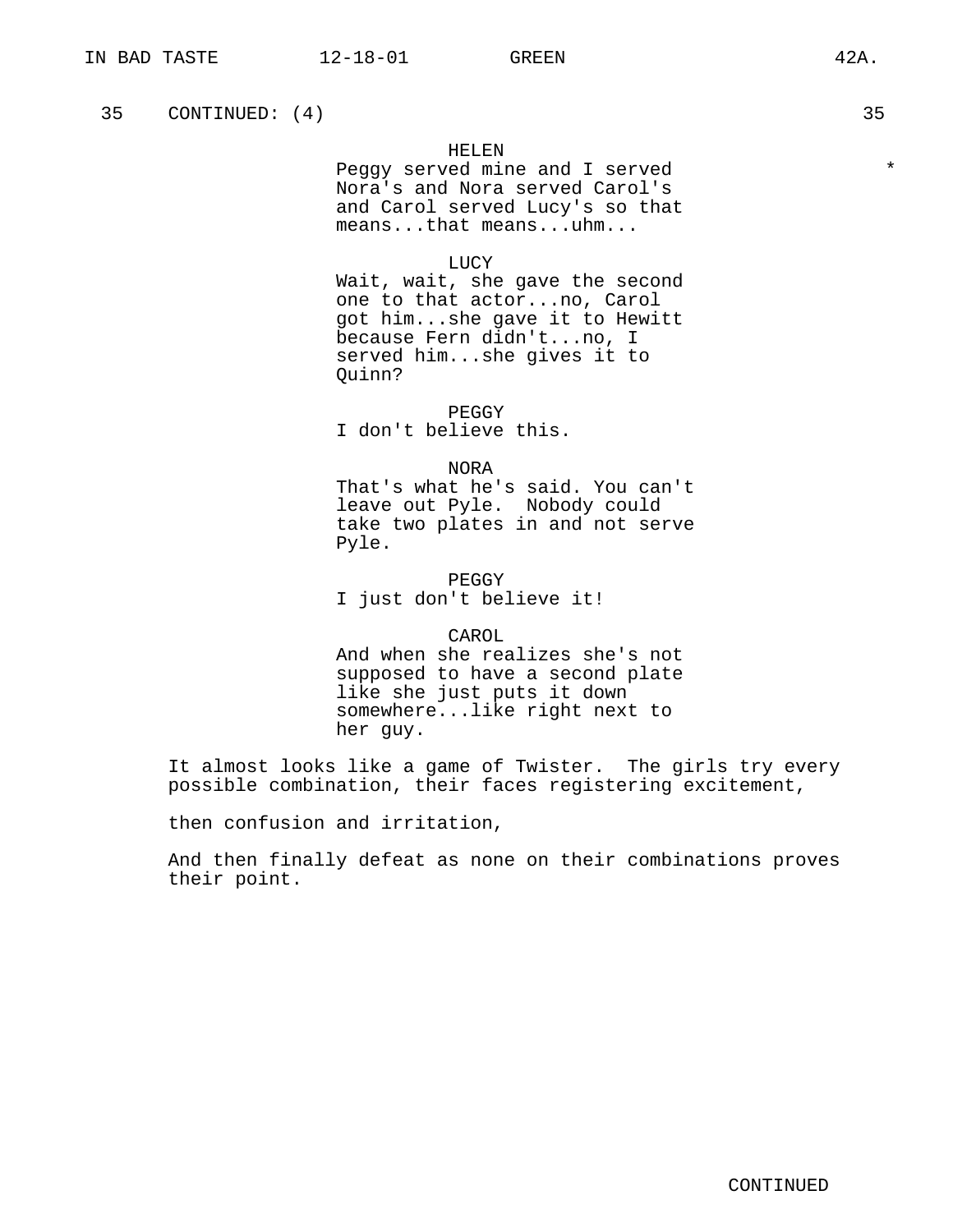35 CONTINUED: (5) 35

Finally, one by one, the girls give up, until only Peggy Choate is left, frowning and biting her lip, propped first on one hand then the other. Then:

## PEGGY

Nuts.

And she sweeps all the papers into a pile with her arm and we END MONTAGE.

36 INT. NORA'S APARTMENT - NIGHT 36

As the girls go back to their seats, unsettled by the demonstration.

> CAROL It's just a trick.

## NORA

I still don't believe that one of us deliberately poisoned a man. Point at her! Point her out, I dare you to!

ARCHIE If I could, I wouldn't be bothering the rest of you.

There is a long beat. The girls look at each other anxiously.

ARCHIE All right. One by one. (to Carol) Did you know Pyle?

CAROL Of course. Everybody in show business does. I met him at a party. He came backstage at the Coronet once.

ARCHIE Miss Morgan?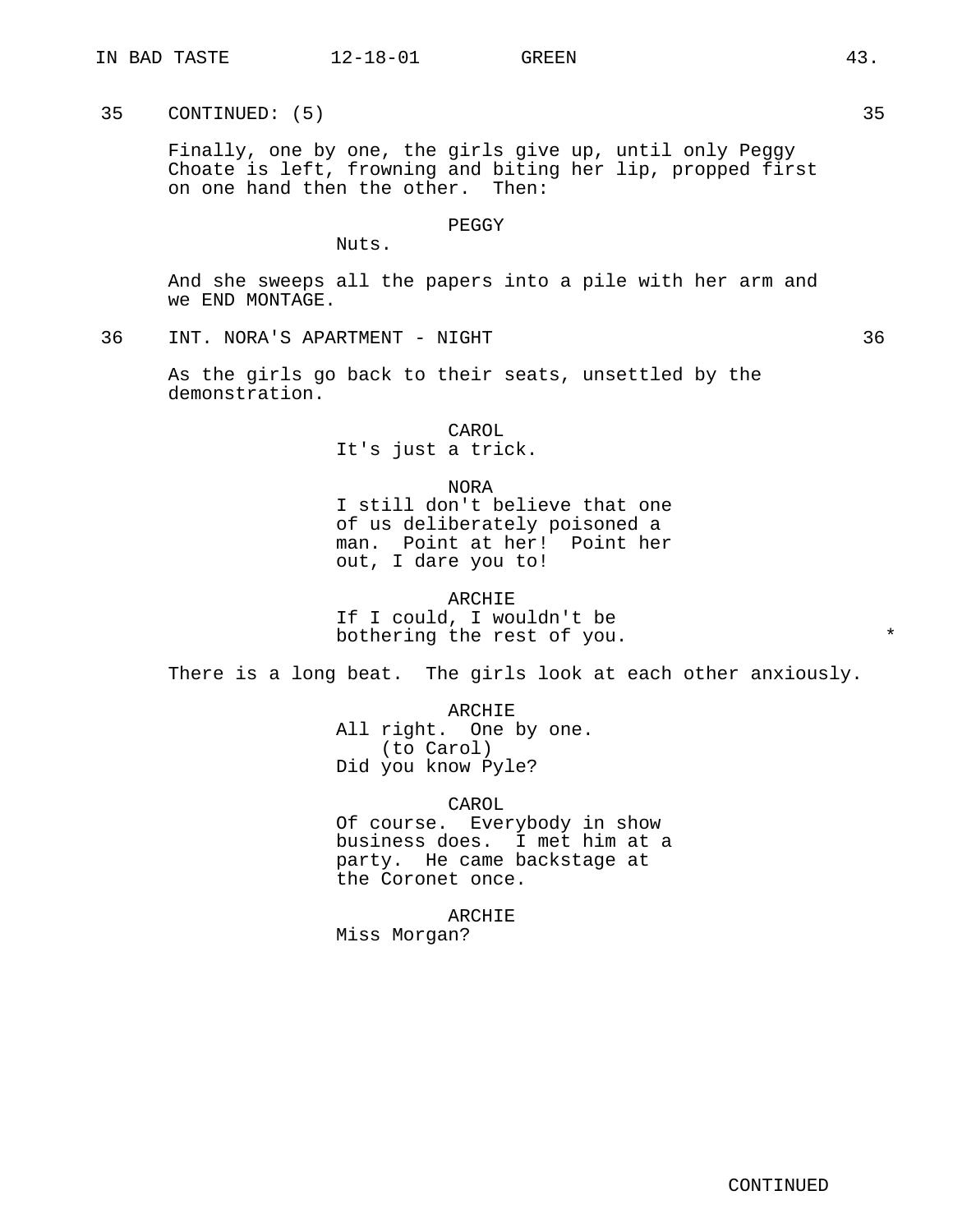LUCY You call this helping us? (on his look) I danced with him at the Flamingo once. That was the closest I had ever been to him.

ARCHIE Miss Choate?

PEGGY I never had the honor. I just moved from Montana.

ARCHIE Miss Jaret?

NORA

Oh sure. At Sardi's all the time. But that's the only place I ever saw the great Pyle and I wasn't with him.

#### ARCHIE

Helen?

HELEN

I never met him.

#### ARCHIE

So you said. Well. If one of you poisoned Pyle, and I hate to say it but I don't see any way out of that, one of you is lying.

The girls exchange glances, now suspicious of each other.

LUCY Archie Goodwin, a girl's best friend.

CAROL  $\qquad \qquad \star$ Now you've got us suspecting  $*$ <br>cash other  $*$ each other. (more)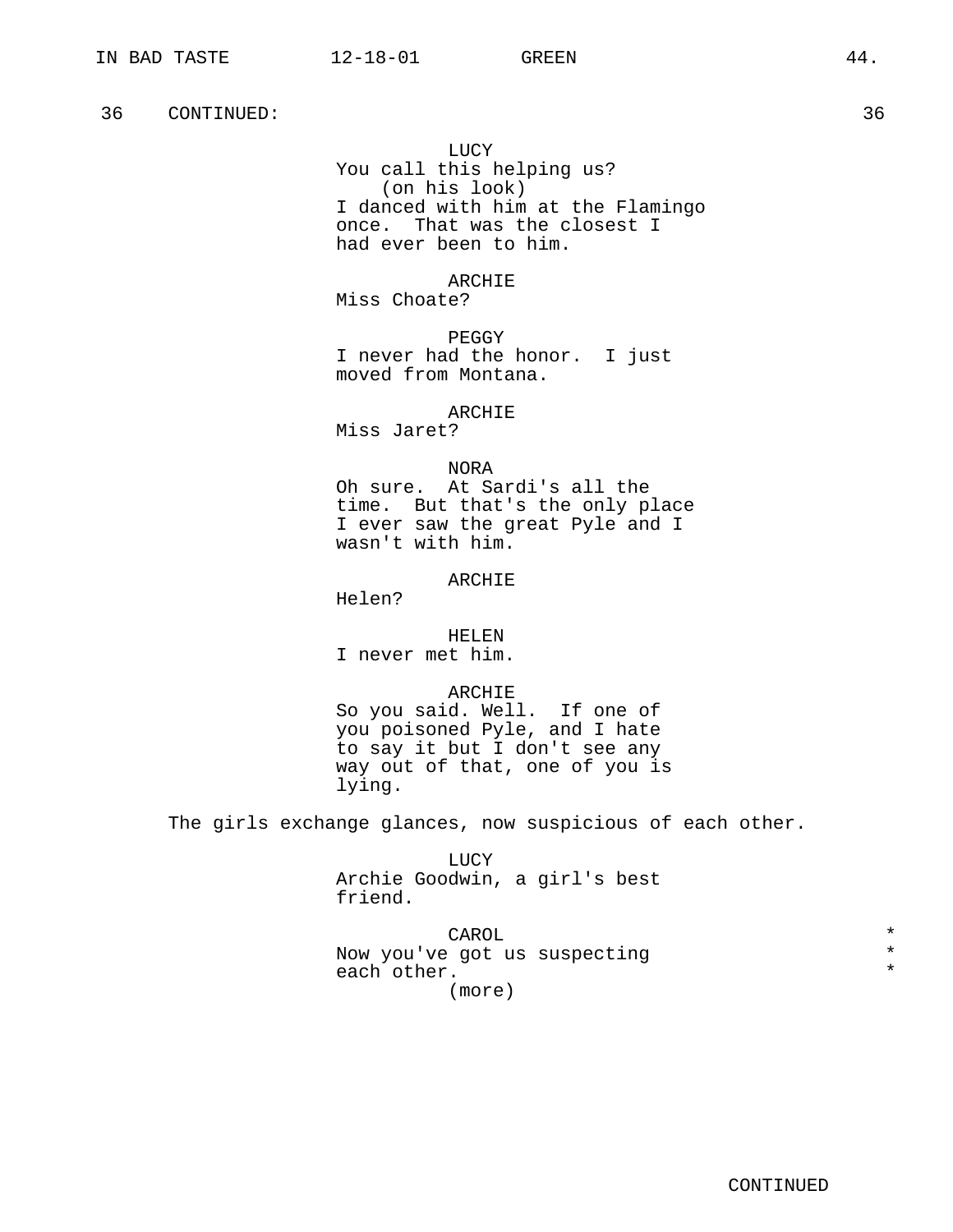36 CONTINUED: (2) 36 36

ARCHIE (Cont'd) Look, if you don't want to tell the cops about going to the last ditch with Pyle, tell me now. If one of you saw a girl serve Pyle and don't want to tell the cops, tell me now. I'll tell the cops I wormed it \* out of you.

Nothing. Silence. Archie gets up.

ARCHIE

Then let's go down to Nero Wolfe's office. I don't say he can sort this out just by snapping his fingers, but he might surprise you.

NORA

All right. All right. This is getting too damn painful. Come on.

She gets up, followed by the other girls. But before he can get them out, a door in the back of the room swings open, revealing Purly Stebbins.

> STEBBINS I'm surprised at you, Goodwin. These ladies need their sleep.

If Archie is surprised -- and he is -- he won't show it.

ARCHIE Greetings. And welcome. I've been wondering why you didn't join us instead of skulking there in the dark.

**STEBBINS** 

I'll bet you have. (to the girls) You can relax, ladies. (to Archie) You're under arrest for obstructing justice.

ARCHIE

No cuffs?

STEBBINS Clown if you want to. (more)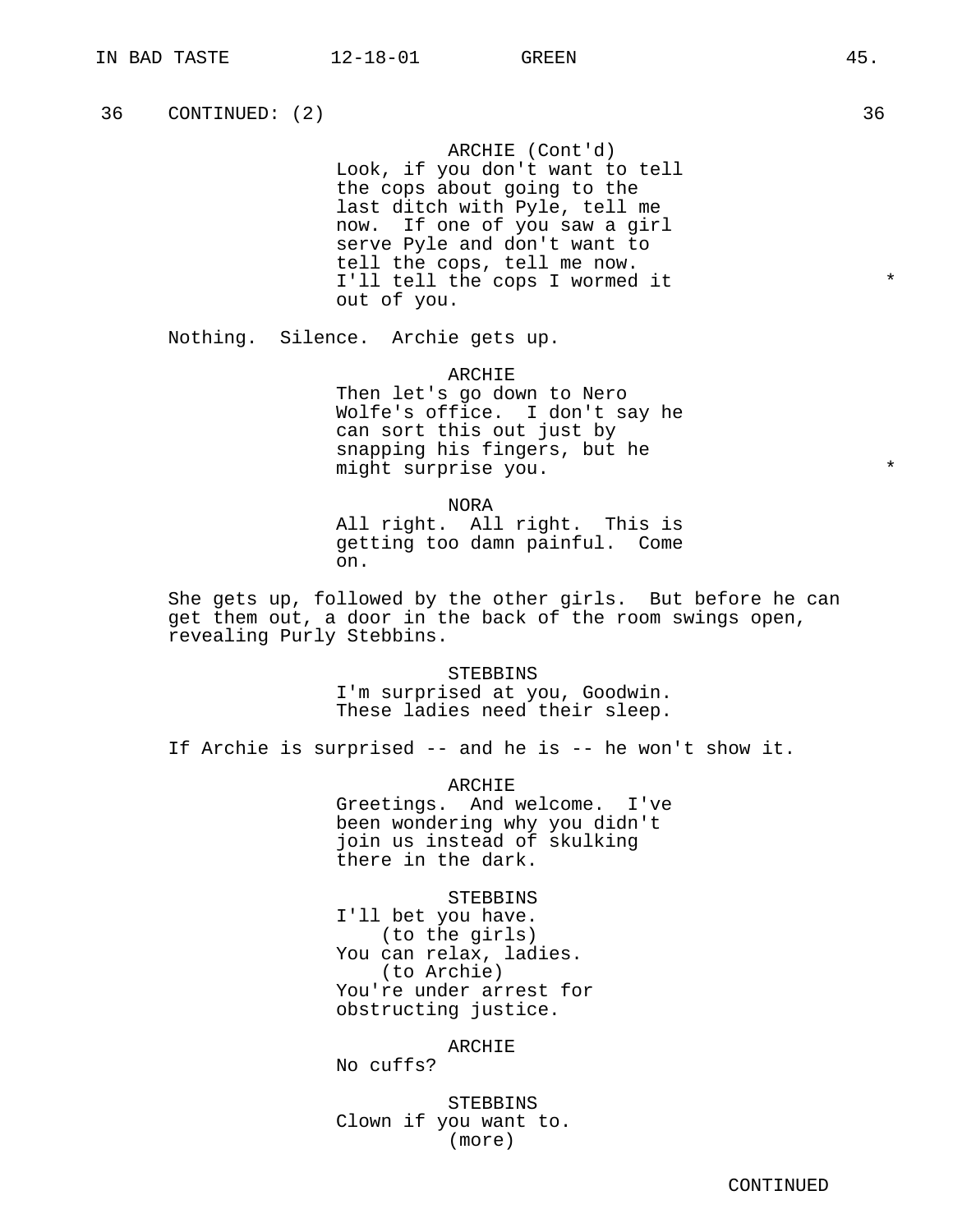36 CONTINUED: (3) 36 36

STEBBINS (Cont'd)

Let's go.

#### ARCHIE

In a minute. We've got all night. Of course, Peggy and Nora knew this hero was in there, but I'd like to know who else did.

# HELEN

I didn't.

CAROL Oh stop pretending. It's contemptible. Of course he knew. (to Archie) You got us all up here to talk and got us all so we would talk with a policeman listening.

HELEN Don't be stupid. Why is he arresting Archie then.

CAROL

It's just an act.

HELEN

Peggy, Nora. You knew. Did he?

NORA

No. I promise you. I called the police station this afternoon after you called. I thought...I thought..

HELEN Why didn't you tell us?

PEGGY He said not to. Mr. Stebbins.

They all start talking at once.

## HELEN

Well, you better think about everything you said, because he's not your friend.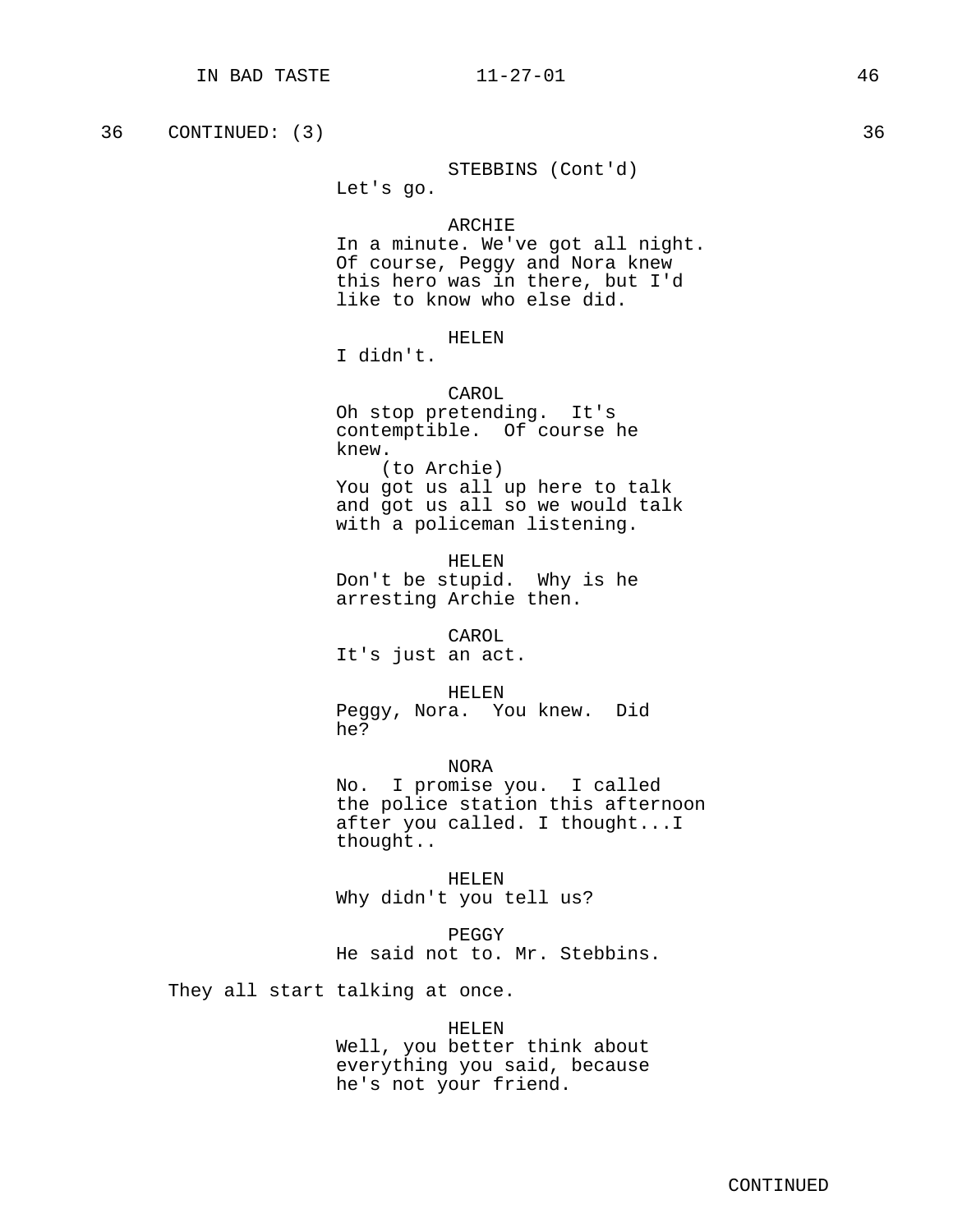36 CONTINUED: (4) 36

#### PEGGY

You're the one who brought Archie Goodwin up here. He's not our friend either.

NORA I can't believe this. I can't believe this.

ARCHIE Well, Stebbins, you certainly spoiled the party.

## STEBBINS

And you interfered with a homicide investigation. You told them what the police think and what they are going to do. So you get to go downtown and explain yourself.

Archie knows better than to fight. They head for the door.

37 INT. POLICE STATION - BULLPEN - NIGHT 37

Purley and Archie come in. Archie stops.

ARCHIE I've been thinking about laws and liberties and so on.

PURLEY I'm happy for you.

ARCHIE

If a man is arrested for obstructing justice, and it turns out he didn't obstruct any justice, does that make the arrest false?

**STEBBINS** You tried to get them to tell you things instead of telling the police.

ARCHIE I guess I'll have to ask a lawyer.

**STEBBINS** I heard you and I took notes, Goodwin.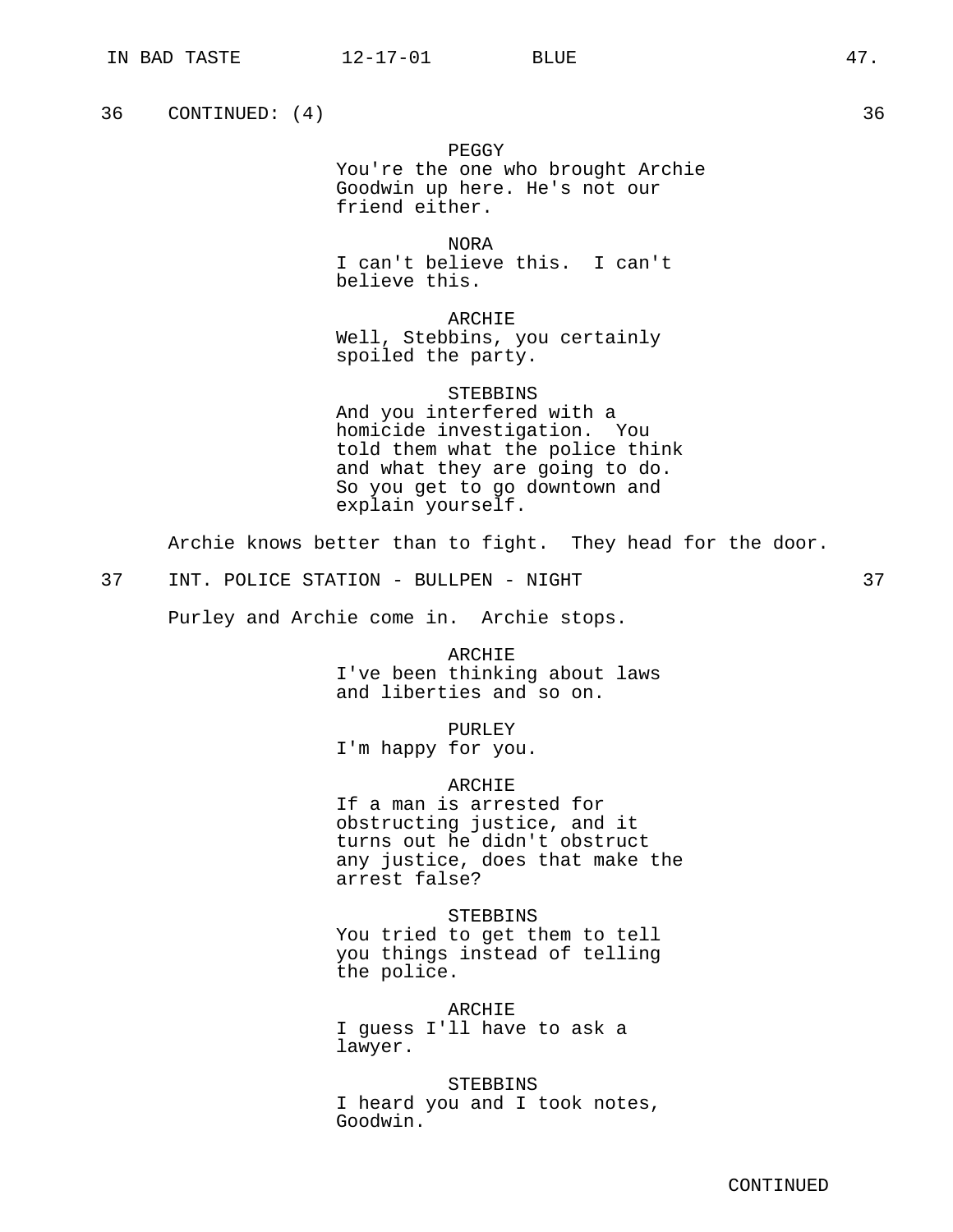# ARCHIE Nathaniel Parker would know.

STEBBINS You haven't even got the excuse that Wolfe is representing a client.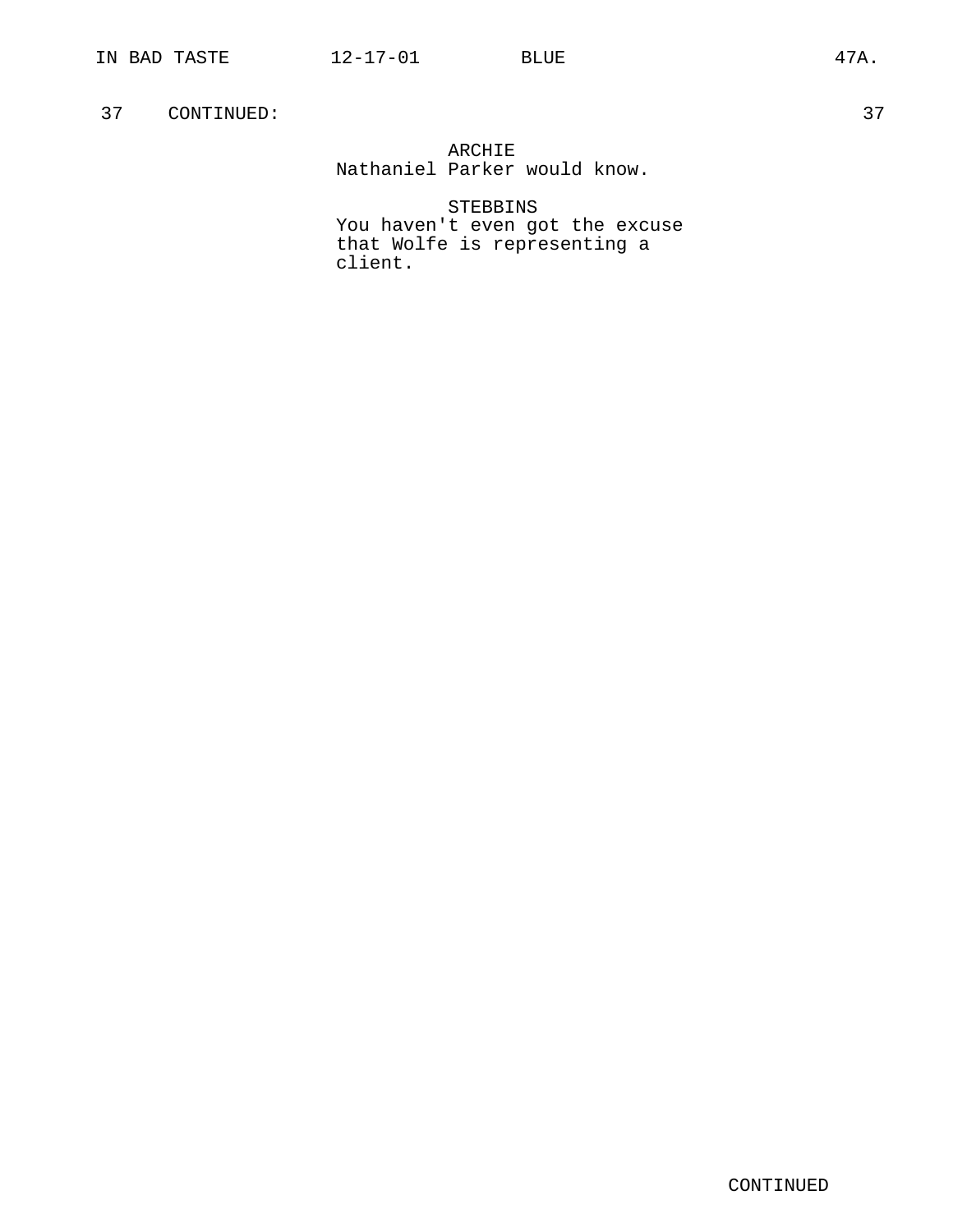37 CONTINUED: (2) 37

## ARCHIE

Wrong.

# STEBBINS Who is she?

ARCHIE

Fritz Brenner. He's seeing red because food cooked by him was poisoned.

#### STEBBINS

Awww, cripes.

# ARCHIE

It's convenient to have a client living right in the house. You do admit that a licensed detective has a right to investigate on behalf of a client?

**STEBBINS** I admit nothing.

#### ARCHIE

That's sensible. When you're on the stand, being sued for false arrest, it would be bad to have it thrown up to you, you could get hooked for a year's pay.

#### STEBBINS

You think I'm crawling, but you're wrong. I know damn well that you're going to clam up. Lt. Rowcliffe is expecting you. It was him Nora Jaret called and he sent me.

Archie nods, understanding Purely's situation.

# ARCHIE (V.O.) He's a proud man, Purley is. And I wouldn't go so far as to say he has nothing to be proud of.

(more)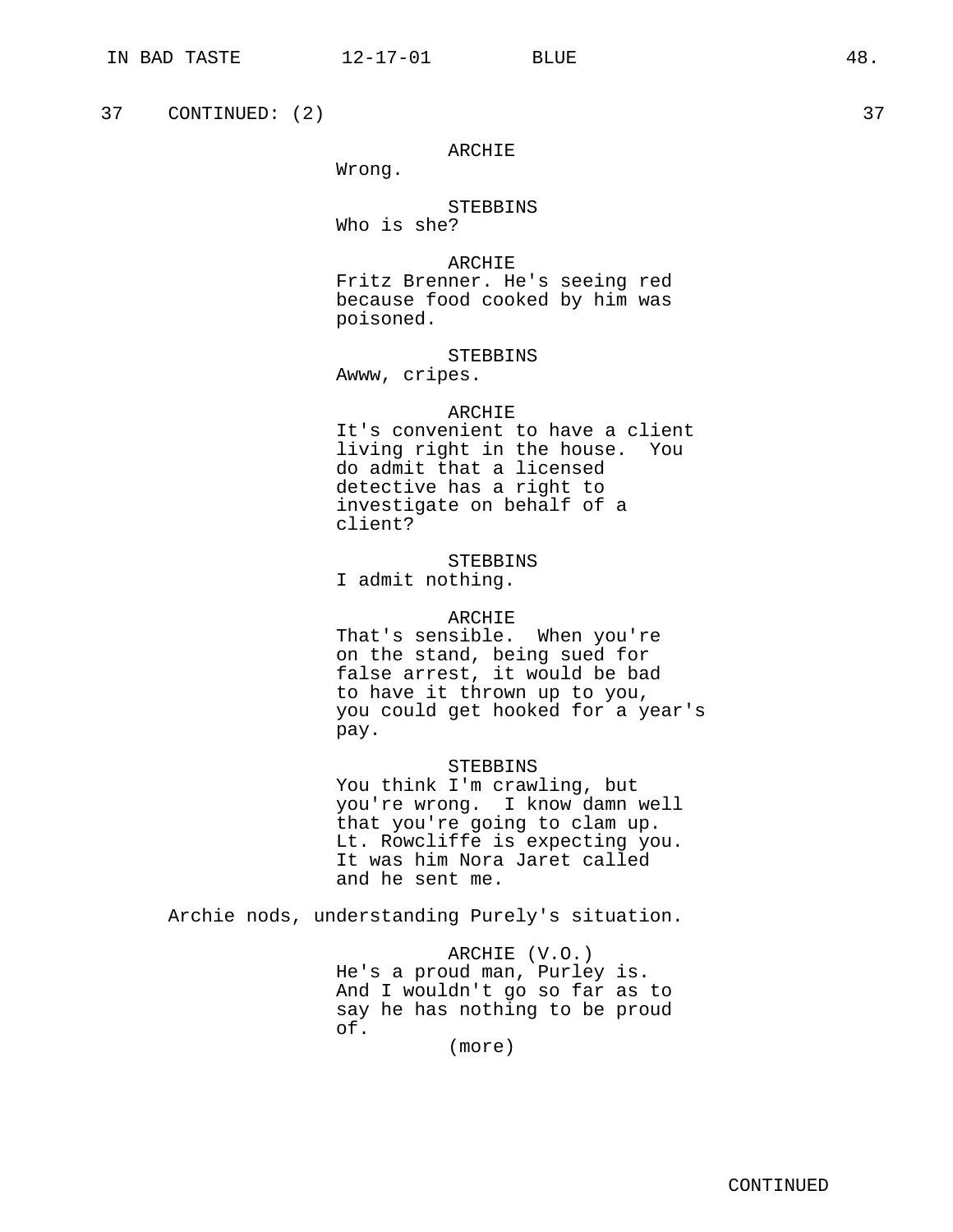37 CONTINUED: (3) 37 ARCHIE (Cont'd) (out loud) One will get you five that I can get him stuttering in ten minutes. Stebbins stifles a smile

> ARCHIE (V.O.) It only took me eight minutes to get Rowcliffe stuttering, a personal best, so I got home at 2 am.

> > WIPE TO:

38 INT. BROWNSTONE - OFFICE - DAY 38

Archie stifles yawns as he relates last night's occurrences to Wolfe.

> WOLFE. What are you conclusions from this episode?

> ARCHIE My basic conclusion is I came up with nothing.

WOLFE You are saying it must be left to the police? That I can expose her only by a stroke of luck.

ARCHIE Right. Or genius. I make no conclusions about genius.

WOLFE Then why the devil were you going to bring them to me at midnight? Don't answer. I know. To badger me.

That's when Fritz comes in, a grave look on his face.

WOLFE

What is it?

## FRITZ

I am sorry to disturb you, sir, but the watercress we have been delivered is at least a day old.

CONTINUED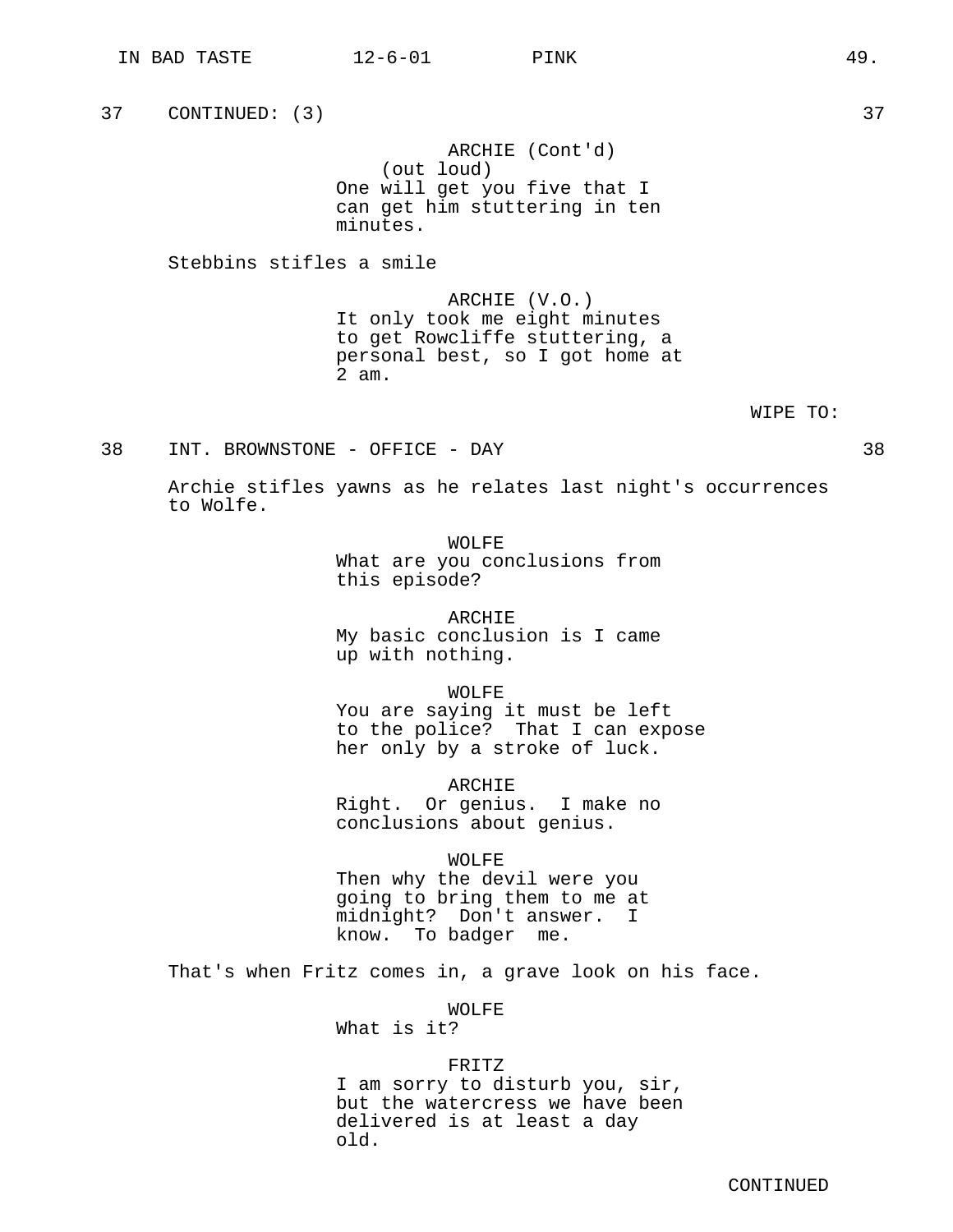## WOLFE

Again?

# FRITZ

Yes, sir.

Wolfe's eyes narrow in anger.

WOLFE I must see this abomination for myself.

He gets up. Fritz does not follow. Wolfe stops.

WOLFE

What?

FRITZ There's another matter, sir.

WOLFE

Yes.

FRITZ

Felix and Zoltan would like an appointment with you after lunch, and I would like to be present.

WOLFE Is something wrong with the restaurant?

FRITZ No, sir. Concerning the misfortune of Tuesday evening.

WOLFE What about it?

FRITZ It would be better for them to tell you. It is their concern.

Archie swivels for a view of Fritz's face. Wolfe studies Fritz for a long moment.

> WOLFE Would half-past two be convenient?

Fritz nods and leaves. The moment he's gone, Archie swivels back to look at Wolfe.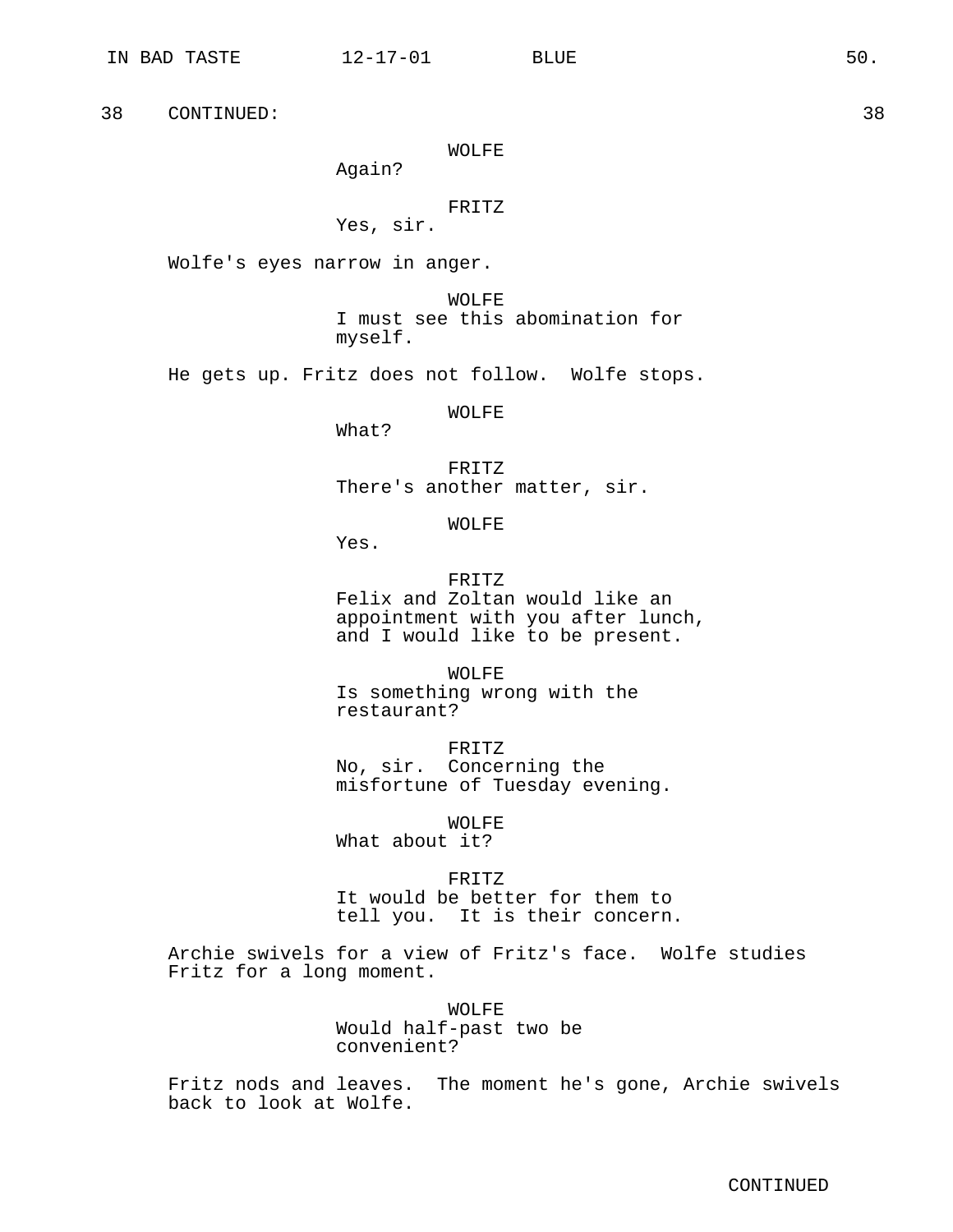38 CONTINUED: (2) 38

ARCHIE You want me to go pry it out of him?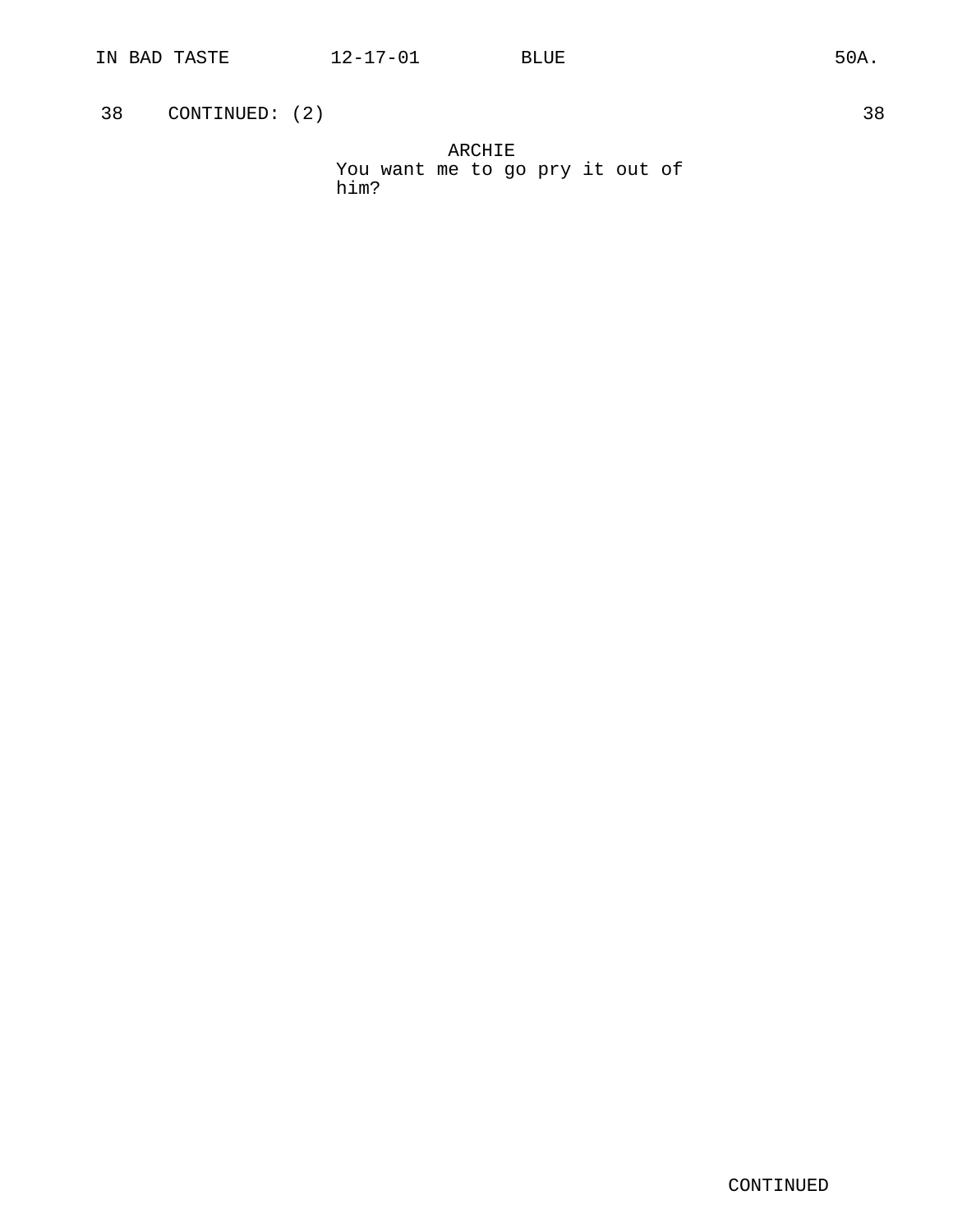38 CONTINUED: (3) 38

#### WOLFE

No.

ARCHIE But suppose Felix and Zoltan have been holding out on us?

WOLFE I assume we will learn that at half-past two.

ARCHIE

So this isn't urgent.

#### WOLFE

It may be. But while there is no one more obliging that Fritz, but also there is no one more immovable when he has taken a stand. We shall not press him.

Archie settles back into his seat with a sigh and we WIPE TO:

39 INT. BROWNSTONE - HALLWAY - DAY 39

The doorbell is ringing. Fritz comes down the hall. He wears a suit, not his usual uniform. He admits Feliz and Zoltan. They are all very nervous.

> FRITZ Felix. Zoltan.

FELIX What did he say?

FRITZ He asked if half past two would be convenient.

ZOLTAN Nothing else?

FELIX You will be quiet. Nothing else?

FRITZ

Nothing else.

FELIX I took a collection at the restaurant. The whole staff has contributed. (more)

CONTINUED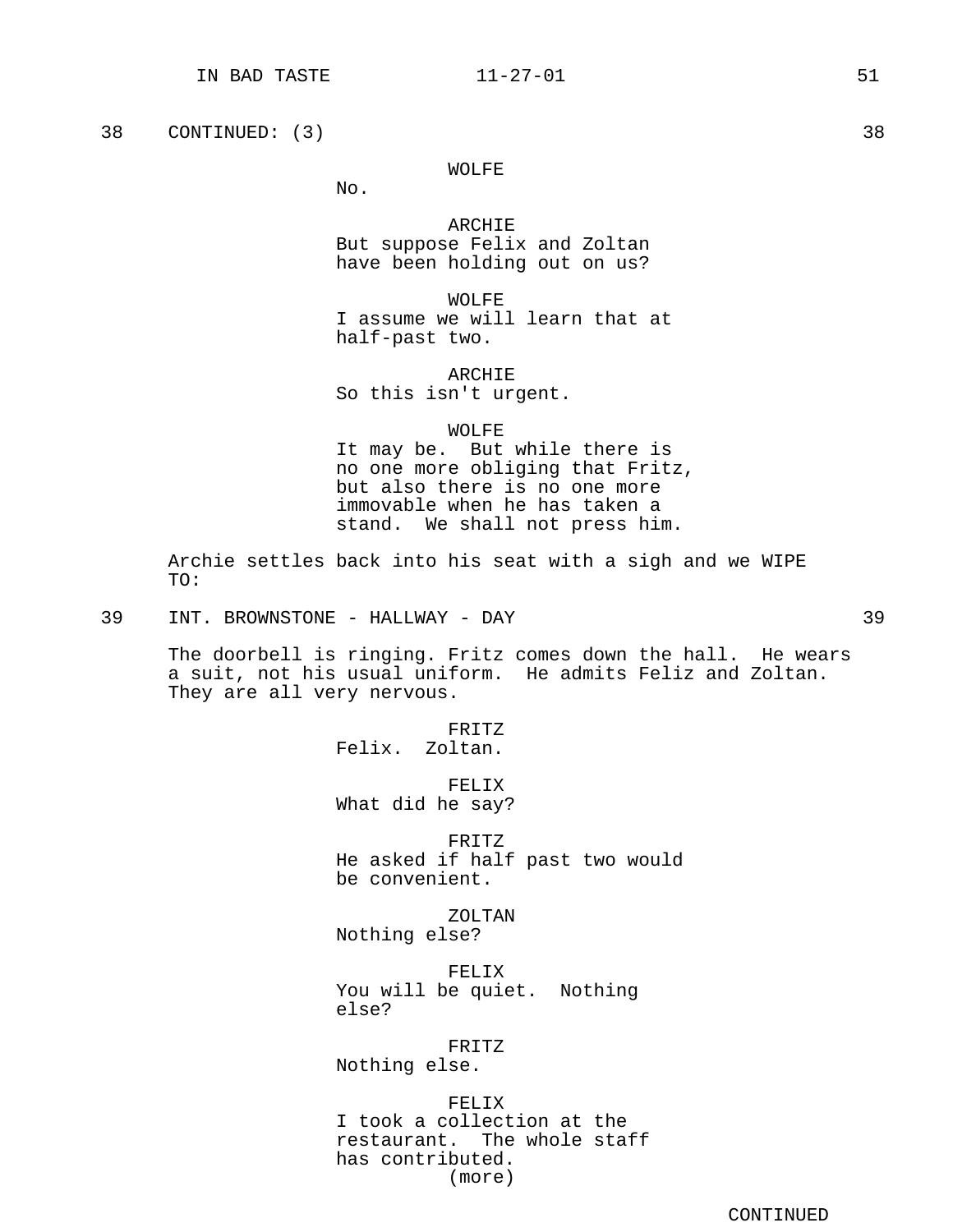FELIX (Cont'd) In a proper ratio, of course. You can't expect a bus boy to...

FRITZ

I have...

ZOLTAN No. You cannot.

FELIX I told you to be quiet. (to Fritz) You cannot.

FRITZ If that's how it must be.

They stare down the hall at the office door. Felix checks Zoltan's cuffs and tie. Fritz checks Felix. Felix checks Fritz. All right. They begin to march, full of trepidation, towards the door.

40 INT. BROWNSTONE - WOLFE'S OFFICE - LATER 40

Felix is in the red chair, Zoltan in one of the yellow ones, and Fritz stands. Archie and Wolfe are at their desks.

> FELIX For the maitre d'hotel and one of our chefs to assist at a dinner where a guest is served poison, that is not pleasant. A few of our most desirable patrons make jokes, but most do not, and some of them do not come.

WOLFE Confound it, Felix. I have avowed my responsibility. Are you here for the gloomy pleasure of reproaching me?

FELIX No, sir. Of course not.

ZOLTAN Of course not.

FELIX We wish to engage your professional services. (more)

CONTINUED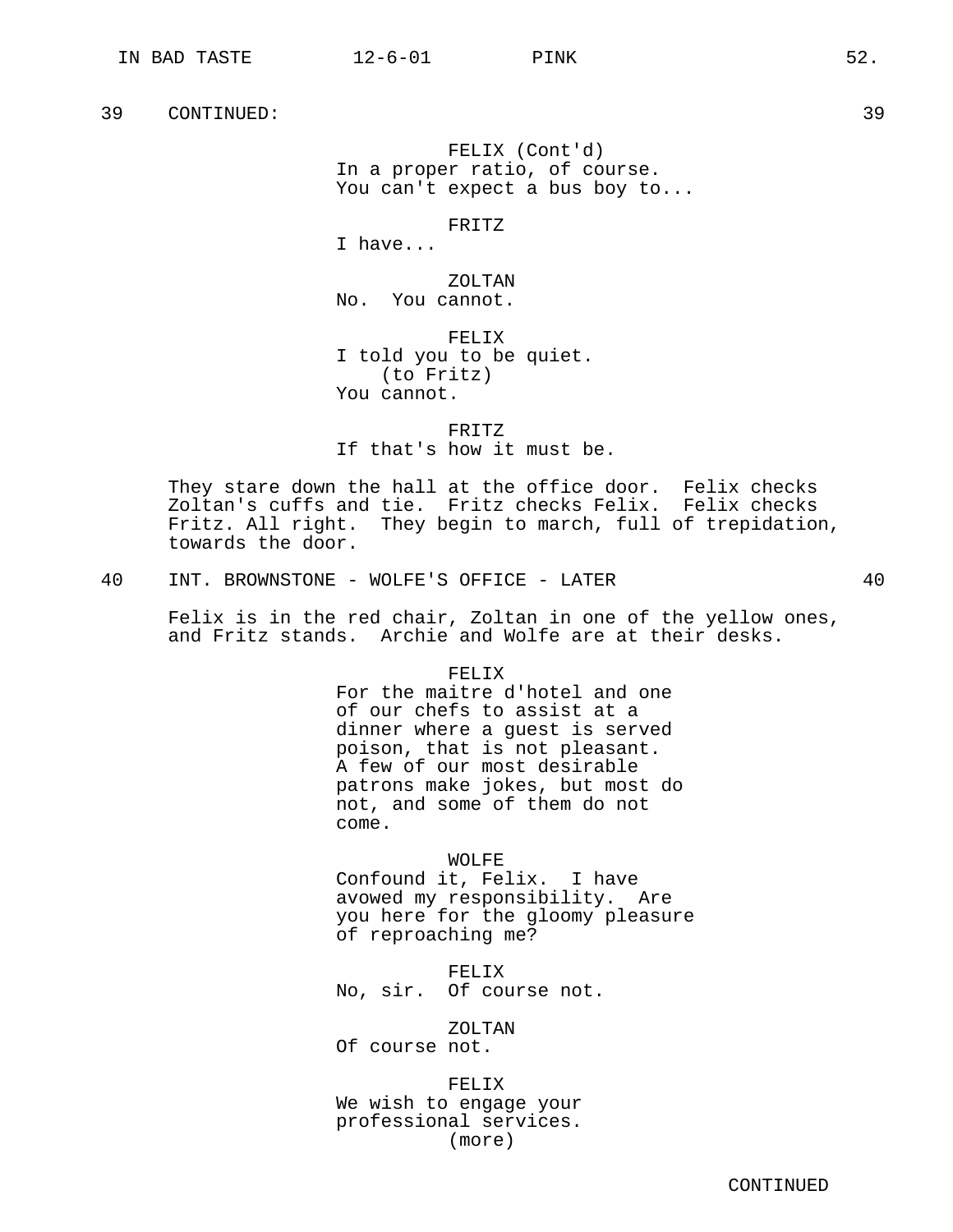## FELIX (Cont'd)

We know it wouldn't be proper to pay you from restaurant funds, since you are the trustee, so we'll pay you with our own money. We appeal to you.

Zoltan stretches out a hand, arm's length.

ZOLTAN We appeal to you.

WOLFE

Pfui.

ZOLTAN He said "pfui".

FELIX

I heard him. I have ears.

FRITZ

I wished to be present so I could add my appeal to theirs. I offered to contribute, but they said no.

#### WOLFE

Gentlemen. I said "pfui" not in disgust but astonishment. I am solely to blame for this mess, and you offer to pay me to clean it up. Preposterous. You should know that I have already bestirred myself. Archie?

#### ARCHIE

Yes, sir. At least you have bestirred me.

#### WOLFE

Your coming is opportune. Before lunch I concluded that the only way to manage the affair is to provoke the wretch into betraying herself. I have conceived a plan for which I need your cooperation, Zoltan. Will you give it? I appeal to you.

ZOLTAN But yes! But how?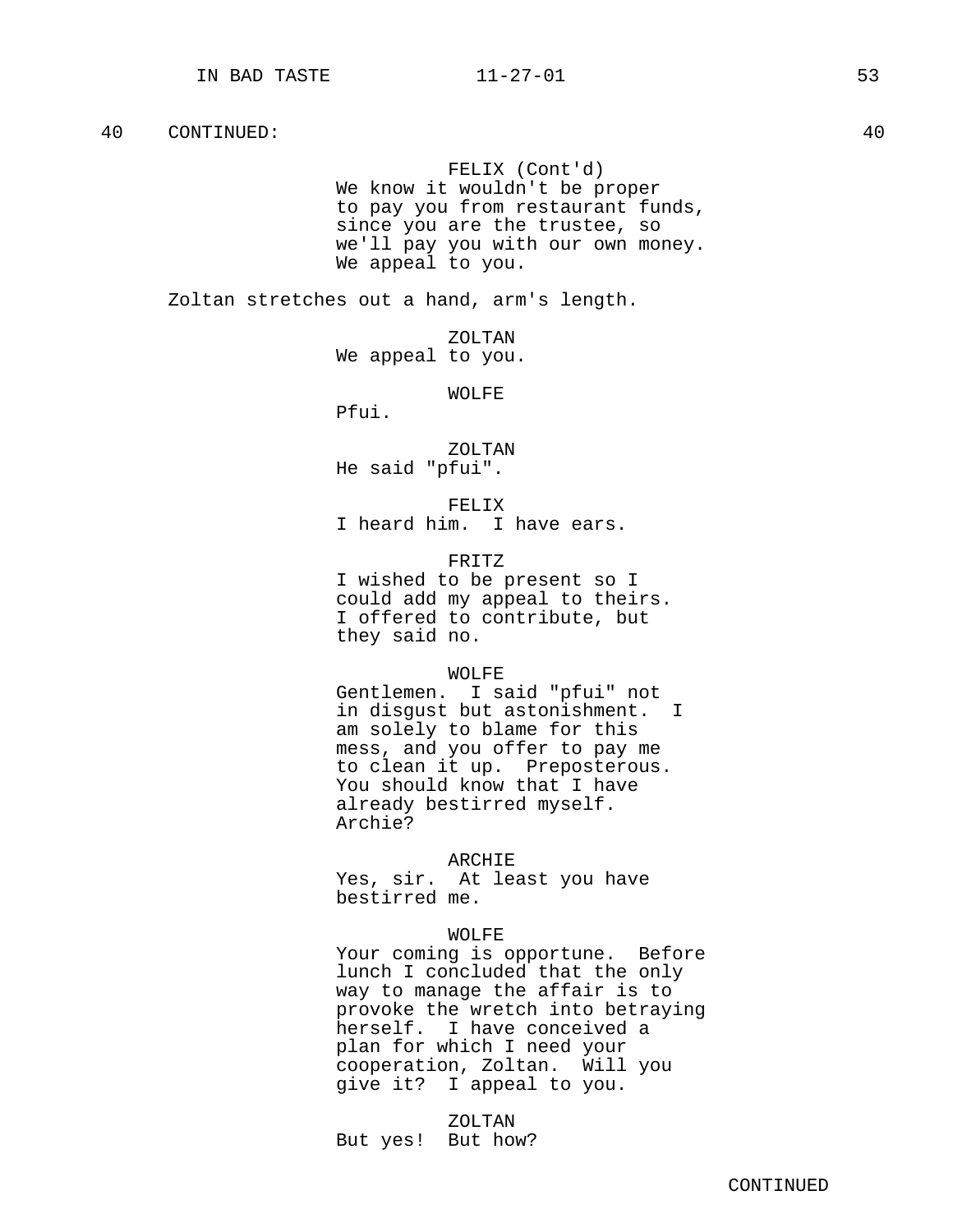40 CONTINUED: (2) 40

## WOLFE

The plan requires that you telephone five of those women this afternoon. You will begin with Helen Iacono and ask her to meet you at Rusterman's. You will say that you saw her return for a second plate, but that  $--$ 

ZOLTAN But I didn't. I told --

## FELIX

Tais-tois!

#### WOLFE

-- because you...desire her, you do not wish to go to the police. The only requisite is that she must be convinced that if she refuses to meet you, you will go at once to the police.

## ZOLTAN

Then if she agrees, she is guilty?

#### WOLFE

No. An innocent one may agree for several reasons, depending on her temper. Let us rehearse.

{A&E: END ACT THREE}

AND WE SMASH CUT TO:

41 INT. BROWNSTONE - WOLFE'S OFFICE/KITCHEN - LATER 41

Zoltan is on the phone at Archie's desk. Archie is listening in the KITCHEN.

## ZOLTAN

(into phone:) --I have stayed silent until now because I couldn't believe anyone as beautiful and charming as you could be guilty of such a crime.

ARCHIE How can you be so cruel?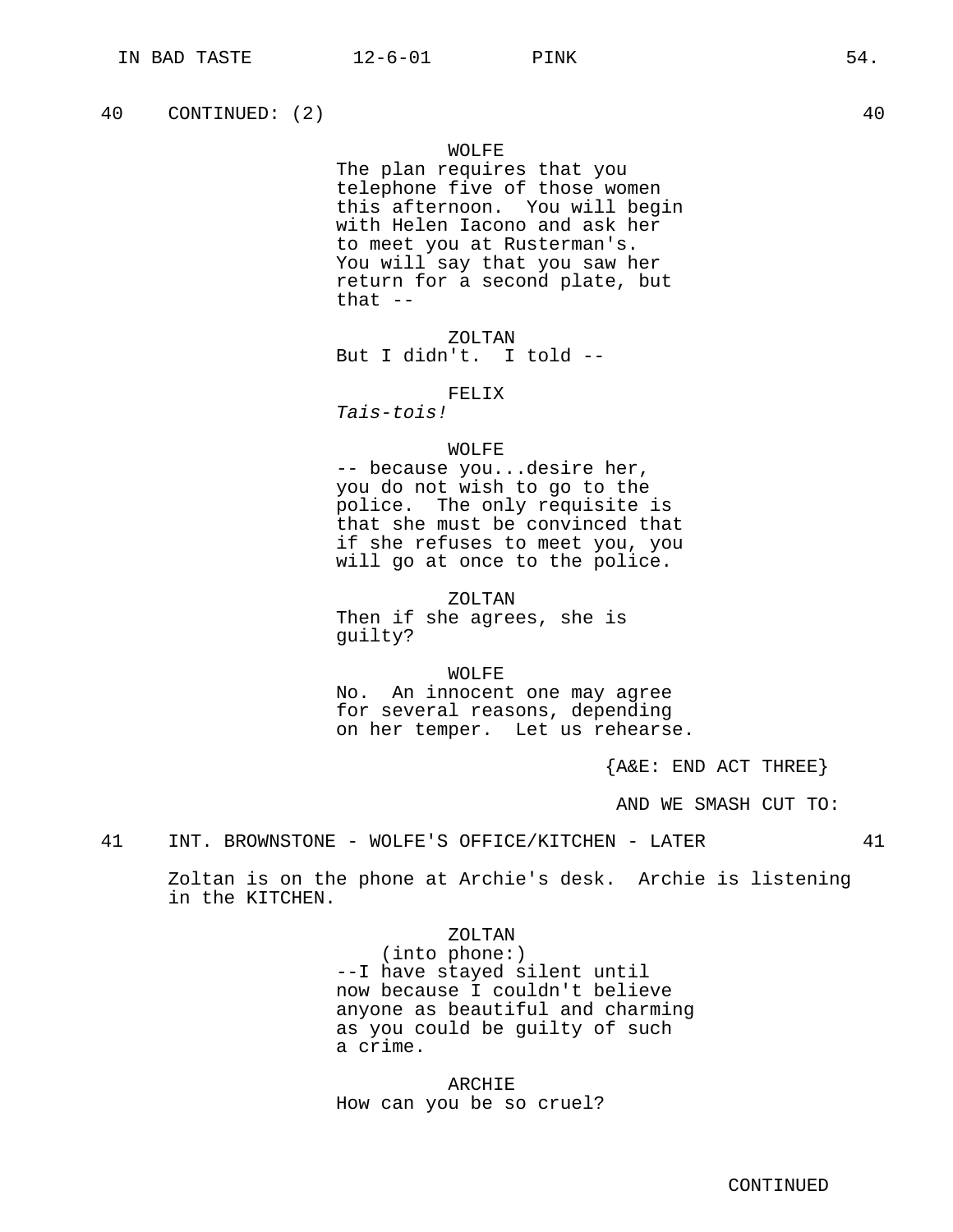#### ZOLTAN

But now that the notoriety is hurting the restaurant, I have to reveal what I saw. Of course, if we were to become friends, that would change everything.

## ARCHIE

Oh, Zoltan.

We PULL BACK to REVEAL Wolfe on the extension at his desk. He hangs up.

WOLFE

Exemplary.

ZOLTAN Is that good?

Archie entering from the kitchen, chimes in.

ARCHIE Good? I've never rated above satisfactory. Are you ready for a real woman on the line?

Zoltan hesitates.

ZOLTAN Yes. I am ready to face them.

And on Archie, pivoting on his heels to return to the kitchen, we DISSOLVE TO:

42 INT. BROWNSTONE - WOLFE'S OFFICE - LATER 42

As Zoltan speaks nervously into the phone. Archie listens at Wolfe's desk and takes notes.

> ARCHIE (V.O.) Wolfe went up to the plant rooms and Zoltan began by calling Helen while I listened in on the extension.

> > ZOLTAN

(into phone:) --of course, if we were to become friends, that would change everything. I could never betray an intimate -- (then:) She hung up.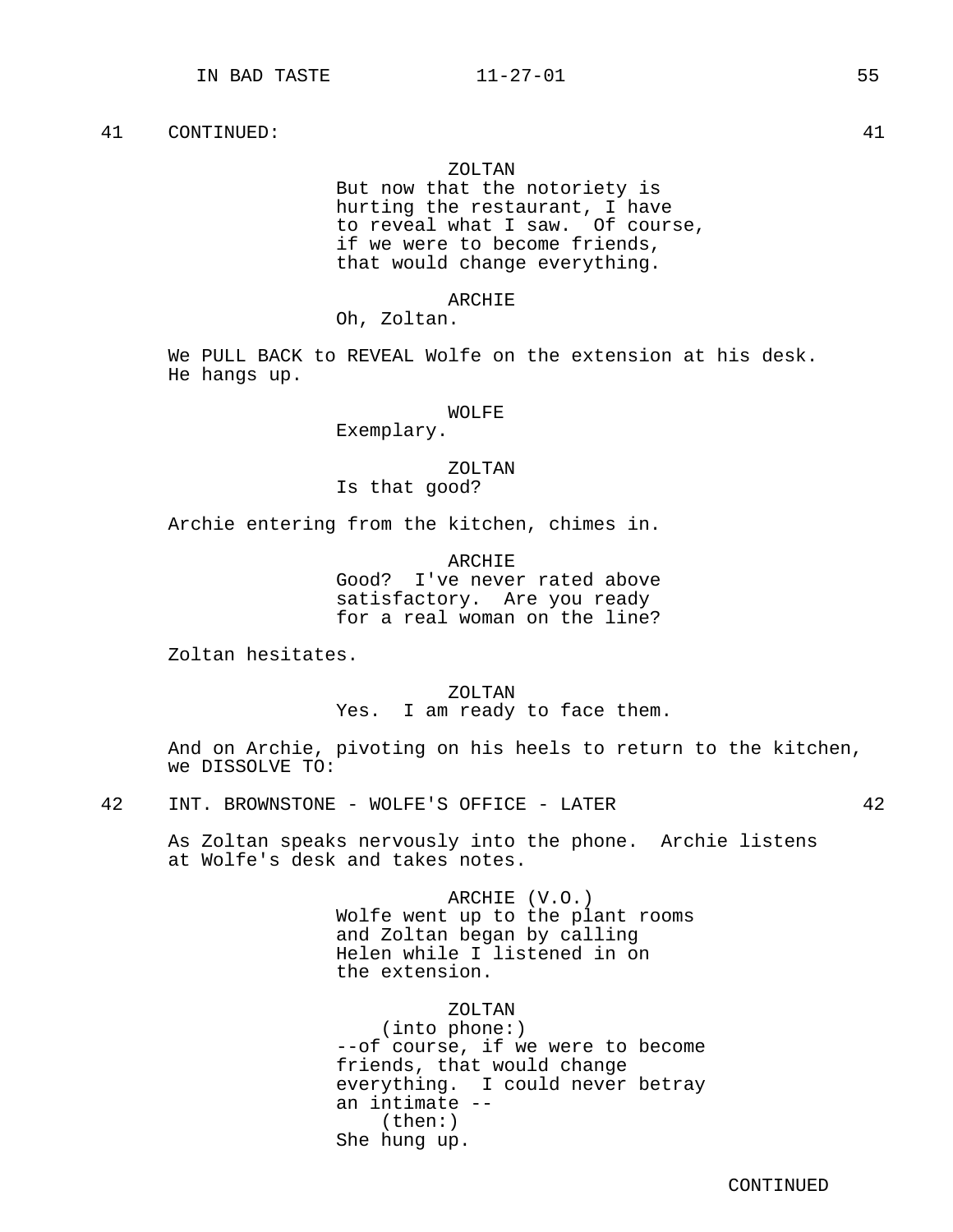Archie scratches a name off a list.

# ARCHIE Next up -- Lucy Morgan.

And as a flustered Zoltan starts to dial...In a series of wipes we see Zoltan importune the women.

> ARCHIE(V.O.) We offered the girls different appointment times, just in case one of the innocent ones decided to meet Zoltan. We also told Cramer about the scheme, which was a good thing, because when Helen Iacono hung up on us, she immediately called the district attorney.

> > WIPE TO:

ARCHIE (V.O.) Lucy Morgan coaxed him along,but it was hard to tell why...

ZOLTAN But I did see you. It breaks my heart because I cannot pretend any longer it didn't happen...

LUCY (V.O.) Isn't there anything I can do?

ZOLTAN My feelings for you are so great that I...

LUCY (V.O.) Keep talking, handsome.

Zoltan smiles. Archie shakes his head at him.

WIPE TO:

ARCHIE (V.O.) Nora Jaret was equally charming.

ZOLTAN I saw you take the second plate...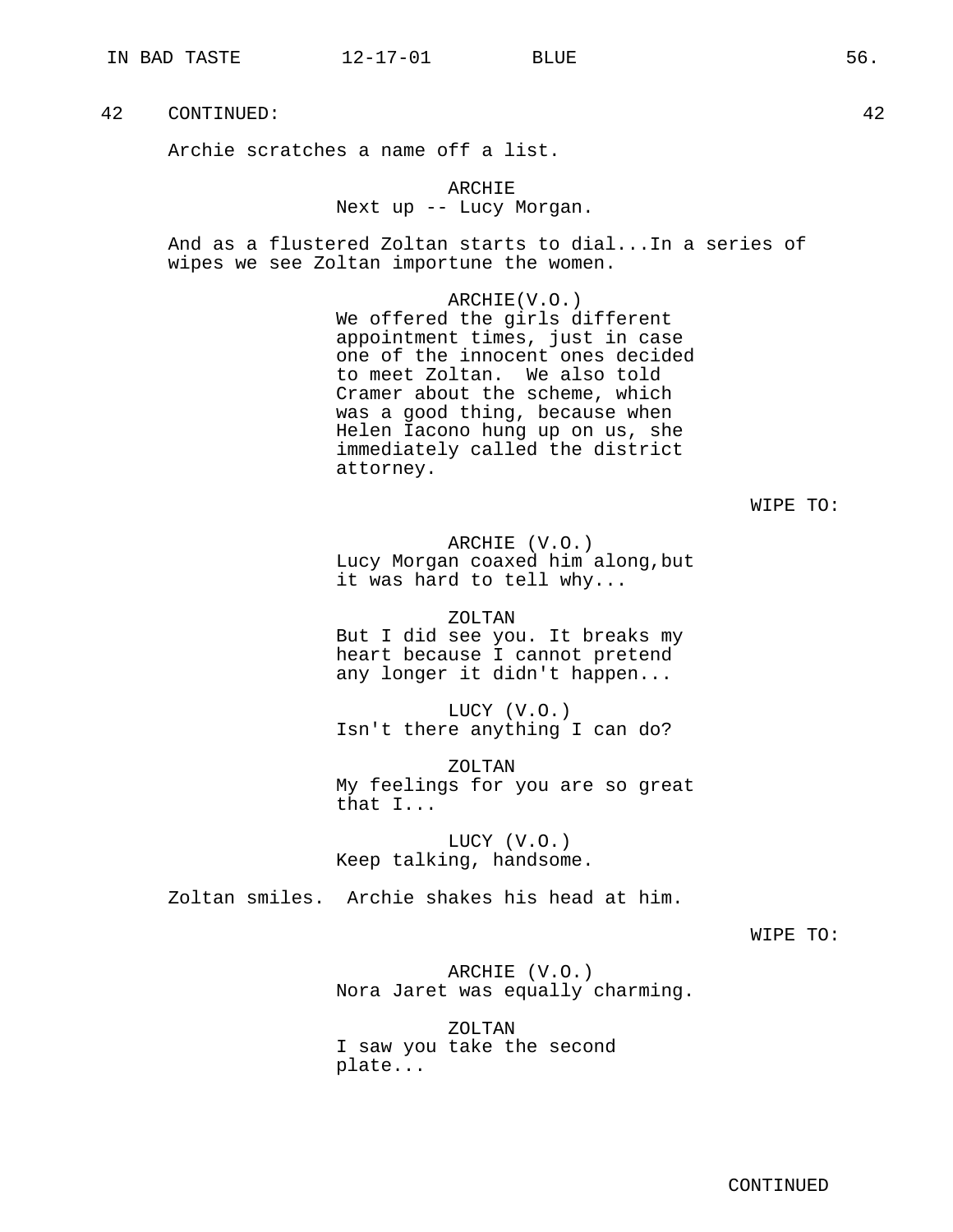42 CONTINUED: (2) 42 NORA (V.O.) You are a liar and four flushing ham handed swine who can't think about a girl without undressing her in his mind. ZOLTAN  $No, I...$ NORA (V.O.) I know why you had me taste that sauce, because you wanted to get me to go to the last ditch! She hangs up. ZOLTAN She did not say she wouldn't come. WIPE TO: Zoltan is cooing into the phone. ZOLTAN My petit fleur, my sweet redhead, I watched you all evening. I know you had good reason to come back for the second plate. If you could just explain it to

me...

PEGGY (O.S.) All right, all right. I'll be there. 10:30.

She hangs up. Zoltan and Archie look at each other. That's one.

WIPE TO:

Zoltan is on the phone with Carol Annis.

ZOLTAN

I do not want money, I will not betray you for mere dollars. I only want you to be with me. As a man is with woman. I have dreamed of you since that night. Always sweet, always sad.

CAROL (V.O.) Where can I meet you?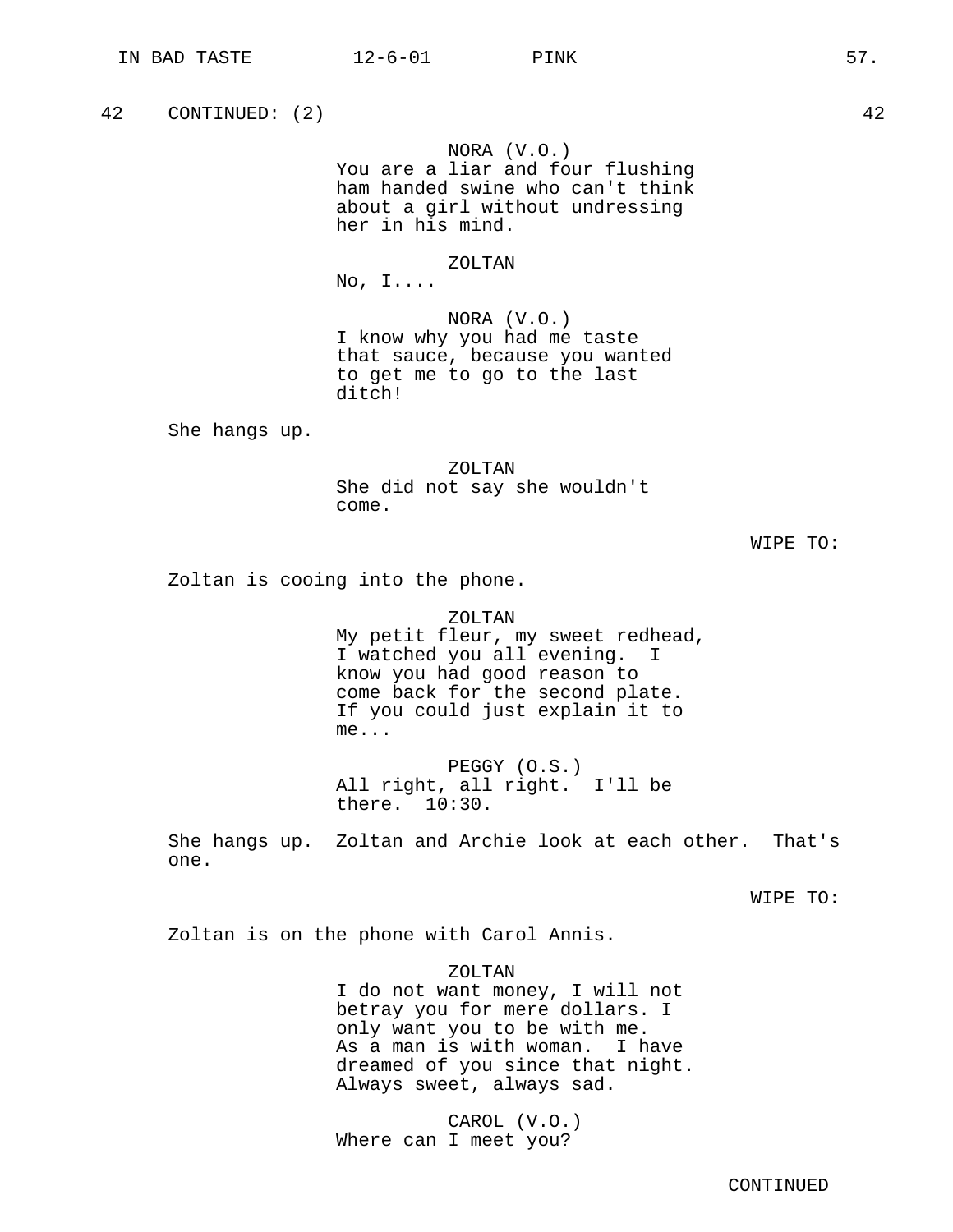42 CONTINUED: (3) 42

Zoltan and Archie exchange looks. That's two.

43 INT. RUSTERMAN'S RESTAURANT - KITCHEN - NIGHT 43

Archie sits with Cramer at a small table in the corner. There's a metal case between them, with cords extending to the earphones both men wear, and down into the wall. Wolfe, Stebbins, Fritz and Felix are also there. Cramer glances at the clock on the wall. It's nearly eleven.

# CRAMER Peggy Choate isn't coming.

ARCHIE We have to hang on. You never can tell with a redhead.

Cramer glares at him, then draws a line in his notebook. Archie slides the book away from him and glances at it. A list of names and times: Helen Iacono 9:30 pm. Peggy Choate 10:15 pm. Carol Annis 11:00 pm. Lucy Morgan 11:45 pm. Nora Jaret 12:30 am. Helen and Peggy have been crossed out. Archie slides the notebook back to Cramer.

ARCHIE

If I had to write it down, I would have made do with one "pm," but policemen are trained to do things right.

CRAMER

Can it.

WOLFE Preposterous!

CRAMER Who? Me or Goodwin?

Archie looks over to see Wolfe standing over a cutting board, staring down angrily. Fritz and Felix hover anxiously.

> WOLFE They have the temerity to sell this horse fodder as watercress?

FELIX Why is it so bitter.

FRITZ

It was harvested after the flower buds appeared. See they are pinched off - here and here. (more)

CONTINUED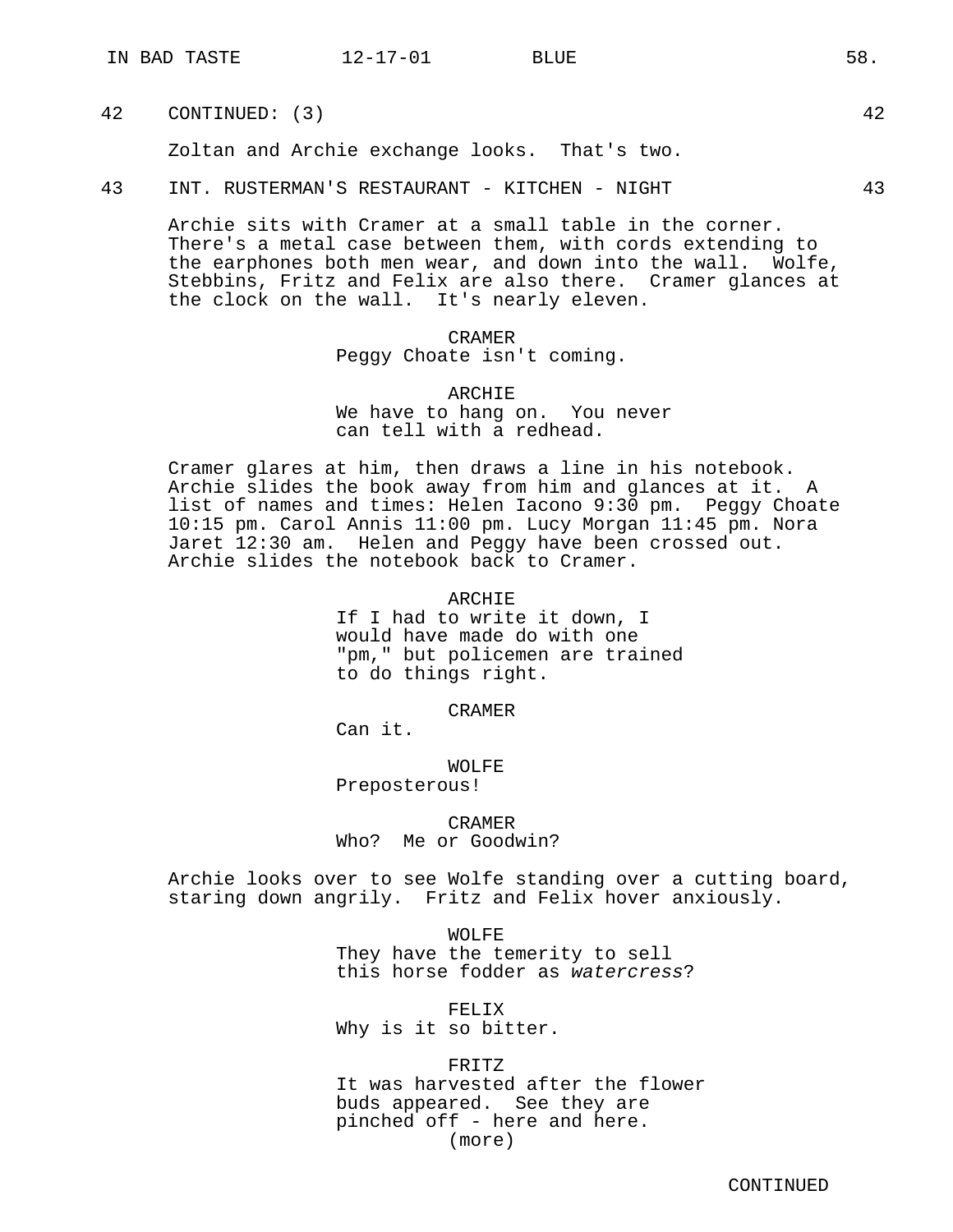FRITZ (Cont'd) If you wait, the leaves become too rank to be edible.

FELIX The supplier should be banned.

WOLFE He should be horsewhipped.

CLOCK WIPE TO: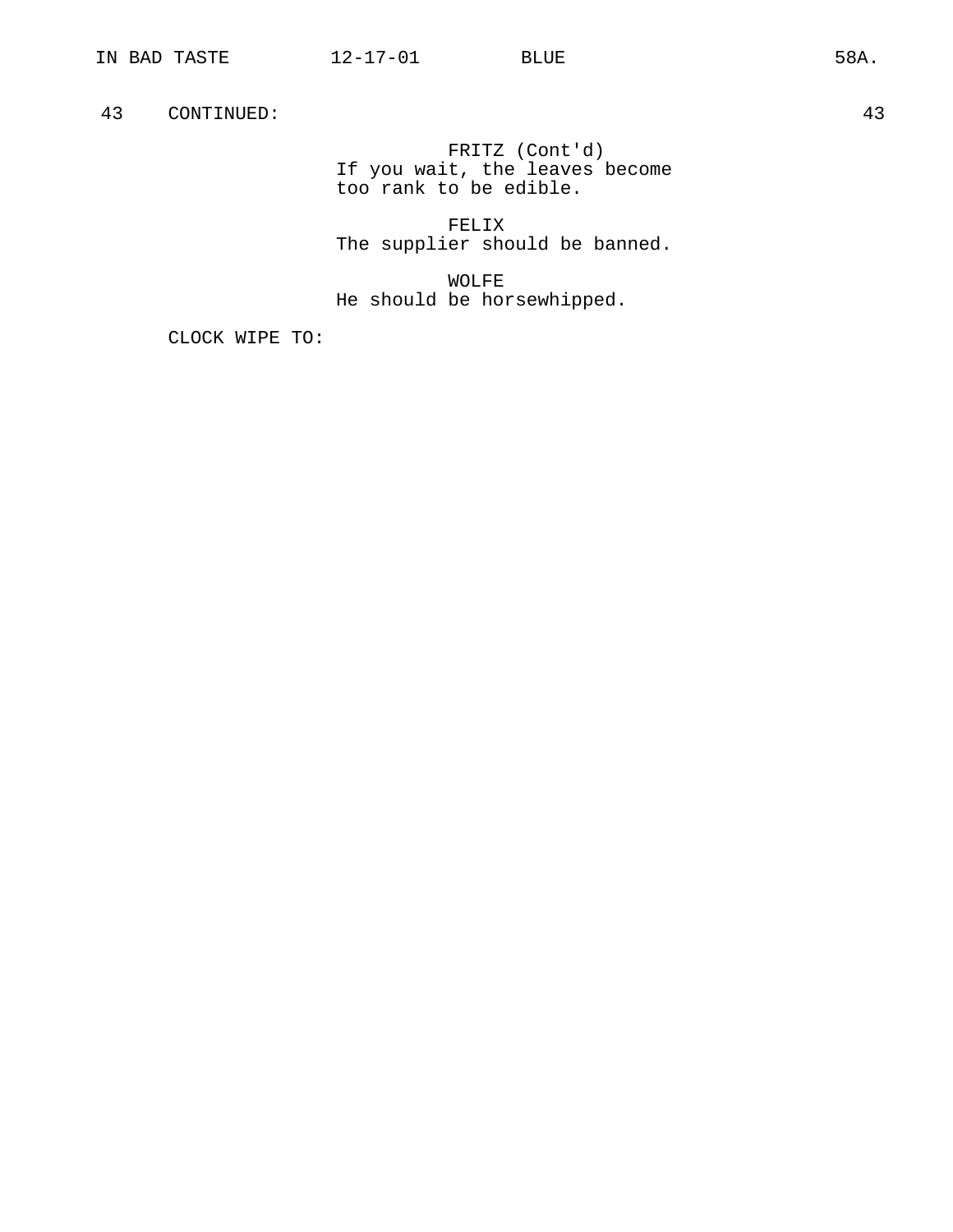44 INT. RUSTERMAN'S RESTAURANT - KITCHEN - LATER 44

Now the clock reads 10:58.

# ARCHIE Shall I do a countdown?

# **STEBBINS** You'd clown in the hot seat.

That's when a SOUND comes from the EARPHONES. Wolfe sees Archie and Cramer react.

#### CRAMER

She's here.

## INTERCUT WITH:

45 INT. RUSTERMAN'S RESTAURANT - DINING ROOM - NIGHT 45

Carol Annis enters the restaurant. Zoltan stands up and she walks over to his table. She's wearing a veil.

> ARCHIE (V.O.) So it was Carol Annis with the corn silk hair. But there was still no salt on her tail yet. She could claim she thought she was being framed and came to get goods on Zoltan. It was up to him to get the goods on her.

> > ZOLTAN

Good evening.

She sits, ignoring the LARGE FLOWER ARRANGEMENT on the table.

ZOLTAN Will you have a drink?

CAROL I don't want anything.

ZOLTAN It is more friendly if we eat. The spaghetti with anchovy sauce is excellent. I had some.

CAROL You've already eaten?

Archie bites his lip, waiting to see if Zoltan can recover.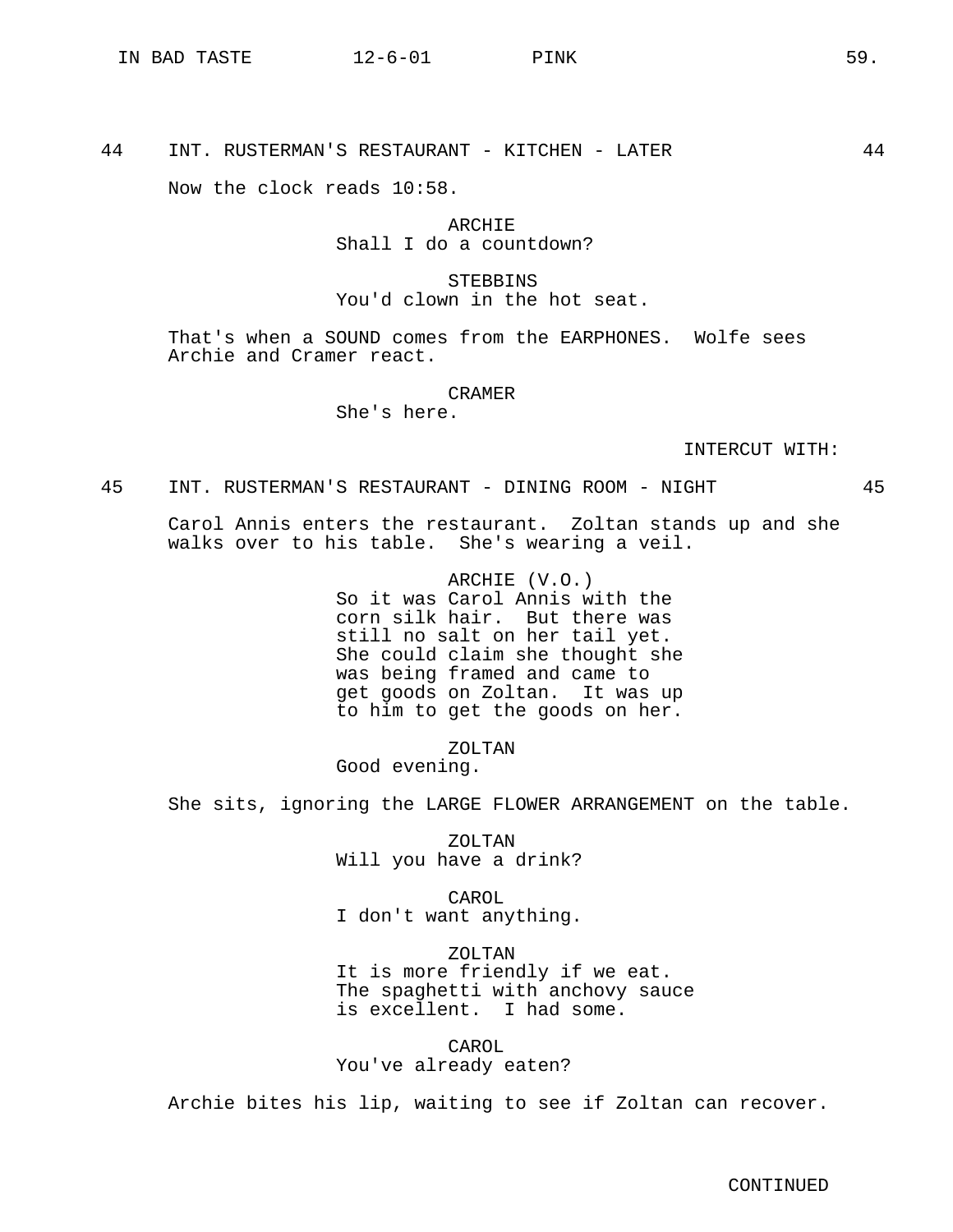# ZOLTAN But I only taste. Come. Eat.

#### CAROL

All right.

Zoltan snaps his fingers and a WAITER scurries over.

ZOLTAN Hans, two spaghettis anchovy for us.

45A INT. RUSTERMAN'S RESTAURANT - KITCHEN - NIGHT 45A

The waiter rushes into the kitchen, where Felix places two orders of SPAGHETTI on a tray, then adds a dish of FRESHLY-GRATED PARMESAN.

> CRAMER How is he going to trap her into admitting she's a killer?

ARCHIE He'll find a way.

Cramer is skeptical, to say the least.

CRAMER He's a cook. He's not you, Goodwin.

Hans heads back to the dining room, but before he reaches the door, Wolfe grabs the Parmesan off the tray. Felix shrugs and motions to the waiter to go.

45B INT. RUSTERMAN'S RESTAURANT - DINING ROOM - NIGHT 45B

ZOLTAN You are more lovely with a veil, but the veil is good too. It makes me want to see behind it. Of course, I...

CAROL You have seen behind it, Mr. Mahany.

ZOLTAN Ah. You know my name.

CAROL It was in the paper.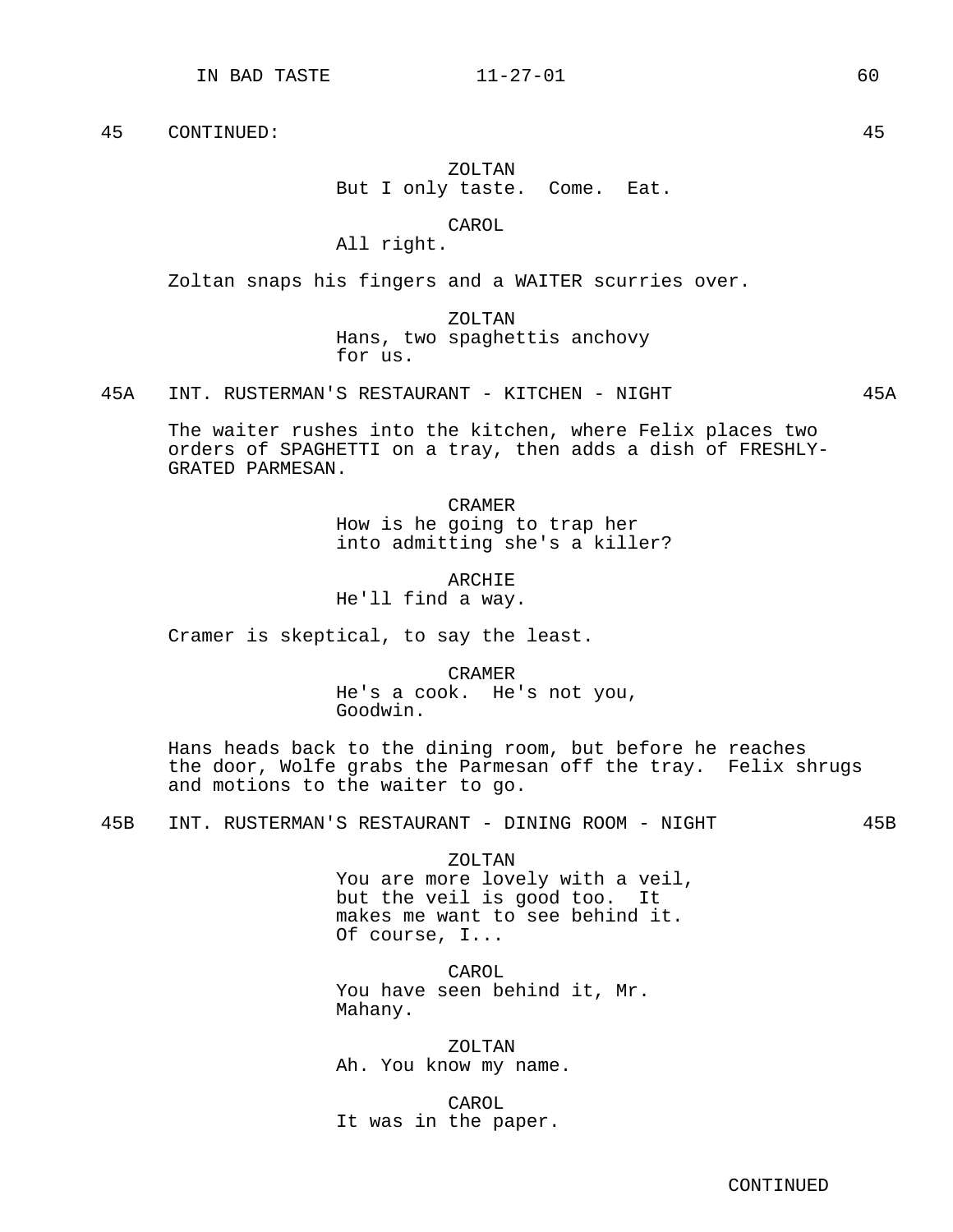## 45B CONTINUED: 45B

#### ZOLTAN

I am not sorry that you know it. I want you to know my name, but it will be nicer if you call me Zoltan.

CAROL

I might some day. It will depend. I certainly won't call you Zoltan if you go on thinking what you said on the phone.

The waiter delivers the spaghettis. They fall dumb. Then when he's gone

> CAROL (Cont'd) You're mistaken, Mr. Mahany. You didn't see me go back for another plate, because I didn't. I can't believe you would tell a vicious lie about me like that, so I just think you're mistaken.

## ZOLTAN

I am not mistaken, my dear. That is useless, I know. How could I be mistaken, when the first moment I saw you I felt, but I will not try to tell you how I felt. If any of the others had come and taken another plate, I would have stopped her, but before you I was dumb.

CAROL

I see. So you're sure.

ZOLTAN

I am, my dear. Very sure.

#### CAROL

But you haven't told the police? Or Nero Wolfe or Archie Goodwin?

# ZOLTAN

I have told no one. How could I? It's terrible for me to say you killed a man. If you weren't wearing that veil, I would look into your beautiful eyes and I know I would see suffering and sorrow.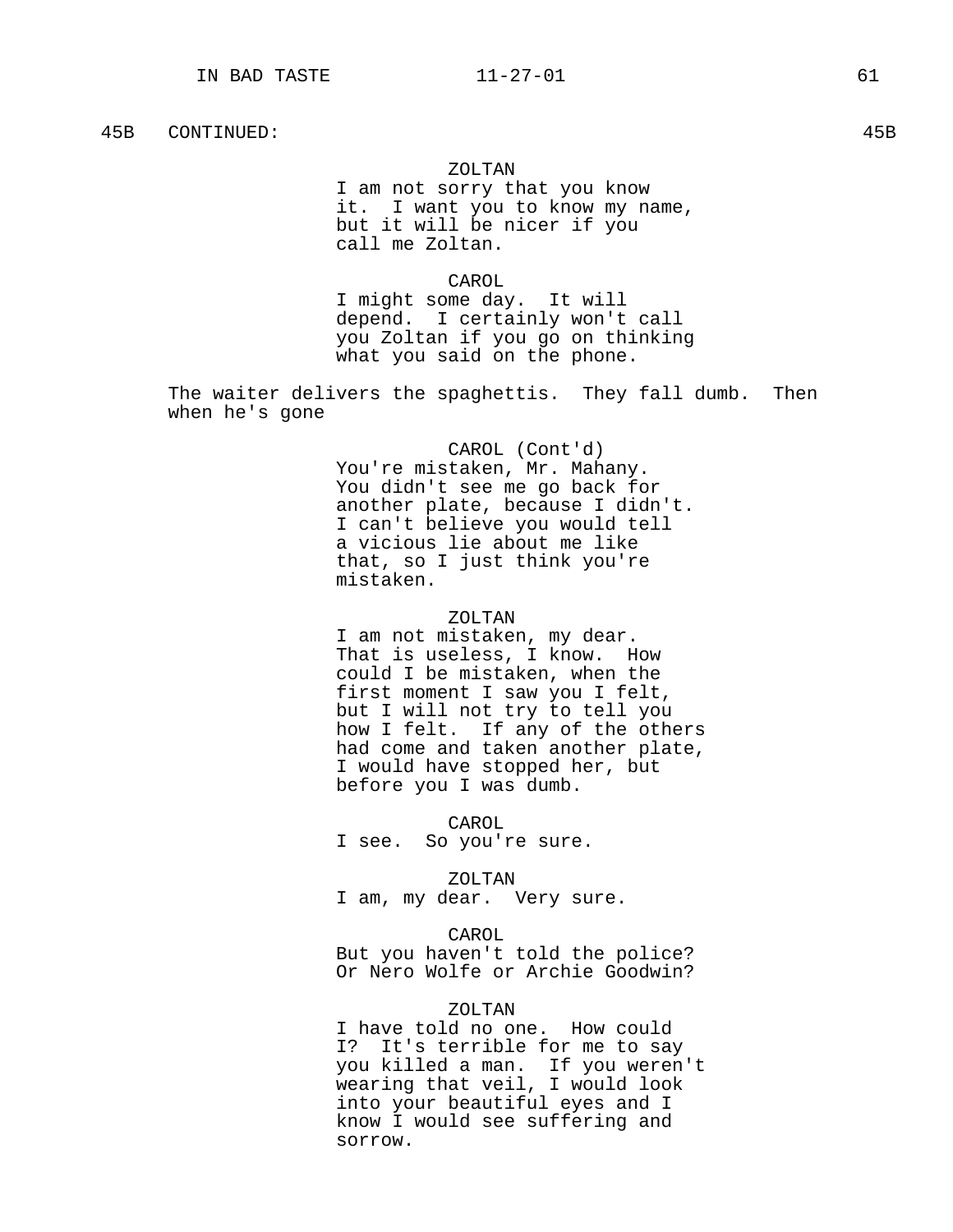45C INT. RUSTERMAN'S RESTAURANT - KITCHEN - NIGHT 45C

CRAMER He's overdoing it.

ARCHIE He's perfect. You ought to take notes.

45D INT. RUSTERMAN'S RESTAURANT - DINING ROOM - NIGHT 45D

Carol doesn't even look up as the waiter puts the food on the table.

> CAROL That's why I'm wearing the veil, Mr. Zoltan, because I know it's in my eyes.

ZOLTAN He made you suffer.

CAROL He ruined my life.

He covers her hands with his.

ZOLTAN No, my dear, your life is not ruined. No matter what he did.

# CAROL

(withdrawing her hands) I didn't think I'd ever let a man touch me again. But the way you...I'm glad you know I killed him because it will be better now that somebody knows. I had to kill him, had to, or I would have had to kill myself.

Archie nods. They've got her. But:

ZOLTAN Wait! Don't eat that! The cheese, where is the... (then:) Forgive me. The spaghetti with anchovy sauce is not served without cheese. This is an outrage. Unforgiveable. Wait. When I return, we can talk about our future.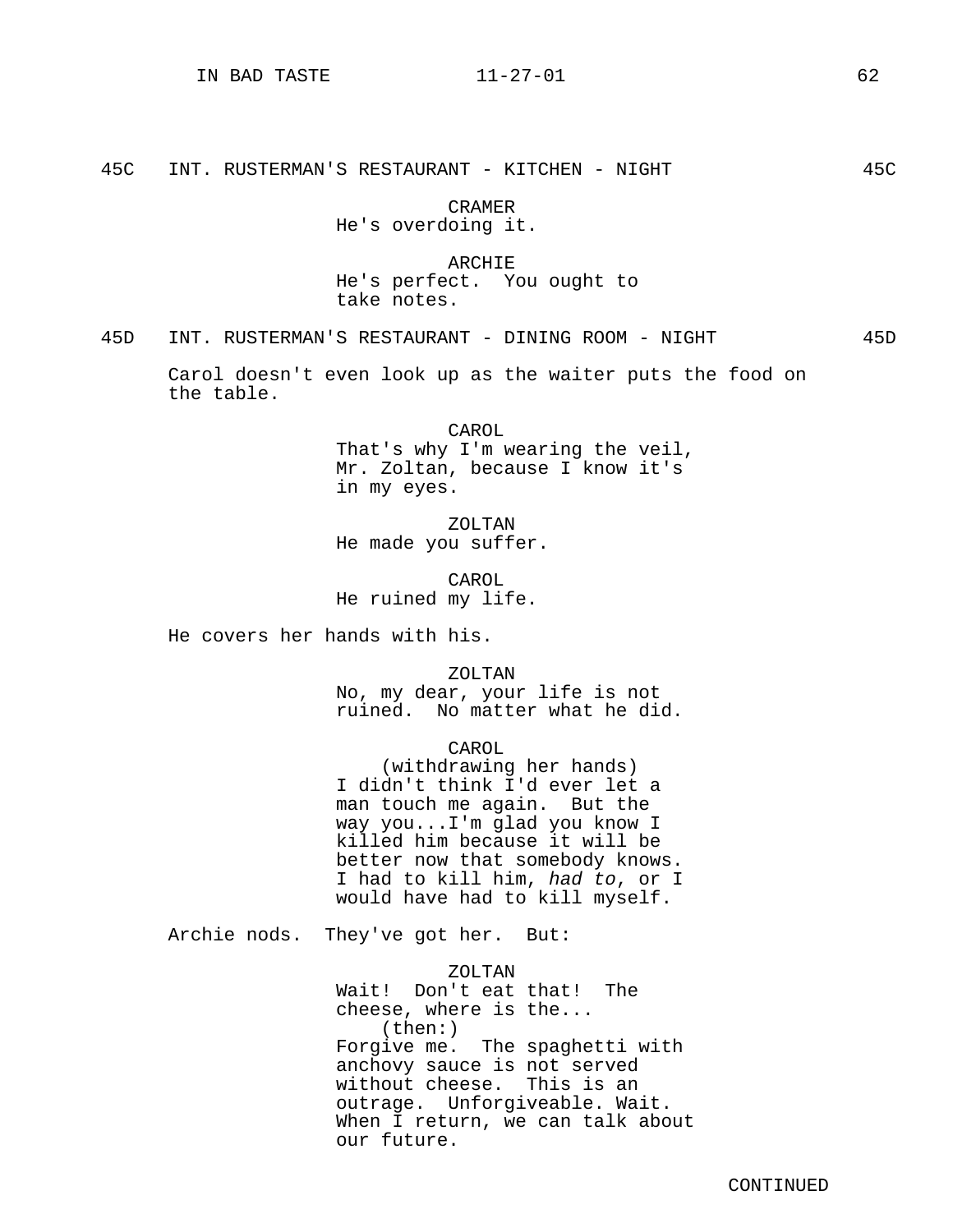### 45D CONTINUED: 45D

Zoltan gets up and goes into the kitchen. Carol looks around to make sure no one's watching, then slips a CONE OF PAPER out of her dress and sprinkles the contents on Zoltan's plate. A hand reaches out and stops her.

### CRAMER

# I'll take that.

Carol looks up to find Zoltan has returned... with Wolfe, Archie, Cramer, Fritz, Felix and Stebbins in tow. Cramer takes the paper spill out of her hand. Wolfe takes the stage.

### CAROL

You tricked me.

### WOLFE

And you injured and humiliated Fritz Brenner, one of my most valued friends.

# CAROL

You lie.

# WOLFE

And I wished him to witness your humiliation, contrived by me, in my presence.

CRAMER That's enough of that.

WOLFE I admit the puerility of the reason.

# CAROL

Then you're no better than Pyle.

# WOLFE

You may have been intolerably provoked by Mr. Pyle, but not by Zoltan. He presented himself not as a nemesis or a leech, but as a bewitched and befuddled champion. He offered you his homage and your counter offer was death.

# CAROL

You lie. And he lied. He said he saw me, but he didn't. He couldn't. He threatened me.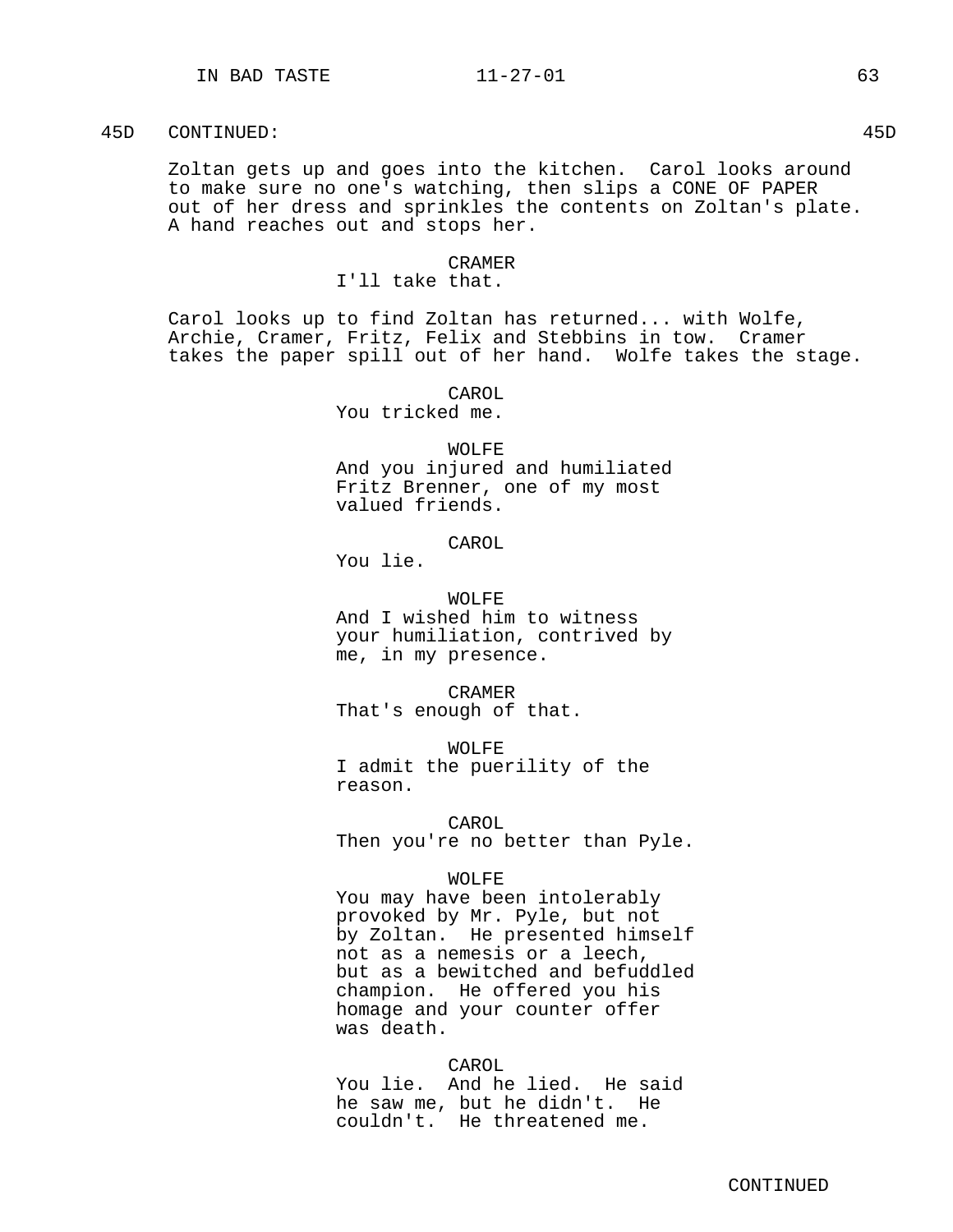45D CONTINUED: (2) 45D

WOLFE Then you haven't been told. (he reveals the microphone in the flowers) Your conversation was overheard.

CAROL

You lie.

WOLFE. This isn't the trap. It has already been sprung and you are caught in it. My rancor is appeased. Of course, I would prefer...

CRAMER That's enough. I didn't agree to let you preach at her all night. Bring her along, Sergeant.

They close on Carol.

# FRITZ

May I say something.

They look at him. Cramer nods.

FRITZ

Mr. Wolfe said you injured me, and that is true. It is also true I wanted him to find you. I can't speak for Felix and you tried to kill Zoltan and I can't speak for him, but I can speak for myself. I forgive you.

CAROL

You lie.

So much for pathos. Stebbins leads her out. Wolfe and Archie share a look and then follow.

46 INT. BROWNSTONE - ENTRY HALL - NIGHT 46

The boys return home. They silently remove their outerwear. Fritz heads for the kitchen. Wolfe looks after him and follows.

47 INT. BROWNSTONE - KITCHEN - NIGHT 47

Fritz stares at his kitchen. Wolfe comes into the kitchen. He goes to the cupboard and gets out a glass.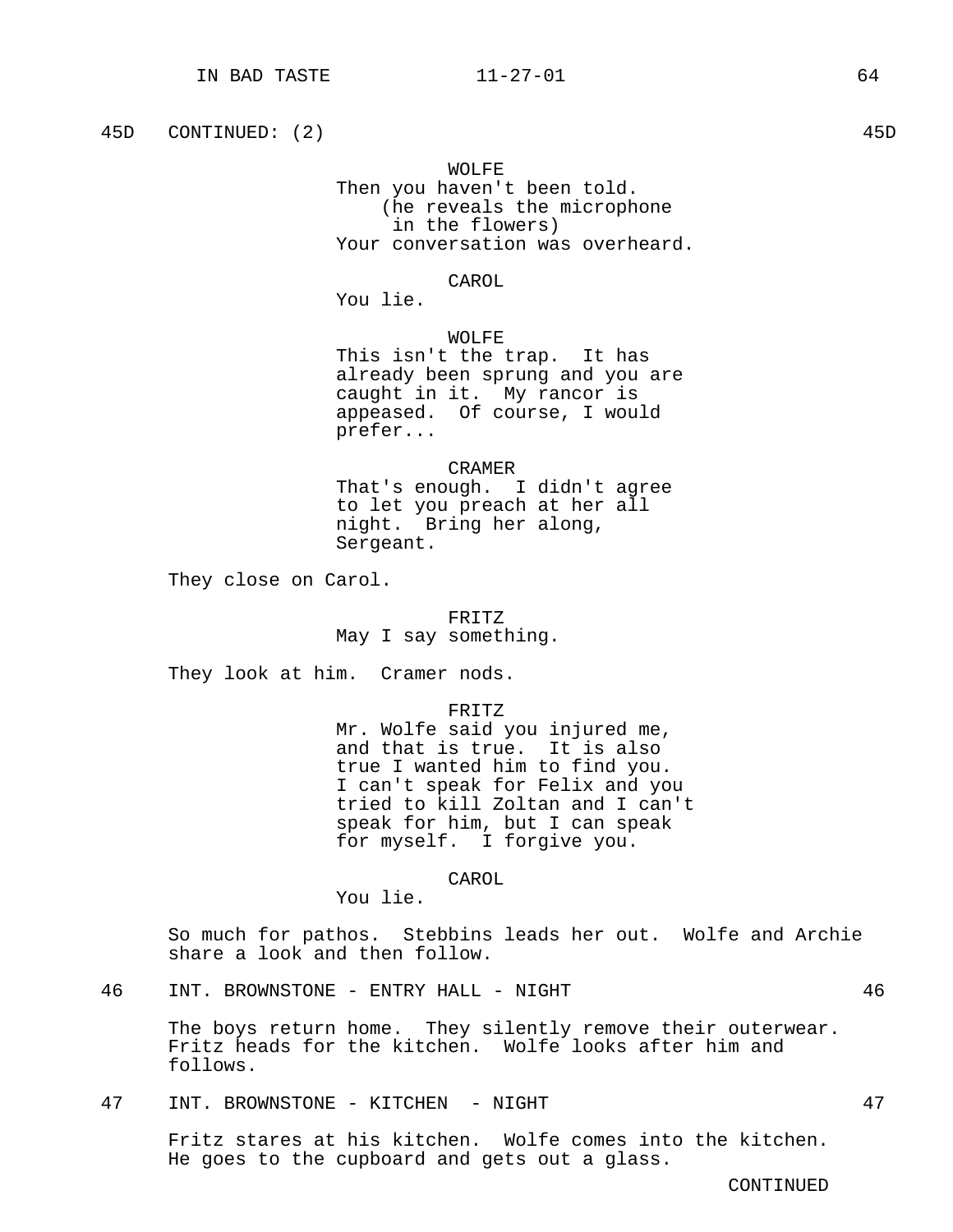He gets out a napkin. Fritz stirs. What is going on? Wolfe picks a bottle of red wine, which has a cork already pulled perched on the top. He takes the wine and pours a glass. He sets it down in front of Fritz with grace. Fritz starts to get up. On Wolfe's glare he sits down. He goes to get himself some beer while Fritz blinks at his wine. Wolfe comes and sits.

> WOLFE The sturgeon you bought yesterday is good. I have a taste for it Fume a la Muscovite. (Fritz does not reply) But I am tired of bay leaf. (Fritz does not react) What would you say to juniper berries.

FRITZ In sturgeon?

WOLFE. Five. No six.

FRITZ

You are mad.

### WOLFE

Too sweet?

FRITZ We could just pour maple syrup all over it.

WOLFE

There is no way to balance the sweetness.

### FRITZ

Let me think.

Wolfe pours his beer. Fritz drinks his wine. They continue discussing as we....

FADE OUT

{A&E: END HOUR}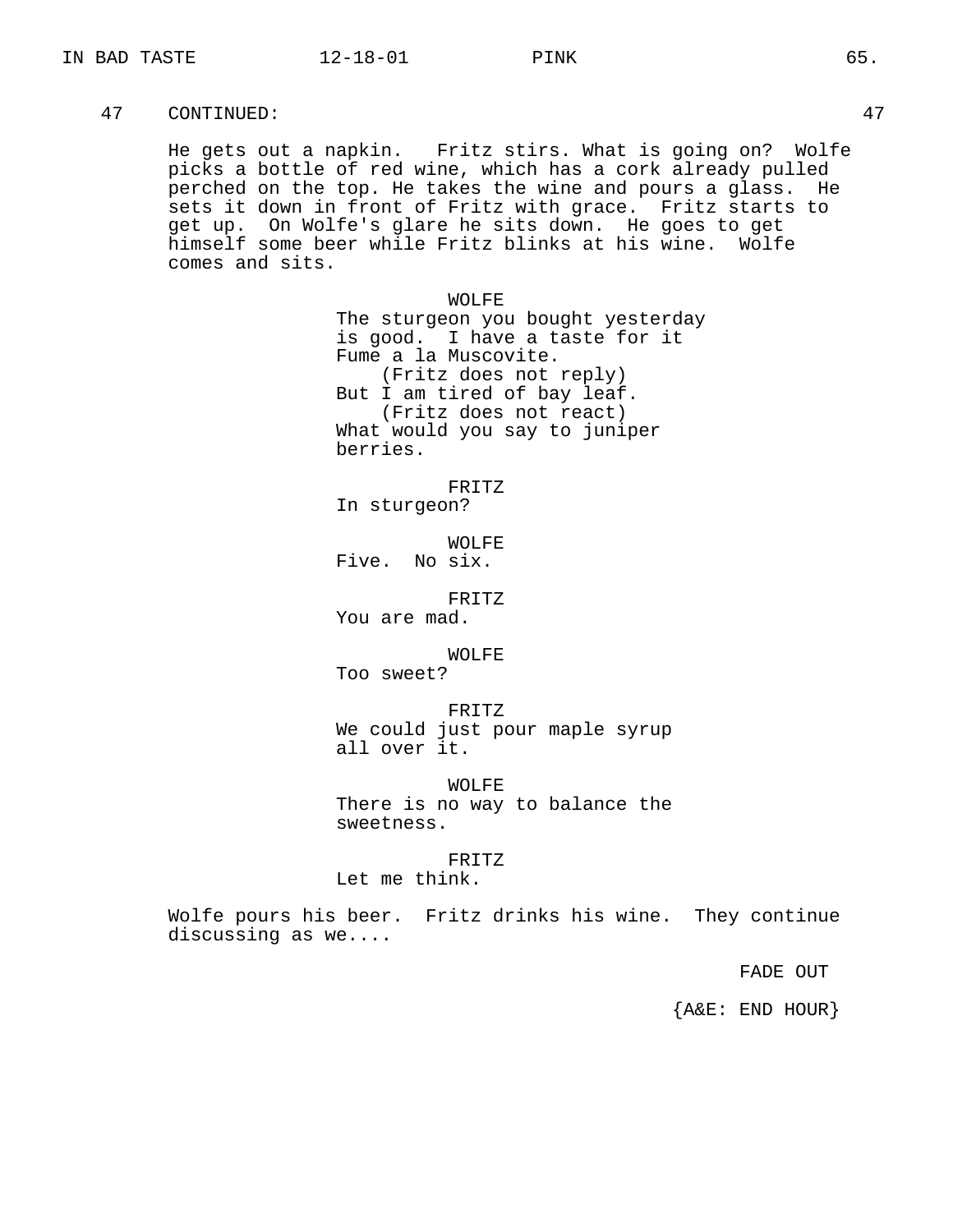48 INT. BROWNSTONE - WOLFE'S OFFICE - NIGHT 48

Archie is doing the book-keeping. Wolfe enters.

### WOLFE

Not yet?

# ARCHIE

No. Sorry.

Wolfe paces anxiously, staring up at the clock, then looking away, scowling.

# WOLFE

Time?

ARCHIE You just glared at the clock.

WOLFE What is the time?

Archie sighs, glances at his watch.

ARCHIE Six twenty-nine.

WOLFE

One minute.

He resumes his pacing. The clock lets out a small CHIME, indicating it's half past the hour.

> ARCHIE Of course, I could be a couple seconds slow.

Wolfe stops pacing. He storms from the room.

49 INT. KITCHEN - NIGHT 49

Fritz prepares the rest of dinner.

WOLFE It's late. Too late. It will be five hours picked when we cook it.

FRITZ Mais, il y a rien a faire.

Wolfe waves him away, his despair beyond words. Fritz proffers two EGGPLANTS.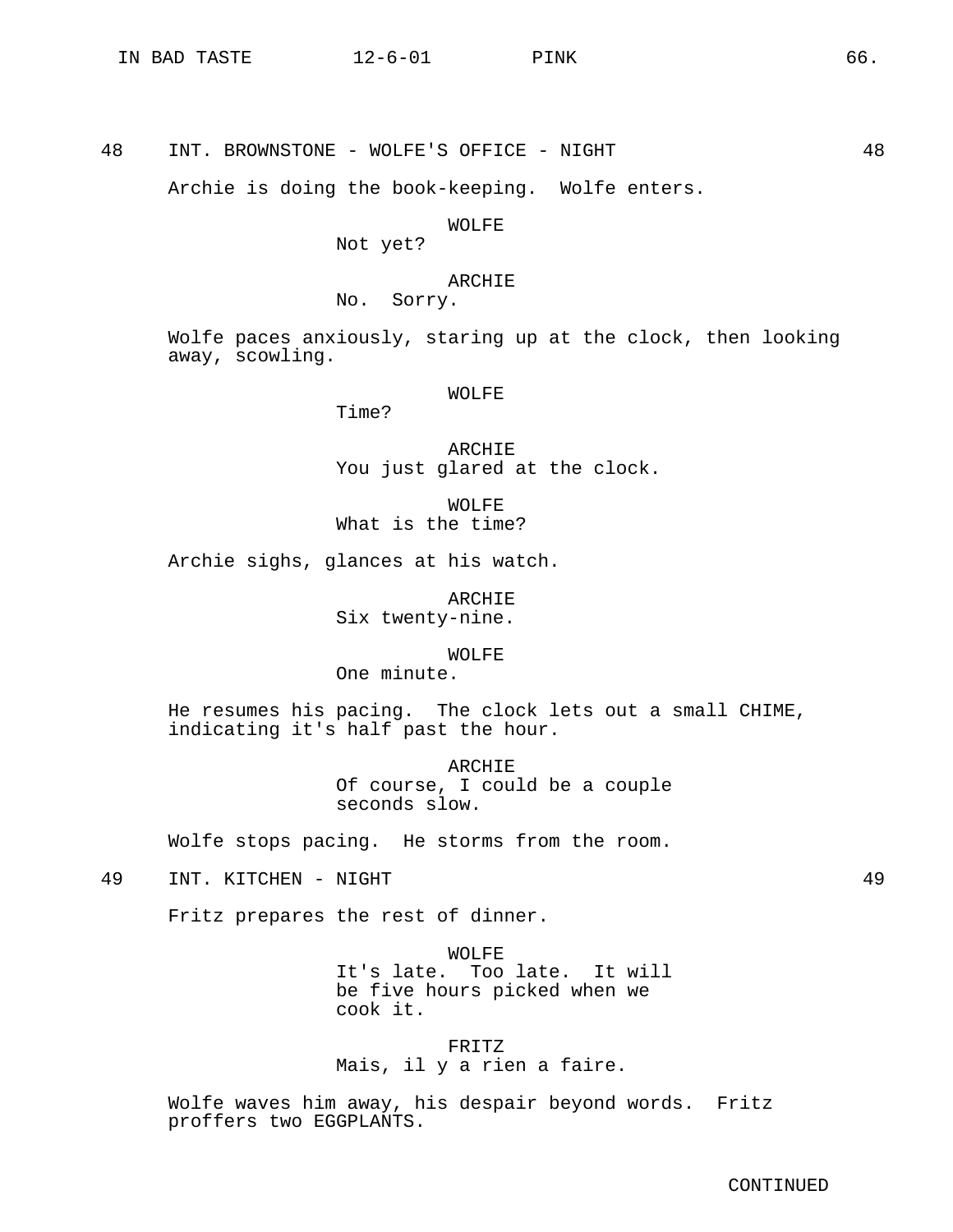# FRITZ I will stuff them.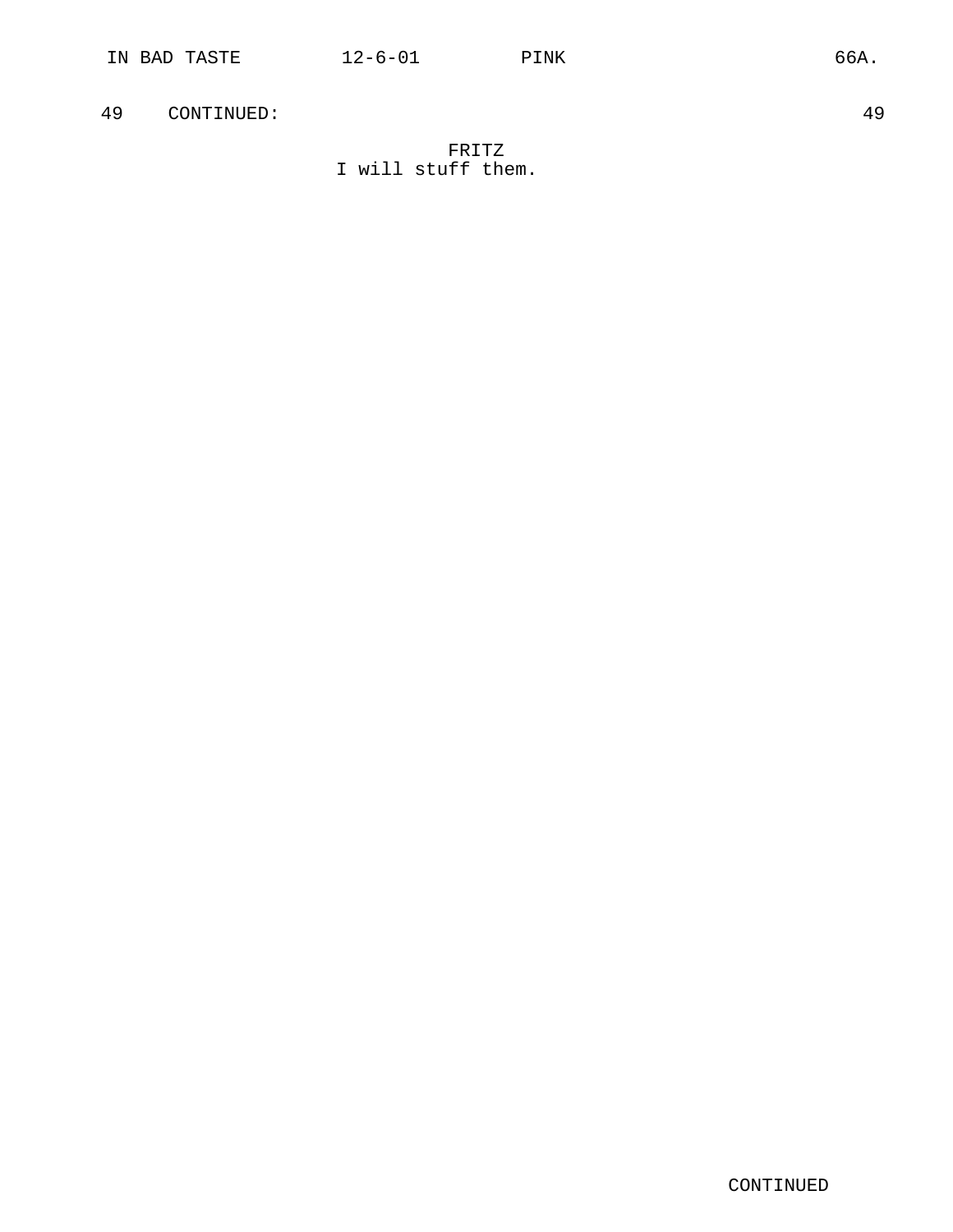Wolfe gazes at him dolefully.

50 INT. DINING ROOM - NIGHT 50

Wolfe guides a forkful of stuffed eggplant to his lips. It is, of course, good. It is not the same.

> ARCHIE (V.O.) Normally Nero Wolfe comes the closest to being human at dinner. The conversation can be anything from women's shoes to the importance of the new moon in Babylonian astrology. But tonight there was only silence. The summer corn had not come.

Fritz sighs and leaves the room.

51 INT. OFFICE - NIGHT 51

Fritz brings coffee. Archie sits at his desk. Wolfe twirls the globe. The DOORBELL RINGS. Archie gets up. Wolfe growls.

### WOLFE

Send it back.

52 INT. BROWNSTONE - ENTRY HALL - NIGHT 62

Archie opens the door and is surprised to see Inspector Cramer carrying a carton. It's clearly marked: NERO WOLFE in blue pencil and is full of corn.

ARCHIE

I'm sorry. We take deliveries in the rear.

Cramer tramps past him, down the hall to the office.

53 INT. BROWNSTONE - OFFICE - NIGHT 53

Cramer drops the box on Wolfe's desk.

CRAMER If you were going to have this for dinner, I guess it's too late.

WOLFE Where did you get it?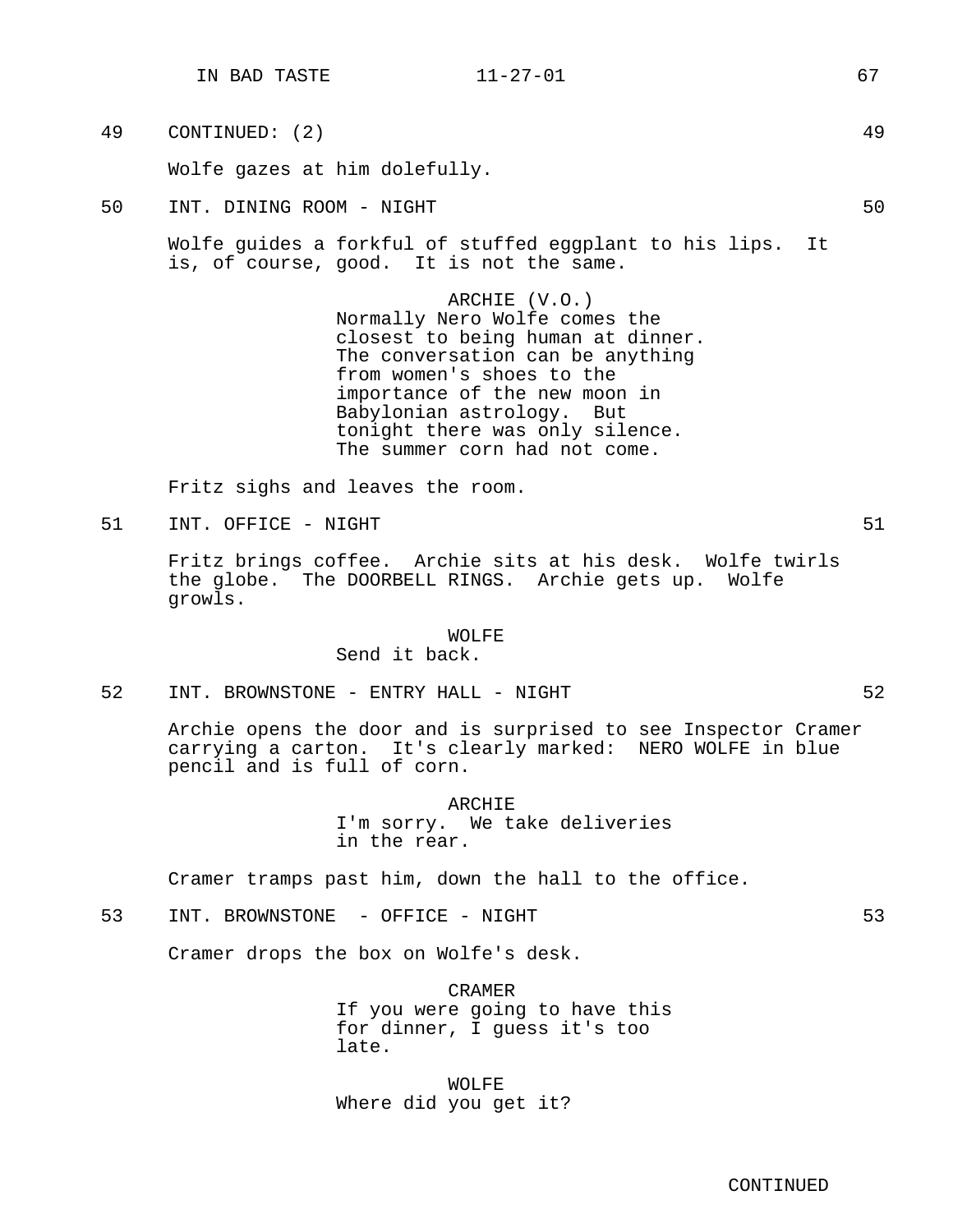CRAMER Outside the service entrance at Rusterman's restaurant. Inside we found the body of a dead man.

54 INT. STAIRS DELIVERY ENTRANCE (RUSTERMANS) - DAY (FLASHBACK) 54

A DEAD BODY lies on the stairs, an IRON PIPE next to the victim's head. Corn is everywhere.

> CRAMER (V.O.) Kenneth Faber, 28-years-old. His driver's license and eightysome dollars in cash were still in his wallet. He had been hit in the back of the head with a piece of iron pipe.

A POLICE PHOTOGRAPHER FLASHES the body, then turns to the splattered carton of CORN.

> CRAMER (V.O.) The station wagon he had come in was still parked outside and in the station wagon were nine cartons of corn, including yours.

55 INT. OFFICE - NIGHT 55

Cramer takes out a knife, and cuts the cord, opens the flap, takes out an ear of corn, and holds it up.

> CRAMER He'd been delivering corn at the restaurant the past five weeks and then coming here with yours, right?

> > WOLFE

I don't know.

CRAMER The hell you don't. Don't start with me, Wolfe...

Cramer drops the ear of corn on the desk. Wolfe reaches for it.

> ARCHIE (cutting in:) Hold it, stay in the buggy. (more)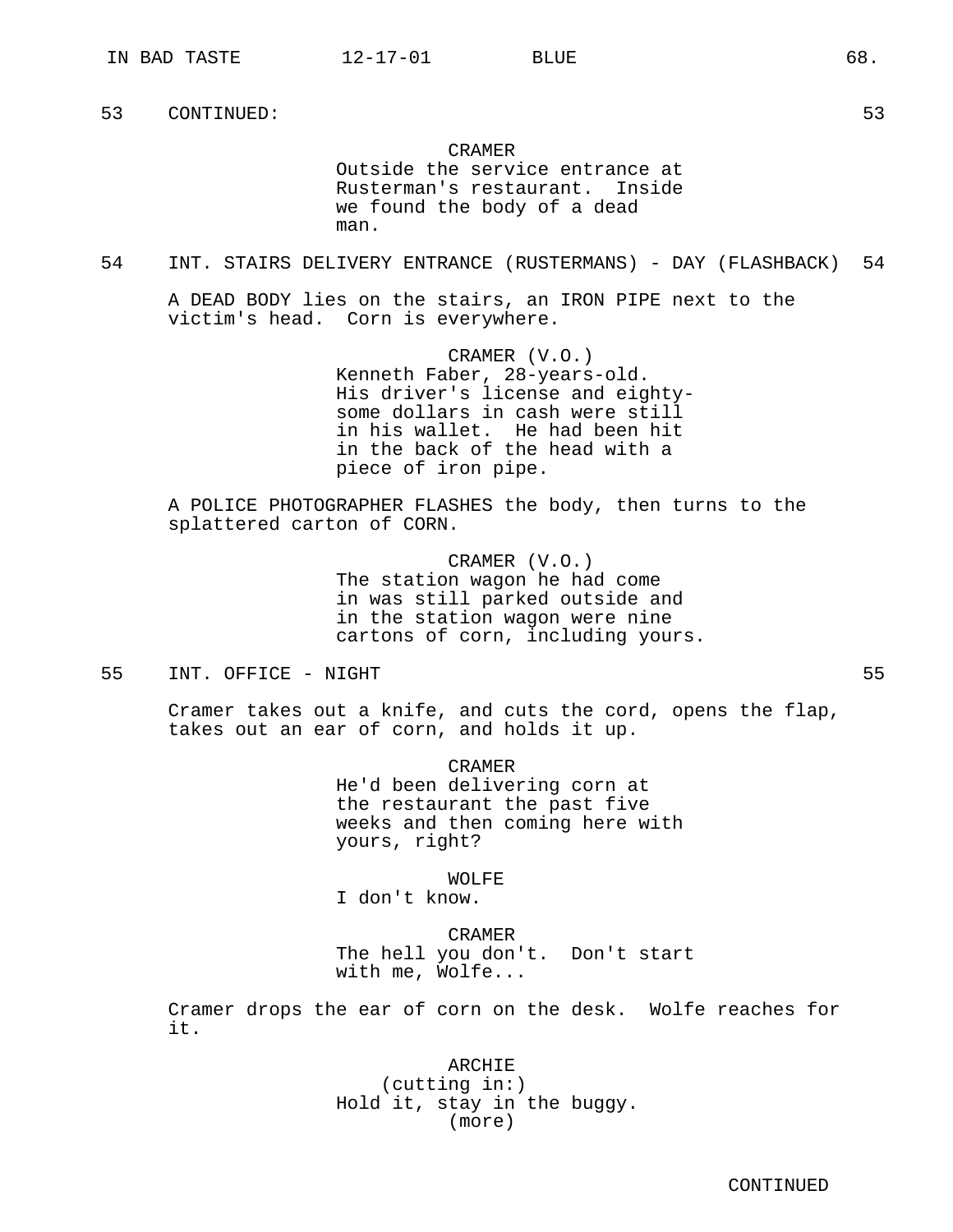ARCHIE (Cont'd) As you know, Mr. Wolfe is up in the plant rooms from four to six every day except Sunday. The corn usually comes before six, and either Fritz or I receive it; so Mr. Wolfe doesn't know Kenneth Faber, but I do.

Wolfe feels the ear, grips it from the middle, and then starts shucking it. Wolfe frowns at it.

WOLFE

# I thought so.

Wolfe puts it down, reaches for the carton.

WOLFE You will help, Archie.

WIPE TO:

56 INT. BROWNSTONE - KITCHEN - NIGHT 56

There are now THREE PILES of corn on the table in the kitchen. Two ears are too young, six are too old, and eight are just right. Fritz is appalled. Wolfe shakes his head. Cramer is about to blow.

> WOLFE This is preposterous.

CRAMER Stop stalling.

WOLFE No. Shall I expound it?

CRAMER

If you can.

### WOLFE

Since you have questioned men at the restaurant, you know that the corn comes from a man named Duncan McLeod, who grows it on a farm north of here. He has been supplying it for four years, and he knows precisely what I require. It must be nearly mature--

FRITZ

But not quite.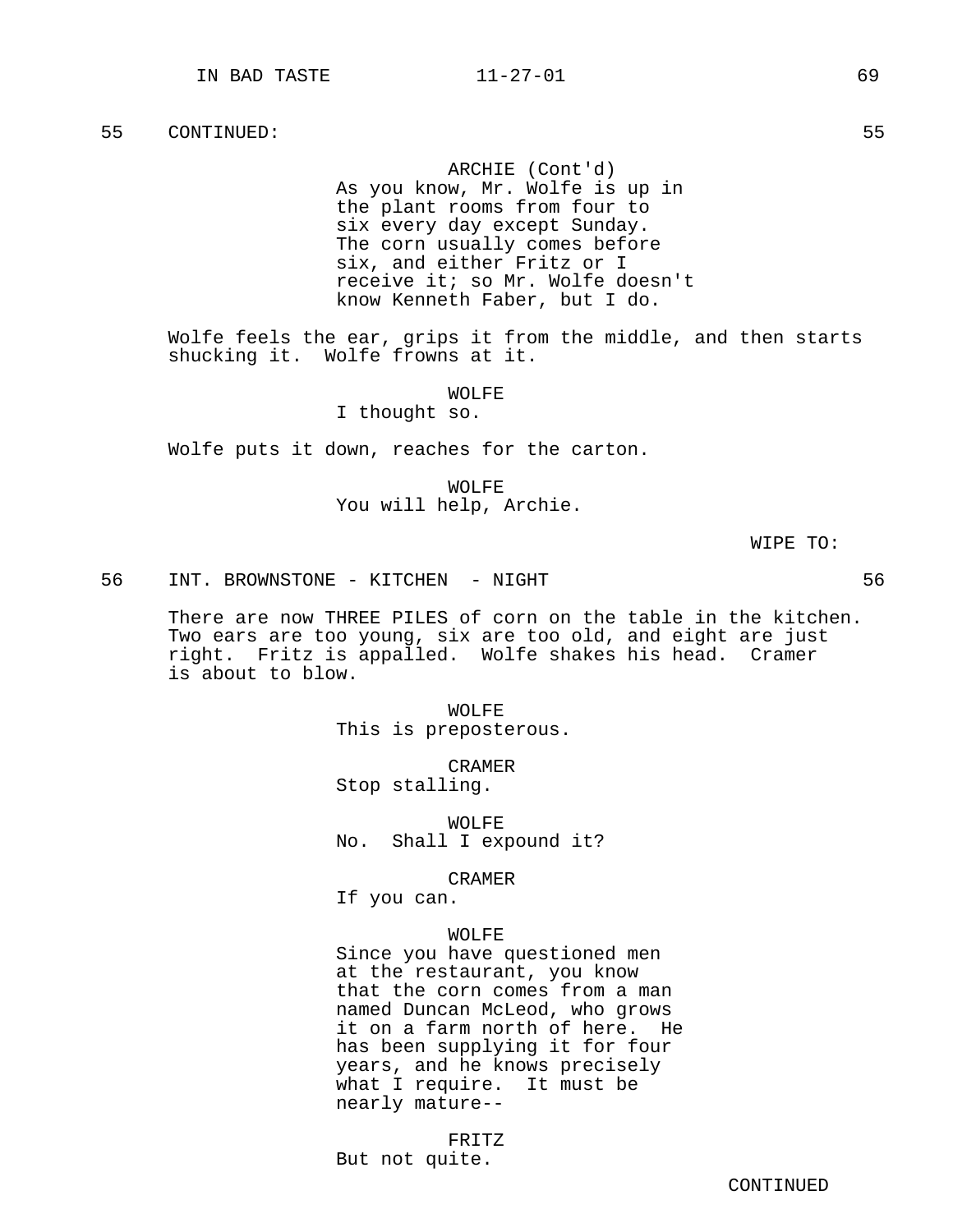WOLFE And it must be picked not more than three hours before it reaches me. Do you eat sweet corn?

CRAMER Yes. Stop stalling.

WOLFF. No. Who cooks it?

CRAMER My wife. I haven't got a Fritz.

WOLFE Does she cook it in water?

CRAMER Is yours cooked in beer?

WOLFE Millions of American women, and some men, commit that outrage every summer day. They are turning a superb treat into mere provender.

CRAMER

Is that so.

# WOLFF.

Shucked and boiled in water, sweet corn is edible and nutritious; roasted in the husk in the hottest possible oven for forty minutes, shucked at the table, and buttered and salted, nothing else, it is ambrosia. No chef's ingenuity and imagination ever created a finer dish. American women should themselves be boiled in water--

### CRAMER

Maybe you have all night, Wolfe but...

### WOLFE

My point is that Mr. McLeod knows what I require and he knows how to choose it without opening the husk. (more)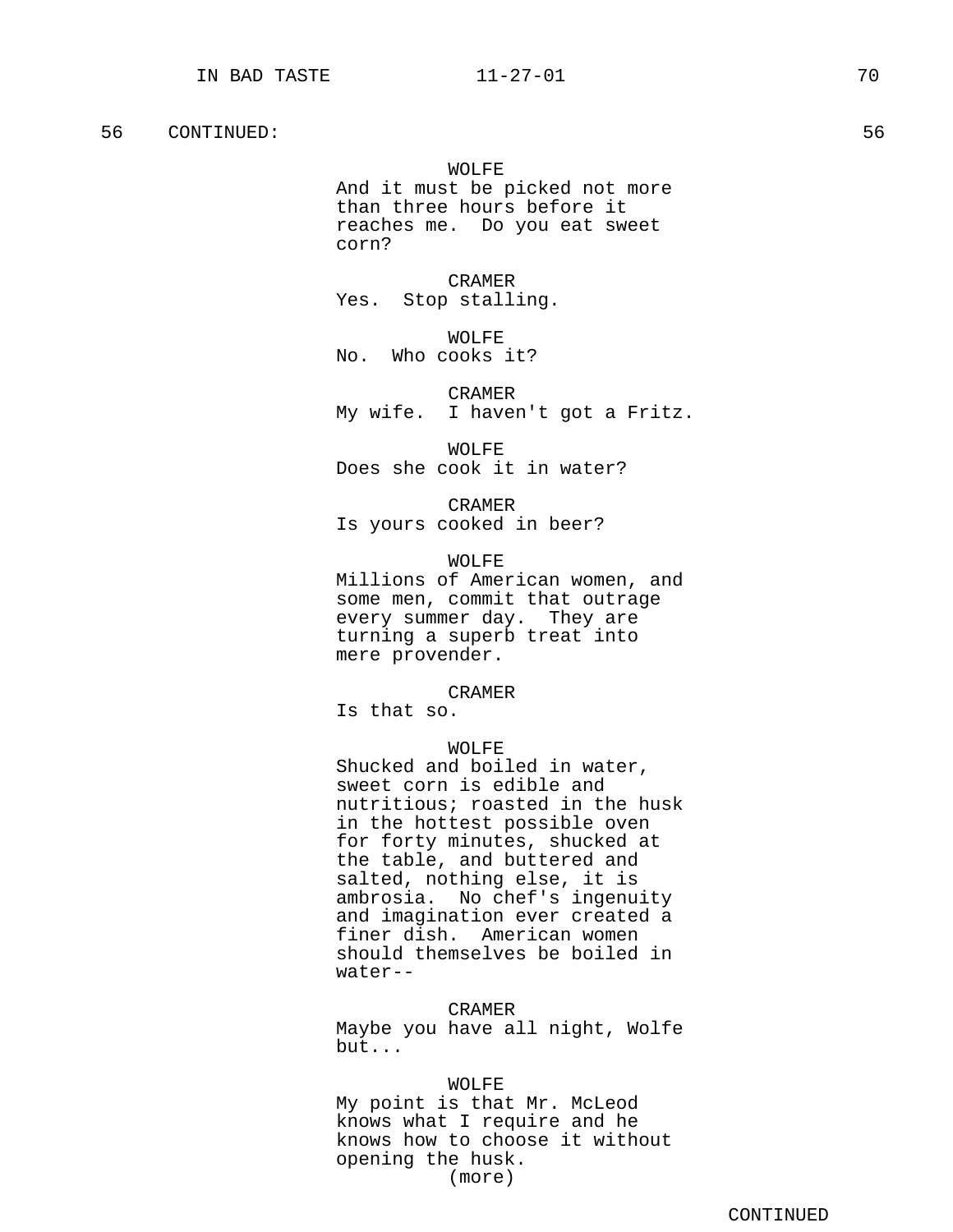WOLFE (Cont'd) He is supposed to be equally meticulous with the supply for the restaurant, but I doubt if he is. (to Fritz) Dispose of this garbage.

He leaves.

### CRAMER

Balls.

Cramer and Archie follows Wolfe out. Fritz looks at the pile of good corn, debating.

57 INT. BROWNSTONE - HALLWAY - NIGHT 57

Cramer is about to go into the office and then turns to Archie. Wolfe is sitting at his desk and can see them.

> CRAMER Wait a minute, Goodwin. Where were you at 5:15 this afternoon?

ARCHIE Ball game with Saul Panzer.

CRAMER What happened in the ninth inning? (waves him off:) To hell with it. You'd know all right, you'd see to that. And you're the only one Panzer would lie for.

58 INT. BROWNSTONE - WOLFE'S OFFICE - NIGHT 58

Cramer plops down in the red leather chair.

ARCHIE Not that I'm interested, but why do you care?

# CRAMER

There was a notebook in Faber's pocket. One page had the names of four men written in pencil. Max Maslow, Peter Jay, Carl Heydt and Archie Goodwin. The first three names has checkmarks in front of them. The last one, Archie Goodwin, did not. (more)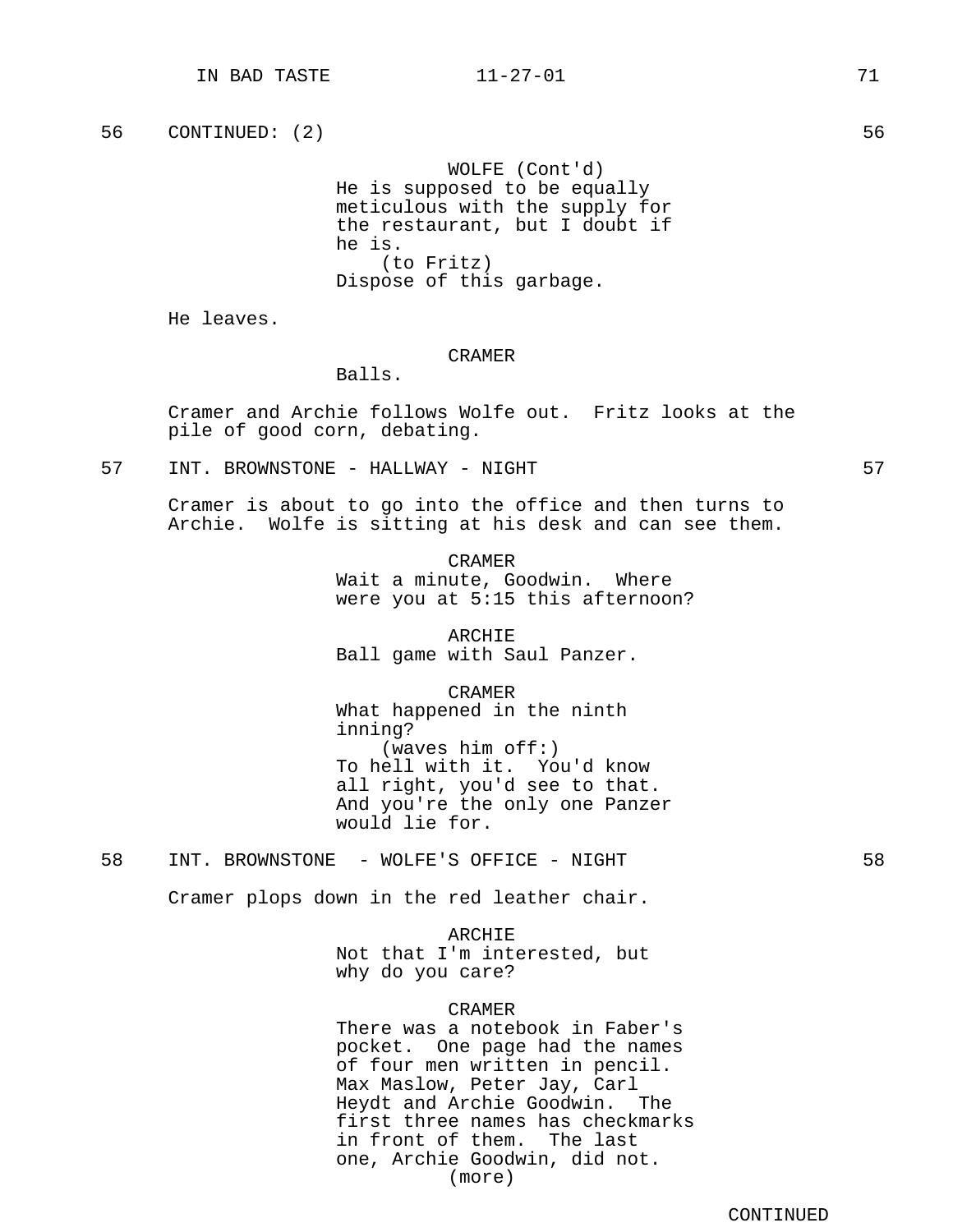# CRAMER (Cont'd) Will that do?

ARCHIE Heydt designs clothes for women. I don't know Maslow or Jay.

CRAMER

How long have you been intimate with the farmer's daughter - Susan McLeod?

Archie is now thoroughly confused.

ARCHIE

There are several definitions for intimate. Which one?

CRAMER

You know damn well which one.

ARCHIE

If you mean the worst, or the very best, depending on how you look at it, nothing doing. She's a model and has points. But she's a lousy dancer.

CRAMER

When did you find out that Kenneth Faber had shoved you out and taken Sue over?

# ARCHIE

Nuts.

(turns to Wolfe:) Your honor, I object to the question on the grounds that it is insulting, impertinent and digusticulous. It assumes not only that I am shovable, but also that I can be shoved out of a place I have never been.

WOLFE

Objection sustained. You will re-phrase the question, Mr. Cramer.

### CRAMER

The hell I will. You got her her first modeling job. You helped her find an apartment not six blocks from here. (more)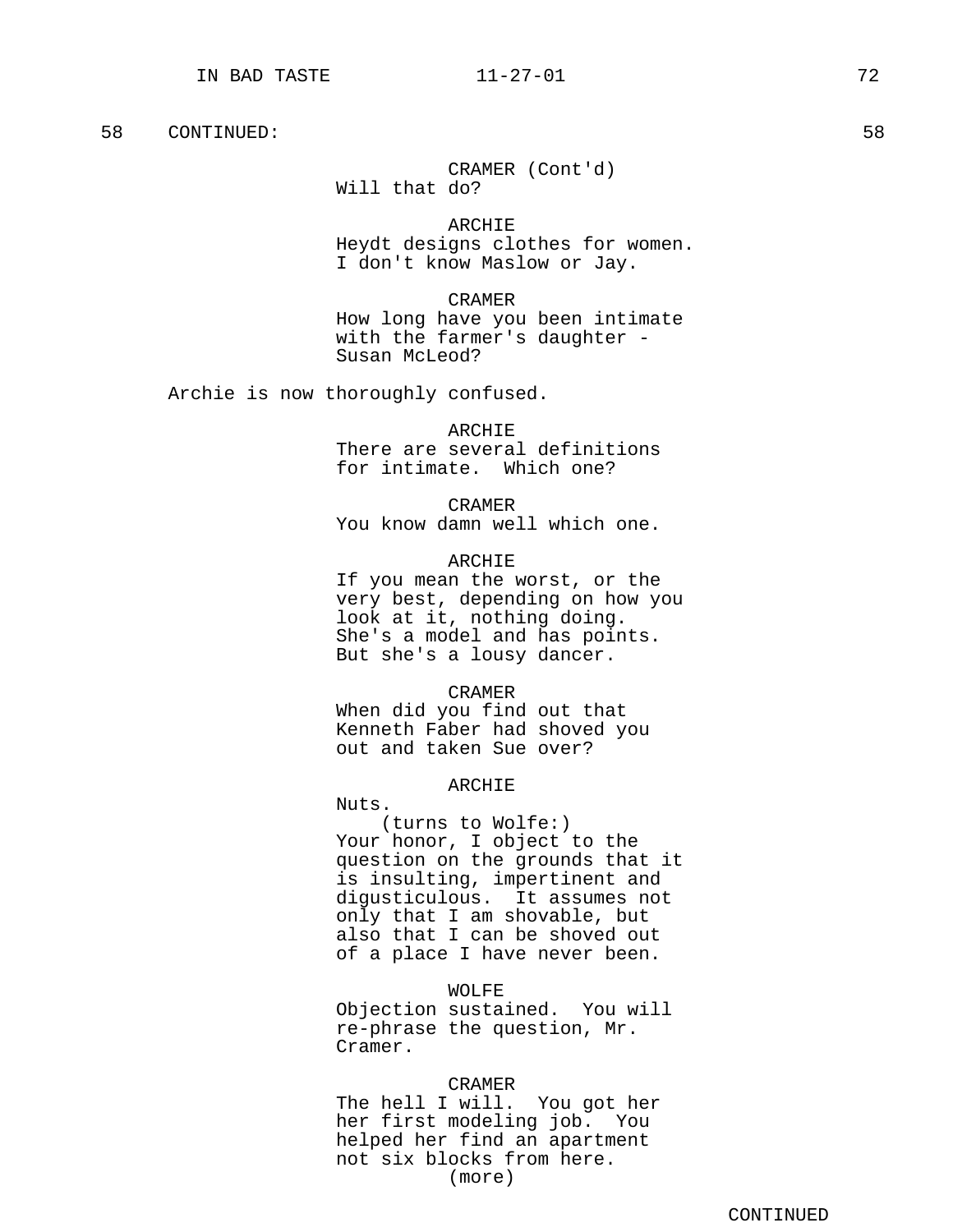CRAMER (Cont'd) What passed between you and Faber when he was here a week ago today?

ARCHIE The corn. It passed from him to me.

CRAMER Okay. You got one minute to get a toothbrush.

Cramer gets up. So does Archie.

ARCHIE Now listen, I can throw sliders in a pinch and do, but this is no pinch. It's close to bedtime.

CRAMER The minute's up.

ARCHIE No. You have to make it good.

CRAMER Fine. You're under arrest as a material witness. Move!

Cramer leads him out to:

59 INT. BROWNSTONE - ENTRY HALL - NIGHT 59

Cramer lets Archie get his jacket. Wolfe follows them into the hall, still carrying the corn.

ARCHIE

If you want me back tomorrow, you might give Mr. Parker a ring.

### WOLFE

I shall. Mr. Cramer. Knowing your considerable talents as I do, I am sometimes dumbfounded by your fatuity. You were so bent on baiting Mr. Goodwin that you completely ignored the point I was at pains to make.

Wolfe waves the ear of corn at him.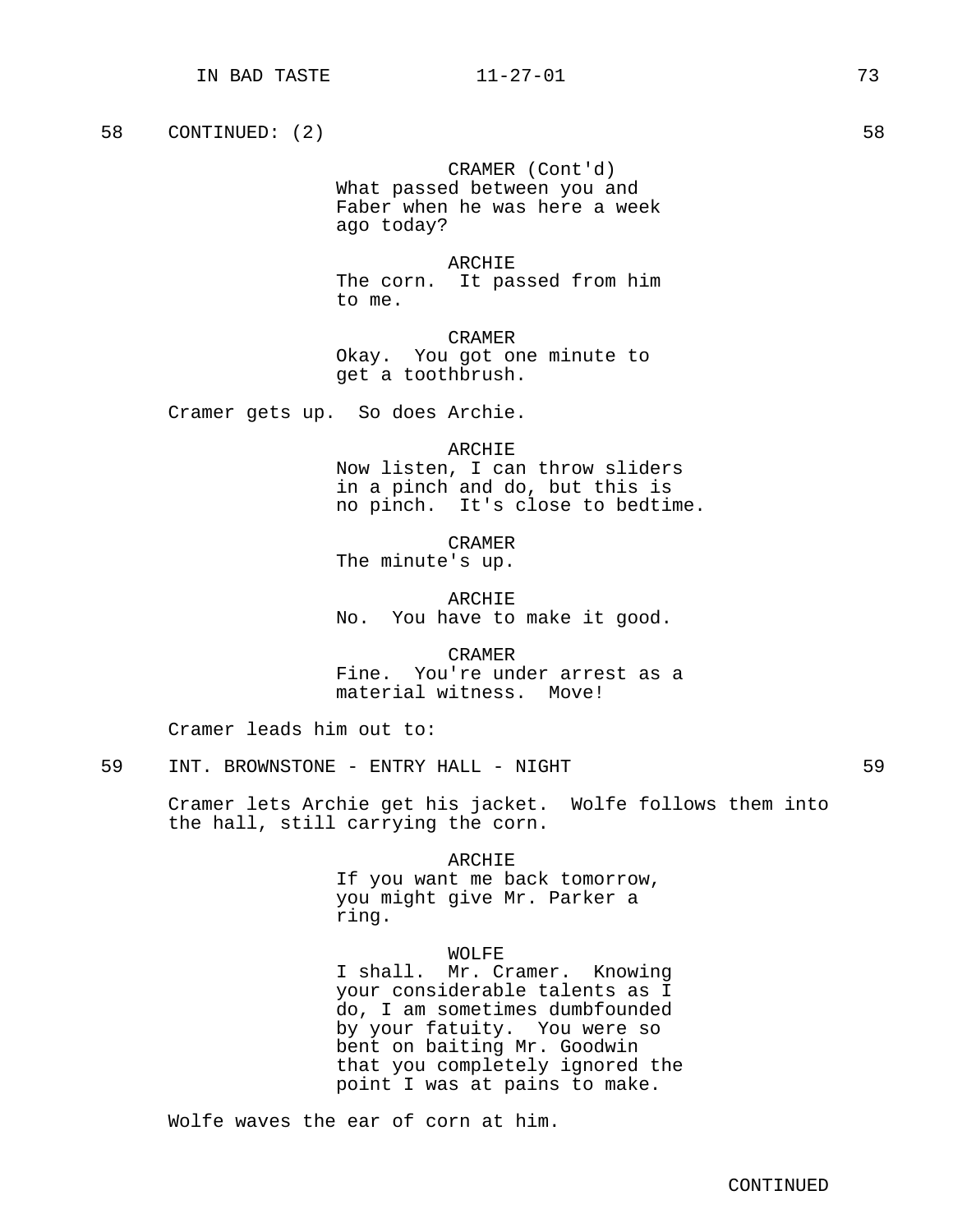# WOLFE. Who picked the corn?

CRAMER That's your point. Mine is who killed Kenneth Faber. Move, Goodwin.

And out the door they go.

WOLFE

Pfui!

And on Wolfe's frustration, we:

# 60 INT. POLICE STATION - INTERROGATION ROOM - DAY 60

Archie stares down at a thoroughly unappetizing plate of bacon and eggs -- essentially congealed grease in a variety of decorator colors. PURLEY STEBBINS grins at him, gestures for him to eat.

> ARCHIE (V.O.) Cramer took me to his place, where we made a night of it.

> **STEBBINS** Whatsa matter, Goodwin? Not gourmet enough for you?

ARCHIE Edible would have been enough.

Archie looks up as NATHANIEL PARKER comes in.

**STEBBINS** Looks like you're a free man.

He leaves. Parker closes the door.

PARKER Archie. Bail is set at twenty thousand dollars.

ARCHIE Quite a compliment.

### PARKER

They argued for 50. They actually think you may have killed that man. A crime of passion inspired by that woman.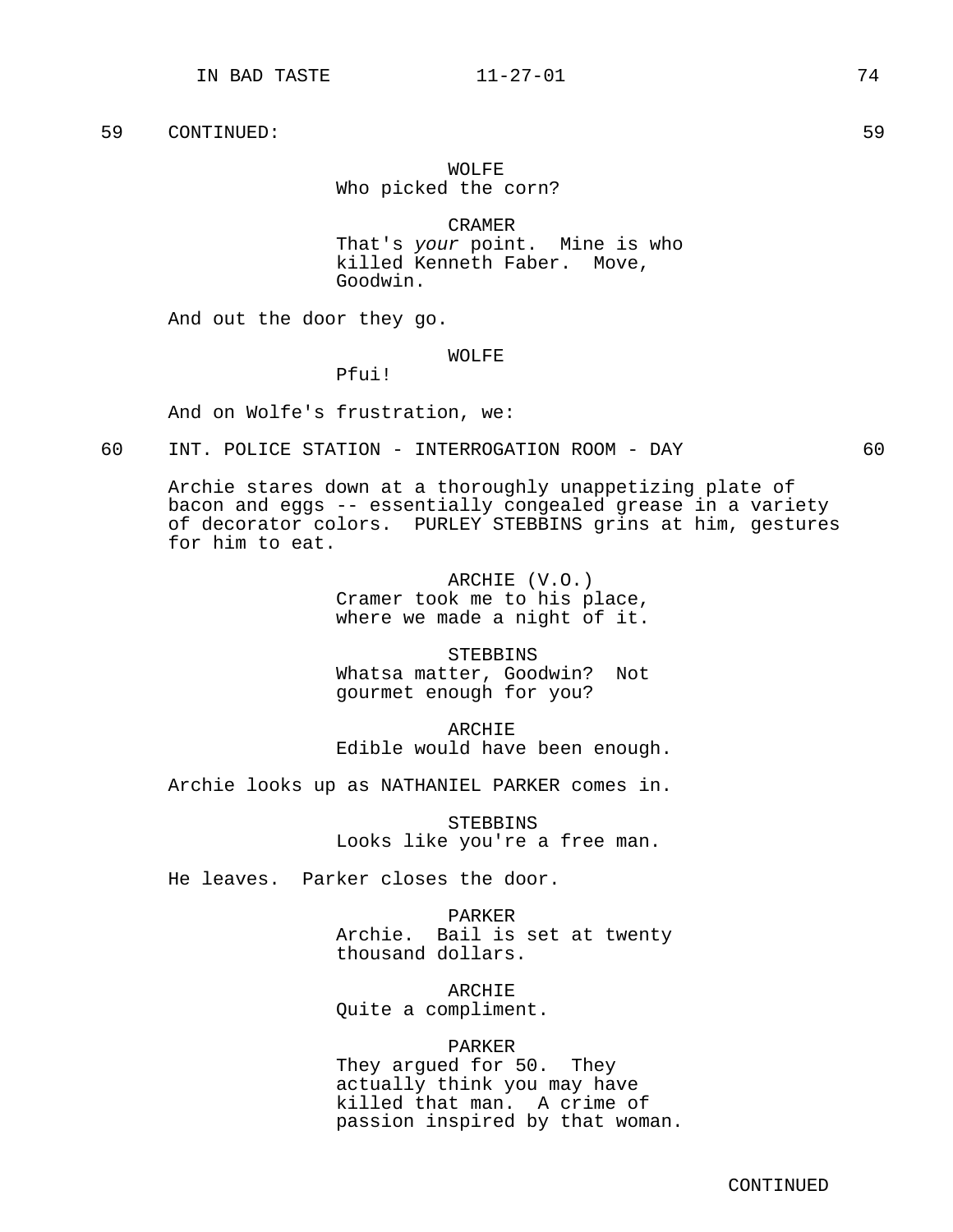## ARCHIE

Well, from what I gathered from their questions, Susan made a statement. But they wouldn't let me see it.

# PARKER

I told the judge that that amount is justified only if they had enough evidence to charge you with murder. He agreed with me and then let it stand.

### ARCHIE

But they don't. They can't.

# PARKER

As your counsel, I must advise you: prepared to be charged at any moment.

Parker opens the door and leads Archie into:

61 INT. POLICE STATION - BULLPEN - DAY 61

# PARKER

And one more thing. Mr. Wolfe told me to send the bill to you, not him.

### ARCHIE

The bond for 20 thousand is not peanuts, but I can't expect to pass the buck.

PARKER

He said this is your affair, not his. He is not concerned.

ARCHIE He's never even seen Faber or Susan.

That's when Archie spots DUNCAN MACLEOD, a hick dressed for town, coming down the hall.

> ARCHIE Good morning, Mr. McLeod.

# MCLEOD

It's not a good morning, it's a bad one, a day lost and no one to leave to see to things. I haven't done the milking.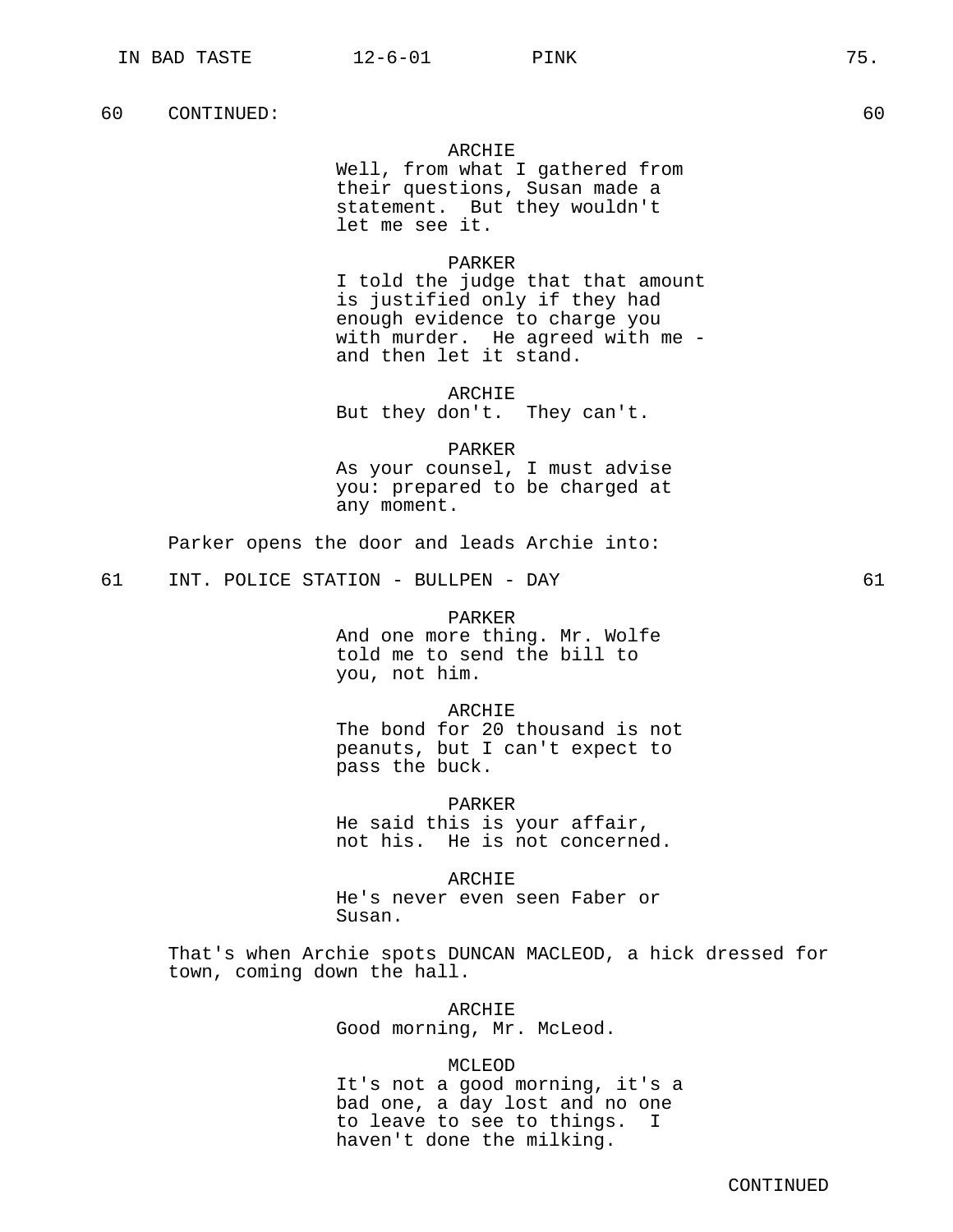And he's goes down the hall.

ARCHIE Mr. Wolfe wants to know who picked the corn.

No answer.

{A&E: END ACT ONE}

62 INT. BROWNSTONE - ENTRY HALL - DAY 62

Archie opens the door, but the chain bolt is on. Archie pushes the buzzer. Fritz opens the door for him.

> FRITZ Archie, you look terrible.

Archie sits.

ARCHIE Excuse my manners, Fritz. I've had a night. (Fritz hovers) Is something stirring?

FRITZ A woman to see you. Miss Susan McLeod. She's in the office.

ARCHIE Has he talked with her?

FRITZ No. He would not.

Archie heads for the kitchen.

63 INT. BROWNSTONE - KITCHEN - DAY 63

Wolfe is at the center table with a glass of beer in his hand, as Archie enters.

> WOLFE Have you eaten?

Archie gets a glass from the cupboard, goes to the refrigerator, gets some milk, and takes a sip as:

IN BAD TASTE 11-27-01 76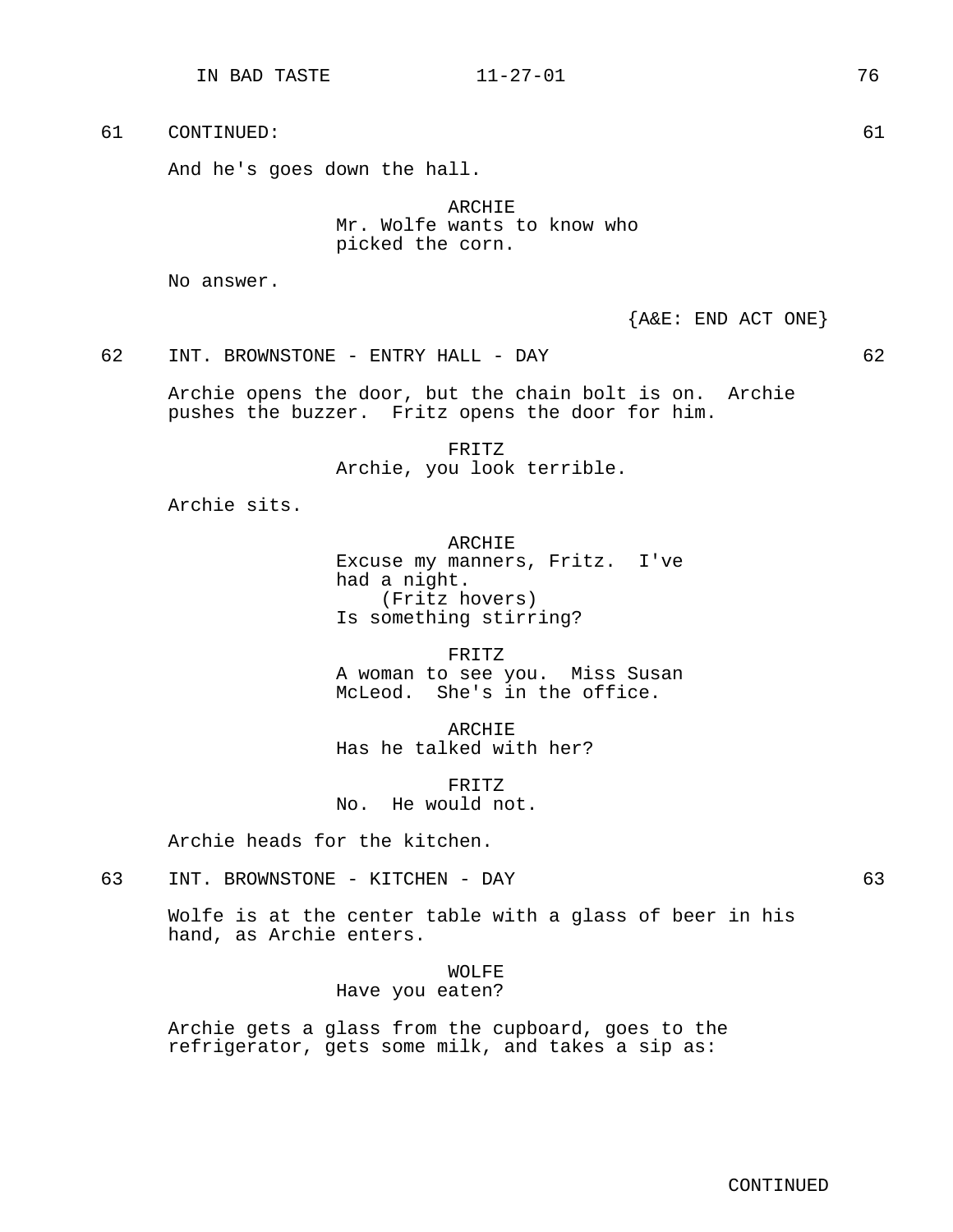### ARCHIE

If you could see the bacon and eggs they brought in for me and I paid two bucks for, let alone taste it, you'd never be the same. They think I killed Faber. For your information, I didn't.

### WOLFE

Have you slept?

# ARCHIE

No.

(pouring himself more milk) I understand I have a caller. May I take her to the front room? I'm not intimate enough with her to take her up to my room.

# WOLFE

Confound it.

ARCHIE As you told Parker, this is my affair.

WOLFE

How much of what you told Mr. Cramer is flummery?

ARCHIE

None. All straight. But he's on me and so is the DA and I've got to find out why.

WOLFE You will see Miss McLeod in the office.

# ARCHIE

The front room will do. It may<br>be an hour. Two hours. You be an hour. Two hours. would be away from your chair.

WOLFE You may need the telephone. The office.

ARCHIE (V.O.) If I hadn't been pooped I would have given that offer a little attention.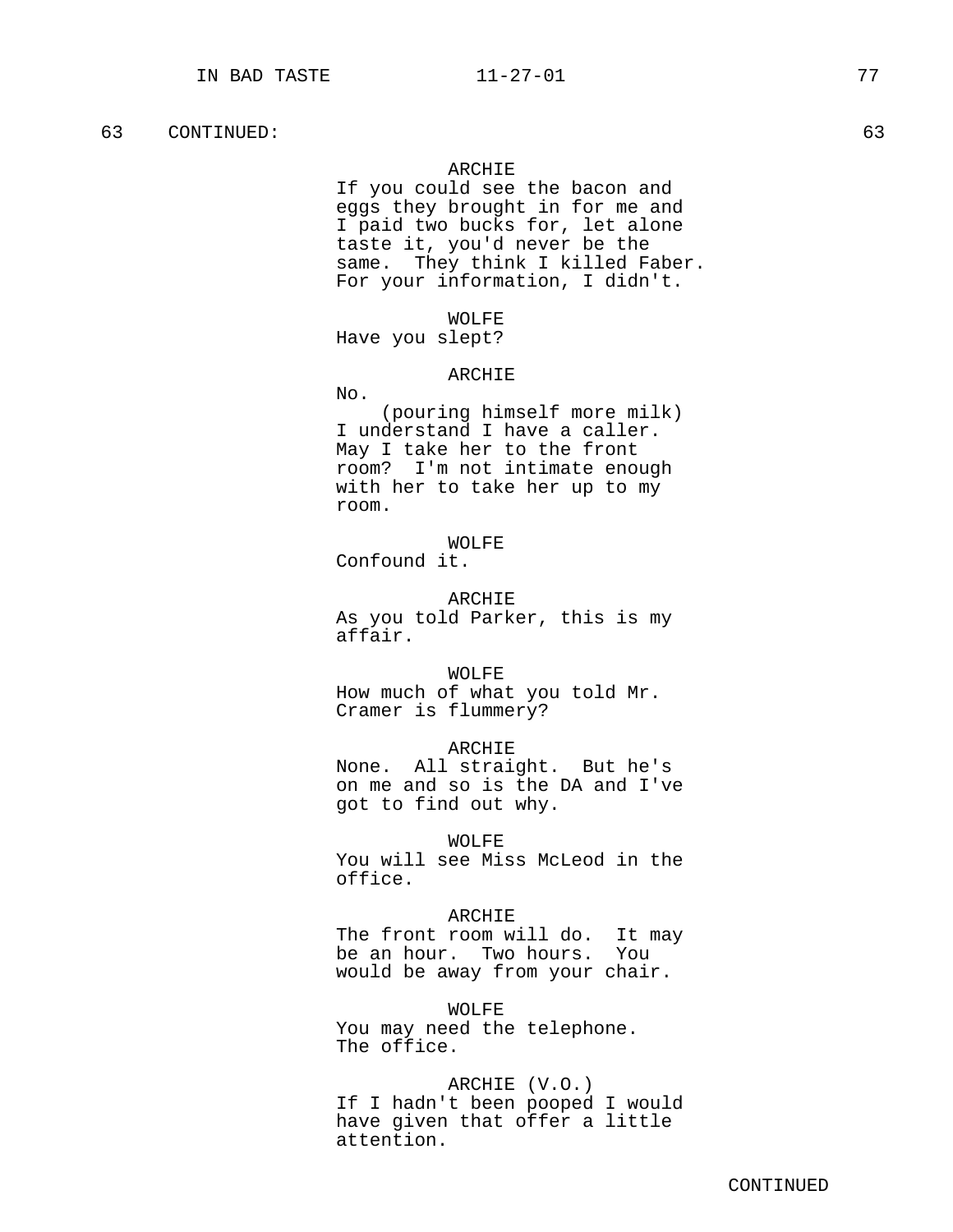Archie takes another sip and we WIPE TO:

# 64 INT. BROWNSTONE - WOLFE'S OFFICE - DAY 64

As Archie enters, still holding his half-empty glass of milk, Susan McLeod goes to him, tilting her head up to him, gripping his arms. Archie has no choice but to kiss her - a long kiss.

> ARCHIE (V.O.) If it hadn't been for the milk I would have used my arms for one of their basic functions. It wouldn't have been polite for me to quit, so I left it to her.

She steps back.

SUSAN (sits down:) Archie, I don't know what you're going to do to me.

Archie crosses to his desk, sips his milk, and sits down.

ARCHIE

Neither do I.

SUSAN

It just came out. You remember you explained it for me one night about my just saying things and not having a checking station.

# ARCHIE

I said with ordinary people, when words start on their way out they have to go through a checking station for an okay. You seem to have a loose connection, as it often gets bypassed.

SUSAN

I'm just plain dumb. It just came out about my going to meet you there yesterday.

ARCHIE Meet me where?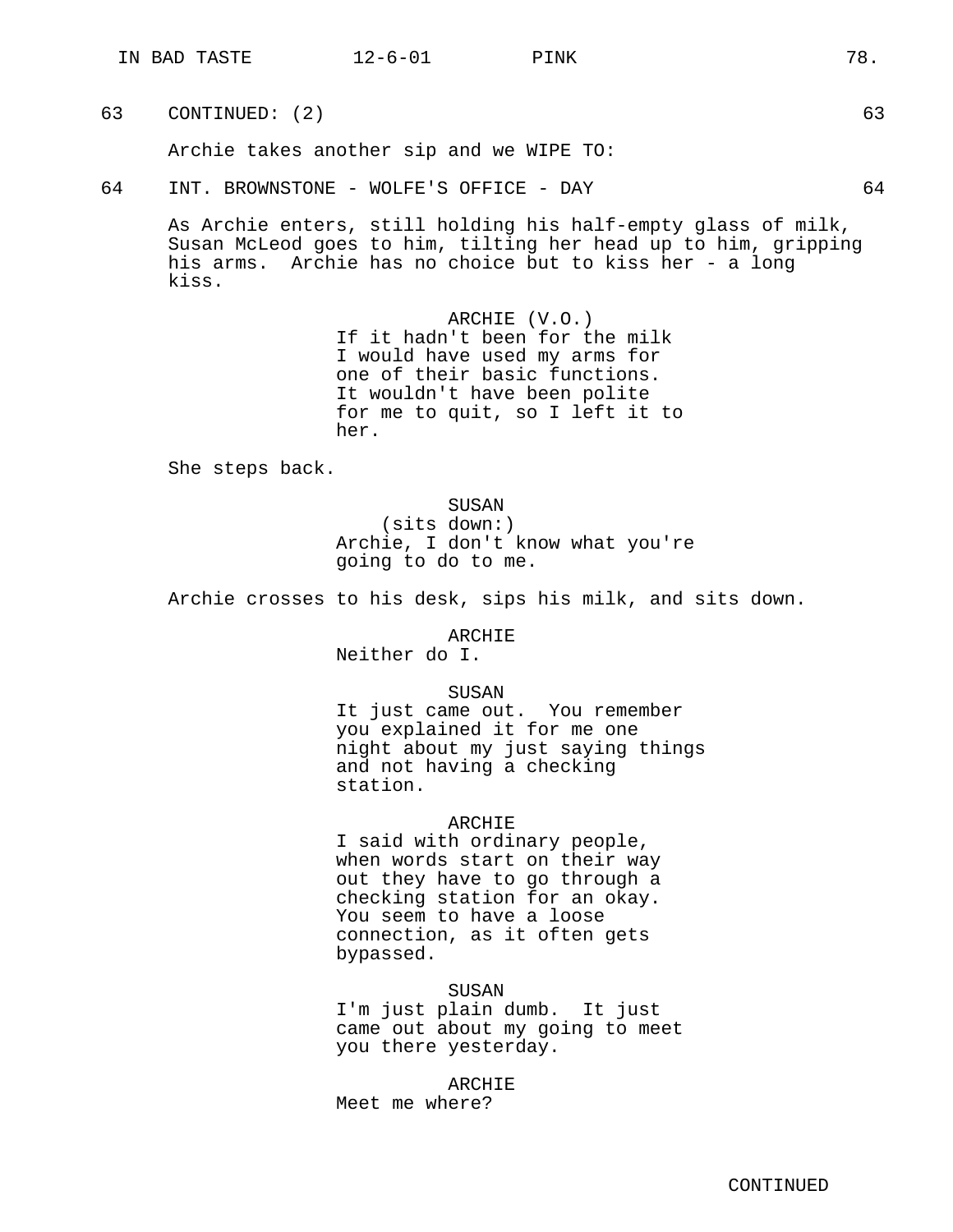# SUSAN At the delivery entrance at Rusterman's.

65 INT. STAIRS DELIVERY ENTRANCE (RUSTERMAN'S)- DAY (FLASHBACK) 65

Susan, checking her watch, enters the stairwell, out of breath from running.

> SUSAN (V.O.) I said I was going to meet you there at five o'clock and we were going to have a talk with Kenny. But I was late, I didn't get there until a quarter past five, and you weren't there, so I left.

Susan doesn't leave. She stops cold, staring at something on the stairs.

66 INT. BROWNSTONE - WOLFE'S OFFICE - DAY 66

ARCHIE And you said that to...?

SUSAN Several people.

ARCHIE

Detectives, cops...

**SUSAN** Uhuh. And it was in the statement they had me sign.

# ARCHIE

It's just possible that you are dumb. Didn't you realize they would come to me?

SUSAN

Well, of course. And you would deny it, and you could probably prove you were some where else, so it wouldn't matter.

ARCHIE

Okay, you're not dumb. But if got there at a quarter past five, you did see Kenny. Didn't you?

In a whisper.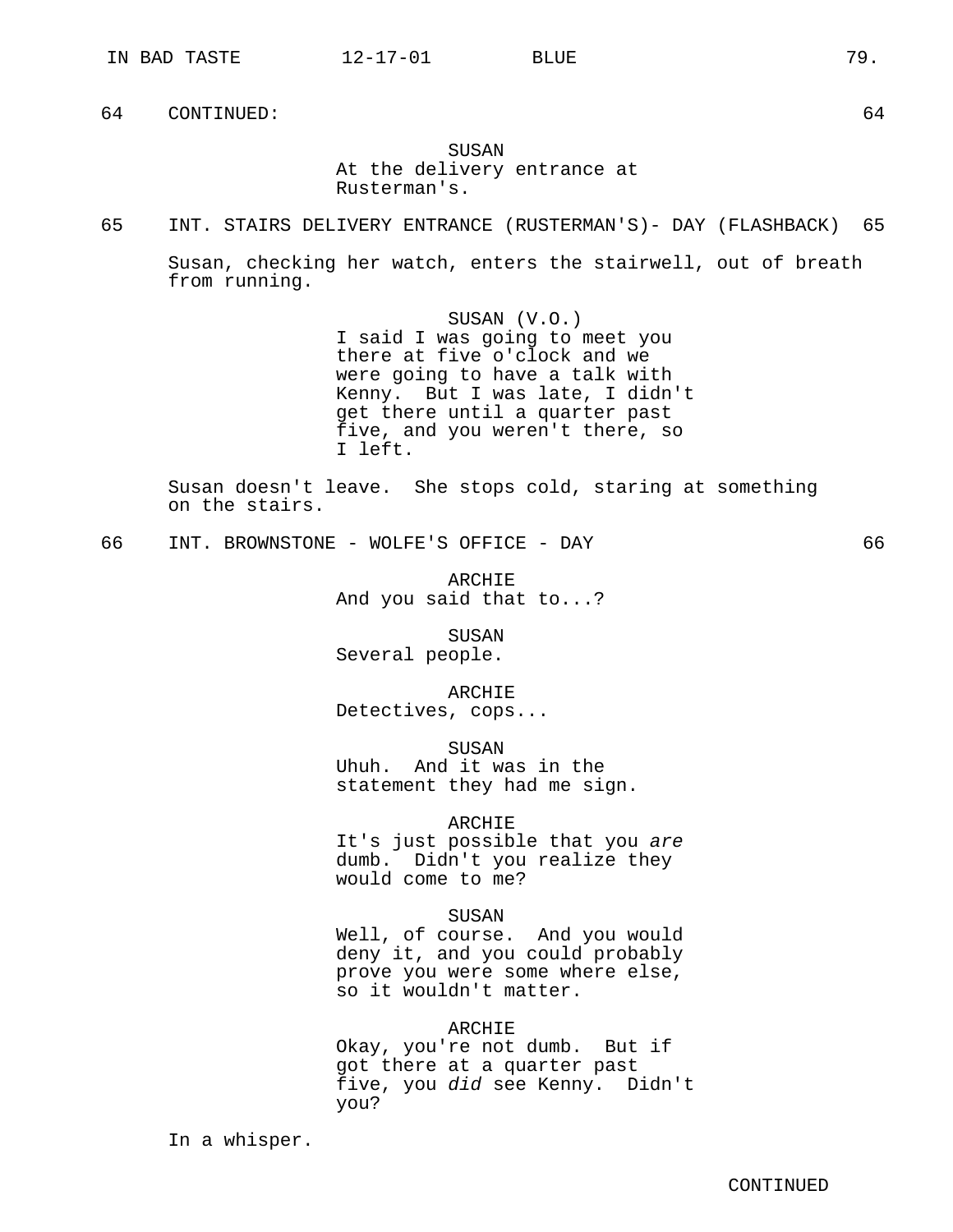Yes.

66 CONTINUED: 66

# SUSAN

67 INT. STAIRS DELIVERY ENTRANCE (RUSTERMAN'S)- DAY (FLASHBACK) 67

Susan steps forward and sees Faber's dead body on the stairs.

SUSAN (V.O.) I ran away. I didn't stop to think until I was several blocks away how dumb that was.

68 INT. BROWNSTONE - OFFICE - DAY 68

ARCHIE Why was it dumb?

### SUSAN

I couldn't say I hadn't been there, because Felix and the doorman saw me arrive.

ARCHIE What was it we wanted to talk to him about?

SUSAN

We were going to talk to him about what he told you, that I thought I was pregnant and he was responsible.

Archie goggles at her.

ARCHIE He told me that? When?

SUSAN

You know when. Last Tuesday when he brought the corn.

ARCHIE

Ken Faber told you that he had told me that you thought you were pregnant and he was responsible.

# SUSAN

He told me he told Carl, too - you know, Carl Heydt. And Peter Jay and Max Maslow, too. That was when I told him I would like to kill him.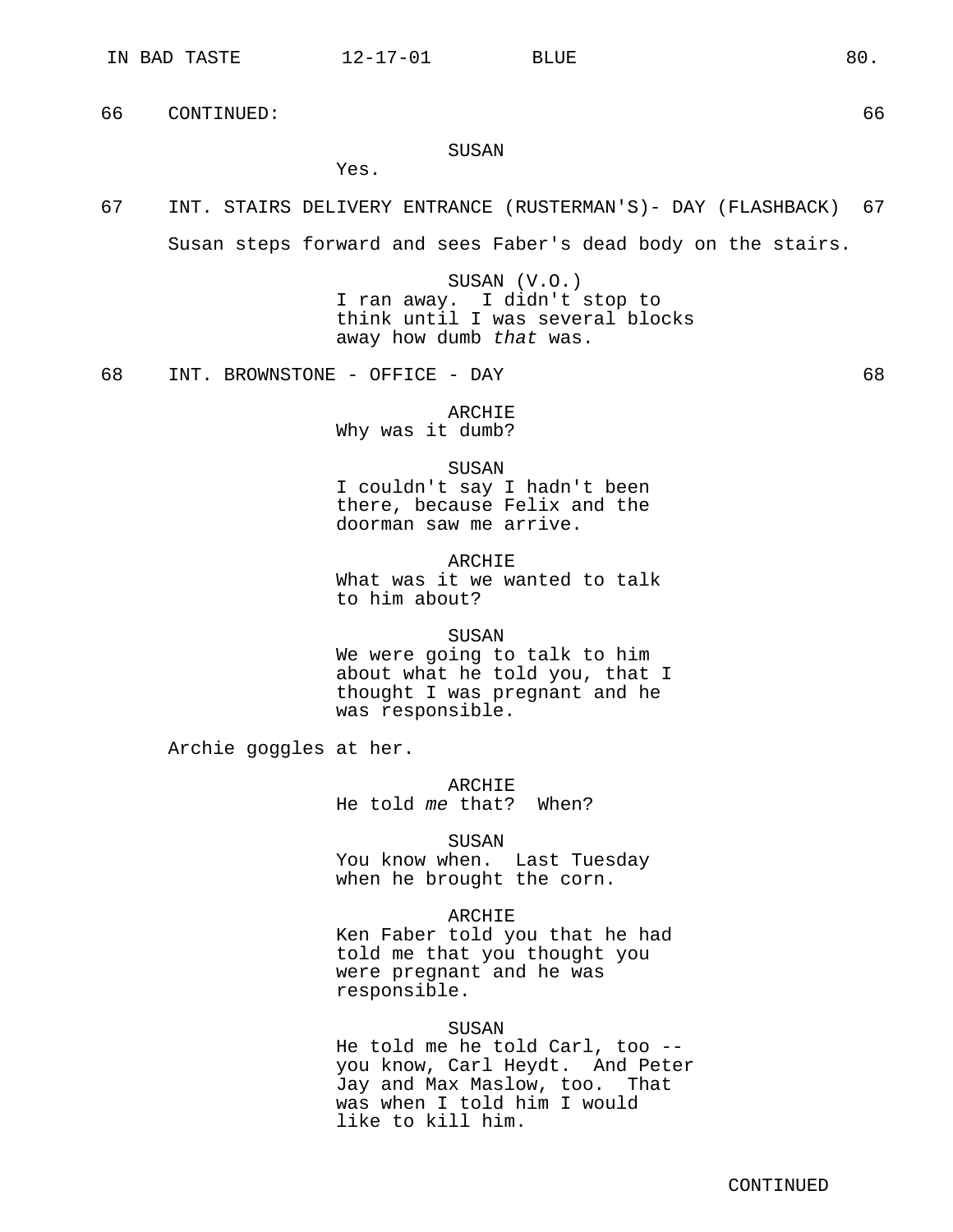ARCHIE And that's what you told the cops we wanted to talk to him about?

SUSAN

Yes.

ARCHIE

For a frame, it's close to perfect, but I'm willing to doubt if you meant it.

SUSAN

Don't you see? It's my word against yours. They told me last night you denied that we arranged to meet there.

ARCHIE

Because we didn't.

SUSAN

I thought you might change that. The way it is now, they think either I'm lying or you're lying.

ARCHIE I haven't got an alibi. Not one that works.

SUSAN But if you tell them that you

agreed to meet me but changed your mind because...

# ARCHIE

Shut up!

She gawks at him, then all of a sudden she breaks into tears, dropping her head and covering her face with her hands. Archie gets up, goes over to Wolfe's desk, gets the vase of orchids, removes the flowers, and goes back to her... gently lifts her head up by the chin, and... DUMPS THE WATER OVER HER HEAD. And on her SQUEAL, we

WIPE TO:

69 INT. BROWNSTONE - BATHROOM/DINING ROOM - LATER 69

Susan is drying her face with a towel. Archie watches her.

SUSAN You didn't have to do that.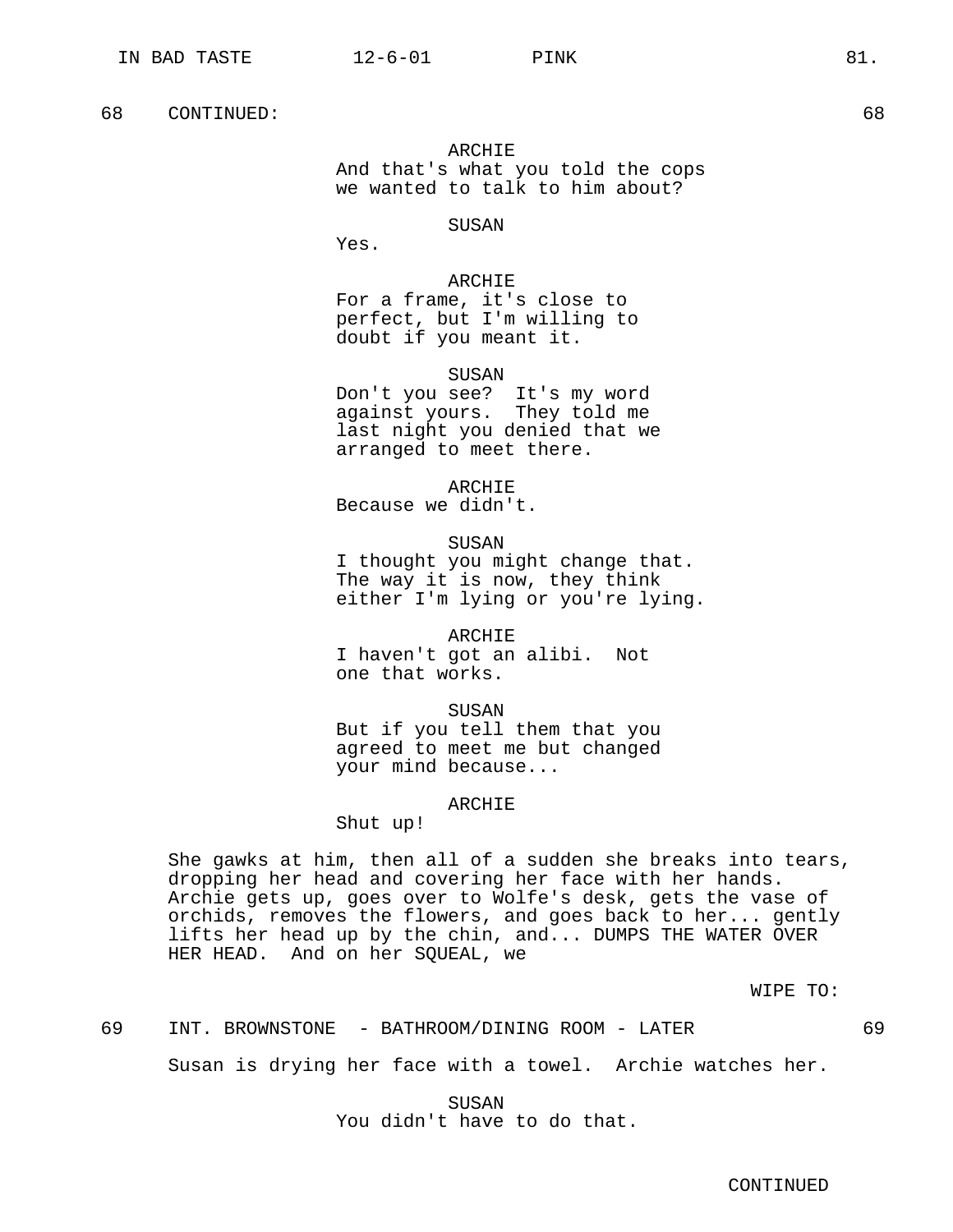ARCHIE The hell I didn't. Whether you meant to or not, I am out on a very rickety limb.

SUSAN But Archie, you--

ARCHIE Did you kill Ken?

SUSAN

Archie. No!

# ARCHIE

Then I either wriggle off by selling the cops on you, which is not my style, or I do a job that is my style. First I see Mr. Wolfe and tell him I'm taking a leave of absence, I hope a short one, and then you start telling me...

Wolfe comes into the dining room.

WOLFE

(to Archie:) "A job that is your style?"

ARCHIE I should have known. (to Susan) He was at the peephole.

Wolfe's been on his feet too long and sits on the closest chair.

WOLFE

Miss McLeod, I eavesdropped on your conversation in the office, without Mr. Goodwin's knowledge. Do you wish to complain?

SUSAN

Why?

WOLFE Why did I listen?

WOLFE (Cont'd) To learn how much of a pickle Mr Goodwin was in. And I learned.

(more)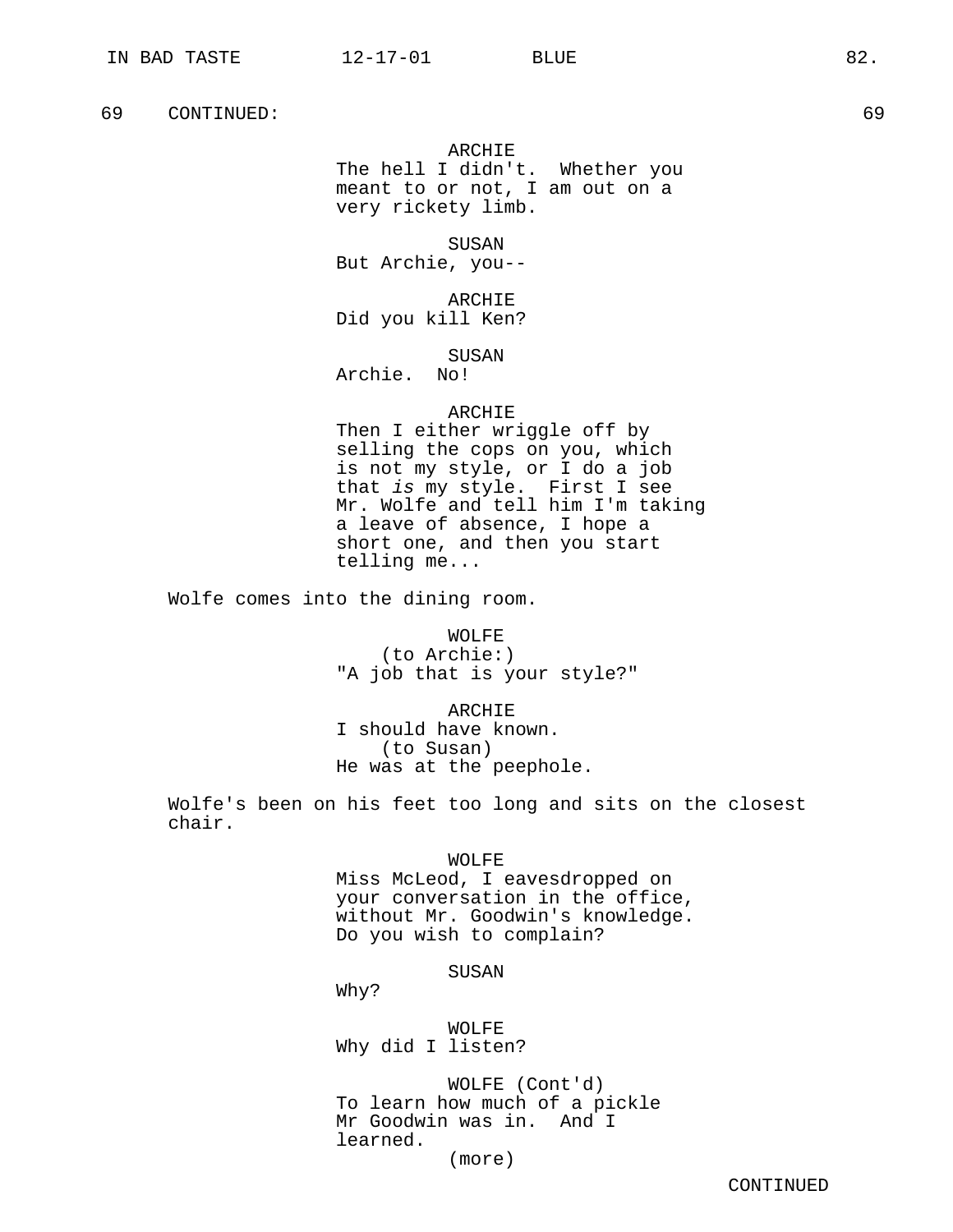WOLFE (Cont'd) I have intruded because the situation is intolerable. You are either a poisonous cockatrice or a witling and you have brought Mr. Goodwin to a desperate pass. That is--

ARCHIE (breaking in:) You said it's my affair.

WOLFE (ignoring him:) It was your affair until it threatened me. (to Susan) I can't function properly, let alone comfortably, without Archie Goodwin. I depend on him and thanks to you, he is in grave jeopardy. (to Archie:) Archie. This will now be our

joint affair. By your leave.

ARCHIE Retroactive? Parker and my bail?

# WOLFE

Very well. Intimate or not, you have known Miss McLeod for three years. Did she kill that man?

# ARCHIE

Yes and no.

WOLFE That doesn't help.

### ARCHIE

Yes. Chiefly because she came here to ask me to change my story and back hers up.

SUSAN I didn't kill him.

ARCHIE The 'no,' is less direct. (more)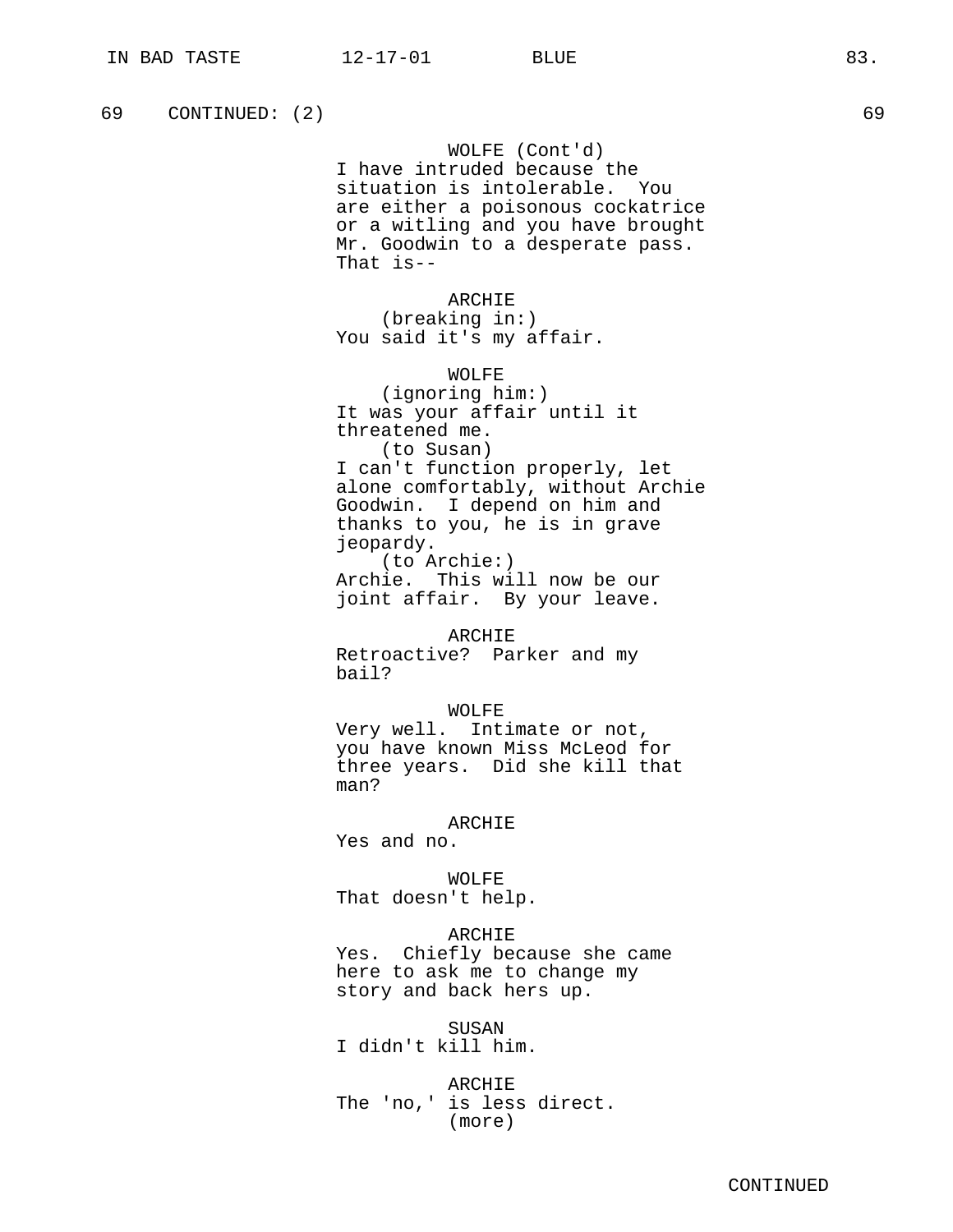ARCHIE (Cont'd)

When a man gets a girl pregnant, her normal reaction is to make him marry her, not kill him. What she wants most is a father for the baby, and a dead one is no good.

### SUSAN

That's silly. I'm not pregnant. There's only one way a girl can get pregnant and it couldn't have been that with me because it's never happened.

Wolfe looks at Archie.

### WOLFE

Archie?

# ARCHIE Uh. I believe her.

# WOLFF. Let us return to the office.

As they go down the hall...

# ARCHIE (V.O.)

It's possible every man alive has a feeling down below that an unmarried girl who knows she can't be pregnant is less likely to commit murder than one who can't be sure.

WIPE TO:

```
70 OMITTED 70
```
71 INT. BROWNSTONE - WOLFE'S OFFICE - MONTAGE 71

# ARCHIE (V.O.) But that didn't stop Wolfe from questioning her as if she was.

Various shots, alternating between: Archie filling page after page of his notebook... Wolfe pouring, and finishing, several glasses of beer...Susan talking... and talking... and talking.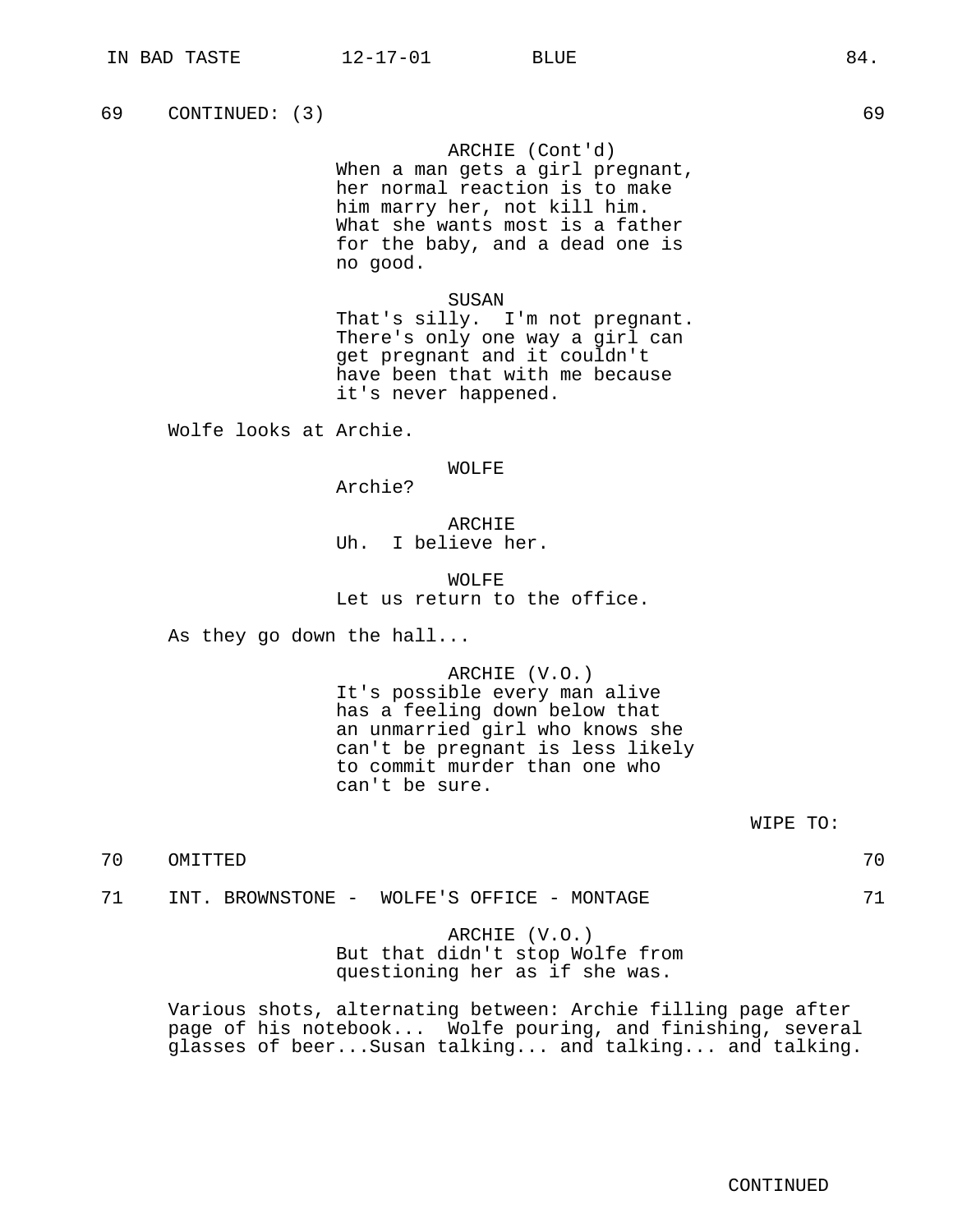### ARCHIE (V.O.)

On the other hand, it was hard to believe that a girl with so much born come-on wasn't using it. She'd dated 30 men since we last went dancing and 10 had asked her to marry them.

### SUSAN

Well, I had narrowed it down to Maslow and Heydt when I met Ken Faber at a party at Peter Jay's. Kenny was really fast and so determined that I told him I might marry him when I gave up modeling provided he could support a family.

Susan comes into the barn, looking for a bridle. Ken is waiting for her and surprises her.

> SUSAN (V.O.) He asked me to get him a job on my father's farm. I spend every weekend in the summer out there and on the first weekend it was easy to see he thought things would be different than in town.

Faber puts his hands on Susan. All over Susan. She shoves Faber away.

73 INT. BROWNSTONE - WOLFE'S OFFICE - DAY 73

SUSAN

He accused me of letting other men do to me what I wouldn't let him do. Then he told me he told you and Carl and Peter and Jay that I was pregnant by him and that if I denied it, no one would believe me, and the only thing to do was get married right away.

WOLFE

(to Susan:) You know these men quite well. (more)

<sup>72</sup> INT. BARN (FLASHBACK) - DAY 72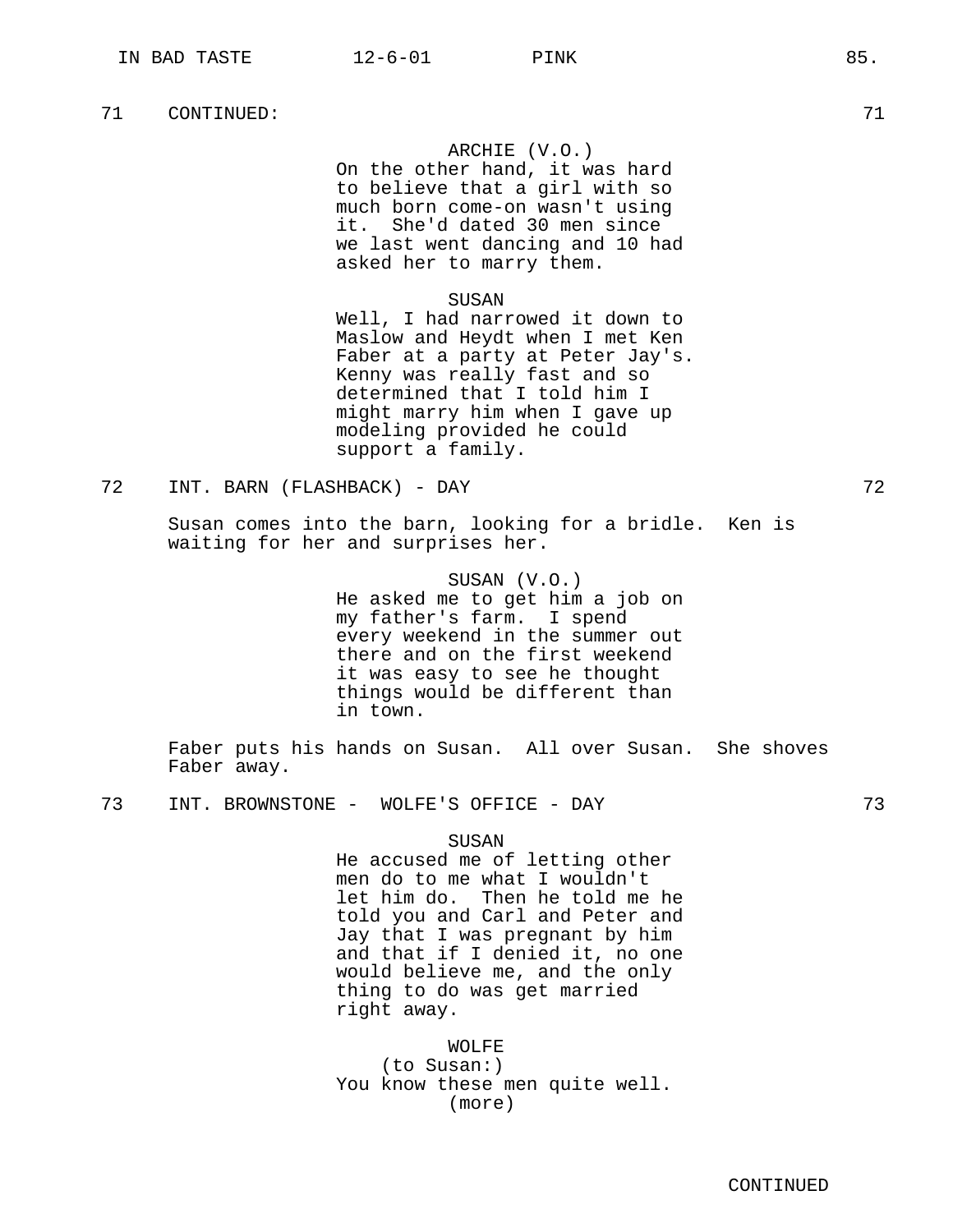# WOLFE (Cont'd)

If one of them, enraged beyond endurance by Mr. Faber's conduct, went there and killed him, which one?

# SUSAN

They didn't.

WOLFE Not 'they,' one of them. Which?

# SUSAN

None of them.

Wolfe wriggles a finger at her.

### WOLFE

That's twaddle, Miss McLeod. You may be shocked that someone close to you committed murder, but you may not reject it. I must see those three men. Will you get them here this evening?

### SUSAN

No. I won't.

### WOLFE

Miss McLeod, I do not accuse them but my only possible path to the murderer is the motive and one of those men - or possibly your father - may start me on it.

### SUSAN

You can't...you said identify him. How can you?

# WOLFE

Perhaps I can't. But I must try. By your foolish subterfuge, there is only one way to satisfy the police that neither you nor Mr. Goodwin killed that man: demonstrate that someone else did.

SUSAN Oh. Oh. All right.

Archie takes Susan to the door of the office.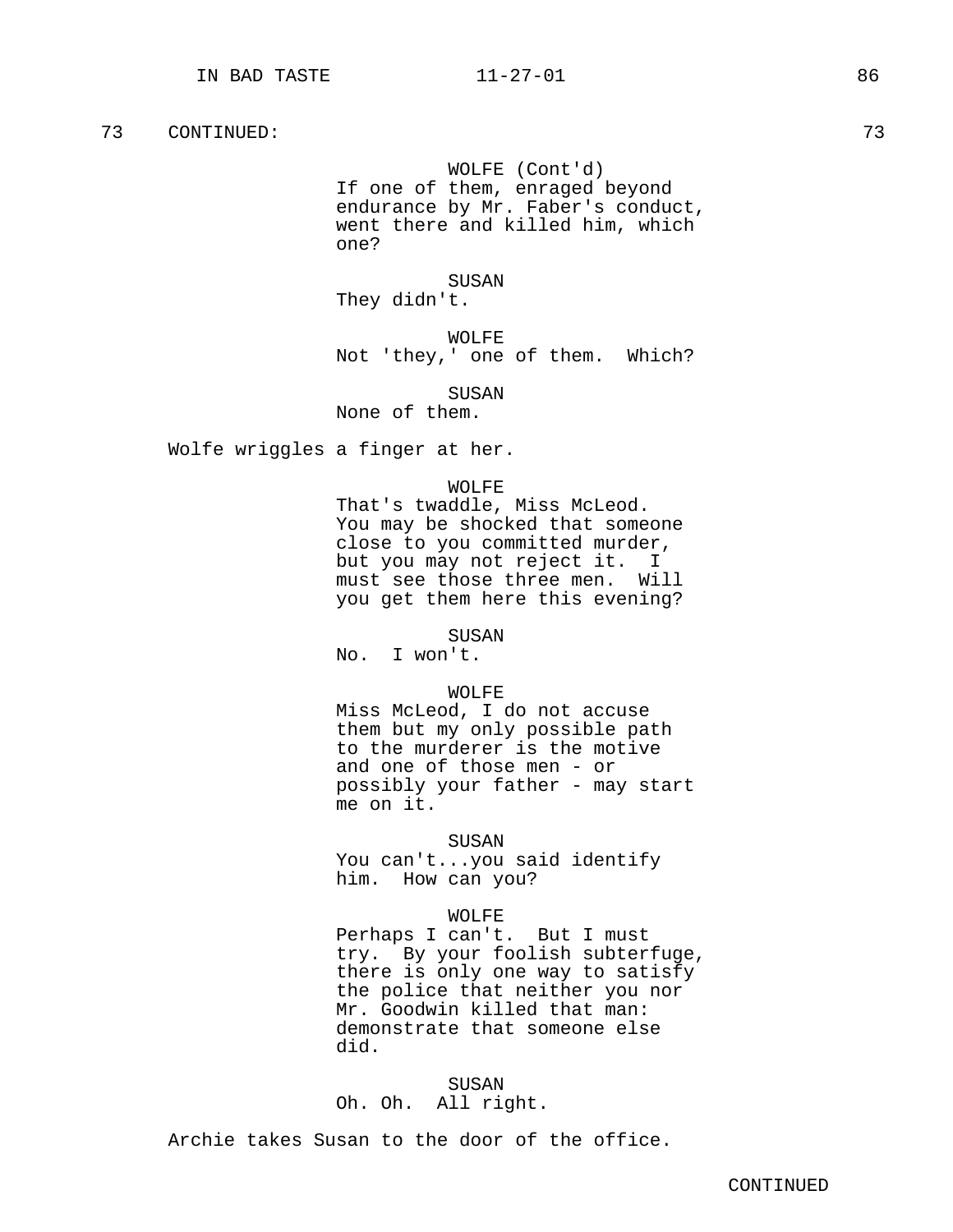ARCHIE (V.O.) Susan went home and Wolfe went to his orchids. I went to eat. I tried to tell my brain to lay off until it caught up, but it kept buzzing around trying to find a place to land.

WIPE TO:

74 INT. BROWNSTONE - KITCHEN - DAY 74

Archie is reading the paper and finishing a breakfast of corn fritters.

> ARCHIE (V.O.) It finally shut up when I started in on Fritz's corn fritters, made from the unacceptable ears of corn. My next big plan was bed, but fate had other plans.

We hear the DOORBELL RING, Archie rises and we CUT TO:

75 INT. BROWNSTONE - WOLFE'S OFFICE - DAY 75

Wolfe glares up as Archie sticks his head in the door.

ARCHIE

Duncan McLeod.

Wolfe GROWLS. Archie steps aside to let in McLeod, who marches in to the room.

> WOLFE Good afternoon, sir.

Wolfe motions to the red leather chair.

MCLEOD No need to sit. I've come to apologize. I didn't pick the corn; Kenneth Faber did.

WOLFF. Wasn't that heedless? You know what I require.

MCLEOD I showed him how and thought he understood. (more)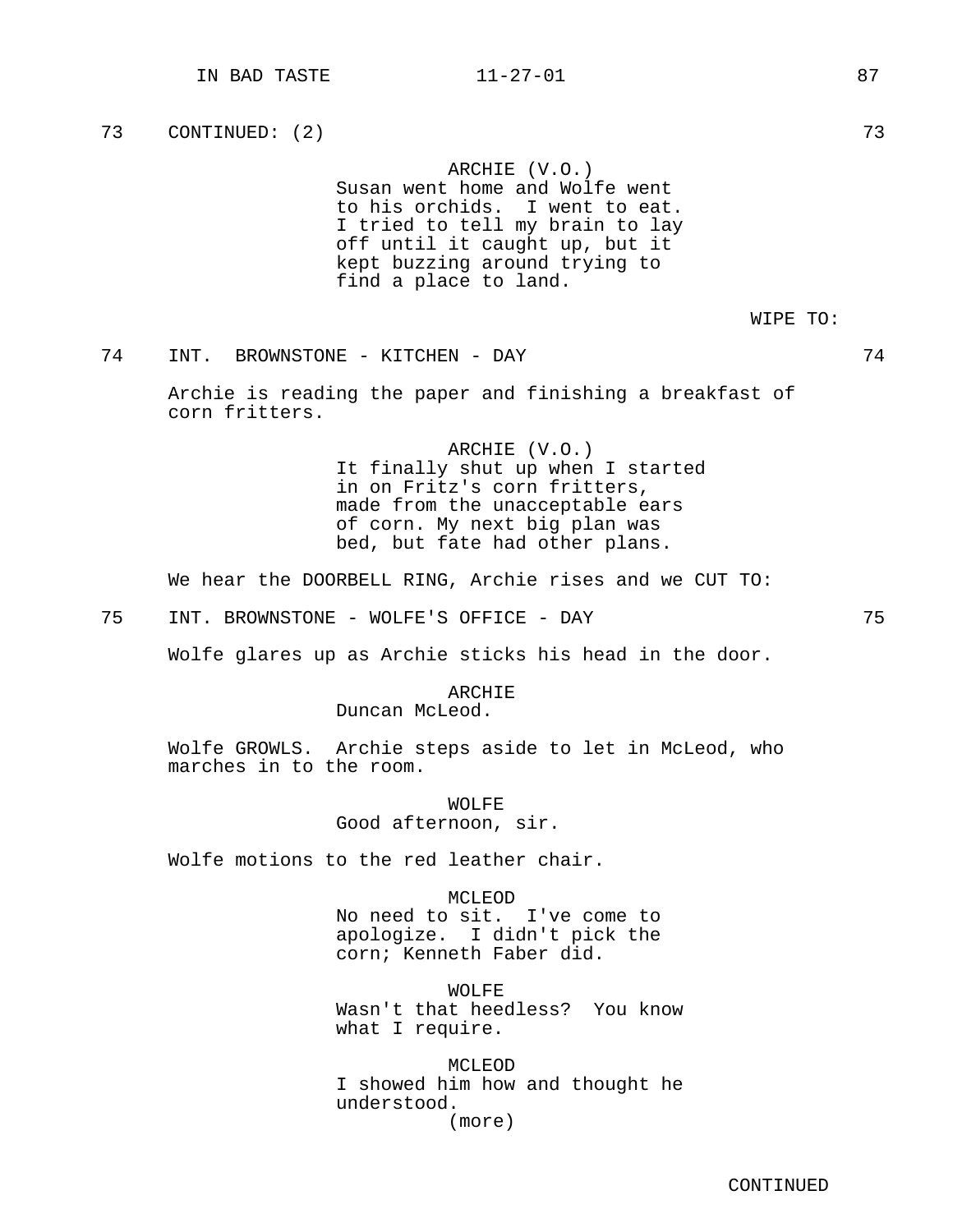# MCLEOD (Cont'd)

A man was coming with a bulldozer to work on a lot I'm clearing, and he could only come that day, and I had to dynamite the stumps before he came.

WOLFE

It was vexacious, Mr. McLeod. Sit.

MCLEOD

No need to sit. (to Archie) I just want to know what that young man told you about my daughter.

WOLFE

She has told you what he said? (he nods) She has also told Mr. Goodwin and me. She came here this morning.

Now McLeod sits in the red chair.

MCLEOD My daughter Susan? Came here? What for?

WOLFE You have it wrong side up. That tone is for us, not you.

MCLEOD

My daughter...

### WOLFE

The young man you permitted to pick my corn has been murdered, and because of false statements made by your daughter to the police.

MCLEOD

My daughter doesn't make false statements.

### WOLFE

Anyone lies when the alternative is intolerable. I do not believe she killed that man. Did you?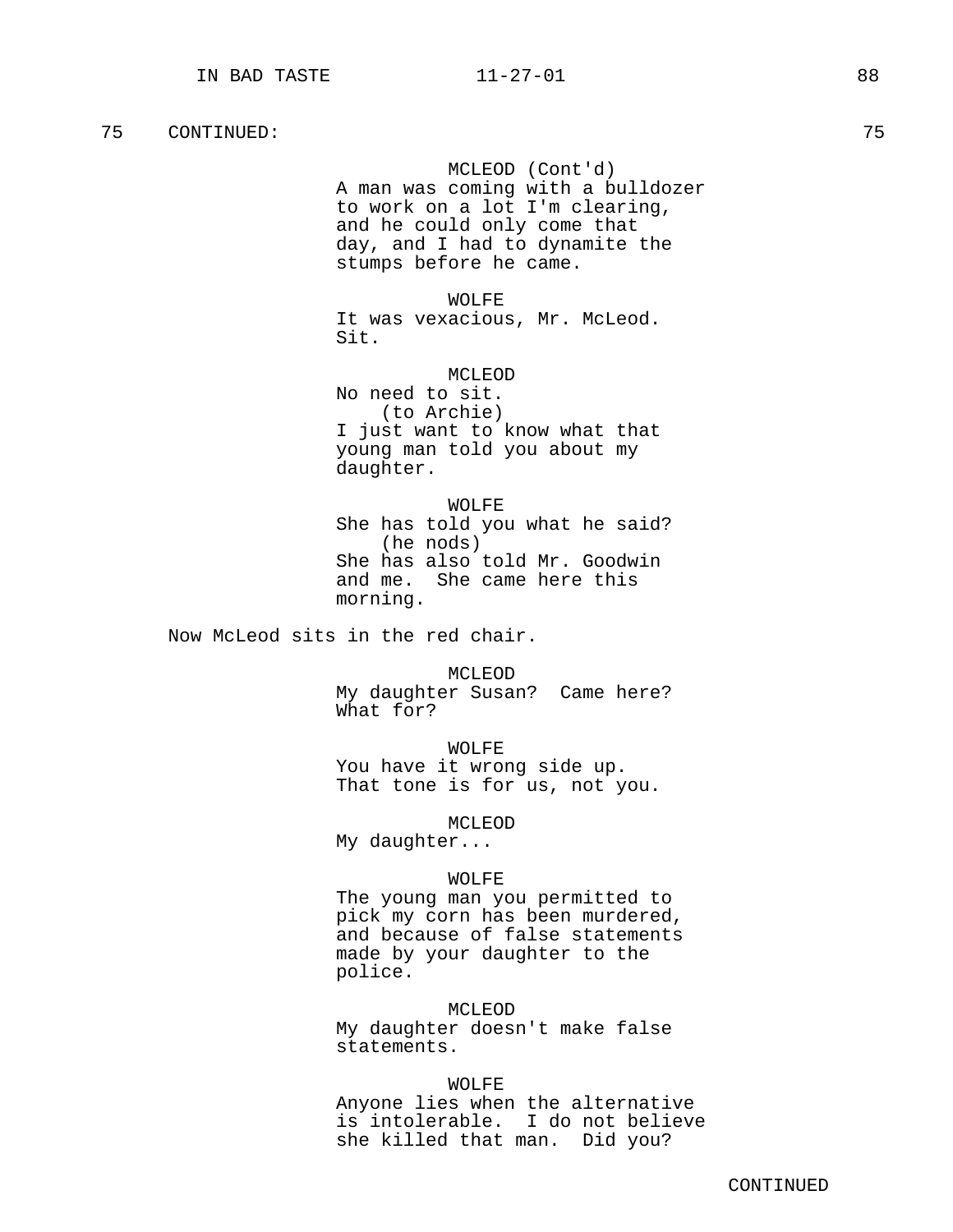# MCLEOD

No, but I would have if I had known what he was saying about her. He was a bad man. An evil man.

# WOLFE

Until what hour, did you dynamite stumps yesterday?

# MCLEOD

Nearly dark. I was late with the milking. I don't resent you thinking I mighta killed Kenny Faber cause I mighta. I'm an old fashioned man; a righteous man.

### WOLFE

And a righteous man may wink at murder?

# MCLEOD

I didn't say that. I don't wink at murder, but that don't mean I have to want whoever killed Faber to suffer for it, do I?

### WOLFE

If you knew who killed him, you would not tell me or the police?

MCLEOD

I would not.

# WOLFE

Then good afternoon, sir.

### MCLEOD

No. Not until you tell me why my daughter came here!

### WOLFE

Confound it, after sending me inedible corn you presume to make demands on me? Go!

# MCLEOD

I don't think it's right. (getting up) I guess then you won't be wanting more corn from me.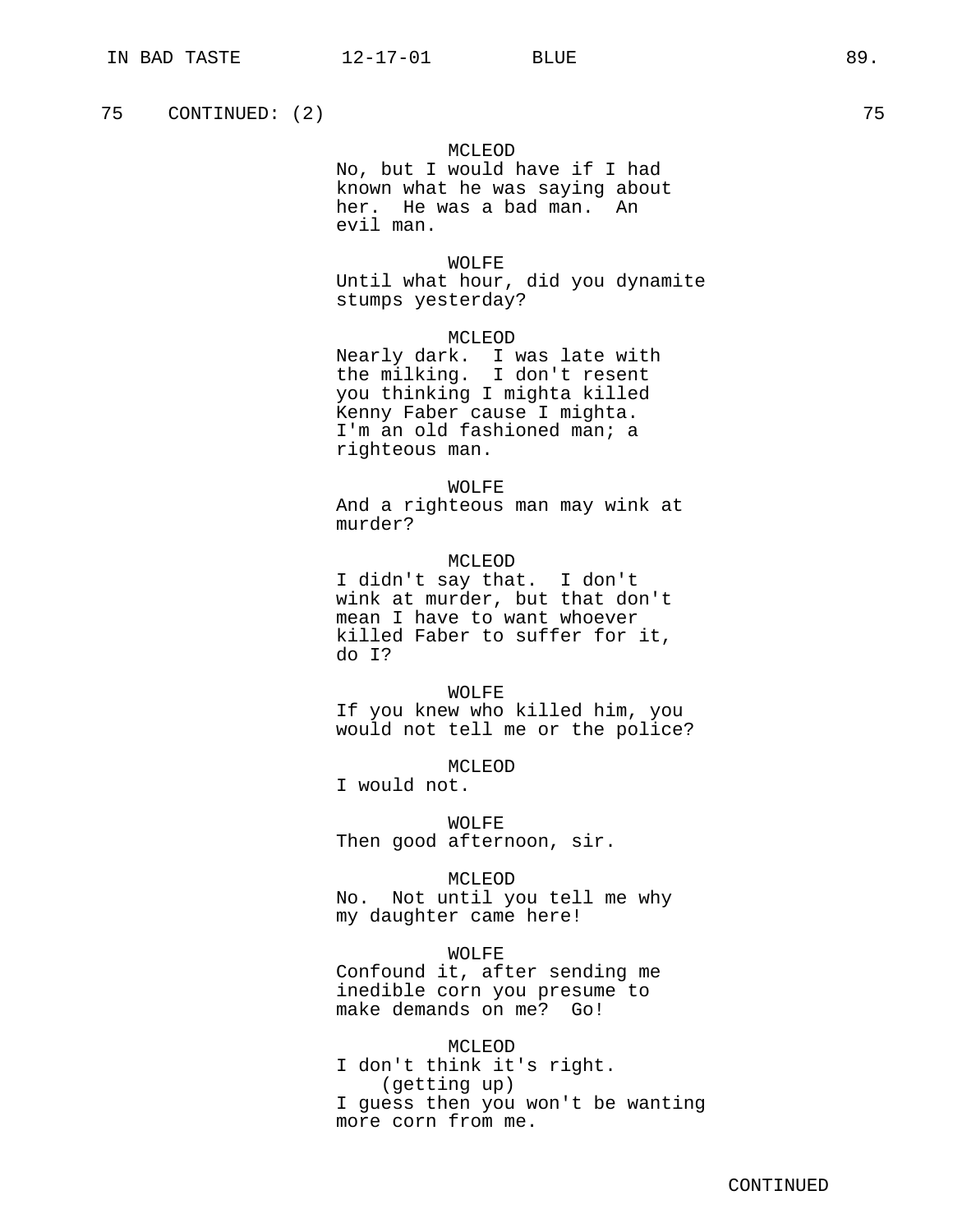### WOLFE

Why not? From whom else would I acquire it? Mr. Goodwin can't go scouring the countryside with this imbroglio on our hands. I want corn this week. Tomorrow?

MCLEOD I might. Yes, I guess so. The restaurant, too?

WOLFE I'll tell them to expect it.

76 INT. BROWNSTONE - ENTRY HALL - DAY 76

Archie ushers McLeod out the door, then goes into:

77 INT. BROWNSTONE - WOLFE'S OFFICE - DAY 77

To find Wolfe leaning back, frowning at the ceiling.

WOLFF. Pfui. Call Felix and tell him to expect a delivery on Friday.

ARCHIE

Yes, sir. Good. The corn is provided for. Everything's jake.

WOLFE

There is good slang and bad slang. That's bad slang. How long will it take you to type a full report of our conversation with Miss McLeod, yours and mine, from the beginning?

ARCHIE

Altogether, say four hours. Do you want it to remember me by?

WOLFE No. It may be useful.

# ARCHIE

Useful how? As your employee I'm supposed to do what I'm told, and I often do, but this is our joint affair. (more)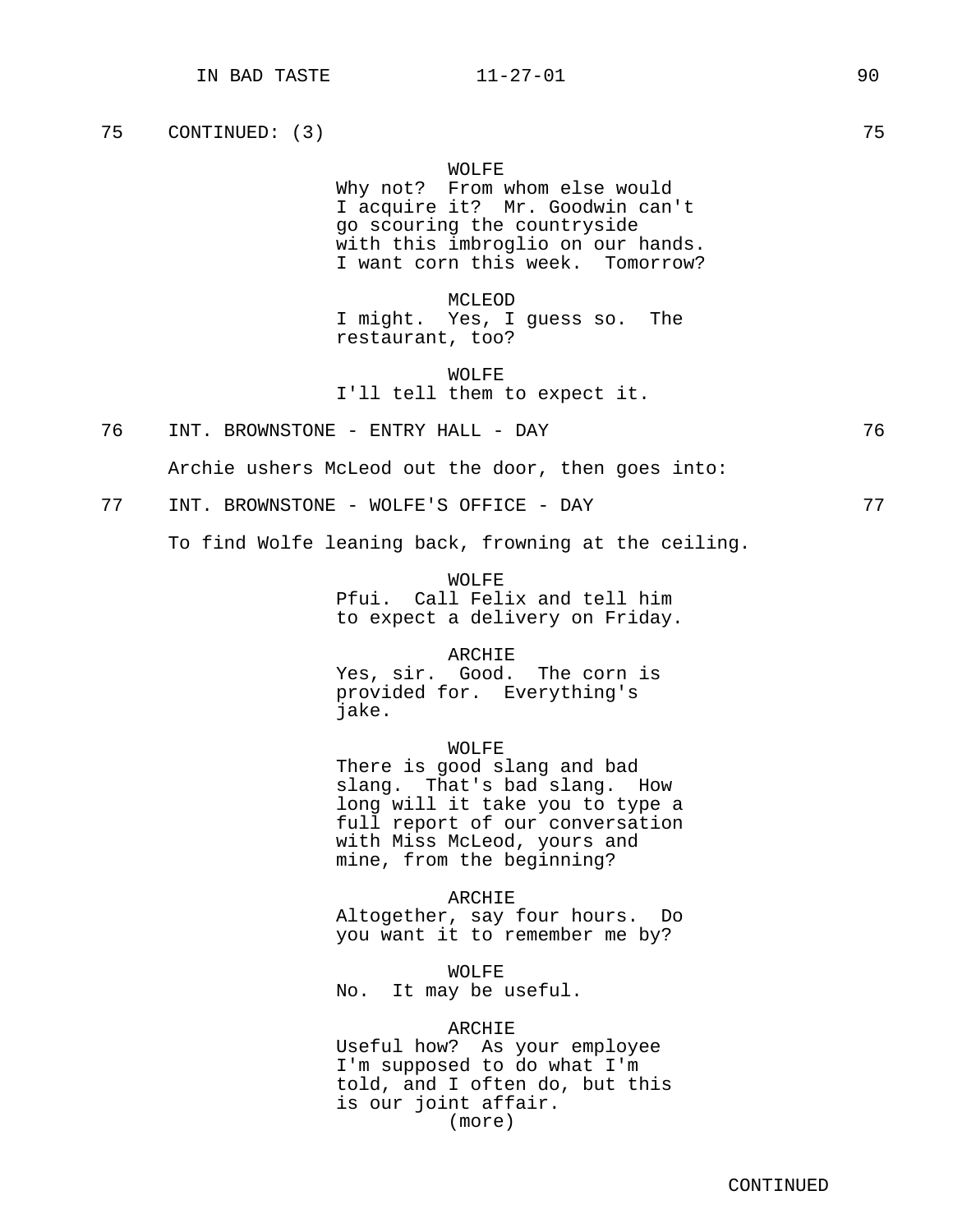ARCHIE (Cont'd) (on Wolfe's look) You said so, we're trying to save you from the calamity of losing me. Useful how?

WOLFE

Confound it. I said it may be useful. If I decide to use it. Can you suggest something that may be more useful?

ARCHIE

Offhand, no.

WOLFE Then if choose to you type it, make two carbons.

And as Wolfe returns his gaze to the ceiling:

{A&E: END ACT TWO}

78 INT. BROWNSTONE - HALLWAY - NIGHT 78

Archie lets the men in and helps them with their coats: CARL HEYDT, PETER JAY and MAX MASLOW.

> ARCHIE (V.O.) By five past nine that evening I had finished my typing and the three men whose names had checkmarks in Kenneth Faber's notebook were seated in the office.

79 INT. BROWNSTONE - WOLFE'S OFFICE - NIGHT 79

Carl, older, medium and round with quick eyes that keep on the move, gets seated in the red chair. Peter, the something big in advertising who looks like he has the regulation ulcer, and Max, with a twisted smile and dangling string tie, take the yellow chairs. Wolfe prepares to speak.

> ARCHIE (V.O.) From the looks they were giving each other they were not friends. (out loud) Carl Heydt. Peter Jay. Max Maslow.

The men nod at Wolfe in turn.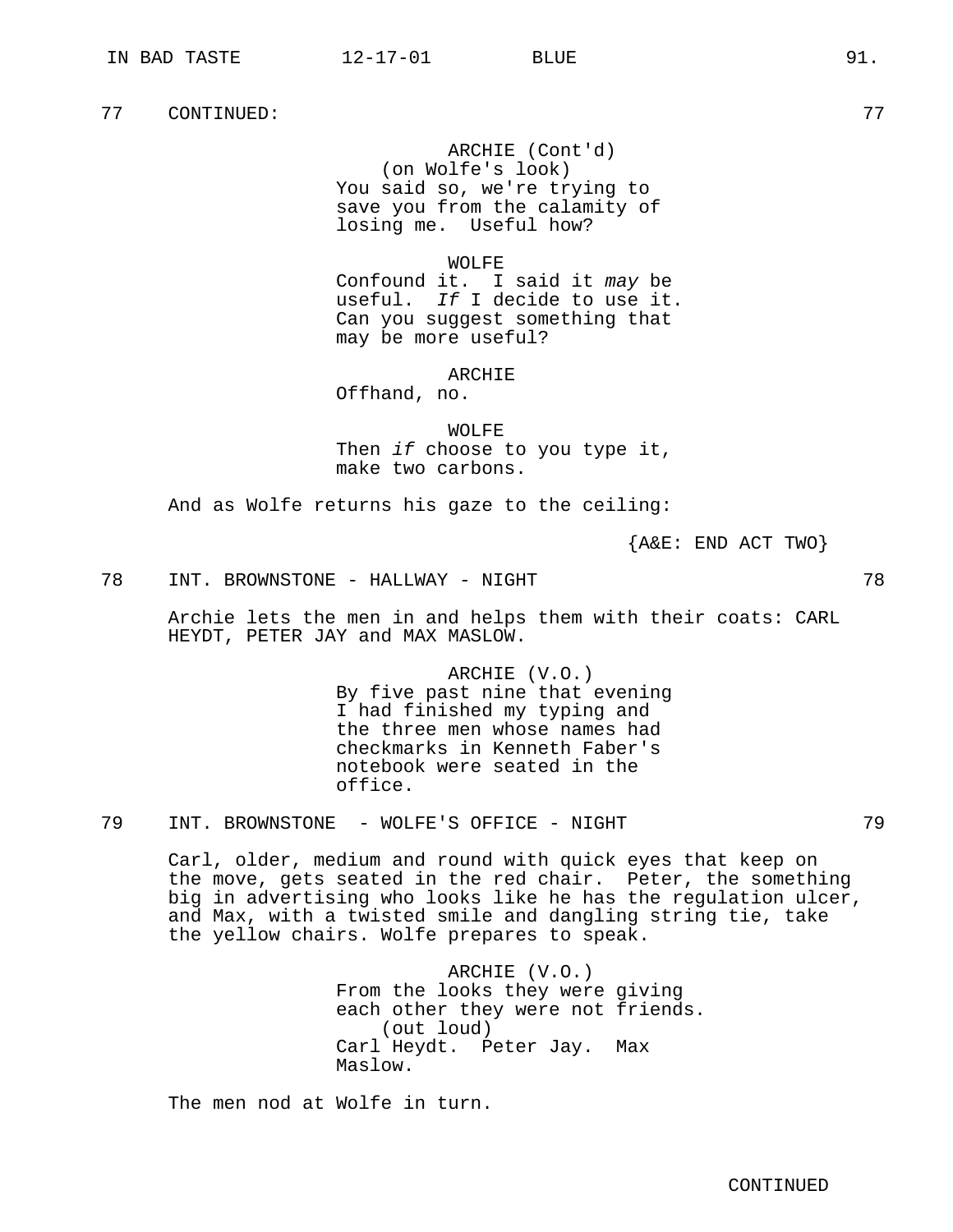### WOLFE

I think you gentlemen would prefer brevity and so would I. Miss McLeod is not our client; we are acting solely in our own interest. But as it stands right now, we are satisfied that she didn't kill Kenneth Faber.

MASLOW

Damn nice of you. So am I.

JAY

Your own interest? What's that?

### WOLFE

Because of statements made by Miss McLeod, Mr. Goodwin is under heavy suspicion, and to lift the suspicion, we must find out where it belongs.

JAY

So that's your interest. To get Goodwin out from under. What's ours?

### WOLFE

Your names were in Faber's notebook. You are plainly marked by circumstance.

# HEYDT

It's no news that we're targets. We've all seen the police.

# MASLOW

But Sue as good as told me the only reason she hadn't married Goodwin was that he hadn't asked her. He's the hero type. He started her on the path of glory. Now you say she's set the police on him. I don't believe it. The police are on his because they have a damn good reason.

### WOLFE

I must reserve what the police know but I would suggest you eliminate yourselves from consideration.

(more)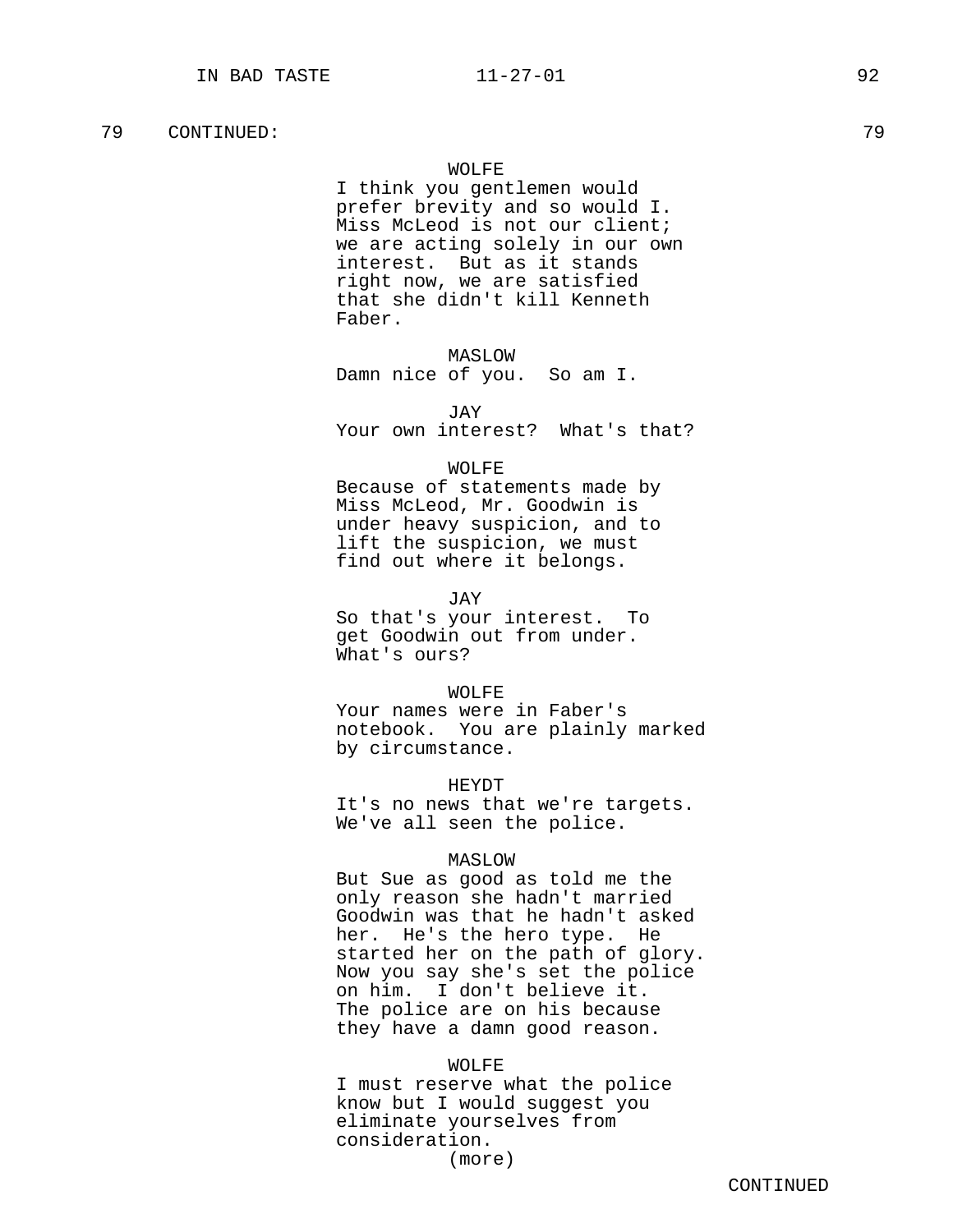# WOLFE (Cont'd)

All of you had an adequate motive: Mr. Faber had either debased or grossly slandered the woman you wanted to marry.

### MASLOW

Who fed you that? I admit I want to marry Miss McLeod, and as far as I know Carl Heydt still does, but not my pal Pete. He's the pay-as-you-go type. I couldn't exactly call him a Casanova --

Peter Jay jumps out of his chair, fists raised, glaring down at Maslow.

JAY

Stand up.

MASLOW Aw shut up, Pete. I was just...

JAY Stand up or I'll slap you out of the chair.

Archie could stop it if he wanted, but he's curious, and watches as Maslow gets up, sidestepping. Jay has to turn to aim a fist at Maslow's jaw, and Maslow ducks and lands a punch on Jay's kidneys, then another. Jay crumbles, as Archie rushes over to help steer him back to his chair.

> WOLFE Will you have a brandy, Mr. Jay? Whisky? Coffee?

Jay shakes his head.

MASLOW I hope you didn't misunderstand me. I wasn't suggesting that I think he killed Faber. You all right, Pete?

Jay nods and lets out a belch.

WOLFE

Very well. If you will not help, we can merely shift the suspicion to Miss McLeod.

They start talking at once.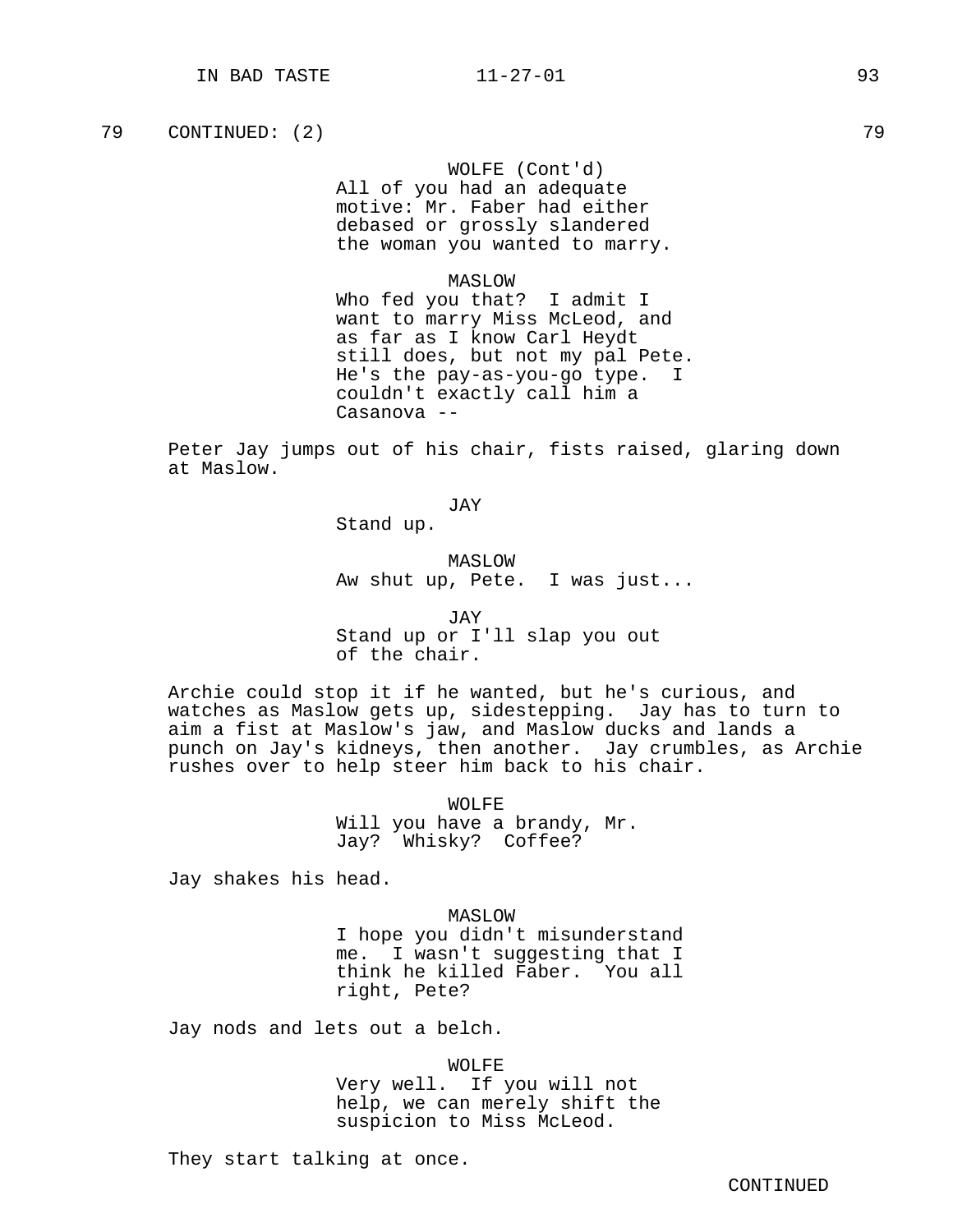# MASLOW

Amazing. What do you expect us to do - kick and scream?

# HEYDT

You said you were satisfied she didn't do it.

JTAY

What did he say?

WOLFE I doubt she'd be convicted; the police are not blockheads.

JAY

What did he say?

### WOLFE

You have told me nothing whatever, but I do not believe that you have nothing to tell. Will you talk to me now or later, to the police, when that woman is in custody?

### MASLOW

You're bluffing. I call. Come on guys.

He gets up and goes to the door. The others follow. Archie goes to the door and makes sure they go out.

# HEYDT

Archie. He doesn't mean it, does he?

# ARCHIE

It's not just a question of what he means; it's a question of what I mean. Damn it, I'm short on sleep, and I may soon be short on life, liberty, and the pursuit of happiness. Pleasant dreams.

He ushers Heydt out and bolts the door.

81 INT. BROWNSTONE - WOLFE'S OFFICE - NIGHT 81

Archie comes in and sits at his desk.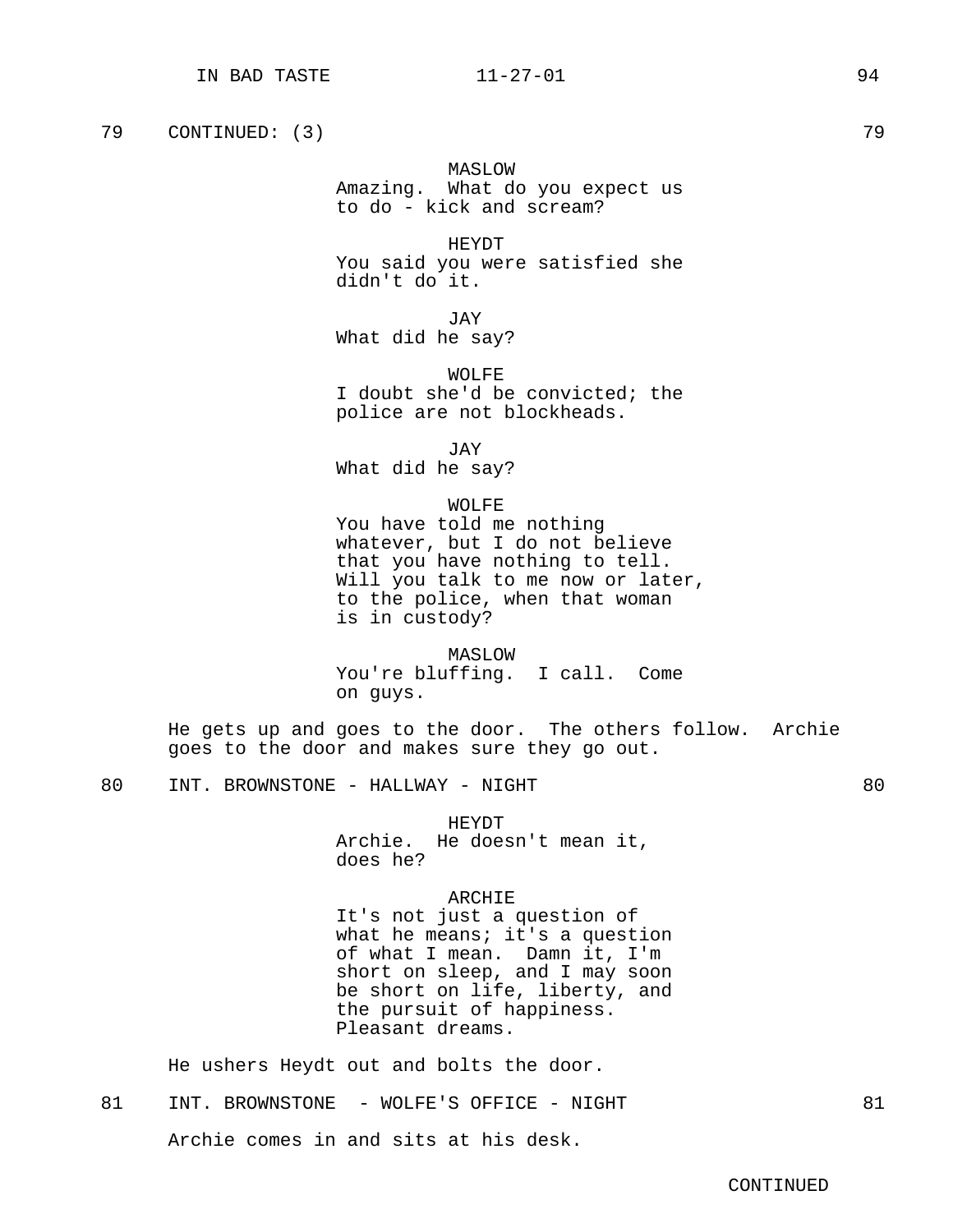# WOLFF. Did you finish it?

Archie opens a drawer and hands Wolfe a sheaf of pages. He leafs through it.

> ARCHIE 12 pages. Two carbons.

WOLFF. Your notebook, please.

Archie gets his notebook and pen ready.

### WOLFE

There will be two, one for you and one for me. First mine. Heading in caps, affidavit by Nero Wolfe. I hereby depose that the twelve foregoing pages are a full and accurate etcetera. Add a space for my signature and, below, the conventional formula for notarizing and--

### ARCHIE

All right, it wasn't just to keep me off your neck. But I'm her hero now. And heroes mustn't wiggle. Besides, she as good as told Maslow she'd marry me if I asked her and she makes more than you pay me. So before I sign that affidavit.... (Wolfe growls) I agree. It's a goddamn nuisance. But will you say it is our joint affair to make sure that she doesn't go to trial?

### WOLFE

I would not say that I can make sure of anything whatever.

### ARCHIE

Correction, then. That you will be concerned that she doesn't go to trial?

Wolfe takes in air through his nose and lets it out through his mouth.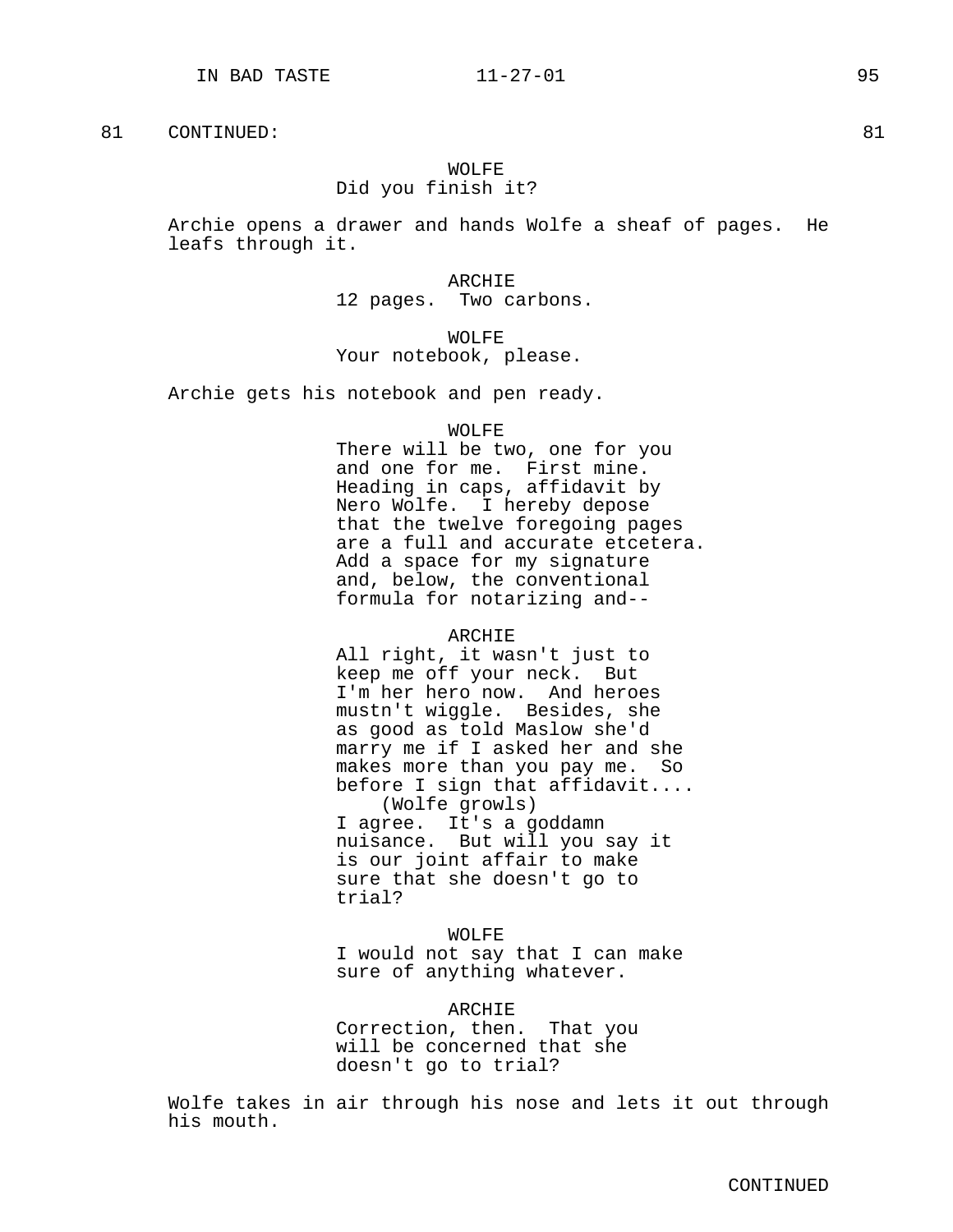# WOLFE

Very well. I'll be concerned. Will you bring the notary, Miss Pinelli, to my room at five minutes to nine in the morning?

ARCHIE No. She doesn't get to her office until nine-thirty.

WOLFF. Then bring her at nine-forty to plant rooms.

Archie is stunned. He studies Wolfe.

ARCHIE You want me to bring her to the plant rooms.

WOLFE

Yes.

### ARCHIE

At 9:40.

WOLFE Archie, you've had no sleep for forty hours. Go to bed. You can type it in the morning.

WIPE TO:

82 INT. BROWNSTONE - PLANT ROOMS - DAY 62

Wolfe and Archie sign the documents. MRS. PINELLI stamps them.

> ARCHIE (V.O.) Signing the affidavit didn't commit me to anything. The question was - what then? But it turned out I didn't have to make up my mind, it just happened.

83 INT. BROWNSTONE - ENTRY HALL - DAY 63

Archie opens the door to let Cramer in.

ARCHIE Good morning.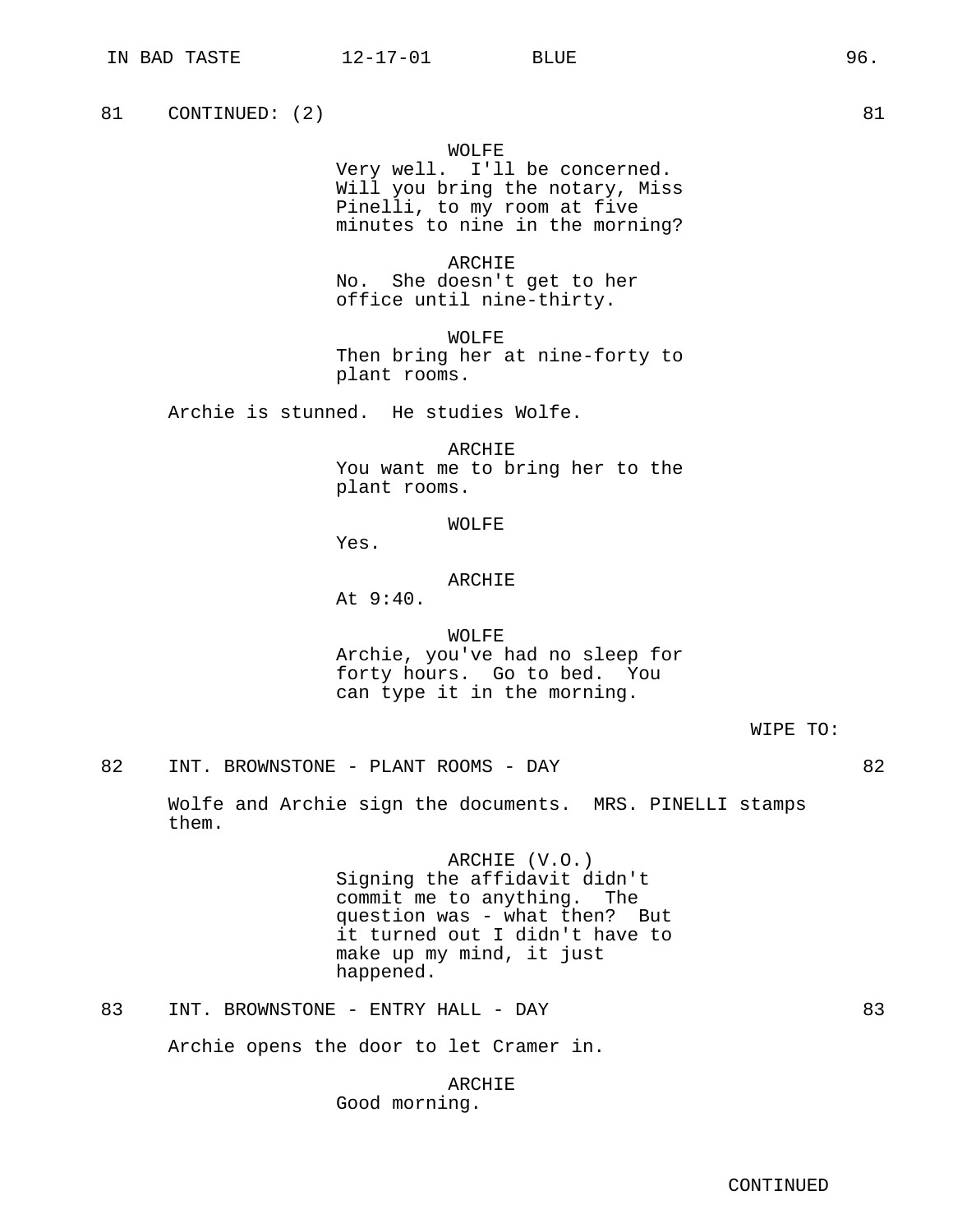Cramer comes in and hands Archie a folded paper. Archie unfolds it.

### ARCHIE

What an honor. Anyone can be banged by a bull or a dick. It takes me to be served by an inspector twice in one week.

### CRAMER

(grabbing it back) I haven't served you. I just showed it to you.

He marches down the hall into the office.

84 INT. BROWNSTONE - WOLFE'S OFFICE - DAY 64

Archie comes in as Cramer is lowering himself onto the red chair. He slaps the warrant down on the desk.

### CRAMER

When I was here Tuesday night, you were dumfounded by my fatuity. All you cared about was who picked your corn. I came myself to see how you feel now. I know what will happen if I serve this - Goodwin will clam up and a crowbar won't pry him open. But he'll talk if you tell him to.

Wolfe pushes his chair back and rises, going straight for the safe.

### CRAMER

Where're you going?

Archie reaches the safe before Wolfe can open it. When Wolfe gets there, it's clear that Archie will have to physically stop him from taking the affidavit. They stare at each other. Then

> WOLFE She made the soup herself. You owe her nothing.

Archie considers this and goes back to his desk and sits. Wolfe gets the papers and hands them to Cramer.

> WOLFE I suggest that you look at the affidavits first. (more)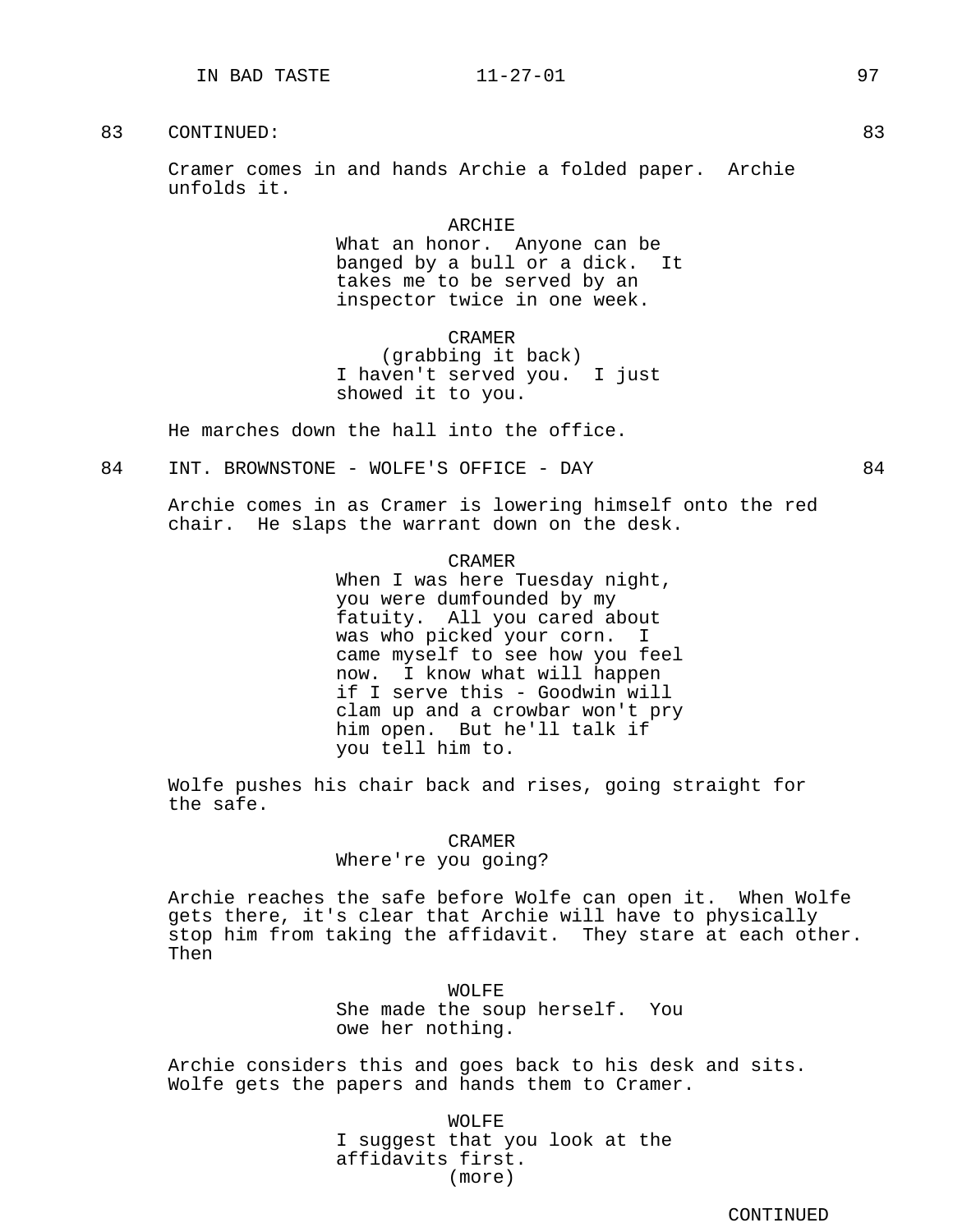# WOLFE (Cont'd) The last two sheets.

Cramer does, then turns to the rest of the document.

ARCHIE (V.O.) Lieutenant Rowcliff or Sergeant Purley Stebbins would have kept at us for an hour. Cramer didn't ask a question, or even look up.

WIPE TO:

Cramer sticks the affidavit in his inside breast pocket and he picks up the phone on Archie's desk.

CRAMER

(into phone) Purley? Get Susan McLeod. Go yourself, take a man along. If she balks, wrap her up and carry her.

Cramer gives Wolfe and Archie a long straight hard look, then grabs his hat off the stand and marches out.

85 INT. STUDIO - FILM STUDIO/MAKE UP AREA - DAY 85

Susan is getting dooded up for a film shoot when TWO COPS burst in with Purley Stebbins and take Susan into custody.

86 INT. POLICE STATION - BULLPEN - DAY 86

Susan is processed by Purley Stebbins, arrested as a material witness. She is bewildered and unhappy.

87 INT. BROWNSTONE - ENTRY HALL - DAY 67

The DOORBELL RINGS. Archie opens the door. Carl Heydt, Max Maslow, and Peter Jay stand in the doorway.

> ARCHIE (V.O.) Of all the times I have felt like putting vinegar in Wolfe's beer, I came closest that day. After throwing Susan to the wolves, he refused to admit her admirers to the house. (more)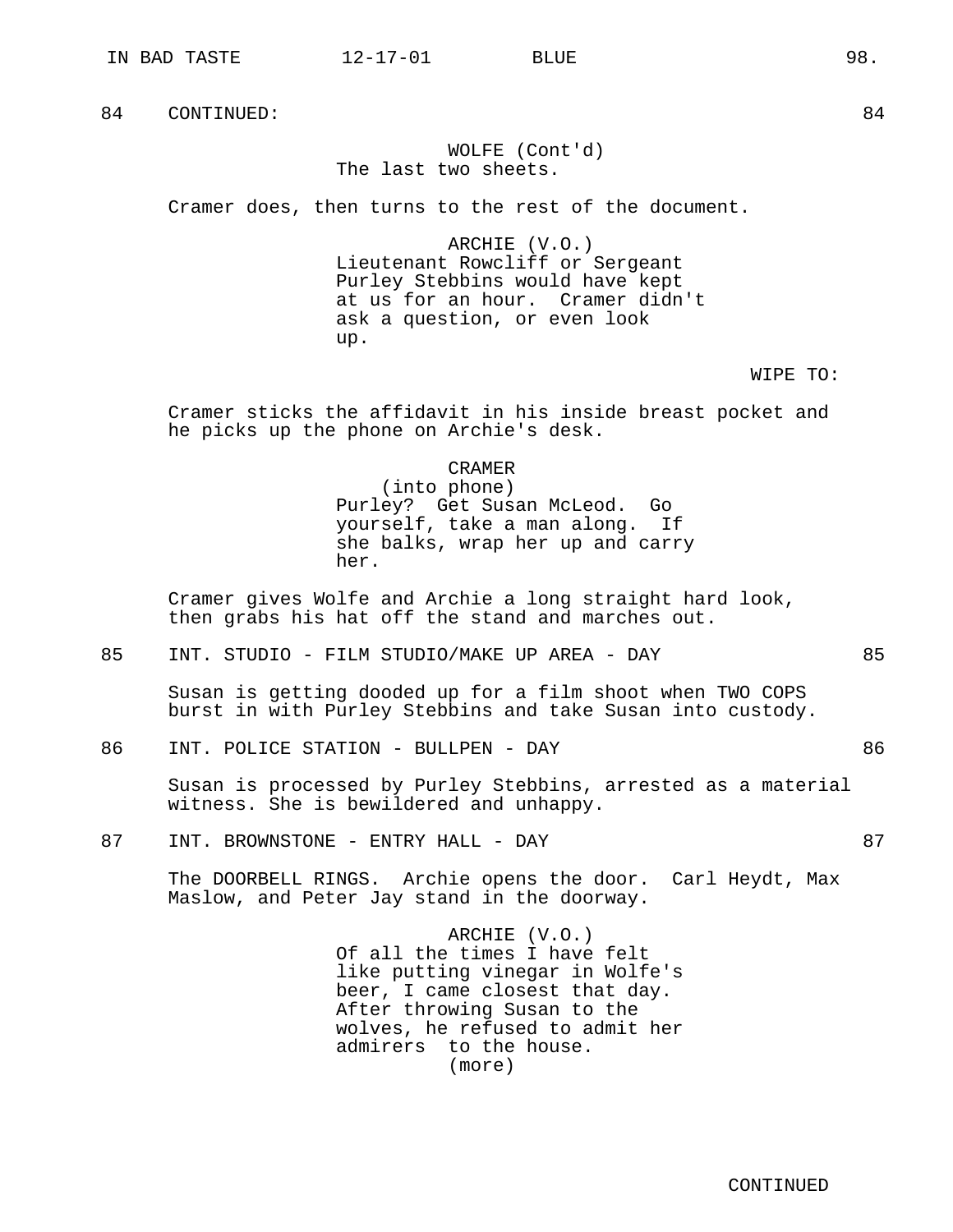ARCHIE (V.O.) (Cont'd) (out loud) Sorry boys, but he's very busy and can't be disturbed. Do you want to disturb me instead?

MASLOW You let us in, we'll handle the disturbing.

ARCHIE You were damn fools to think he was bluffing.

JAY Then he did it?

ARCHIE We did it. I share the glory.

HEYDT I can't believe you'd do a thing like this -- to Sue -- when you said she didn't --

#### ARCHIE

We're handling this affair jointly. Of course, if you've changed your minds and want to help find Faber's killer, I could spare a few hours.

MASLOW All right, ask your questions.

He opens the door, they troop in.

#### ARCHIE

No. I've decided on another tack, because not only did Sue lie to the police, she lied to me. She told the police we'd arranged to meet at Rusterman's and have it out with Faber. We hadn't.

JAY

So you say.

#### ARCHIE

Don't interrupt. She did arrange to meet someone at five o'clock to have it out with Faber. (more)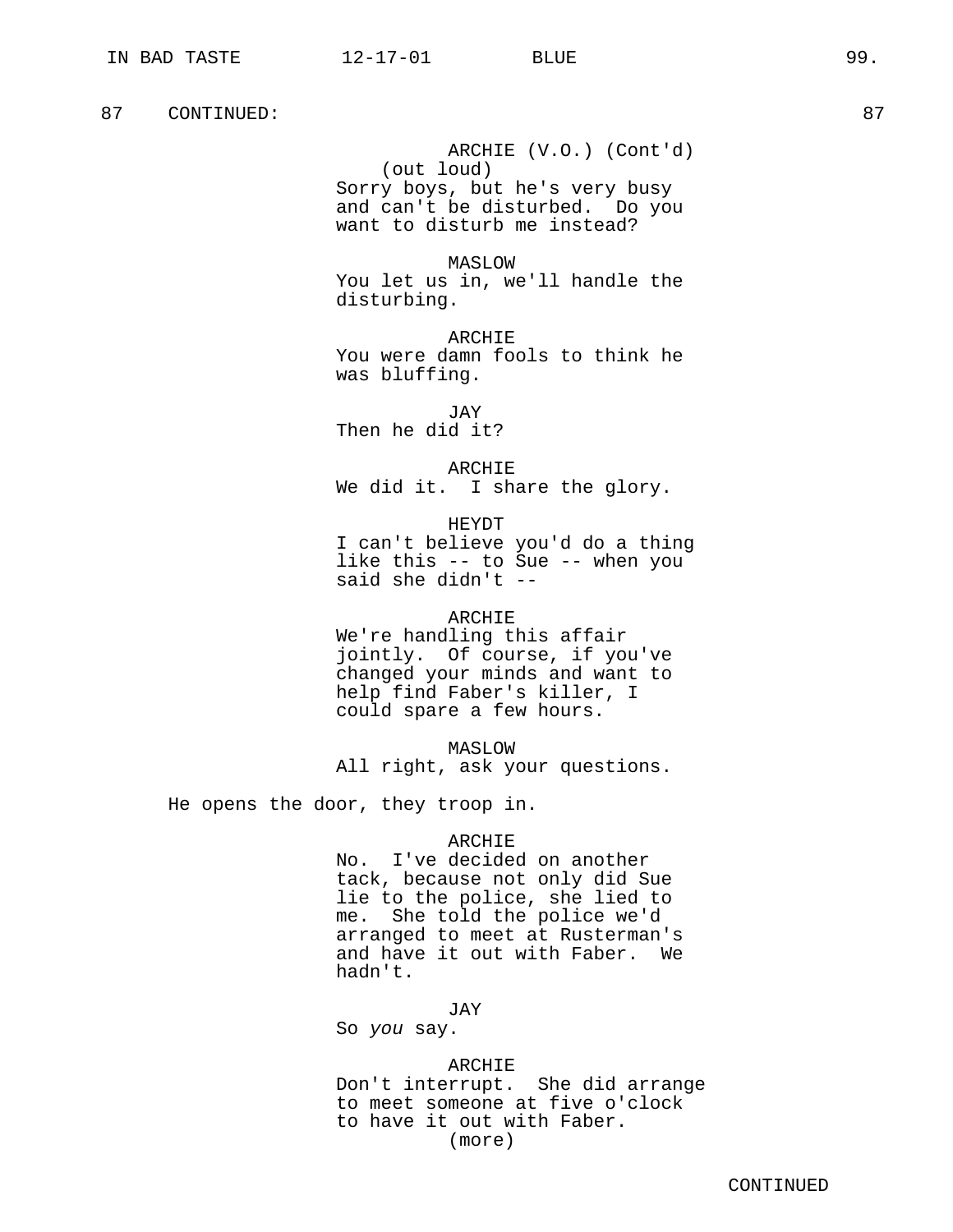87 CONTINUED: (2) 87

ARCHIE (Cont'd) But she was late and missed him - She found the body instead.

JAY

Yeah, yeah, so you say.

## ARCHIE

Shut up. She thought the man she was going to meet killed Faber, and she couldn't name him, so she named me.

JAY

So you s...

ARCHIE Don't say that again.

#### MASLOW

Look, pal. Shut up. Go soak your head. Who's lying - Sue or you?

## ARCHIE

Fair question. Until noon today, the police thought I was. And they liked it fine, having me on a hook, they hated to see me flop off, so what we gave them had to be good.

MASLOW

What was it?

#### JAY

Yeah.

#### ARCHIE

No, I prefer questions now. Like: Who met Sue there? Say it was one of you, and of course, that is what I'm saying...

JAY

Why you...

## ARCHIE

She would ask one of you to help, because you're the ones with the little check marks in his notebook. The question is which one would she pick? (more)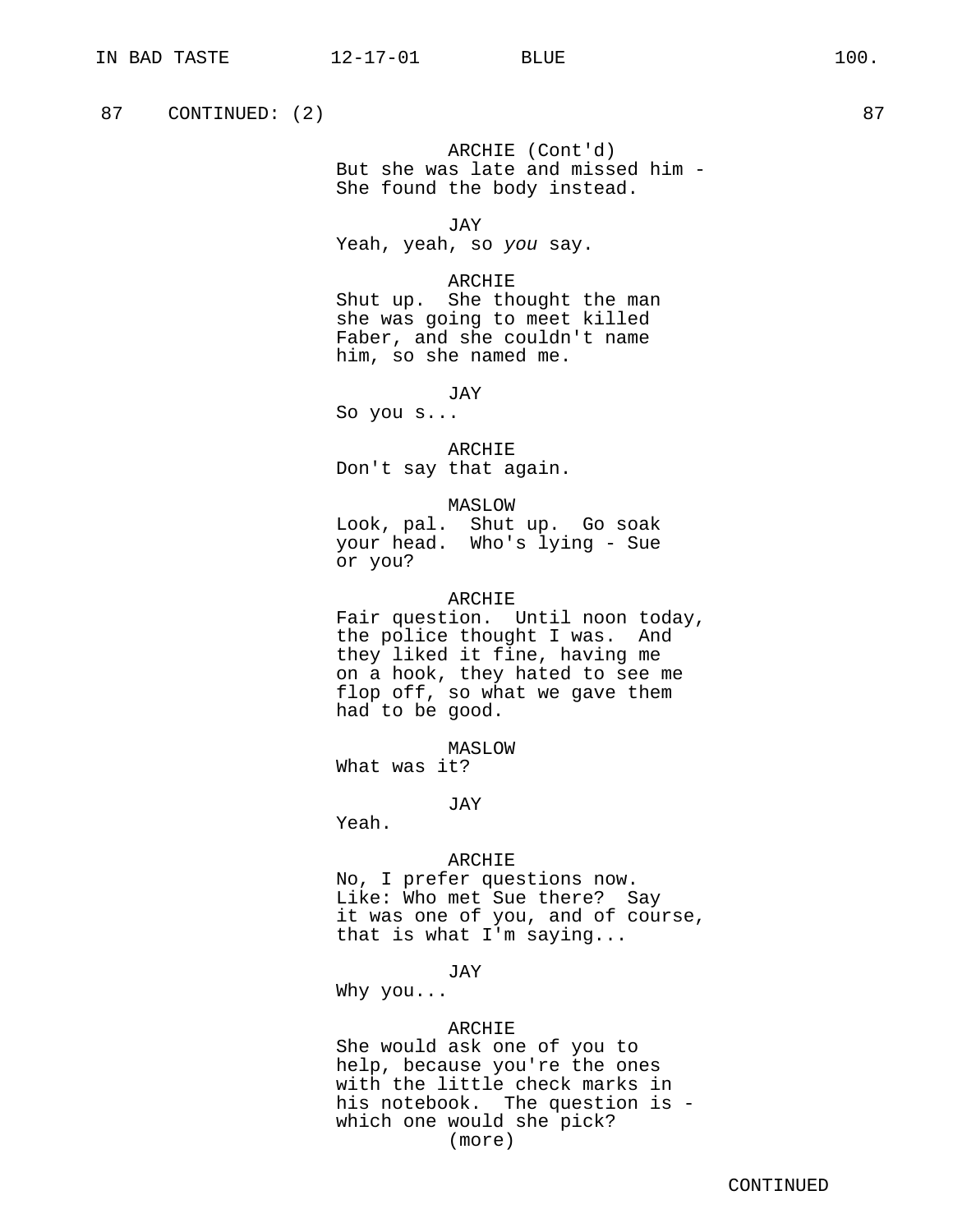87 CONTINUED: (3) 87

ARCHIE (Cont'd) (Heydt) What about it, Carl? Was it you?

HEYDT

Archie, I...

ARCHIE Just a plain answer to a plain question. Which one would it be?

HEYDT Maslow. He's tough.

ARCHIE What? Not Jay?

HEYDT My God, no. She must know that nobody can depend on him for anything.

JAY

Shut up!

Jay jumps up and swings at Heydt. Archie blocks him, and Jay swings at him. Archie grabs his arm, whirls him, and shoves. Jay stumbles, but stays on his feet. Maslow grabs Archie from behind as Pete goes for Heydt again.

> MASLOW Hold it, hold it. Pete. He's the persona non grata. (gets up) Let's give him the bum's rush. Care to help, Carl?

HEYDT No, thanks, but I'll watch.

MASLOW It'll be simpler if you just relax, Goodwin.

Archie doubles over and whirls, coming up bumping Jay, then slamming the edge of his hand on the side of Jay's neck. Jay crumples, but Maslow grabs Archie's left wrist and is getting his shoulder in for the lock. Archie ducks down, sliding off his shoulder and bending his elbow into Maslow's belly.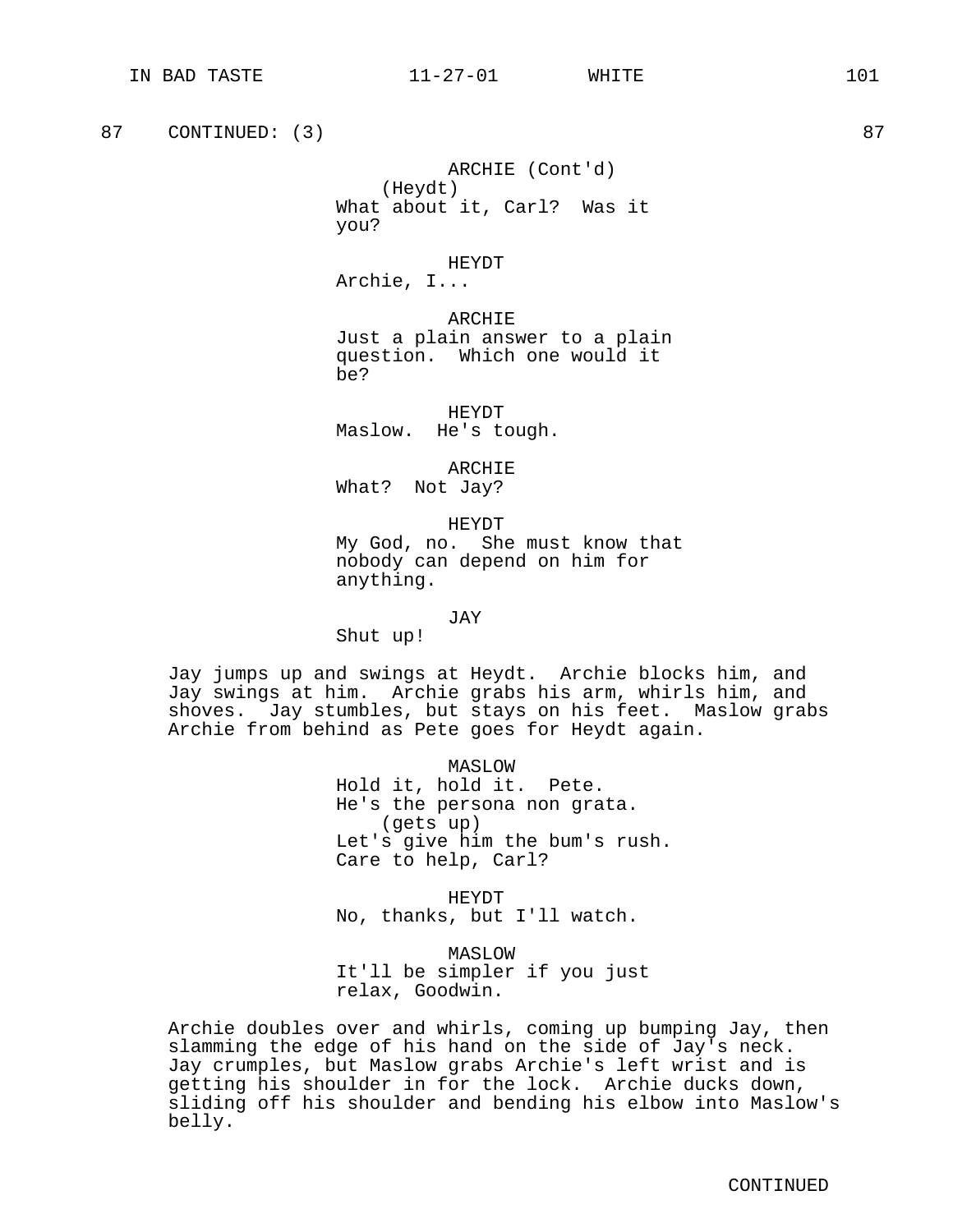87 CONTINUED: (4) 87

Maslow reaches for Archie's right wrist, but that opens him up and Archie rolls into him, brings his right arm around, and ends with his knee in Maslow's back. Archie unwinds his arm and stands up and hustles all three of them out the door.

> ARCHIE If you want to play games you ought to take lessons.

He closes the door. Wolfe emerges from the office.

WOLFE It's time for lunch. You'd better wash up.

And he goes in, leaving Archie, who dusts himself off and follows.

{A&E: END ACT THREE}

WIPE TO:

88 INT. BROWNSTONE - DINING ROOM - DAY 88

As Archie enters the dining room, as Wolfe attacks his appetizer.

> WOLFE I hope you had no plans for the car today. I've sent Saul Panzer on an errand.

ARCHIE Interesting.

WOLFE Yes. And I gave him \$100.

## ARCHIE

Good.

Beat. Wolfe says nothing. Archie says nothing.

ARCHIE (V.O.) If Wolfe saw fit to keep Saul's errand private, he could eat wormy corn boiled in water before I'd ask him what it was.

Silence. Fritz comes in with the Shrimp Bordelaise.

WOLFE This shrimp Bordelaise is without onions but has some garlic. (more)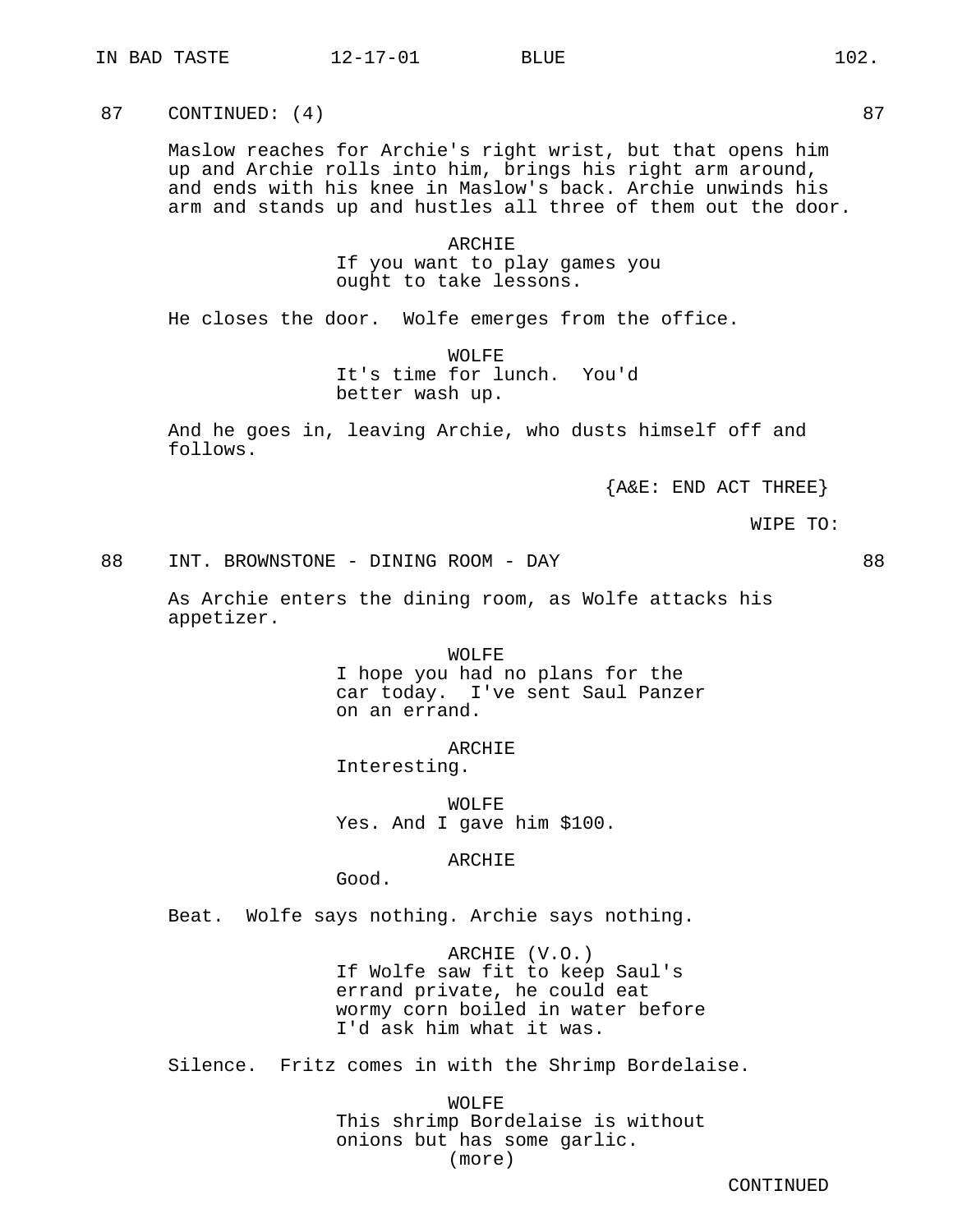WOLFE (Cont'd) I think an improvement, but Fritz and I invite your opinion.

As Fritz serves him:

#### ARCHIE

I'd be glad to. (voice over) I was supposed to explode and demand to know why Saul was send on an errand instead of me. Instead, I ate Shrimp Bordelaise without onions but with garlic and sided with Fritz.

89 INT. BROWNSTONE - OFFICE - LATER 89

Archie ostentatiously reads his Gazette - the headline reads "SWEET CORN MURDER". The phone rings.

> ARCHIE Nero Wolfe's office. (to Wolfe) It's Saul.

WOLFE If you please, Archie.

Archie grits his teeth and hangs up. He cracks his paper.

WOLFF. Yes. Satisfactory. Of course, you must accept the money. Very well.

He hangs up the phone. He looks at Archie.

WOLFE Saul will be returning a portion of the expense money as he had none. I gave him sixty dollars for his six hours.

Archie doesn't look up.

ARCHIE His daily minimum is eighty.

WOLFE He wouldn't take it. He didn't want to take anything since this is our personal affair, but I insisted.

CONTINUED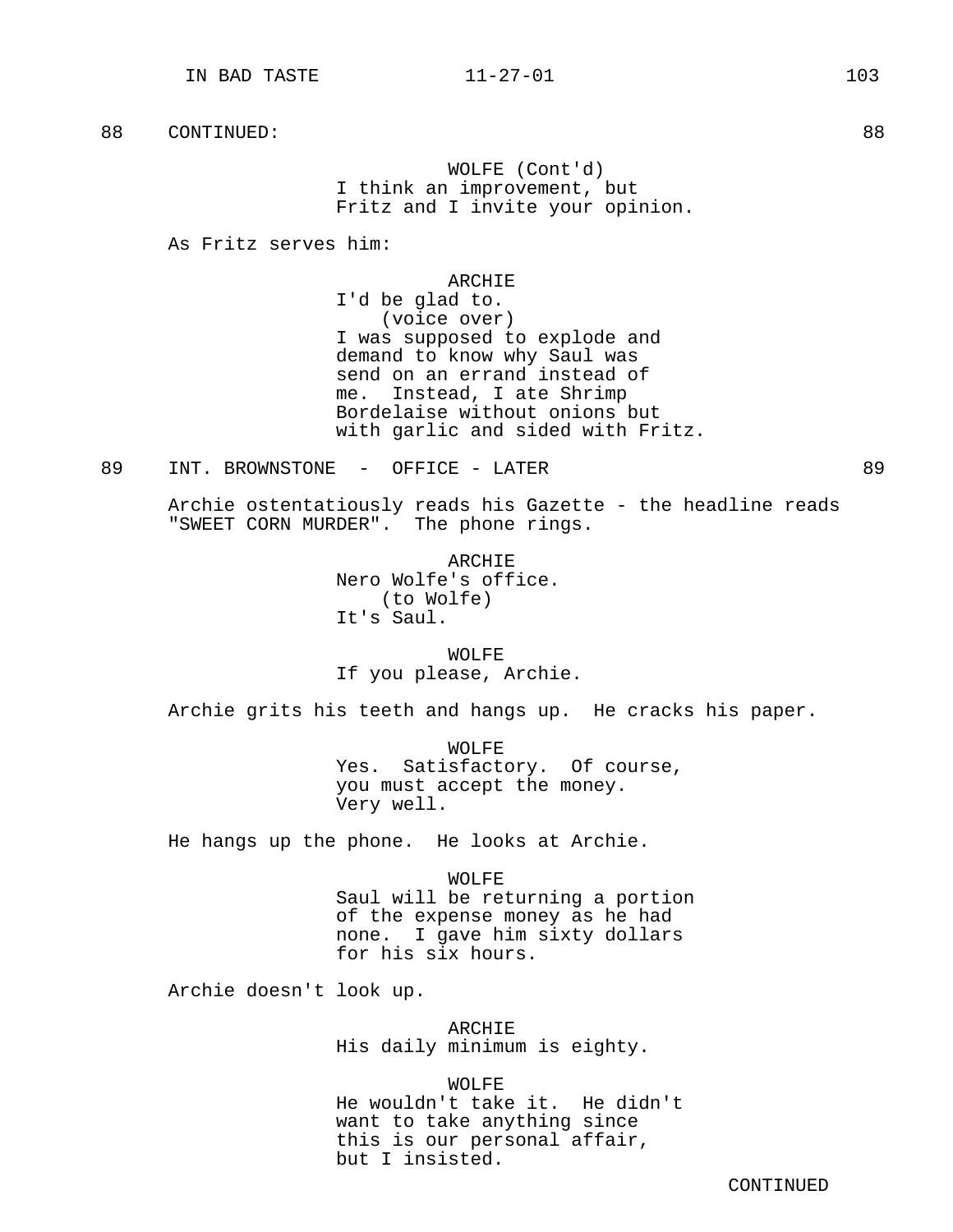# ARCHIE

# Our personal affair.

Wolfe glances at the clock. 3:55. He gets up.

ARCHIE (V.O.) Wolfe and I come as close to trusting each other two men can, on matters of joint concern, but apparently this was no longer one of them. We were waiting, and I didn't know what for.

90 INT. BROWNSTONE - PLANT ROOMS - DAY 90

Wolfe works on the orchids. Then he is struck by a thought. He brushes it off, goes back to work. But it won't go away.

> WOLFE What time is it?

91 INT. BROWNSTONE - KITCHEN - DAY 91

Fritz is mixing up a creme anglaise when he hears something. It is the SOUND of the ELEVATOR. He looks at the clock.

92 INT. BROWNSTONE - WOLFE'S OFFICE - DAY 92

Archie hears the SOUND as well. He looks at the clock. 5:30. He checks it against his watch. 5:30.

93 INT. BROWNSTONE - HALLWAY - DAY 93

Both Fritz and Archie emerge into the hall to observe the wonderment. The Elevator stops. Wolfe emerges - still in his plant apron.

WOLFE

Has it come?

#### ARCHIE

What?

WOLFE The corn. Has it come?

ARCHIE Not unless Saul brought it.

WOLFE A possibility occurred to me. It is remote, but it would be--

That's when the doorbell RINGS.

CONTINUED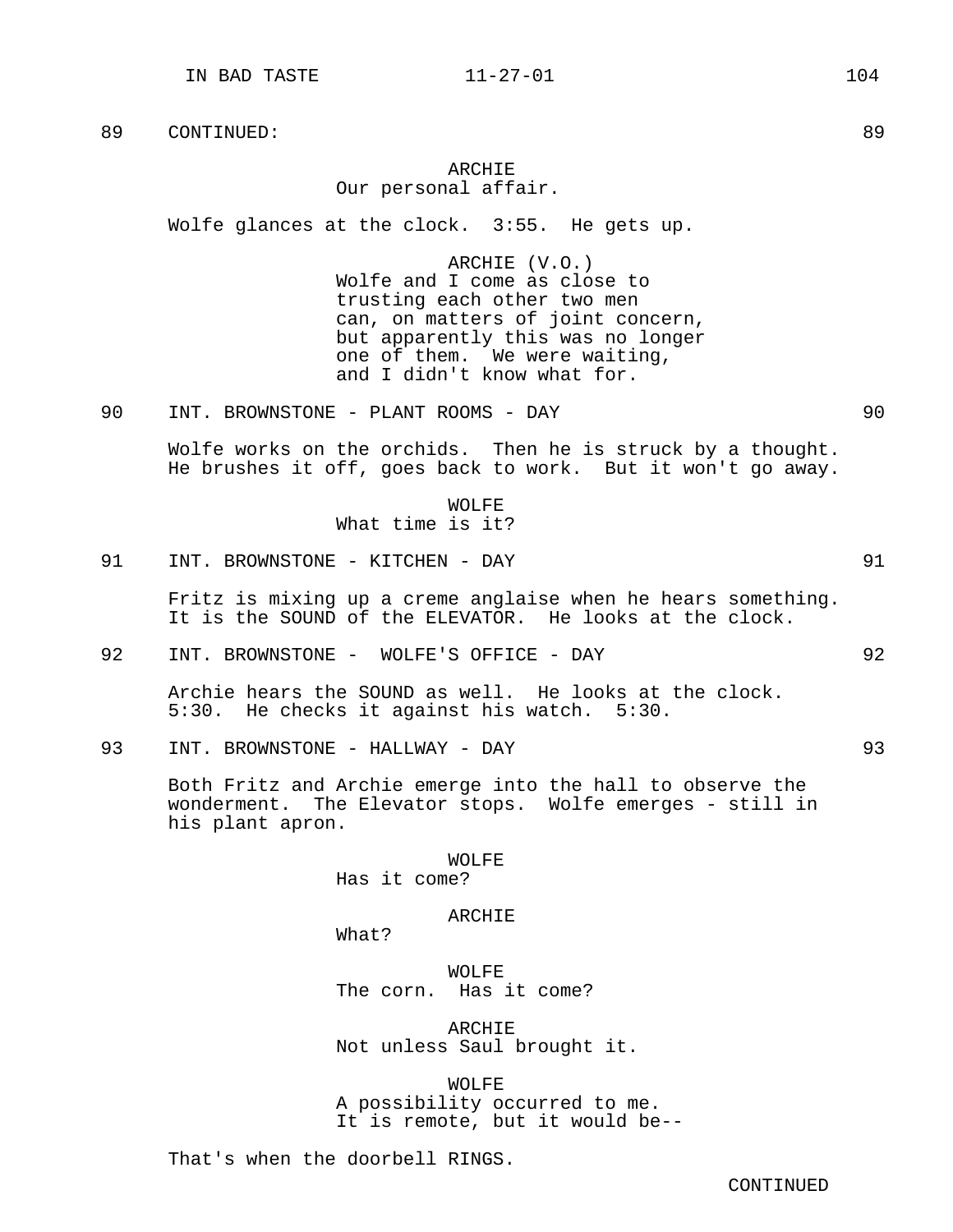#### ARCHIE

Here it is, good timing.

Wolfe gets to the door before Archie and opens it. A SKINNY MAN, DELBERT PALMER, with pants too big for him and wearing a bright green shirt, stands at the door holding the carton.

> DELBERT Nero Wolfe? Got your corn.

WOLFE Did you pick this?

DELBERT Hell no, McLeod did.

WOLFE Did you pack it in the carton?

DELBERT No, he did. Oh, I get it. You're a detective. You just ask questions from habit, huh?

Wolfe ignores that. He bends down, lifts the carton by the cord, and heads for his office. Archie follows.

94 INT. BROWNSTONE - WOLFE'S OFFICE -DAY 94

Wolfe sets the carton on his desk then turns to Archie as he enters.

> WOLFE Get Mr. Cramer here without delay

Archie goes to the phone and dials.

ARCHIE For god's sake, being finicky about food is all right up to a point, but there's a limit.

Wolfe hands Archie a SHEET OF PAPER.

WOLFE And you might want to glance at this while we're waiting.

And we WIPE TO: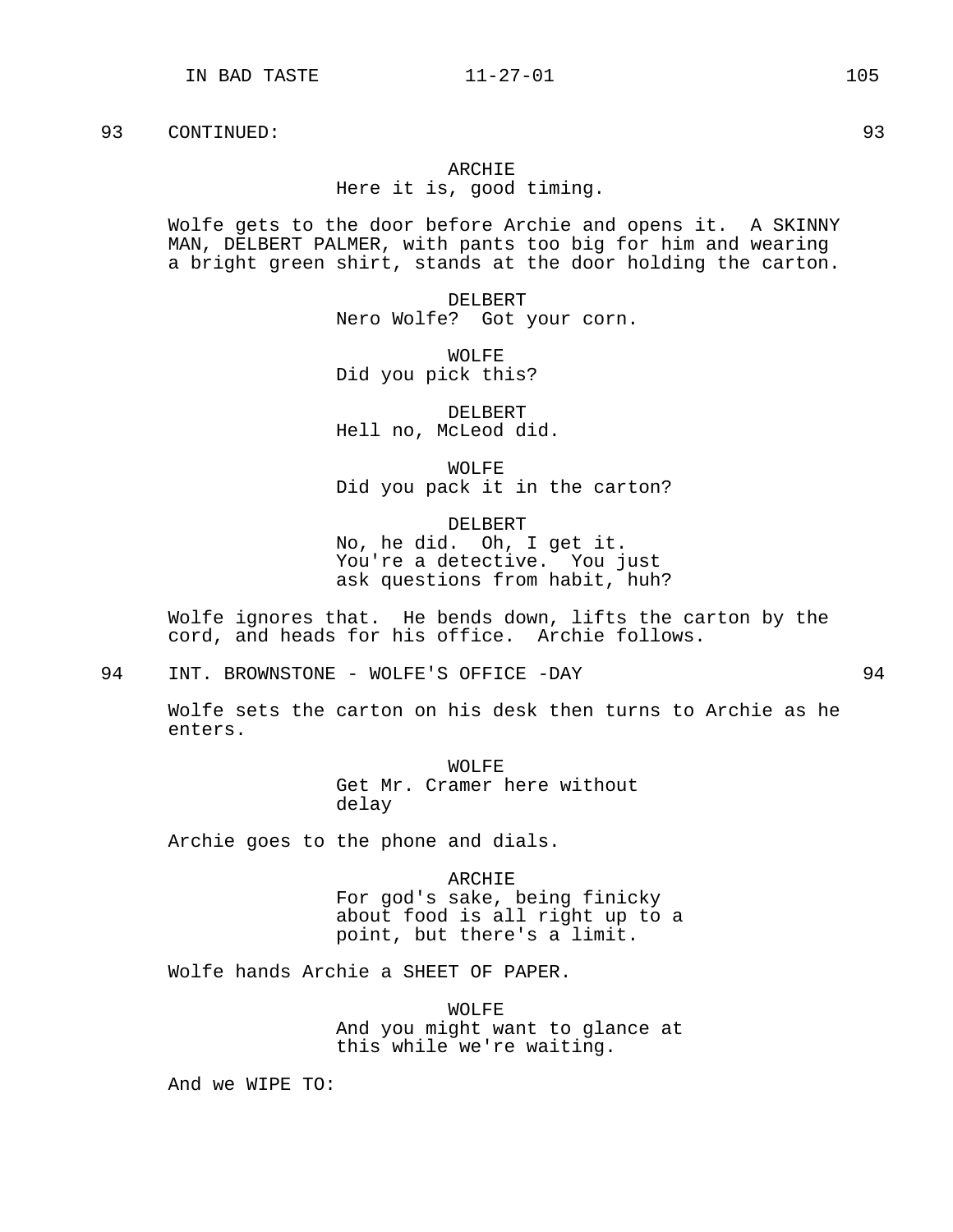Where Wolfe reads a book, ignoring the package that now sits on the red chair. Archie leads Cramer in.

> CRAMER All right. What's so damned urgent.

Wolfe points at the package.

WOLFE It is supposed to contain corn. Perhaps it does.

#### CRAMER

Yeah, so?

#### WOLFE

But it is conceivable that it contains dynamite and a contraption that will detonate it when the cord is cut and the flaps raised...

CRAMER

What is this, a gag?

WOLFE

It may be a bugaboo, but I'm not crying wolf. I can tell you nothing until we know what's in the carton.

CRAMER The hell you can't. Why do you think it's dynamite?

WOLFE Will you please notify the proper person without delay?

Cramer hovers.

#### ARCHIE

If you touch it and it goes off we can sue you for damages.

# CRAMER

You couldn't pay me to touch it. I know too many people who would have loved to pack it.

He grabs the phone.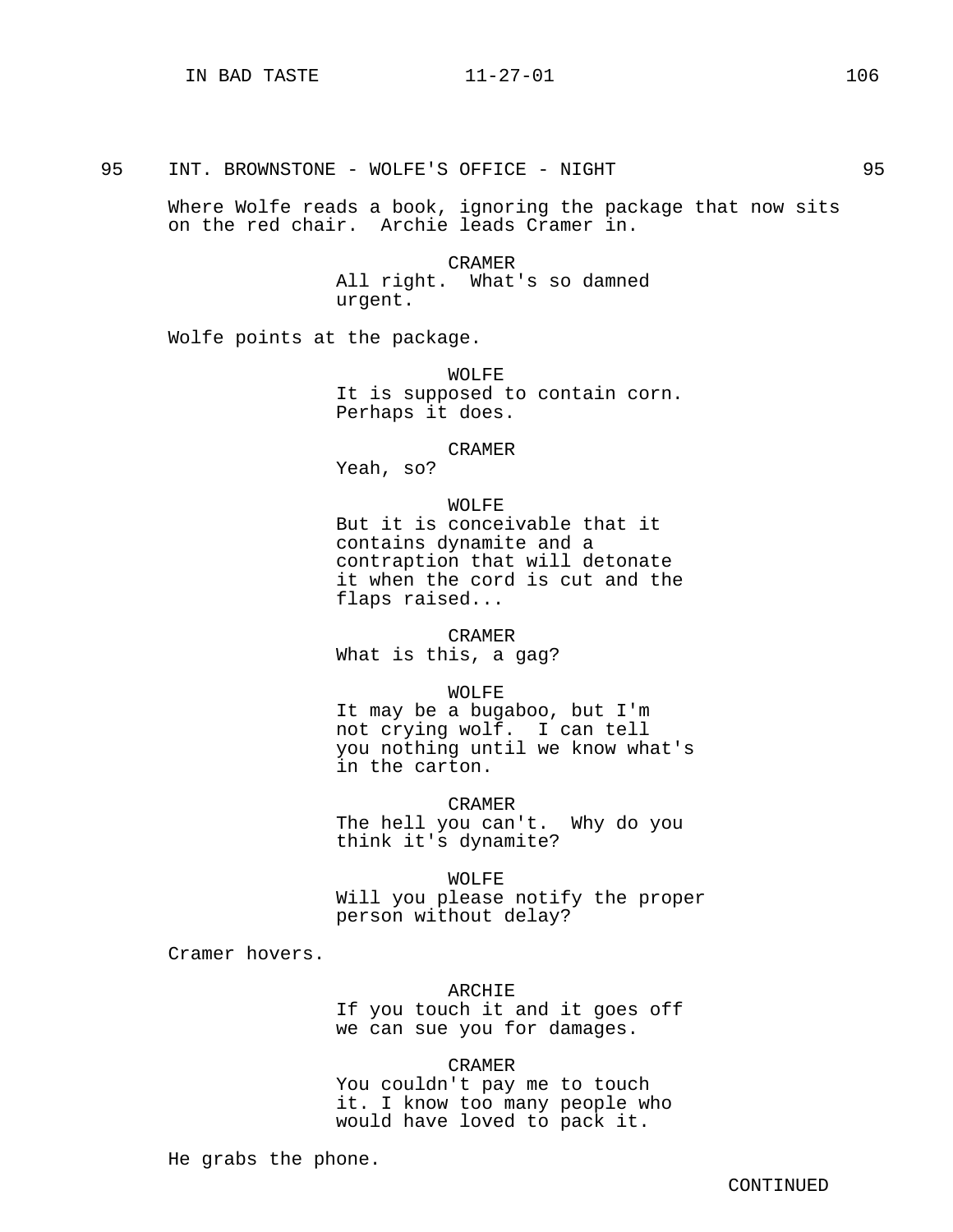# CRAMER Clancy? Yeah. Get me the bomb squad?

96 INT. BROWNSTONE - ENTRY HALL - NIGHT 96

The DOORBELL is ringing. Archie opens the door. It's the BOMB SQUAD guys, three of them, in uniform.

#### ARCHIE

Right this way.

They thunder in.

97 INT. BROWNSTONE - WOLFE'S OFFICE - NIGHT 97

The BOMB SQUAD makes their arrangements. They isolate the box. The lead guy pulls out a stethoscope.

> BOMB SQUAD LEADER Do you want to clear the room, Inspector?

Cramer Wolfe and Archie exchange glances. Wolfe folds his hands over his fundament. He's not going anywhere.

#### CRAMER

It's probably nothing. Just check it first.

The Bomb Squad LEADER kneels by the chair, putting his ear against the box and then the stethoscope. No ticking. Then he checks the string. His two ASSISTANTS get on either side of the box and using prongs, they lift the lid of the box gently until they feel resistance.

Both Archie and Cramer can't help themselves - they edge to the door. Wolfe sighs.

The Bomb Squad assistants brings out wedges and slide them under to prop the lid open. The Bomb Squad Leader uses magnifying glasses and a flashlight to peer underneath the rim of the cover.

He pulls back suddenly, the expression on his face tells it all. The assistants remove the wedges very carefully.

CRAMER

Bad news?

BOMB SQUAD LEADER (to Wolfe) If you'd opened it, we wouldn't have found all the pieces.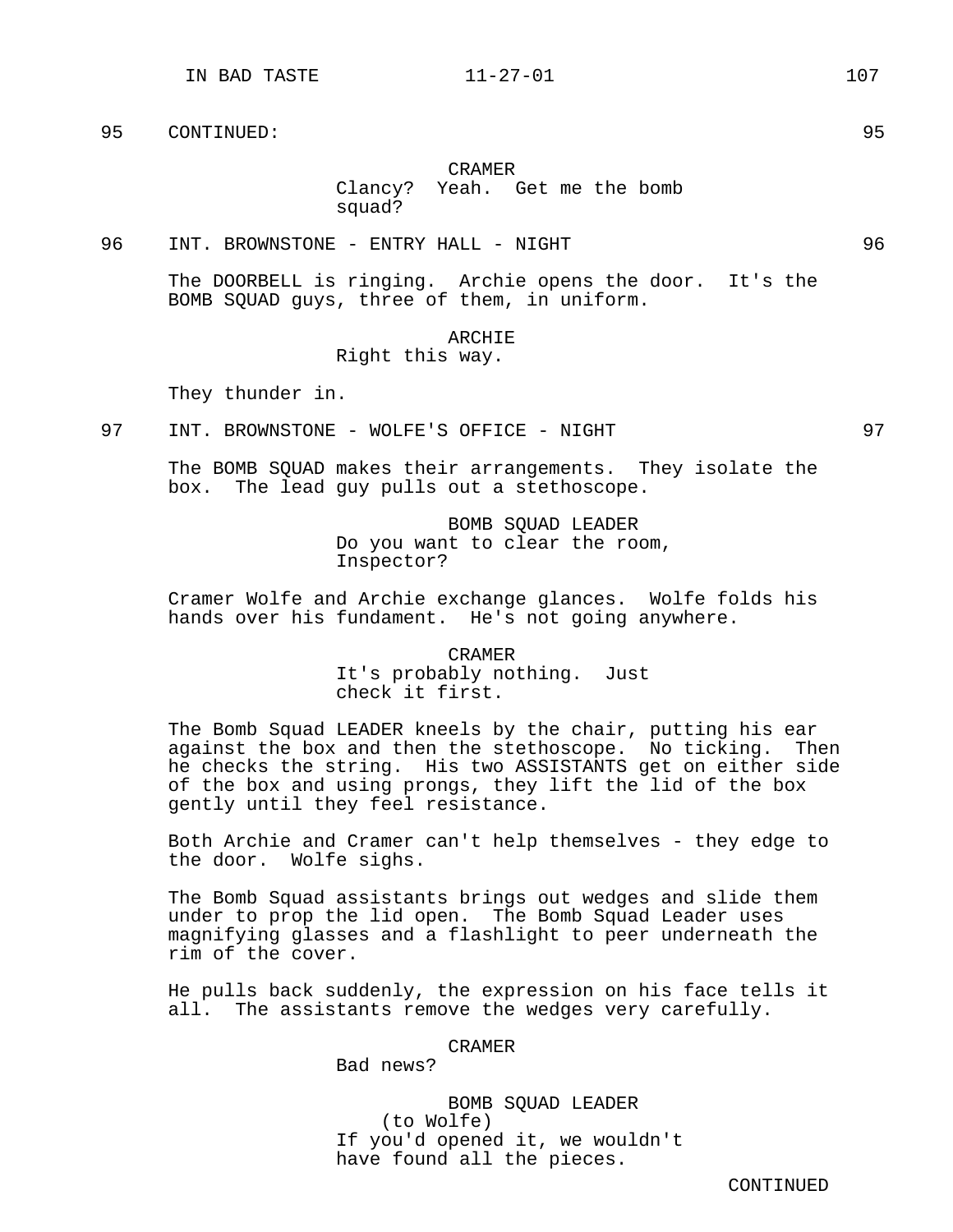## WOLFE

It wouldn't have been me. It would have been Archie or Fritz, or both of them. And of course my house.

The assistants ease their fingers under the box and gently lift it up.

> ARCHIE The guy who brought it in here carried it by the cord.

The bomb squad members, moving as quickly and gently as they can, ignore Archie and leave. Cramer turns to Wolfe. Wolfe, his lips tight, is breathing hard.

> CRAMER You didn't think it was dynamite.

You knew it was. Now talk.

WOLFF.

The possibility occurred to me and I came down, barely in time. Three minutes later... Pfui. That man is a blackguard.

Wolfe shakes his head, as if getting rid of a fly.

WOLFE This morning I sent for Saul Panzer. When he came --

CRAMER Who put that dynamite in that carton?

WOLFE I'm telling you. When he came I had him type out something and told him to take it to Duncan McLeod's farm this afternoon.

Archie. You have the copy.

Archie takes the paper from his pocket and hands it to Cramer.

ARCHIE Memorandum from Nero Wolfe to Duncan McLeod.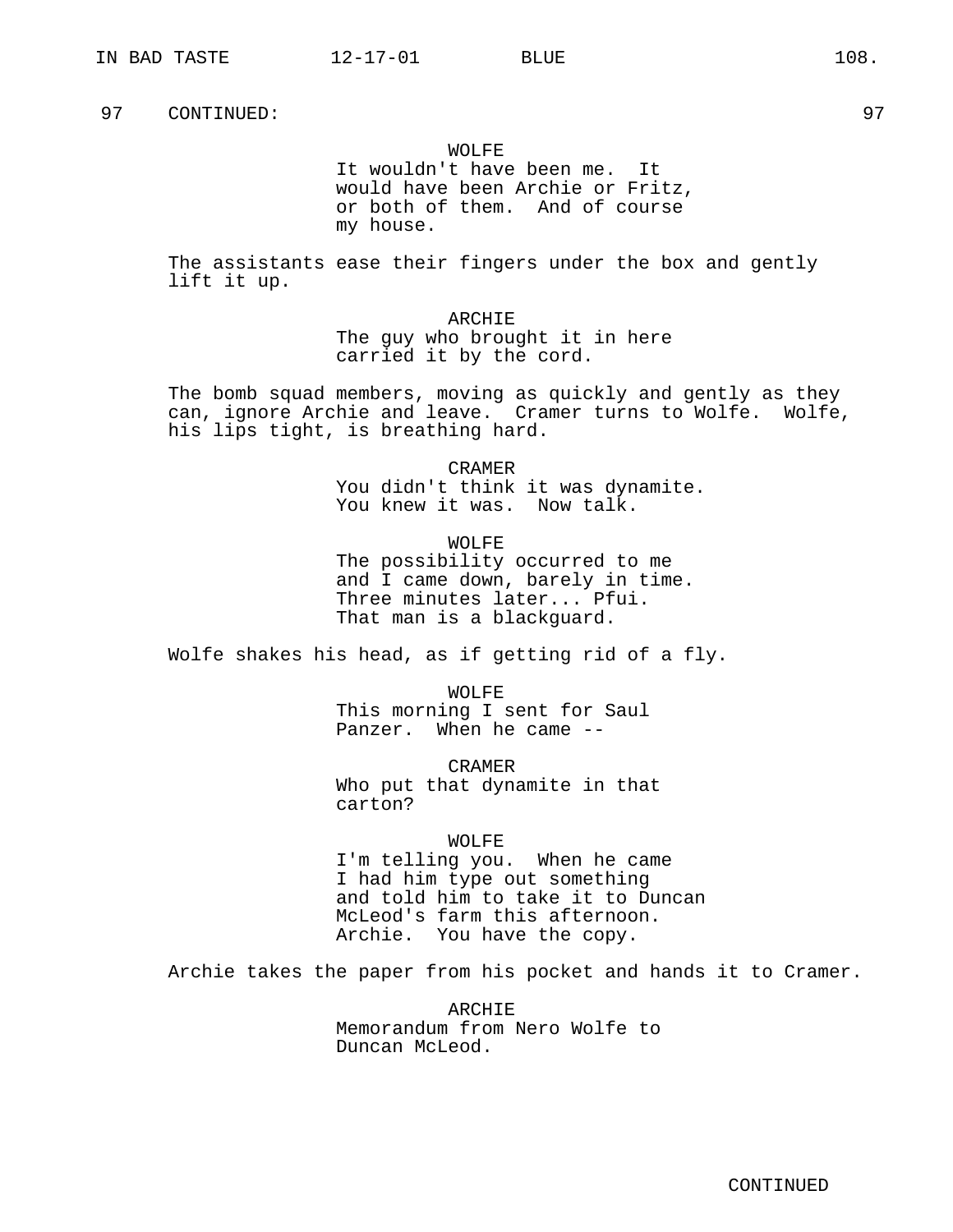97 CONTINUED: (2) 97

## CRAMER

(reading:) "I suggest you have in readiness acceptable answers to the following questions if and when they are asked:

98 INT. BARN - DAY (FLASHBACK) 98

As a grim-faced McLeod reads the letter...

CRAMER'S VOICE "When did Kenneth Faber tell you that your daughter was pregnant and he was responsible?"

..tosses the letter aside, opens a crate with a crowbar and takes out STICKS OF DYNAMITE.

99 INT. BROWNSTONE - OFFICE - NIGHT 99

Cramer scans the rest of the document, then looks at Wolfe.

CRAMER When did you figure this out?

WOLFE It's a question of interpretation, not of knowledge.

CRAMER So you decided to share your interpretation with him, instead of me.

WOLFE I prefer to put it that I decided not to decide.

Cramer snatches up the phone.

CRAMER (into phone) Purley? Get the sheriff's office. Ask him to pick up Duncan McLeod and hold him for murder. And tell him to watch it -- he may be rough.

He hangs up and turns back to Wolfe and reads from the paper again.

> CRAMER "Question two:"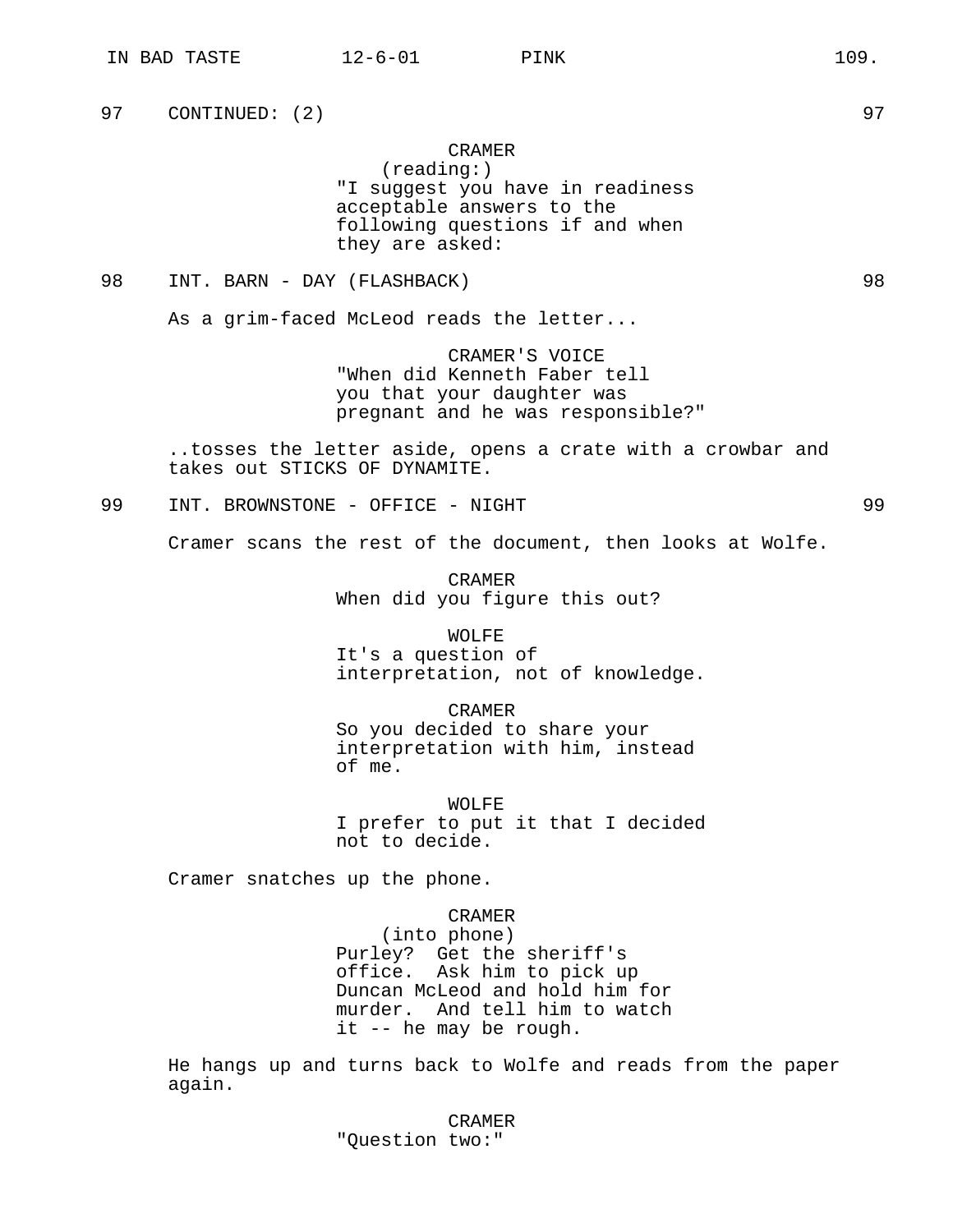| 100 | INT. BARN - DAY (FLASHBACK)                                                                                                                                                                                                                              | 100 |
|-----|----------------------------------------------------------------------------------------------------------------------------------------------------------------------------------------------------------------------------------------------------------|-----|
|     | AS McLeod arranges a LARGE PILE of dynamite and wires it all<br>together.                                                                                                                                                                                |     |
|     | CRAMER'S VOICE<br>"Where did you get the piece of<br>pipe? Was it on your premises?"                                                                                                                                                                     |     |
| 101 | INT. WOLFE'S OFFICE - NIGHT                                                                                                                                                                                                                              | 101 |
|     | WOLFE<br>Any man, sufficiently provoked,<br>might plan to kill. However,<br>few men would choose an iron<br>bludgeon for a weapon and carry<br>it through the streets.<br>Certainly not Mr. Heydt, Mr.<br>Maslow, or Mr. Jay. But a<br>countryman might. |     |
|     | CRAMER<br>"Question three:"                                                                                                                                                                                                                              |     |
| 102 | INT. BARN - DAY                                                                                                                                                                                                                                          | 102 |
|     | As McLeod attaches a DETONATOR to the dynamite.                                                                                                                                                                                                          |     |
|     | CRAMER'S VOICE<br>"Did you know that your daughter<br>saw you leaving the alley Tuesday<br>afternoon? Did you see her?"                                                                                                                                  |     |
| 103 | INT. WOLFE'S OFFICE - NIGHT                                                                                                                                                                                                                              | 103 |
|     | <b>WOLFE</b><br>You read the affidavit. When I<br>asked Miss Mcleod which of the<br>three men might have killed Mr.<br>Faber, how did she answer me?                                                                                                     |     |
|     | CRAMER<br>She said 'they didn't.'                                                                                                                                                                                                                        |     |
|     | WOLFE<br>She stated it as a fact. There<br>was only one way she could know<br>they hadn't, with such certainty<br>in her voice and manner.<br>She<br>knew who had.                                                                                       |     |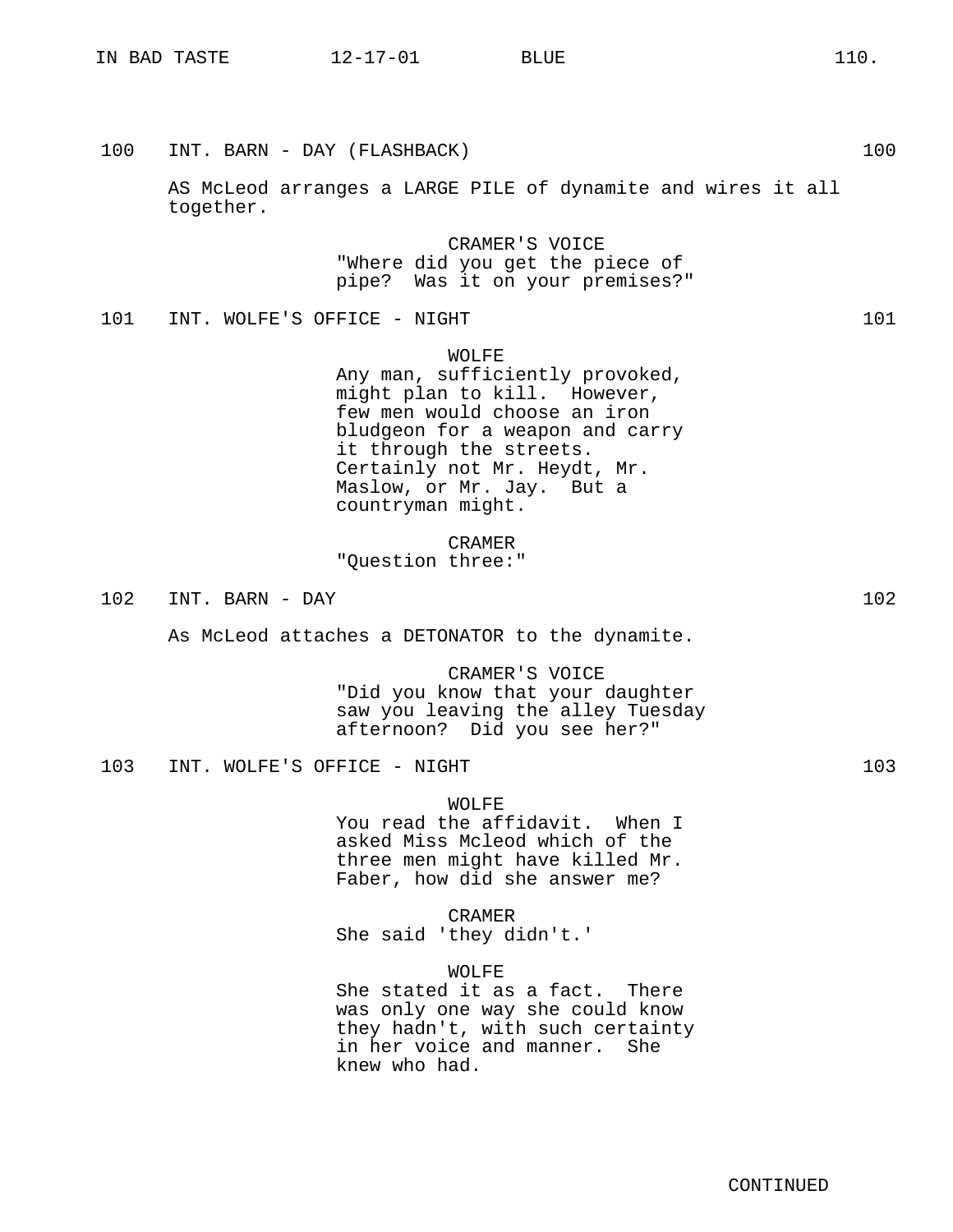Cramer crumples the paper in disgust. That's when the PHONE RINGS. Archie answers it.

> ARCHIE Nero Wo....Stebbins? (handing it to Cramer) Stebbins.

CRAMER What? What?! All right. All right. (slams down the phone.) You and your goddamn luck.

104 INT. BARN - DAY 104

As McLeod PRESSES the detonator.

105 INT. BROWNSTONE - WOLFE'S OFFICE - NIGHT 105

CRAMER

About an hour ago, Duncan McLeod sat or stood or lay on a pile of dynamite. They've got his head and some other pieces.

Cramer waits for the news to sink in, then:

CRAMER You knew all along it was McLeod, didn't you?

WOLFE Not certain knowledge.

# CRAMER

Your goddamn luck. Any man who got the breaks you get would go down on his knees and thank God. You - you probably thank yourself. I suppose it's too much of a job for you to get down on your knees...

WOLFE

Mr. Cramer. It was a reasoned conclusion. You had all the facts that I did.

CRAMER Then how did you know?

WOLFE

The corn.